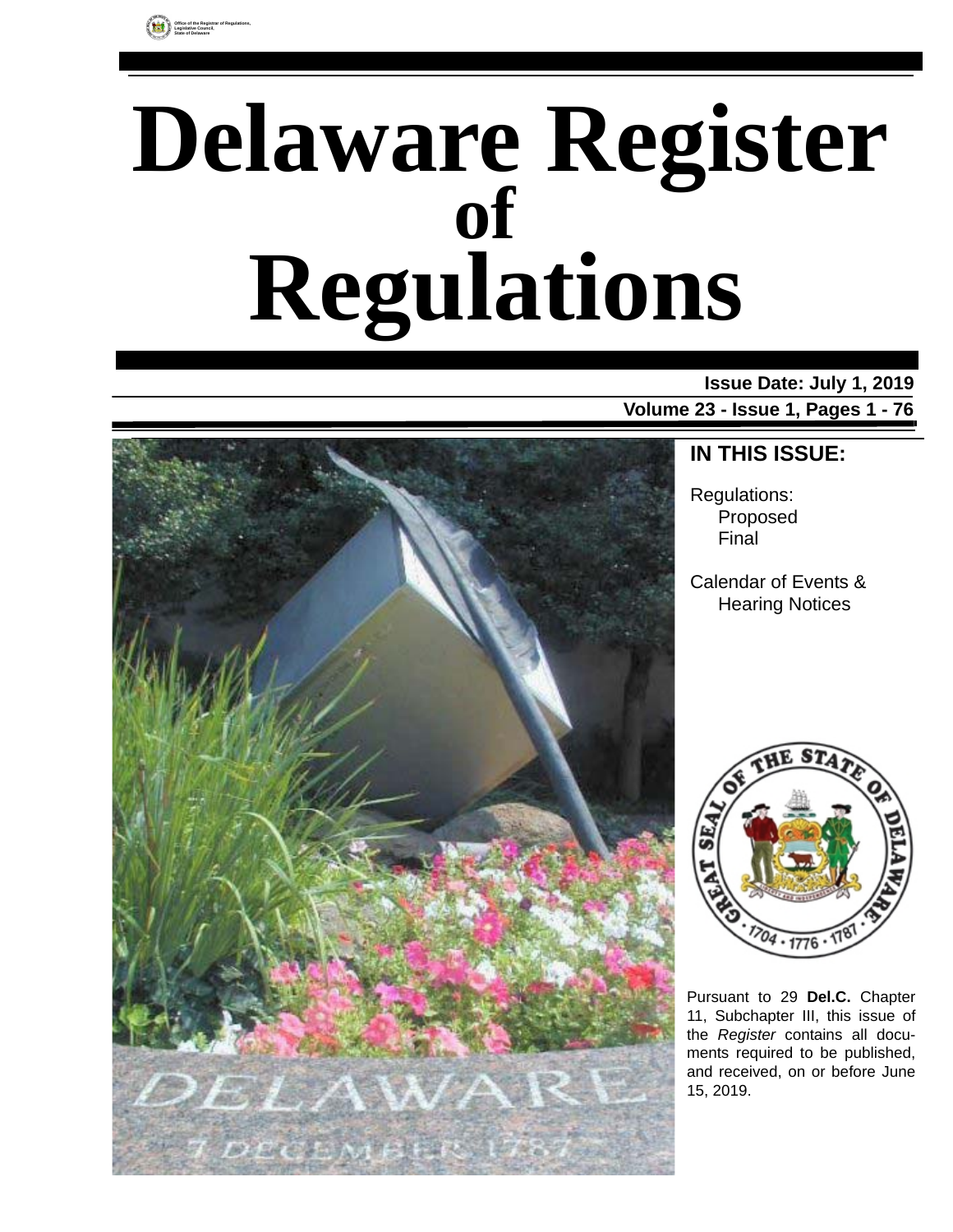### **INFORMATION ABOUT THE DELAWARE REGISTER OF REGULATIONS**

### **DELAWARE REGISTER OF REGULATIONS**

The *Delaware Register of Regulations* is an official State publication established by authority of 69 *Del. Laws*, c. 107 and is published on the first of each month throughout the year.

The *Delaware Register* will publish any regulations that are proposed to be adopted, amended or repealed and any emergency regulations promulgated.

The *Register* will also publish some or all of the following information:

- Governor's Executive Orders
- Governor's Appointments
- Agency Hearing and Meeting Notices
- Other documents considered to be in the public interest.

### **CITATION TO THE DELAWARE REGISTER**

The *Delaware Register of Regulations* is cited by volume, issue, page number and date. An example would be:

19 **DE Reg.** 1100 (06/01/16)

Refers to Volume 19, page 1100 of the *Delaware Register* issued on June 1, 2016.

### **SUBSCRIPTION INFORMATION**

The cost of a yearly subscription (12 issues) for the *Delaware Register of Regulations* is \$135.00. Single copies are available at a cost of \$12.00 per issue, including postage. For more information contact the Division of Research at 302-744-4114 or 1-800-282-8545 in Delaware.

### **CITIZEN PARTICIPATION IN THE REGULATORY PROCESS**

Delaware citizens and other interested parties may participate in the process by which administrative regulations are adopted, amended or repealed, and may initiate the process by which the validity and applicability of regulations is determined.

Under 29 **Del.C.** §10115 whenever an agency proposes to formulate, adopt, amend or repeal a regulation, it shall file notice and full text of such proposals, together with copies of the existing regulation being adopted, amended or repealed, with the Registrar for publication in the *Register of Regulations* pursuant to §1134 of this title. The notice shall describe the nature of the proceedings including a brief synopsis of the subject, substance, issues, possible terms of the agency action, a reference to the legal authority of the agency to act, and reference to any other regulations that may be impacted or affected by the proposal, and shall state the manner in which persons may present their views; if in writing, of the place to which and the final date by which such views may be submitted; or if at a public hearing, the date, time and place of the hearing. If a public hearing is to be held, such public hearing shall not be scheduled less than 20 days following publication of notice of the proposal in the *Register of Regulations*. If a public hearing will be held on the proposal, notice of the time, date, place and a summary of the nature of the proposal shall also be published in at least 2 Delaware newspapers of general circulation. The notice shall also be mailed to all persons who have made timely written requests of the agency for advance notice of its regulation-making proceedings.

**DELAWARE REGISTER OF REGULATIONS, VOL. 23, ISSUE 1, MONDAY, JULY 1, 2019**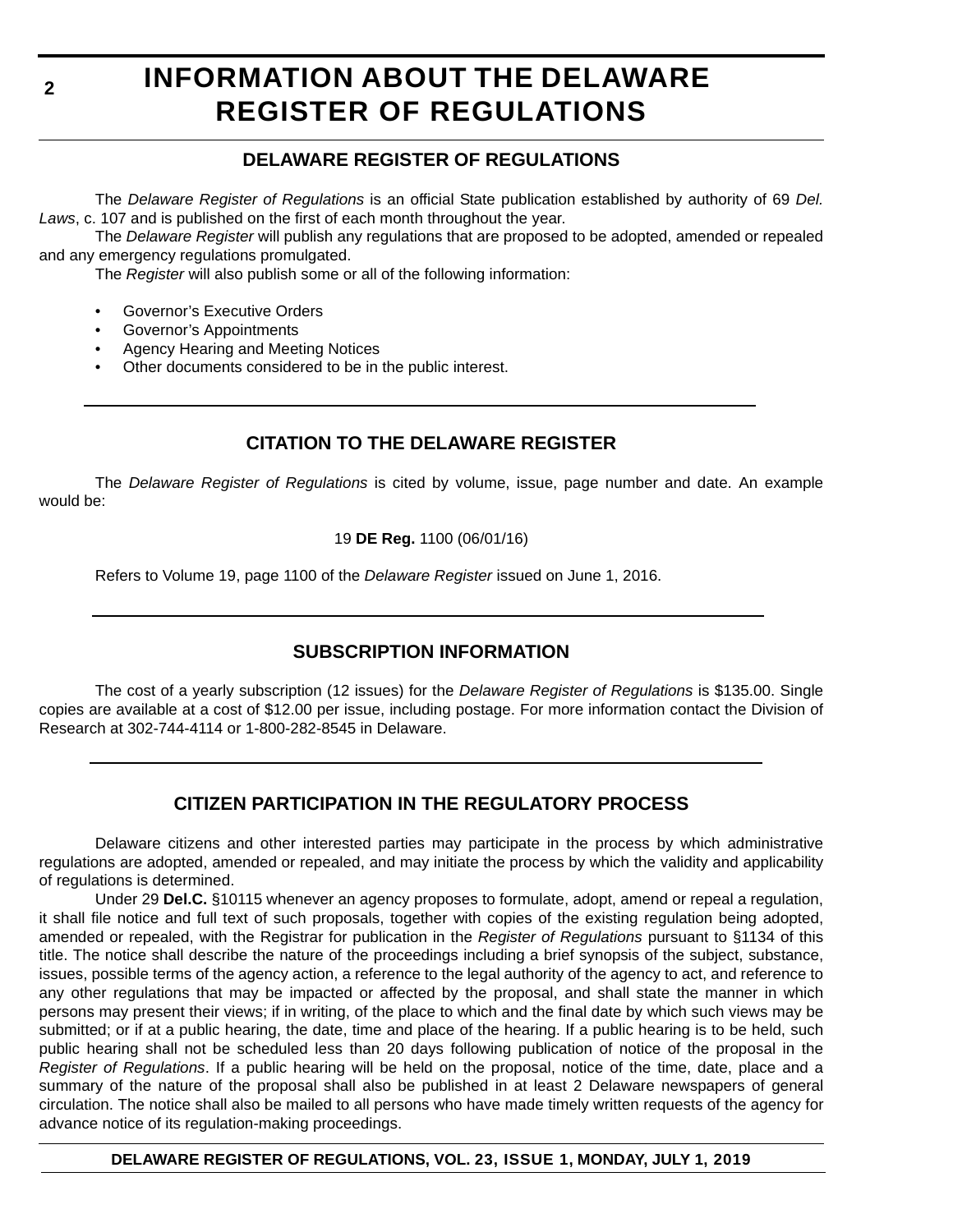### **INFORMATION ABOUT THE DELAWARE REGISTER OF REGULATIONS**

The opportunity for public comment shall be held open for a minimum of 30 days after the proposal is published in the *Register of Regulations*. At the conclusion of all hearings and after receipt, within the time allowed, of all written materials, upon all the testimonial and written evidence and information submitted, together with summaries of the evidence and information by subordinates, the agency shall determine whether a regulation should be adopted, amended or repealed and shall issue its conclusion in an order which shall include: (1) A brief summary of the evidence and information submitted; (2) A brief summary of its findings of fact with respect to the evidence and information, except where a rule of procedure is being adopted or amended; (3) A decision to adopt, amend or repeal a regulation or to take no action and the decision shall be supported by its findings on the evidence and information received; (4) The exact text and citation of such regulation adopted, amended or repealed; (5) The effective date of the order; (6) Any other findings or conclusions required by the law under which the agency has authority to act; and (7) The signature of at least a quorum of the agency members.

The effective date of an order which adopts, amends or repeals a regulation shall be not less than 10 days from the date the order adopting, amending or repealing a regulation has been published in its final form in the *Register of Regulations*, unless such adoption, amendment or repeal qualifies as an emergency under §10119.

Any person aggrieved by and claiming the unlawfulness of any regulation may bring an action in the Court for declaratory relief.

No action of an agency with respect to the making or consideration of a proposed adoption, amendment or repeal of a regulation shall be subject to review until final agency action on the proposal has been taken.

When any regulation is the subject of an enforcement action in the Court, the lawfulness of such regulation may be reviewed by the Court as a defense in the action.

Except as provided in the preceding section, no judicial review of a regulation is available unless a complaint therefor is filed in the Court within 30 days of the day the agency order with respect to the regulation was published in the *Register of Regulations*.

### **CLOSING DATES AND ISSUE DATES FOR THE DELAWARE REGISTER OF REGULATIONS**

| <b>CLOSING DATE</b> | <b>CLOSING TIME</b> |
|---------------------|---------------------|
| July 15             | 4:30 p.m.           |
| August 15           | 4:30 p.m.           |
| September 16        | 4:30 p.m.           |
| October 15          | 4:30 p.m.           |
| November 15         | 4:30 p.m.           |
|                     |                     |

### **DIVISION OF RESEARCH STAFF**

**Mark Brainard**, Joint Legislative Oversight Sunset Committee Analyst; **Mark J. Cutrona**, Deputy Director; **Deborah Gottschalk**, Legislative Attorney; **Robert Lupo**, Graphics and Printing Technician IV; **Colinda Marker**, Executive Assistant; **Amanda McAtee**, Joint Legislative Oversight Sunset Committee Analyst; **Kathleen Morris**, Office Manager; **Nathan Poore**, Graphics and Printing Technician I; **Victoria Schultes**, Administrative Specialist III; **Don Sellers,** Print Shop Supervisor; **Yvette W. Smallwood**, Registrar of Regulations; **Amy Tricarico**, Administrative Specialist II; **Holly Wagner**, Legislative Attorney; **Natalie White**, Administrative Specialist III; **Sara Zimmerman**, Legislative Librarian.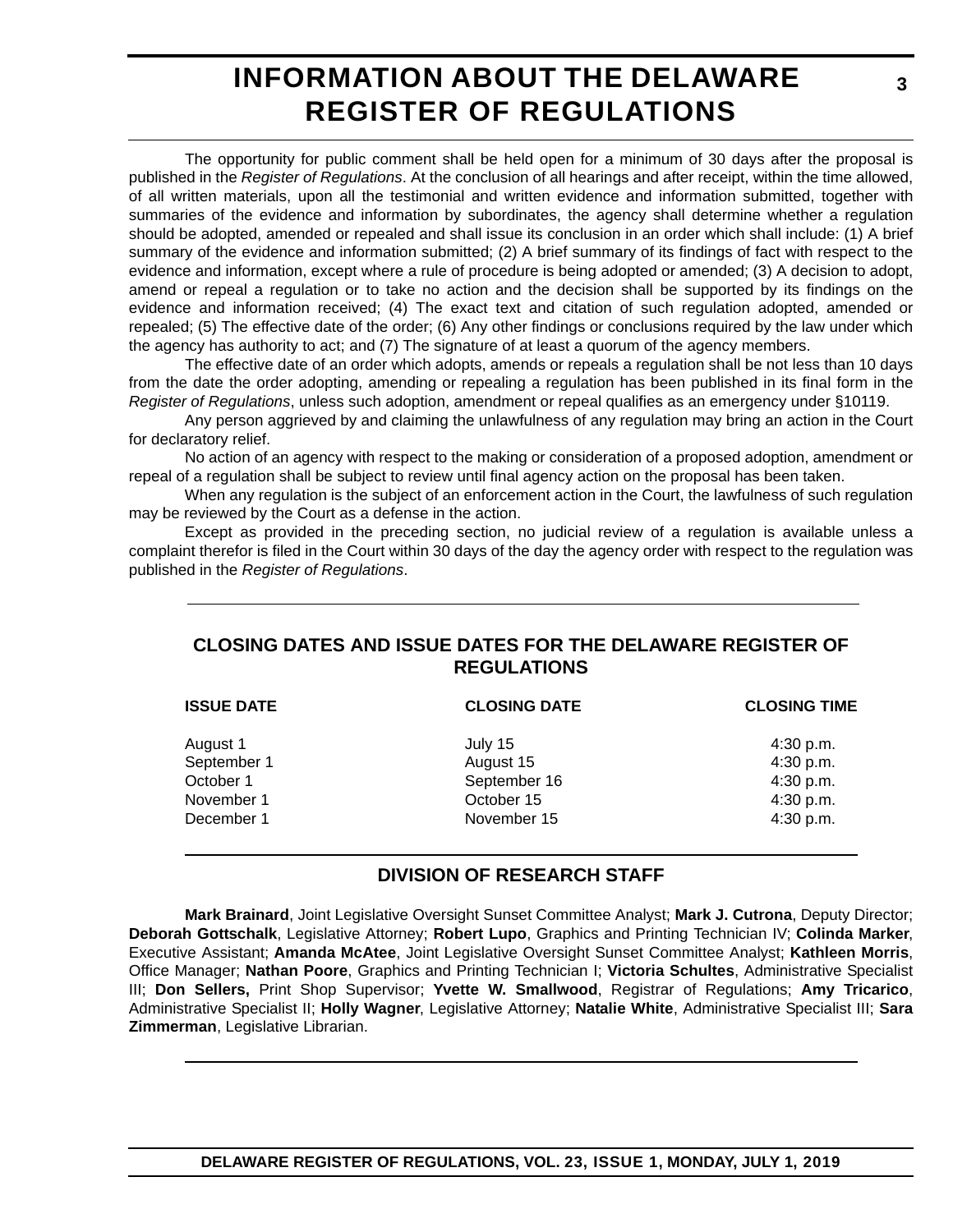# **TABLE OF CONTENTS**

### **PROPOSED**

<span id="page-3-0"></span>

| <b>DEPARTMENT OF EDUCATION</b>                                                             |    |
|--------------------------------------------------------------------------------------------|----|
| <b>Office of the Secretary</b>                                                             |    |
|                                                                                            | 6  |
| <b>DEPARTMENT OF HEALTH AND SOCIAL SERVICES</b>                                            |    |
| <b>Division of Health Care Quality</b>                                                     |    |
|                                                                                            | 9  |
| <b>Division of Medicaid and Medical Assistance</b>                                         |    |
|                                                                                            | 10 |
| <b>Division of Public Health</b>                                                           |    |
|                                                                                            | 12 |
| <b>DEPARTMENT OF STATE</b>                                                                 |    |
| <b>Division of Professional Regulation</b>                                                 |    |
| <b>Controlled Substance Advisory Committee</b>                                             |    |
|                                                                                            | 16 |
| <b>Office of the State Bank Commissioner</b>                                               |    |
| 701 Procedures for Applications to Form a Bank, Bank and Trust Company or Limited Purpose  |    |
|                                                                                            | 17 |
|                                                                                            | 21 |
| 1110 Instructions for Preparation of Franchise Tax for Resulting Branches in this State of |    |
|                                                                                            | 26 |
|                                                                                            |    |

### **FINAL**

| <b>DEPARTMENT OF EDUCATION</b>                                                       |    |
|--------------------------------------------------------------------------------------|----|
| <b>Office of the Secretary</b>                                                       |    |
|                                                                                      | 33 |
| <b>Professional Standards Board</b>                                                  |    |
|                                                                                      | 38 |
|                                                                                      | 40 |
| <b>DEPARTMENT OF FINANCE</b>                                                         |    |
| <b>Office of the State Lottery</b>                                                   |    |
|                                                                                      | 42 |
| <b>DEPARTMENT OF HEALTH AND SOCIAL SERVICES</b>                                      |    |
| <b>Division of Health Care Quality</b>                                               |    |
|                                                                                      | 43 |
|                                                                                      | 45 |
| <b>Division of Medicaid and Medical Assistance</b>                                   |    |
|                                                                                      | 46 |
| Title XXI Delaware Healthy Children Program State Plan - Children's Health Insurance |    |
|                                                                                      | 51 |
| <b>Division of Public Health</b>                                                     |    |
|                                                                                      | 52 |
|                                                                                      |    |

**DELAWARE REGISTER OF REGULATIONS, VOL. 23, ISSUE 1, MONDAY, JULY 1, 2019**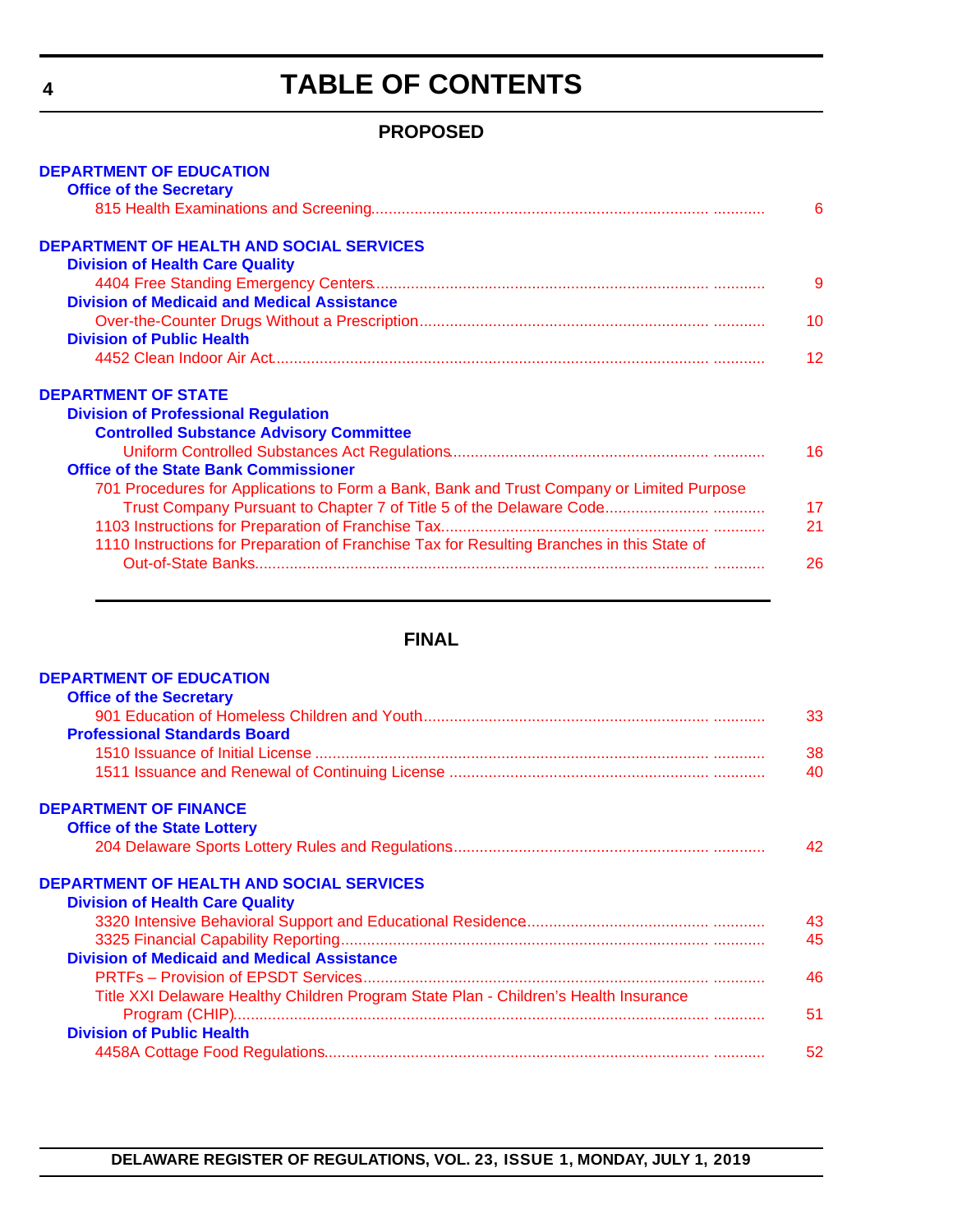# **TABLE OF CONTENTS**

**5**

| <b>Division of Social Services</b>                                            |     |
|-------------------------------------------------------------------------------|-----|
|                                                                               | 53. |
|                                                                               | 60  |
|                                                                               | 63  |
| DEPARTMENT OF SAFETY AND HOMELAND SECURITY<br><b>Division of State Police</b> | 72. |

### **CALENDAR OF EVENTS/HEARING NOTICES**

|                                                                                                            | 74. |
|------------------------------------------------------------------------------------------------------------|-----|
| Dept. of Health and Social Services, Div. of Health Care Quality; Div. of Medicaid and Medical Assistance; |     |
|                                                                                                            | 74  |
| Dept. of State, Div. of Professional Regulation, Controlled Substance Advisory Committee; Office of the    |     |
| State Bank Commissioner; Notice of Public Hearing and Public Comment Periods 75-76                         |     |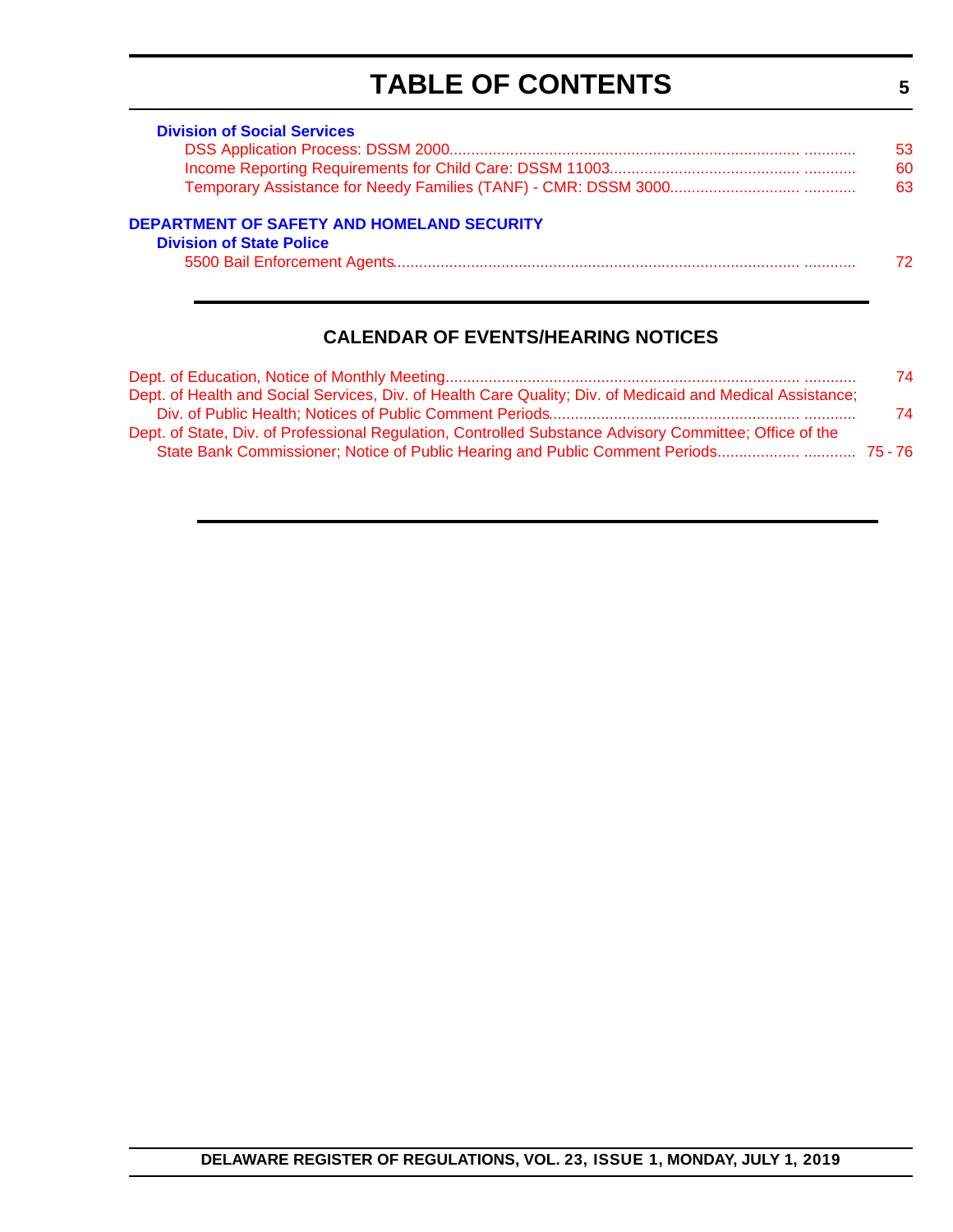### **Symbol Key**

<span id="page-5-0"></span>Arial type indicates the text existing prior to the regulation being promulgated. Underlined text indicates new text. Language which is stricken through indicates text being deleted.

### **Proposed Regulations**

Under 29 **Del.C.** §10115 whenever an agency proposes to formulate, adopt, amend or repeal a regulation, it shall file notice and full text of such proposals, together with copies of the existing regulation being adopted, amended or repealed, with the Registrar for publication in the *Register of Regulations* pursuant to §1134 of this title. The notice shall describe the nature of the proceedings including a brief synopsis of the subject, substance, issues, possible terms of the agency action, a reference to the legal authority of the agency to act, and reference to any other regulations that may be impacted or affected by the proposal, and shall state the manner in which persons may present their views; if in writing, of the place to which and the final date by which such views may be submitted; or if at a public hearing, the date, time and place of the hearing. If a public hearing is to be held, such public hearing shall not be scheduled less than 20 days following publication of notice of the proposal in the *Register of Regulations*. If a public hearing will be held on the proposal, notice of the time, date, place and a summary of the nature of the proposal shall also be published in at least 2 Delaware newspapers of general circulation. The notice shall also be mailed to all persons who have made timely written requests of the agency for advance notice of its regulation-making proceedings.

#### **DEPARTMENT OF EDUCATION OFFICE OF [THE SECRETARY](https://www.doe.k12.de.us/Page/11)**

Statutory Authority: 14 Delaware Code, Section 122(b)(2) (14 **Del.C.** §122(b)(2))

14 **DE Admin. Code** 815

### **PUBLIC NOTICE**

#### **Education Impact Analysis Pursuant to 14 Del.C. Section 122(d)**

#### **[815 Health Examinations and Screening](#page-3-0)**

#### **A. Type of Regulatory Action Required**

Reauthorization of Existing Regulation

#### **B. Synopsis of Subject Matter of the Regulation**

Pursuant to 14 **Del.C.** §122(b)(2), the Secretary of Education intends to reauthorize 14 **DE Admin. Code** 815 Health Examinations and Screening. The Department has reviewed the regulation in order to comply with 29 **Del.C.** §10407 which requires regulations to be reviewed on a recurring bases every four years and concluded that the regulation should be readopted without any changes.

Persons wishing to present their views regarding this matter may do so in writing by the close of business on or before August 5, 2019 to Department of Education, Office of the Secretary, Attn: Regulation Review, 401 Federal Street, Suite 2, Dover, Delaware 19901 or email to [DOEregulations.comment@doe.k12.de.us](mailto:DOEregulations.comment@doe.k12.de.us). A copy of this regulation may be viewed online at the Registrar of Regulation's website, [http://regulations.delaware.gov/services/](http://regulations.delaware.gov/services/current_issue.shtml) current issue.shtml, or obtained at the Department of Education, located at the address listed above.

#### **C. Impact Criteria**

1. Will the regulation help improve student achievement as measured against state achievement standards? The reauthorized regulation does not directly address student achievement as measured against state achievement standards.

2. Will the regulation help ensure that all students receive an equitable education? The reauthorized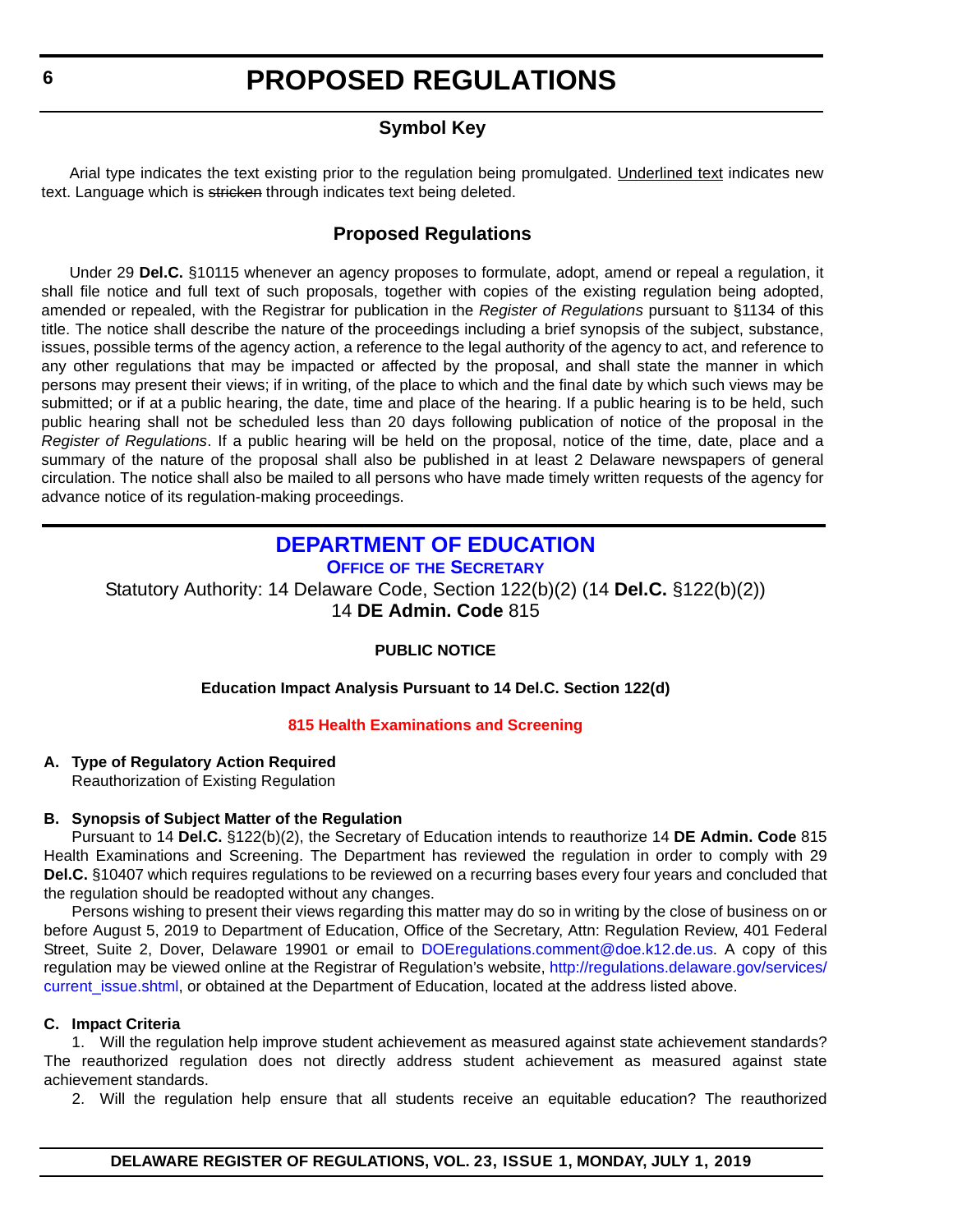regulation is intended to help ensure all students receive an equitable education.

3. Will the regulation help to ensure that all students' health and safety are adequately protected? The reauthorized regulation helps ensure that all student's health and safety are adequately protected by providing guidelines for student health examinations and screening.

4. Will the regulation help to ensure that all students' legal rights are respected? The reauthorized regulation specifically helps to ensure that all student's legal rights are respected.

5. Will the regulation preserve the necessary authority and flexibility of decision making at the local board and school level? The reauthorized regulation does not change the decision making at the local board and school level.

6. Will the regulation place unnecessary reporting or administrative requirements or mandates upon decision makers at the local board and school levels? The reauthorized regulation does not place any unnecessary reporting or administrative requirements on decision makers.

7. Will the decision making authority and accountability for addressing the subject to be regulated be placed in the same entity? The decision making authority and accountability for addressing the subject to be regulated does not change because of the reauthorized regulation.

8. Will the regulation be consistent with and not an impediment to the implementation of other state educational policies, in particular to state educational policies addressing achievement in the core academic subjects of mathematics, science, language arts and social studies? The reauthorized regulation is consistent with and not an impediment to the implementation of other state educational policies.

9. Is there a less burdensome method for addressing the purpose of the regulation? There is not a less burdensome method for addressing the purpose of the regulation.

10. What is the cost to the State and to the local school boards of compliance with the regulation? There is no expected cost to implementing this reauthorized regulation.

**\*Please Note: The Regulatory Flexibility Analysis and Impact Statement for this regulation, as required by 29 Del.C. Ch. 104, is available at:**

**<http://regulations.delaware.gov/register/july2019/proposed/23 DE Reg 6RFA 07-01-19.pdf>**

#### **815 Health Examinations and Screening**

#### **1.0 Definitions**

"**Delaware Interscholastic Athletic Association (DIAA) Pre-Participation Physical Evaluation**" means the form approved by the DIAA.

"**Delaware School Health Examination Form**" means the age appropriate form developed by the Delaware Department of Education for documenting information from the parent, guardian or Relative Caregiver and healthcare provider on the student's health status.

"**Healthcare Provider**" means a currently licensed physician, advanced practice nurse, nurse practitioner, or physician's assistant.

"**Health Examination or Health Evaluation**" means the medical or nursing examination or evaluation and assessment of the body by a healthcare provider to determine health status and conditions.

#### **2.0 Health Examinations**

2.1 All public school students shall have two health examinations, as provided in this section, that have been administered by a healthcare provider. The first health examination shall have been done within the two years prior to entry into school. Beginning in school year 2012-2013, the second health examination shall be strongly recommended and not required for entering grade 9 students. Beginning in school year 2013-2014, the second health examination shall be required for entering grade 9 students. The required health examination shall be done within the two years prior to entry into grade 9. Within thirty calendar days after entry, new enterers and grade 9 students who have not complied with the second health examination requirement shall have received the health examination or shall have a documented appointment with a licensed health care provider for the health examination. For purposes of this regulation only, students entering grades 10, 11 or 12 in the 2013-2014 school year shall not be required to have the second health examination or evaluation.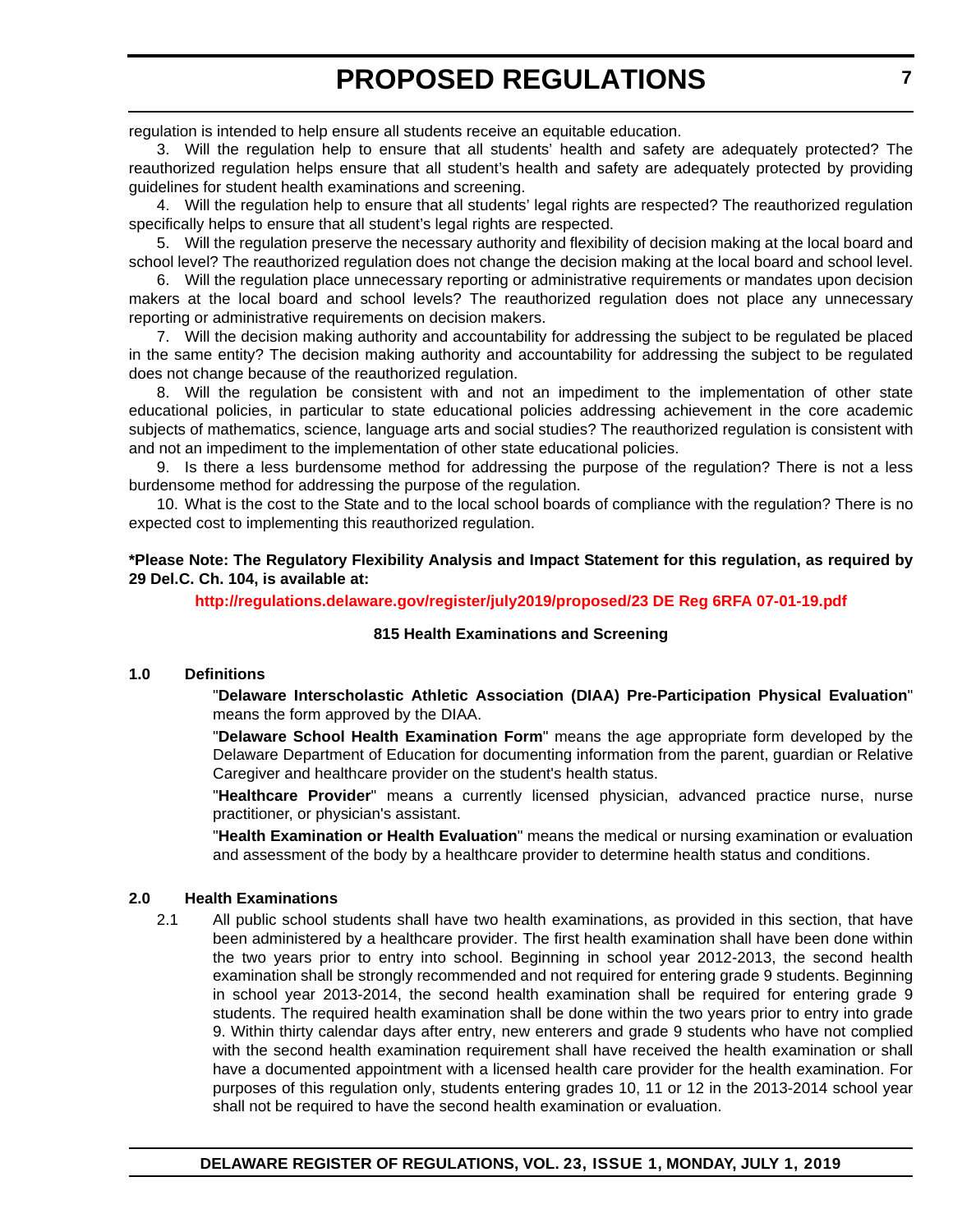- 2.1.1 The requirement for the health examination may be waived for students whose parent, guardian or Relative Caregiver, or the student if 18 years or older, or an unaccompanied homeless youth (as defined by 42 USC 11434a) presents a written declaration acknowledged before a notary public, that because of individual religious beliefs, they reject the concept of health examinations.
- 2.1.2 Notwithstanding the above, a second health examination shall not be required if the first health examination is within two years of entering Grade 9.
- 2.1.3 The Delaware School Health Examination Form or the DIAA Pre-Participation Physical Evaluation form may be used as documentation of the health examination. In addition, a district or charter school may accept a health examination or evaluation documentation on a form which includes, at a minimum, health history, immunizations, results on medical testings and screenings, medical diagnoses, prescribed medications and treatments, and healthcare plans.
- 2.1.4 The school nurse shall record all findings within the student's electronic medical record (see 14 **DE Admin. Code** 811) and maintain the original copy in the child's medical file.

**Non regulatory note:** See 14 **DE Admin. Code** 1008.3 and 14 **DE Admin. Code** 1009.3 for physical or health examination requirements associated with participation in sports.

#### **3.0 Screening**

- 3.1 Vision and Hearing Screening
	- 3.1.1 Each public school student in kindergarten and in grades 2, 4, 7 and grades 9 or 10 shall receive a vision and a hearing screening by January 15th of each school year.
		- 3.1.1.1 In addition to the screening requirements in 3.1.1, screening shall also be provided to new enterers, students referred by a teacher or an administrator, and students considered for special education.
			- 3.1.1.1.1 Driver education students shall have a vision screening within a year prior to their in car driving hours.
	- 3.1.2 The school nurse shall record the results within the student's electronic medical record and shall notify the parent, guardian or Relative Caregiver or the student if 18 years or older, or an unaccompanied homeless youth (as defined by 42 USC 11434a) if the student has a suspected problem.
- 3.2 Postural and Gait Screening
	- 3.2.1 Each public school student in grades 5 through 9 shall receive a postural and gait screening by December 15th.
	- 3.2.2 The school nurse shall record the findings within the student's electronic medical record (see 14 **DE Admin. Code** 811) and shall notify the parents, guardian or Relative Caregiver, or the student if 18 years or older, or an unaccompanied homeless youth (as defined by 42 USC 11434a) if a suspected deviation has been detected.
		- 3.2.2.1 If a suspected deviation is detected, the school nurse shall refer the student for further evaluation through an on site follow up evaluation or a referral to the student's health care provider.
- 3.3 Lead Screening
	- 3.3.1 Children who enter school at kindergarten or at age 5 or prior, shall be required to provide documentation of lead screening as per 16 **Del.C.** Ch. 26.
		- 3.3.1.1 For children enrolling in kindergarten, documentation of lead screening shall be provided within sixty (60) calendar days of the date of enrollment. Failure to provide the required documentation shall result in the child's exclusion from school until the documentation is provided.
		- 3.3.1.2 Exemption from this requirement may be granted for religious exemptions, per 16 **Del.C.** §2603.
		- 3.3.1.3 The Childhood Lead Poisoning Prevention Act, 16 **Del.C.,** Ch. 26, requires all health care providers to order lead screening for children at or around the age of 12 months of age.

#### **DELAWARE REGISTER OF REGULATIONS, VOL. 23, ISSUE 1, MONDAY, JULY 1, 2019**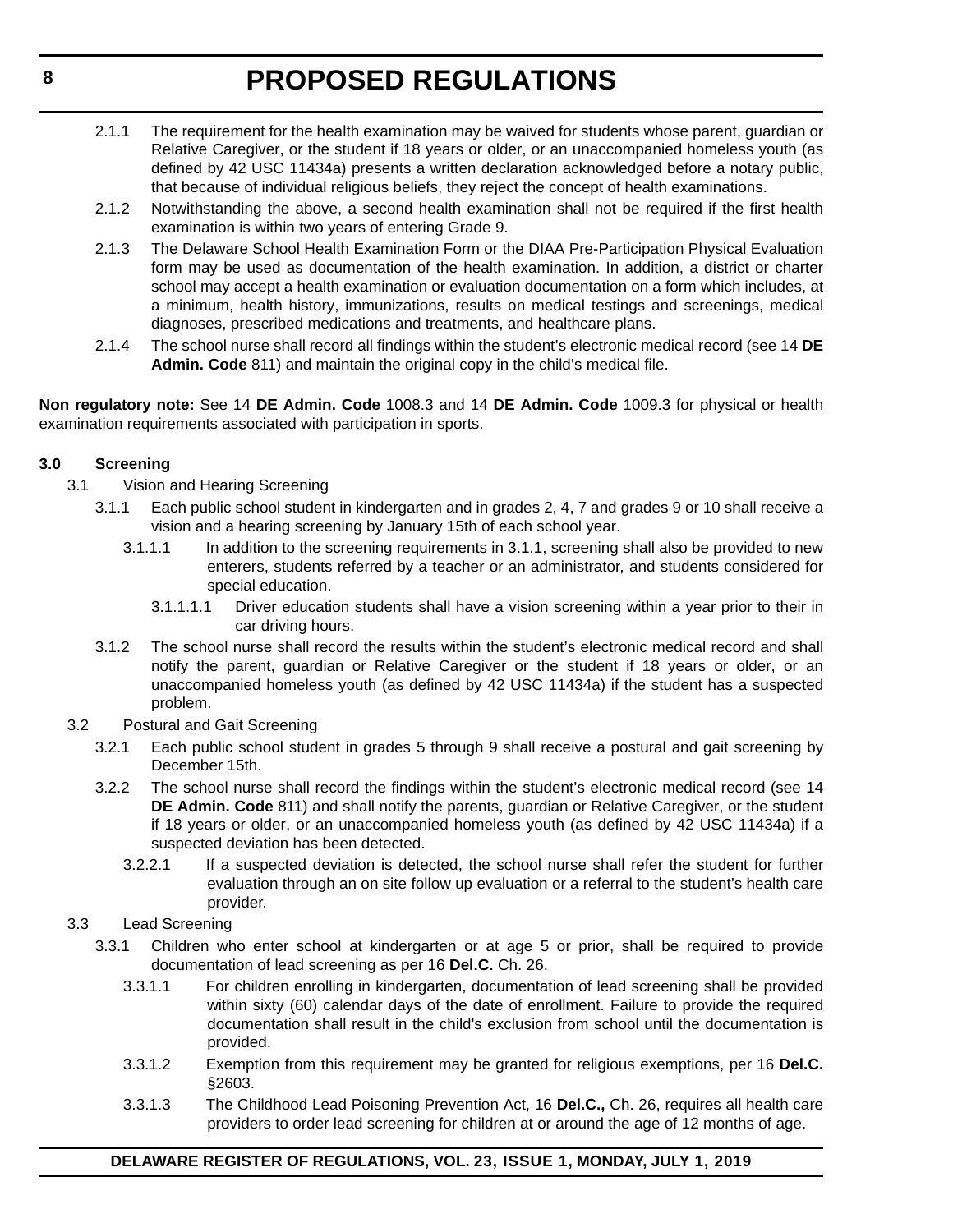<span id="page-8-0"></span>3.3.2 The school nurse shall document the lead screening within the student's electronic medical record. See 14 **DE Admin. Code** 811.

### **[DEPARTMENT OF HEALTH AND SOCIAL SERVICES](https://www.dhss.delaware.gov/dhss/index.html) DIVISION [OF HEALTH CARE QUALITY](https://www.dhss.delaware.gov/dhss/dltcrp/)**

Statutory Authority: 16 Delaware Code, Section 122(3)p. (16 **Del.C.** §122(3)p.) 16 **DE Admin. Code** 4404

#### **PUBLIC NOTICE**

#### **[4404 Free Standing Emergency Centers](#page-3-0)**

In compliance with the State's Administrative Procedures Act (APA - Title 29, Chapter 101 of the Delaware Code) and under the authority of Title 16 of the Delaware Code, Chapter 1, Section 122(3)(p), Delaware Health and Social Services (DHSS) / Division of Health Care Quality (DHCQ) is proposing regulations governing Free Standing Emergency Departments.

Any person who wishes to make written suggestions, compilations of data, testimony, briefs or other written materials concerning the proposed regulatory amendments must submit same to, the Office of Health Facilities Licensing and Certification, Division of Health Care Quality, 261 Chapman Road, Suite 200, Newark, Delaware 19702, by email to [Corinna.Getchell@Delaware.gov](mailto:Corinna.Getchell@Delaware.gov) or by fax to 302-292-3931 by 4:30 p.m. on July 31, 2019. Please identify in the subject line: Regulations Governing Free Standing Emergency Departments.

The action concerning the determination of whether to adopt the proposed regulations will be based upon the results of Department and Division staff analysis and the consideration of the comments and written materials filed by other interested persons.

#### **SUMMARY OF PROPOSAL**

The purpose of this notice is to advise the public that Delaware Health and Social Services /Division of Health Care Quality is proposing regulations governing Free Standing Emergency Departments.

#### **Statutory Authority**

• 16 **Del.C.** §122(3)(p)

#### **Background**

Current literature makes it clear that any freestanding emergency department must be required to meet the same standards as a hospital emergency department. Recent legislation updated Delaware Code to clearly define the scope of practice required of a free standing emergency department. This clarification provides a level of protection for the public that seek services in a freestanding emergency department.

#### **Summary of Proposal**

#### *Summary of Proposed Changes*

The Division of Health Care Quality plans to publish the "proposed" amendments to the regulations governing free standing emergency departments and hold them out for public comment per Delaware law. The amendments update the regulatory language to clearly define the scope of practice required of a free standing emergency department. In addition, the amendments provide a level of protection for the public that seeks services at free standing emergency departments by ensuring the delivery of safe and adequate care.

#### *Public Notice*

In accordance with the state public notice requirements of Title 29, Chapter 101 of the Delaware Code, Delaware Health and Social Services/Division of Health Care Quality gives public notice and provides an open comment period for thirty (30) days to allow all stakeholders an opportunity to provide input on the proposed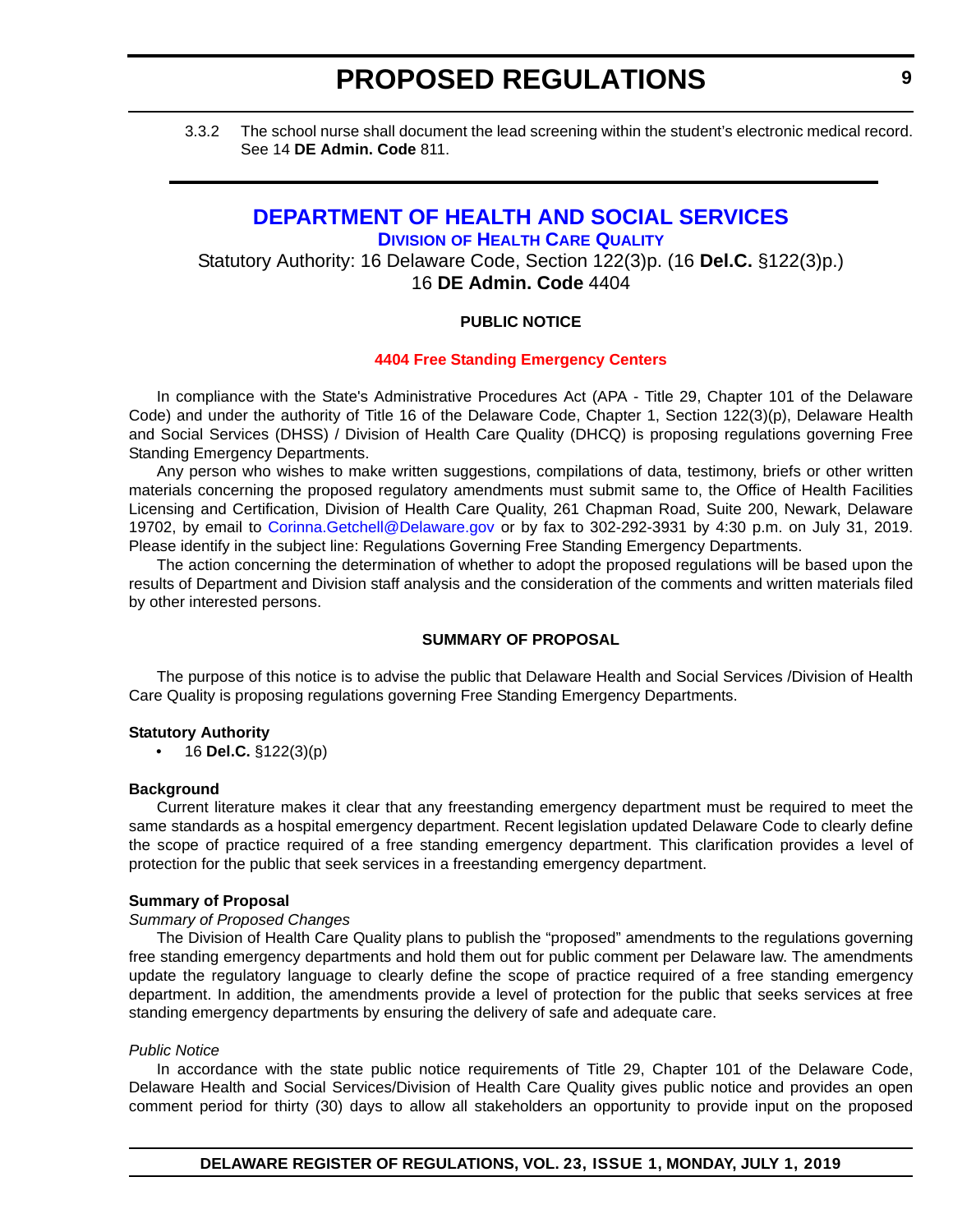<span id="page-9-0"></span>**10**

# **PROPOSED REGULATIONS**

regulation. Comments must be received by 4:30 p.m. on July 31, 2019.

#### **Fiscal Impact**

Not applicable

#### **\*Please Note:**

**(1) The Regulatory Flexibility Analysis and Impact Statement for this regulation, as required by 29 Del.C. Ch. 104, is available at:**

**<http://regulations.delaware.gov/register/july2019/proposed/23 DE Reg 9RFA 07-01-19.pdf>**

**(2) Due to the size of the proposed regulation, it is not being published here. A copy of the regulation is available at:**

**[4404 Free Standing Emergency Centers](http://regulations.delaware.gov/register/july2019/proposed/23 DE Reg 9 07-01-19.htm)**

#### **DIVISION OF MEDICAID [AND MEDICAL ASSISTANCE](https://www.dhss.delaware.gov/dhss/dmma/)**

Statutory Authority: 31 Delaware Code, Section 512 (31 **Del.C.** §512)

#### **PUBLIC NOTICE**

#### **[Over-the-Counter Drugs Without a Prescription](#page-3-0)**

In compliance with the State's Administrative Procedures Act (APA - Title 29, Chapter 101 of the Delaware Code), 42 CFR §447.205, and under the authority of Title 31 of the Delaware Code, Chapter 5, Section 512, Delaware Health and Social Services (DHSS) / Division of Medicaid and Medical Assistance (DMMA) is proposing to amend Title XIX Medicaid State Plan regarding Over-the-Counter Drugs, specifically, to ensure members may request coverage of over-the-counter FDA-approved medications without a prescription.

Any person who wishes to make written suggestions, compilations of data, testimony, briefs or other written materials concerning the proposed new regulations must submit same to, Planning, Policy and Quality Unit, Division of Medicaid and Medical Assistance, 1901 North DuPont Highway, P.O. Box 906, New Castle, Delaware 19720-0906, by email to [Nicole.M.Cunningham@delaware.gov,](mailto:Nicole.M.Cunningham@delaware.gov) or by fax to 302-255-4413 by 4:30 p.m. on July 31, 2019. Please identify in the subject line: Over-the-Counter Drugs Without a Prescription.

The action concerning the determination of whether to adopt the proposed regulation will be based upon the results of Department and Division staff analysis and the consideration of the comments and written materials filed by other interested persons.

#### **SUMMARY OF PROPOSAL**

The purpose of this notice is to advise the public that Delaware Health and Social Services (DHSS)/Division of Medicaid and Medical Assistance (DMMA) is proposing to amend Title XIX Medicaid State Plan regarding Overthe-Counter Drugs, specifically, to ensure members may request coverage of FDA approved medications without a prescription.

#### **Statutory Authority**

- DE Senate Bill 151 (2018)
- 18 **Del.C.** §3342A(b)(2)
- Social Security Act §1927(k)(4)
- 31 **Del.C.** §512

#### **Background**

Delaware Senate Bill 151 became effective on July 11, 2018 and required that FDA-approved emergency contraception be available over-the-counter, whether with a prescription or dispensed consistent with the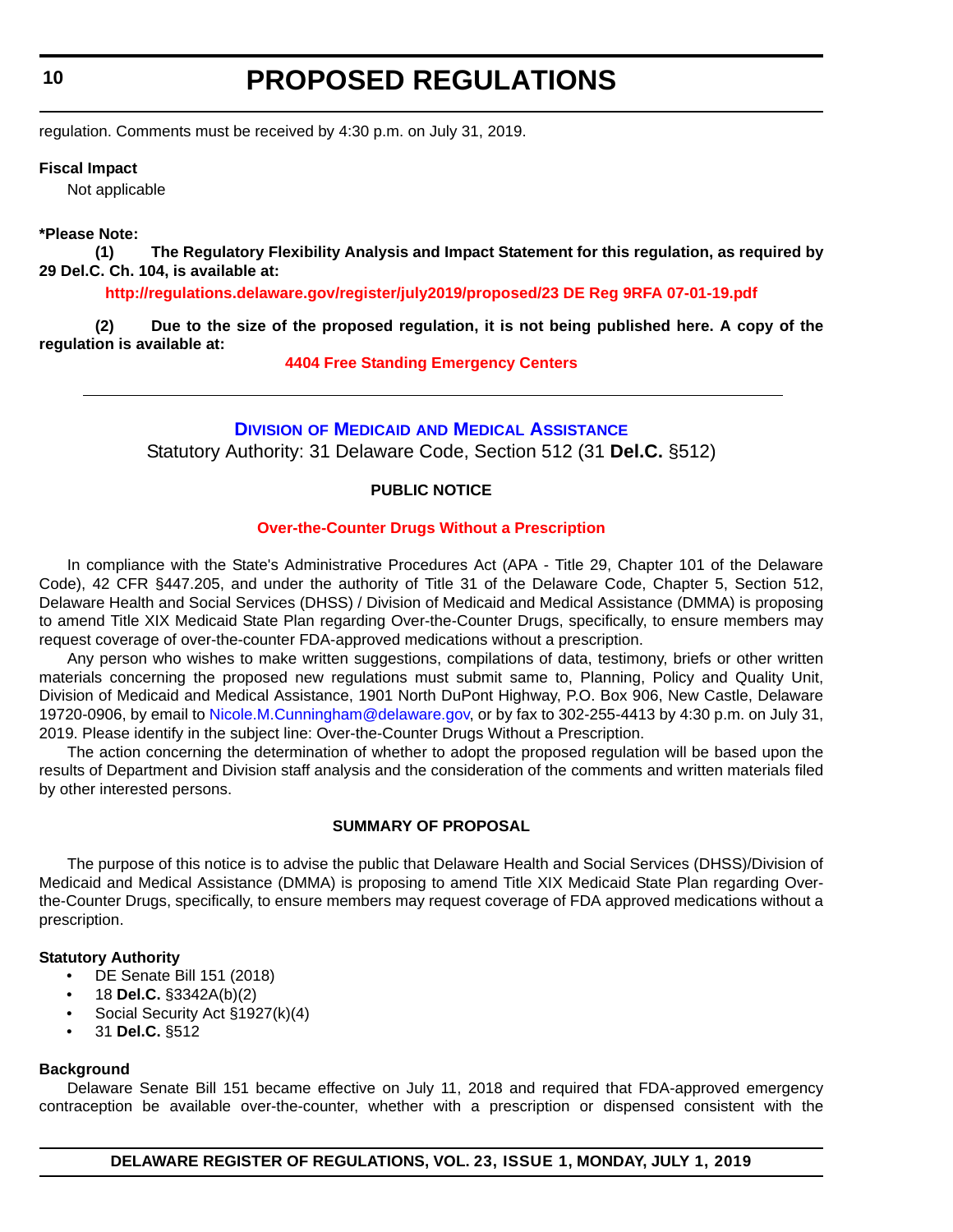#### requirements of Chapter 25 of Title 24. **Summary of Proposal**

#### *Summary of Proposed Changes*

Effective for services provided on and after July 1, 2018 Delaware Health and Social Services/Division of Medicaid and Medical Assistance (DHSS/DMMA) proposes to amend Attachment 3.1 Page 5 of Title XIX Medicaid State Plan regarding Over-the-Counter Drugs, specifically, to ensure members may request coverage of over-thecounter FDA approved medications without a prescription when required by law.

#### *Public Notice*

In accordance with the *federal* public notice requirements established at Section 1902(a)(13)(A) of the Social Security Act and 42 CFR 447.205 and the state public notice requirements of Title 29, Chapter 101 of the Delaware Code, Delaware Health and Social Services (DHSS)/Division of Medicaid and Medical Assistance (DMMA) gives public notice and provides an open comment period for thirty (30) days to allow all stakeholders an opportunity to provide input on the proposed regulation. Comments must be received by 4:30 p.m. on July 31, 2019.

#### *Centers for Medicare and Medicaid Services Review and Approval*

The provisions of this state plan amendment (SPA) are subject to approval by the Centers for Medicare and Medicaid Services (CMS). The draft SPA page(s) may undergo further revisions before and after submittal to CMS based upon public comment and/or CMS feedback. The final version may be subject to significant change.

#### *Provider Manuals and Communications Update*

Also, there may be additional provider manuals that may require updates as a result of these changes. The applicable Delaware Medical Assistance Program (DMAP) Provider Policy Specific Manuals and/or Delaware Medical Assistance Portal will be updated. Manual updates, revised pages or additions to the provider manual are issued, as required, for new policy, policy clarification, and/or revisions to the DMAP program. Provider billing guidelines or instructions to incorporate any new requirement may also be issued. A newsletter system is utilized to distribute new or revised manual material and to provide any other pertinent information regarding DMAP updates. DMAP updates are available on the Delaware Medical Assistance Portal website**:** [https://](https://medicaid.dhss.delaware.gov/provider) [medicaid.dhss.delaware.gov/provider](https://medicaid.dhss.delaware.gov/provider)

#### **Fiscal Impact**

There is no anticipated fiscal impact to the agency as a result of this proposed change in program policy.

#### **\*Please Note: The Regulatory Flexibility Analysis and Impact Statement for this regulation, as required by 29 Del.C. Ch. 104, is available at:**

**<http://regulations.delaware.gov/register/july2019/proposed/23 DE Reg 10RFA 07-01-19.pdf>**

Revision: HCFA-PM-92-1 (MB) Attachment 3.1 February 1992 Page 5

#### STATE PLAN UNDER TITLE XIX OF THE SOCIAL SECURITY ACT STATE/TERRITORY: **DELAWARE**

#### LIMITATIONS ON AMOUNT, DURATION AND SCOPE OF MEDICAL AND REMEDIAL CARE AND SERVICES PROVIDED TO THE CATEGORICALLY NEEDY

#### **12.a. Prescribed Drugs: Drug Coverage**

1) Drug products are covered when prescribed or ordered by a physician, or other licensed practitioner within the scope of their practice and when obtained from a licensed pharmacy. When required by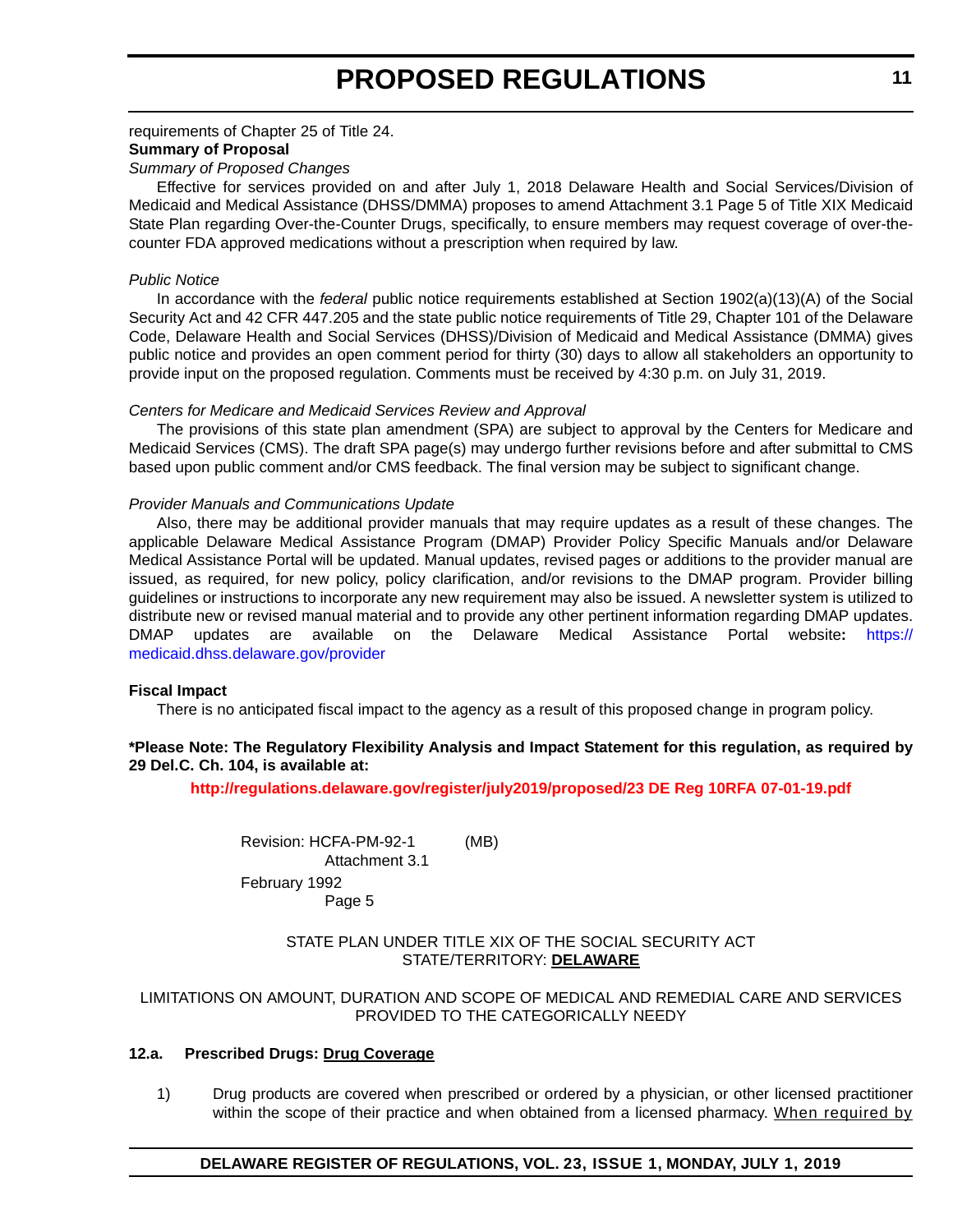<span id="page-11-0"></span>state or federal law DMMA members may request coverage of FDA approved medications, distributed by a CMS rebate participating labeler, without a prescription. Covered drugs, as defined in Section 1927(k)(2) of the Act, are those which are prescribed for a medically accepted indication, medically necessary, and produced by any pharmaceutical manufacturer, which has entered into and complies with a drug rebate agreement under Section 1927(a) of the Act.

- 2) Drugs excluded from coverage by Delaware Medicaid as provided by Section 1927(d)(2) of the Act, include:
	- a. Drugs designated less than effective by the FDA (DESI drugs) or which are identical, similar, or related

to such drugs;

- b. Drugs when used to promote fertility;
- c. Drugs that have an investigational or experimental or unproven efficacy or safety status; and
- d. Drugs when used for anorexia, weight loss or weight gain.
- 3) The State will cover agents when used for cosmetic purposes or hair growth only when the state has determined that use to be medically necessary.
- 4) Non-covered services also include: drugs used to correct sexual dysfunction and compound drugs (compound prescriptions must include at least one medication that on its own would be a covered entity).

#### **Quantity and Duration**

1. Dosage limits: Medications are limited to a maximum dose recommended by the FDA and appropriate medical compendia described in section 1927(k) of the Social Security Act, that indicate that doses that exceed FDA guidelines are both safe and effective or doses that are specified in regional or national guidelines published by established expert groups such as the American Academy of Pediatrics, or guidelines recommended by the Delaware Medicaid Drug Utilization Review (DUR) Board and accepted by the DHSS Secretary.

| II TN No. SPA #                  | Approval Date         |
|----------------------------------|-----------------------|
| Supersedes<br>TN No. SPA #17-005 | <b>Effective Date</b> |

#### **DIVISION [OF PUBLIC HEALTH](https://www.dhss.delaware.gov/dhss/dph/index.html)**

Statutory Authority: 16 Delaware Code, Section 2906(b) (16 **Del.C.** §2906(b)) 16 **DE Admin. Code** 4452

#### **PUBLIC NOTICE**

#### **[4452 Clean Indoor Air Act](#page-3-0)**

Pursuant to 16 **Del.C.** §2906(b), Health Systems Protection, Division of Public Health, Department of Health and Social Services, is proposing revisions to the regulations governing the Clean Indoor Air Act. On July 1, 2019, the Division of Public Health plans to publish as "proposed" revisions to the Clean Indoor Air Act regulations. The

#### **DELAWARE REGISTER OF REGULATIONS, VOL. 23, ISSUE 1, MONDAY, JULY 1, 2019**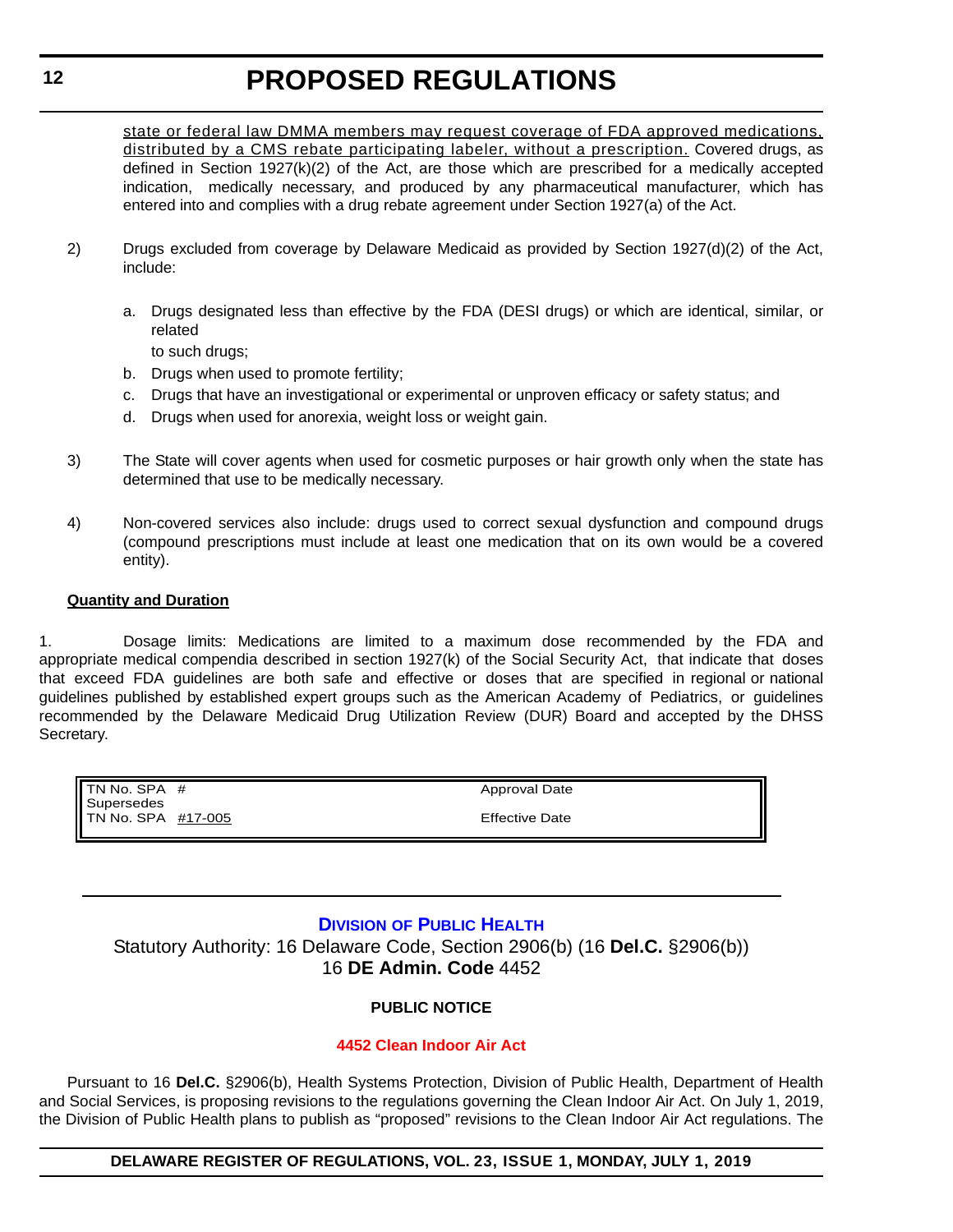revisions include increasing the minimum age to enter vapor establishments from 18 to 21 years old to conform to recent legislative changes (SS 1 to SB 25 from the  $150<sup>th</sup>$  General Assembly).

Copies of the proposed regulations are available for review in the July 1, 2019 edition of the Delaware *Register of Regulations*, accessible online at: <http://regulations.delaware.gov> or by calling the Division of Public Health at (302) 744-4951.

Any person who wishes to make written suggestions, testimony, briefs or other written materials concerning the proposed regulations must submit them to Alanna Mozeik by Thursday, August 1, 2019, at:

Alanna Mozeik Division of Public Health 417 Federal Street Dover, DE 19901 Email: [Alanna.Mozeik@delaware.gov](mailto:Alanna.Mozeik@delaware.gov) Phone: (302) 744-4951

**\*Please Note: The Regulatory Flexibility Analysis and Impact Statement for this regulation, as required by 29 Del.C. Ch. 104, is available at:**

**<http://regulations.delaware.gov/register/july2019/proposed/23 DE Reg 12RFA 07-01-19.pdf>**

#### **4452 Clean Indoor Air Act**

#### **1.0 Preamble**

These Regulations regulations are adopted in accordance with authority vested in the Secretary, Department of Health and Social Services, by 16 **Del.C.** §2906(b). These Regulations regulations establish standards for the enforcement of the Clean Indoor Air Act as it relates to most indoor enclosed areas to which the general public is invited or in which the general public is permitted. Regulations establishing standards for the enforcement of the Clean Indoor Air Act affecting employers, employees and the workplace are adopted by the Department of Labor.

#### **2.0 Purpose**

These regulations shall be construed and applied to protect the nonsmoker from involuntary exposure to environmental tobacco smoke and emissions produced by electronic smoking devices in most enclosed indoor areas to which the public is invited or in which the general public is permitted. The purpose of the Clean Indoor Air Act is to preserve and improve the health, comfort and environment of the people of this State by limiting exposure to tobacco smoke and emissions produced by electronic smoking devices.

#### **3.0 Severability**

In the event any particular clause or section of the regulations should be declared invalid or unconstitutional by any court of competent jurisdiction, the remaining portions shall remain in full force and effect.

#### **4.0 Date of Effect**

These regulations shall be effective December 1, 2015.

#### **5.04.0 Inspections**

The Secretary, DHSS, or authorized designee shall have right of entry into any enclosed indoor area subject to 16 **Del.C.** Ch. 29.

**6.05.0 Waiver**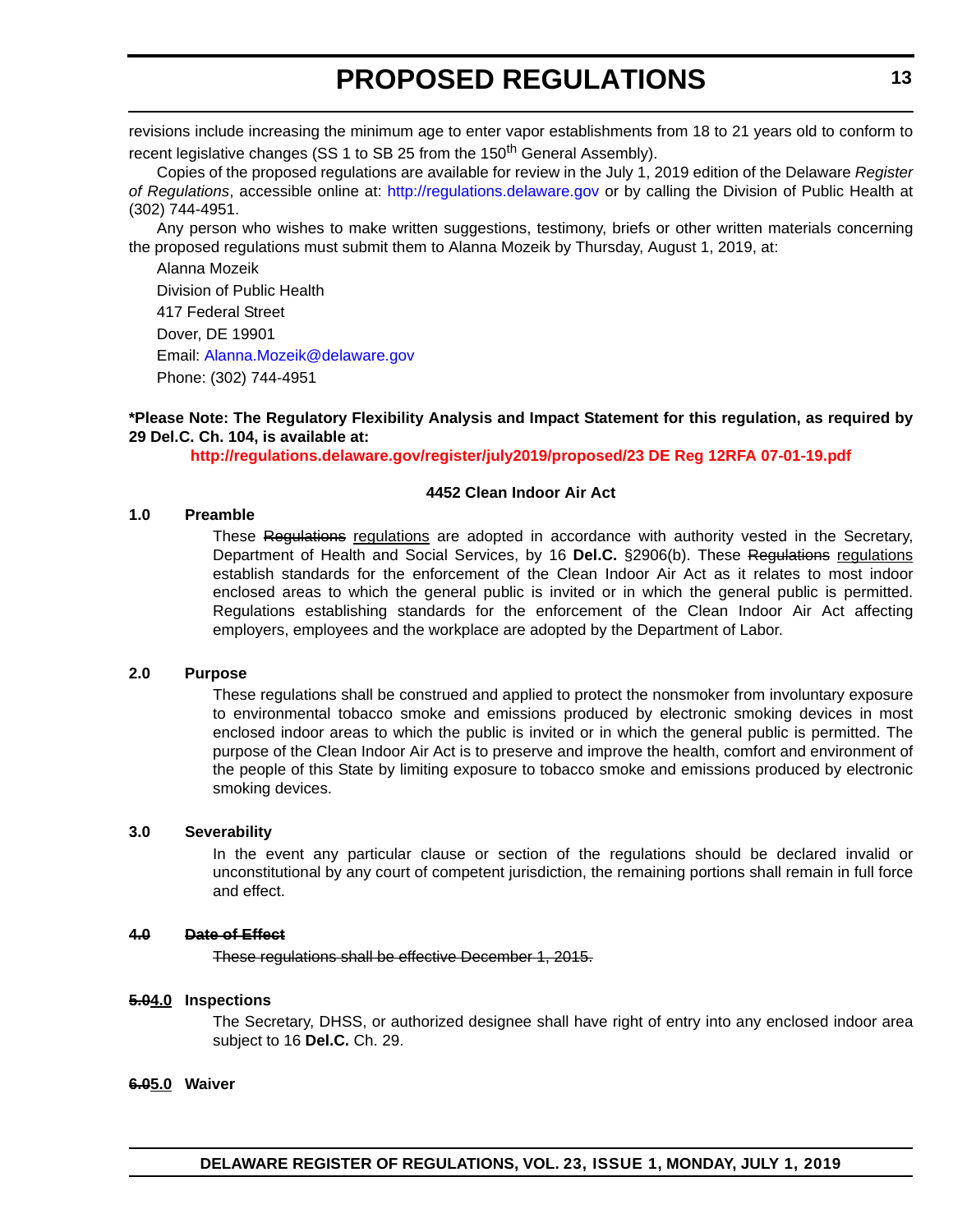The Department of Health and Social Services may upon written request waive the provisions of these Regulations regulations if the Department determines there are compelling reasons to do so, and such waiver will not significantly affect the health and comfort of non-consumers of tobacco products.

#### **7.06.0 Definitions**

- 7.16.1 The following words, terms, and phrases, when used in these regulations, shall have the meaning ascribed to them in this section, except where the context clearly indicates a different meaning.
- 7.26.2 For the purposes of these Regulations regulations:

**"Department"** means the Delaware Department of Health and Social Services (DHSS) as defined in Title 29 **Del.C.** §7901.

"**Electronic Smoking Device**" means any product containing or delivering nicotine or any other similar substance intended for human consumption that can be used by a person to simulate smoking through inhalation of vapor aerosol from the product. The term includes any such device, whether manufactured, distributed, marketed, or sold as an e-cigarette, e-cigar, e-pipe, e-hookah, or vape pen, or under any other product name or descriptor.

**"Environmental Tobacco Smoke" (ETS)**, or **"Secondhand Smoke"** means the complex mixture formed from the escaping smoke of a burning tobacco product (termed as sidestream smoke) and smoke exhaled by the smoker. Exposure to ETS is also frequently referred to as "passive smoking" or "involuntary smoking."

**"Enclosed Indoor Area"** means an indoor area that is neither open nor partially enclosed except for normal means of access and egress through doors or passageways.

**"Fraternal Benefit Society"** means any incorporated society, order or supreme lodge, without capital stock, including one exempted under the provisions of 18 **Del.C.** §6237(a)(2) of this title, whether incorporated or not, conducted solely for the benefit of its members and their beneficiaries and not for profit, operated on a lodge system with ritualistic form of work, having a representative form of government and which provides benefits in accordance with this chapter.

**"Private Club"** means any club or organization that does not permit the general public to access its facilities or activities. Access is denied to anyone who does not agree or adhere to the rules of membership. In order to be considered a private club or organization for purposes of the Clean Indoor Air Act, the establishment must adhere to all of, but not limited to, the following criteria:

a. Have a permanent mechanism to carefully screen applicants for membership on subjective rather than objective factors;

b. Limits access and use of facilities, services and activities of the organization to members and guests of the members;

c. Is controlled by its membership and operates solely for the benefit and pleasure of its members;

d. Advertises exclusively and only to its members, excluding membership drives.

**"Private Social Function"** means a function to which the public is neither invited or nor generally permitted access and which is held in separate indoor enclosed indoor area**.**

**"Public Transportation of Children"** means transportation which that involves the transportation of children by a vehicle under the control of a daycare, school or other organizations.

**"Secretary"** means the Administrator of the Delaware Department of Health and Social Services (DHSS) of the State of Delaware, who shall hereafter in this document be referred to as: Secretary; The Secretary; or, Secretary, DHSS.

**"Smoking"** means the burning of a lighted cigarette, cigar, pipe or any other matter or substance that contains tobacco; or, the use of an electronic smoking device which creates an aerosol or vapor, or in any manner or in any form.

"**Vapor Establishment**" means a business that: 1) generates at least 80% of its revenue from the sale of electronic smoking devices and substances for use within electronic smoking devices; and 2) does not share indoor common space with other businesses unless there are doors from the vapor establishment to the indoor common space that remain closed other than for ingress and egress.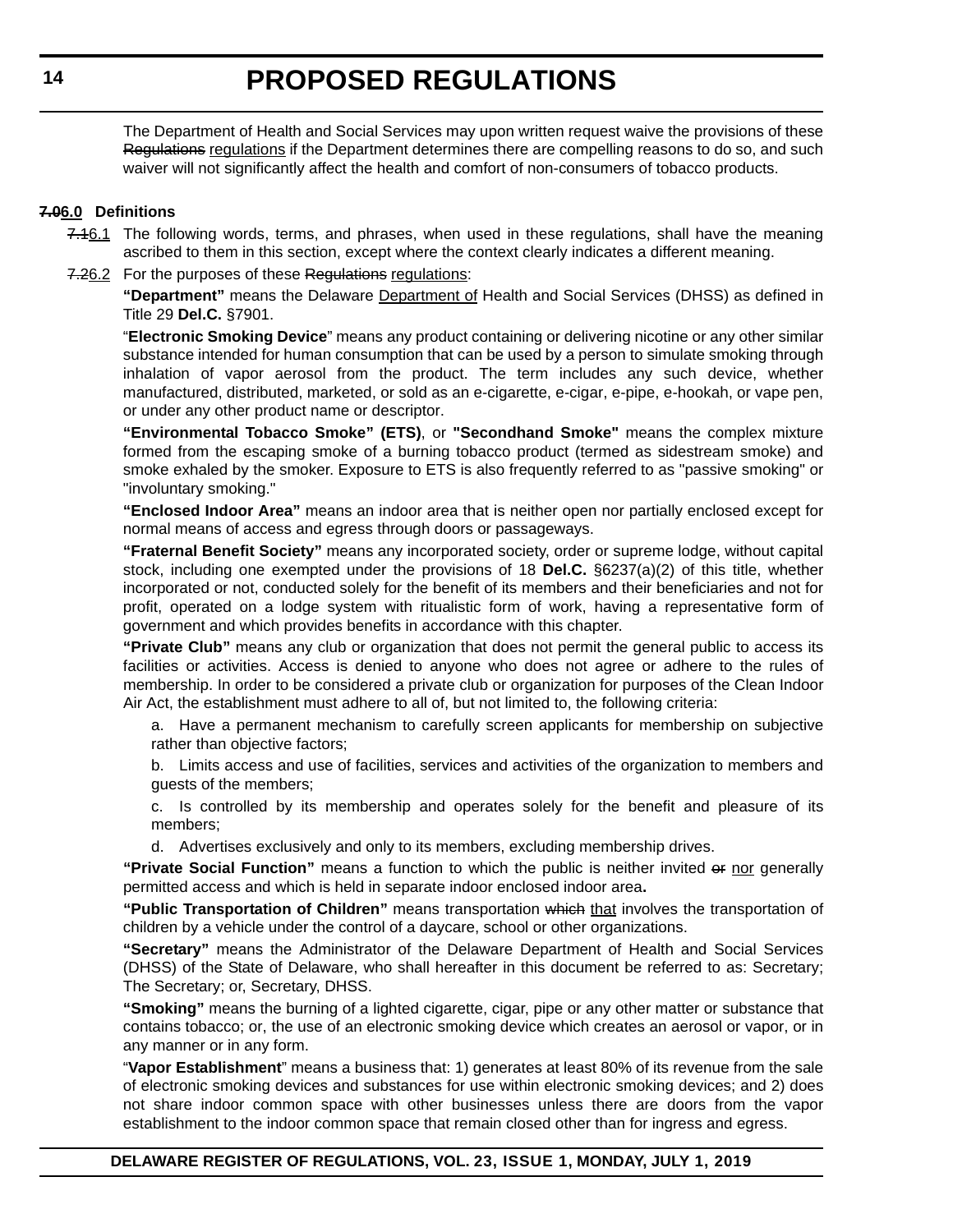**"Volunteer Fire Company"** means a fire, ambulance, or rescue company recognized as such by the Delaware State Fire Prevention Commission.

#### **8.07.0 Smoking Prohibitions**

- 8.47.1 Except as is provided in section 3.4 subsection 8.1 of these regulations, and in order to reduce the levels of exposure to environmental tobacco smoke and emissions produced by electronic smoking devices, smoking shall not be permitted and no person shall smoke in any of the following areas:
	- 8.1.17.1.1 Any enclosed indoor area, including, but not limited to, those listed in 16 **Del.C.** §2903, to which the general public is invited or in which the general public is permitted. This shall apply to any organization, business or establishment which that caters to or offers goods or services or facilities to, or solicits patronage from the general public.
	- 8.1.27.1.2 Government owned and/or operated means of mass transportation including buses, vans, trains, taxicabs and limousines.
	- 8.1.37.1.3 Functions or activities of private clubs or organizations, as defined by Section 7.06.0 of these regulations, when access by the general public is allowed or solicited.
	- 8.1.47.1.4 Any private vehicle used for the public transportation of children or as part of health care or day care transportation.
	- 8.1.57.1.5 In private homes or private residences when such homes or residences are being used for child care or day care.
- 8.27.2 No owner of any indoor enclosed area subject to 16 **Del.C.** Ch. 29 and/or person(s) responsible for the management of such area or employee thereof, thereof shall permit or authorize smoking by any person(s) in areas not designated specifically for the smoking of tobacco products as permitted by section 3.1 subsection 8.1.
- 8.37.3 Vapor Establishments
	- 8.3.17.3.1 Vapor establishments are permitted to have emissions produced by electronic smoking devices within their places of businesses.
	- 8.3.27.3.2 Any vapor establishment permitted to have emissions produced by electronic smoking devices in such establishment pursuant to these regulations, and which permits such emissions, shall prohibit anyone under the age of 48 21 from entering.

#### **9.08.0 Smoking Prohibitions Inapplicable**

- 9.18.1 Smoking prohibitions shall not apply in the following:
	- 9.1.18.1.1 Private homes, private residences and private automobiles, automobiles;
	- 9.1.28.1.2 Any indoor area where private social functions are being held when seating arrangements are under the control of the sponsor of the function and not the owner, operator, manager or person in charge of such indoor area;
	- 9.1.38.1.3 Limousines under private hire hire;
	- 9.1.48.1.4 A hotel or motel room rented to 1 or more guests provided that the total percentage of such hotel or motel rooms does not exceed twenty-five percent (25%). (25%);
	- 9.1.58.1.5 Any fund raising activity or function sponsored by a volunteer fire company, auxiliary of a fire company, or a volunteer ambulance or volunteer rescue company; provided, however, that the fund raising activity or function takes place upon property owned or leased by the volunteer fire, rescue or ambulance company. company;
	- 9.1.68.1.6 Any fund raising activity or function sponsored by a fraternal benefit society as defined by 18 **Del.C.** §6201; provided, however, that the fund raising activity or function takes place upon property owned or leased by said organization. organization; and
	- 9.1.78.1.7 Any enclosed indoor area operated or in use exclusively by a private club as defined in these regulations.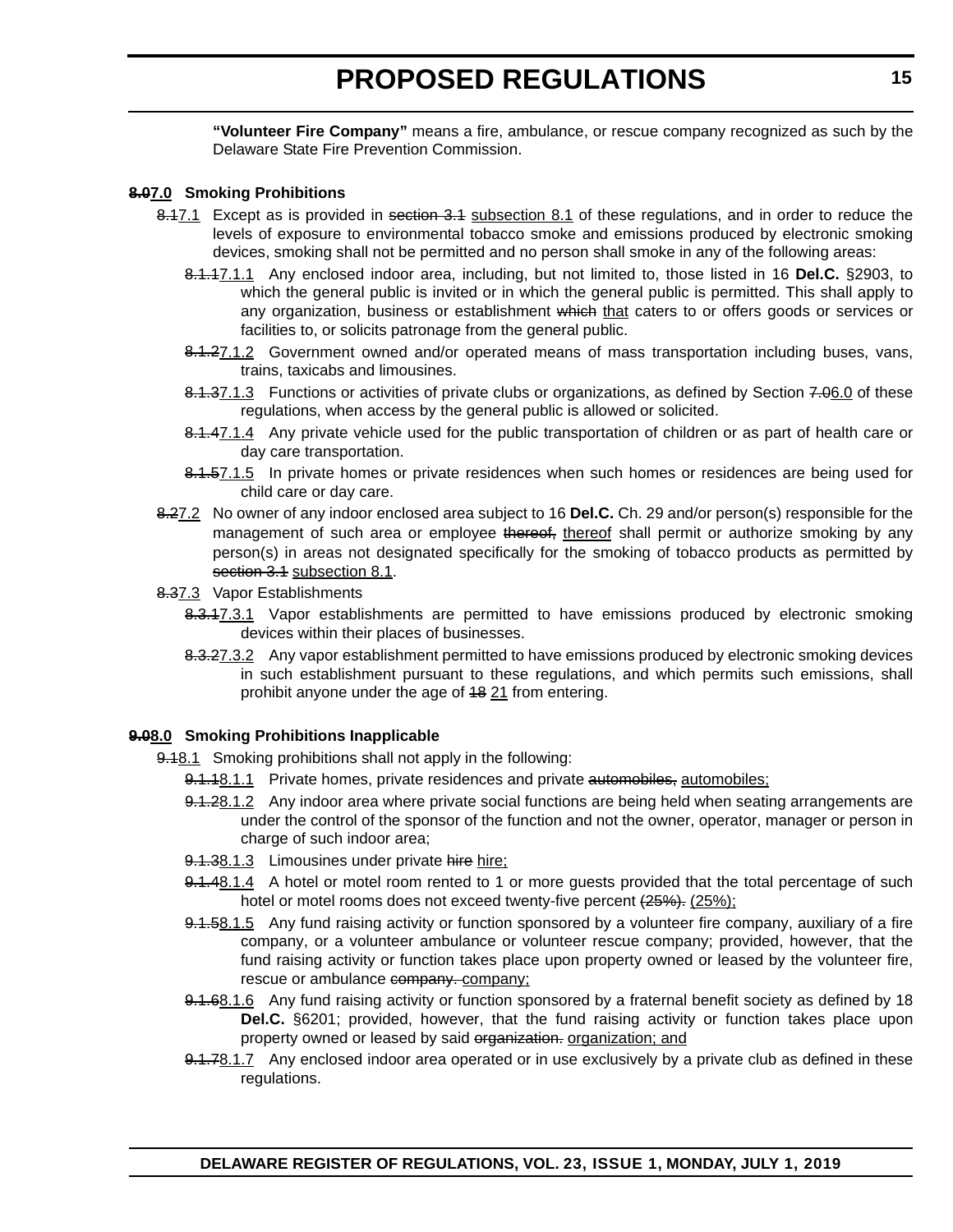#### <span id="page-15-0"></span>**10.09.0 Posting of Signs**

- 10.19.1 Failure to Properly Post and Maintain Signs
	- 10.1.19.1.1 Owners, operators, managers or other person(s) having control of enclosed indoor areas subject to the regulations of 16 **Del.C.** Ch. 29 shall post signs which indicate "Warning: Smoking Permitted" prominently to indicate those locations where smoking is permitted pursuant to section 9.4 subsection 8.1. Failure to prominently post properly maintained signs with letters at least one (1) inch in height and in accord with the CLEAN INDOOR AIR ACT shall be a violation subject to administrative penalties as set forth in section 11.1 subsection 10.1 of the Clean Indoor Air Act Regulations.
	- 10.1.29.1.2 Any vapor establishment permitted to have emissions produced by electronic smoking devices in such establishment pursuant to these regulations, and which permits such emissions, shall display a sign at all entrances stating that no one under the age of 48 21 is allowed in such a vapor shop. Failure to prominently post at all entrances properly maintained signs with letters at least one (1) inch in height shall be a violation subject to administrative penalties as set forth in section 11.1 subsection 10.1 of the Clean Indoor Air Act Regulations.

#### **11.010.0 Compliance and Enforcement Procedures**

- 11.110.1 Administrative Penalties. Whoever violates any provision of these regulations shall be subject to an administrative penalty of \$100.00 for the first violation and not less then than \$250.00 for each subsequent violation.
- 41.210.2 Right to Administrative Hearing. Upon due notice that the Department intends to assess an administrative penalty, as indicated in 44.4 subsection 10.1, the entity may submit to the Division, within thirty (30) days of the date of such notice of intent, a written request for an administrative hearing.
- 44.310.3 Orders of the Department. Whoever refuses, fails or neglects to perform the duties required under these regulations or violates, neglects or fails to comply with the duly adopted regulations or orders of the Dept. of Health and Social Services, shall be fined not less than \$100.00 and not more than \$1,000.00, together with cost, unless otherwise provided by law.

### **[DEPARTMENT OF STATE](https://sos.delaware.gov/)**

### **DIVISION [OF PROFESSIONAL REGULATION](https://dpr.delaware.gov/)**

#### **[CONTROLLED SUBSTANCE ADVISORY COMMITTEE](https://dpr.delaware.gov/boards/controlledsubstances/)**

Statutory Authority: 16 Delaware Code, Section 4731 (16 **Del.C.** §4731)

#### **PUBLIC NOTICE**

#### **[Uniform Controlled Substances Act Regulations](#page-3-0)**

Pursuant to 16 **Del.C.** §4731, the Delaware Secretary of State has proposed revisions to the Uniformed Controlled Substances Act regulations. Revisions to Section 4.0 specify the requirements pertaining to expiration of Schedule II and III prescriptions and partial filling of controlled substance prescriptions. The new subsection 9.4 provides that, prior to issuing a prescription for an opioid analgesic, or a prescription for a benzodiazepine, the practitioner must query the Prescription Monitoring Program ("PMP") to obtain and review the patient's prescription history. Language that conflicts with these requirements has been stricken. The new subsection 9.10 adds the requirement that, when a practitioner prescribes a patient a medication dose in excess of 120 MME/day (morphine milligram equivalency), such practitioner shall also issue the patient a prescription for naloxone with adequate refills for a year. Finally, certain revisions strike outdated subsections regarding procedural matters, such as the discipline of a controlled substance registration and rule-making.

Pursuant to 16 **Del.C.** §4731(b), a public hearing will be held before the Controlled Substance Advisory Committee ("Committee") on July 31, 2019 at 9:00 a.m. in the second floor conference room A of the Cannon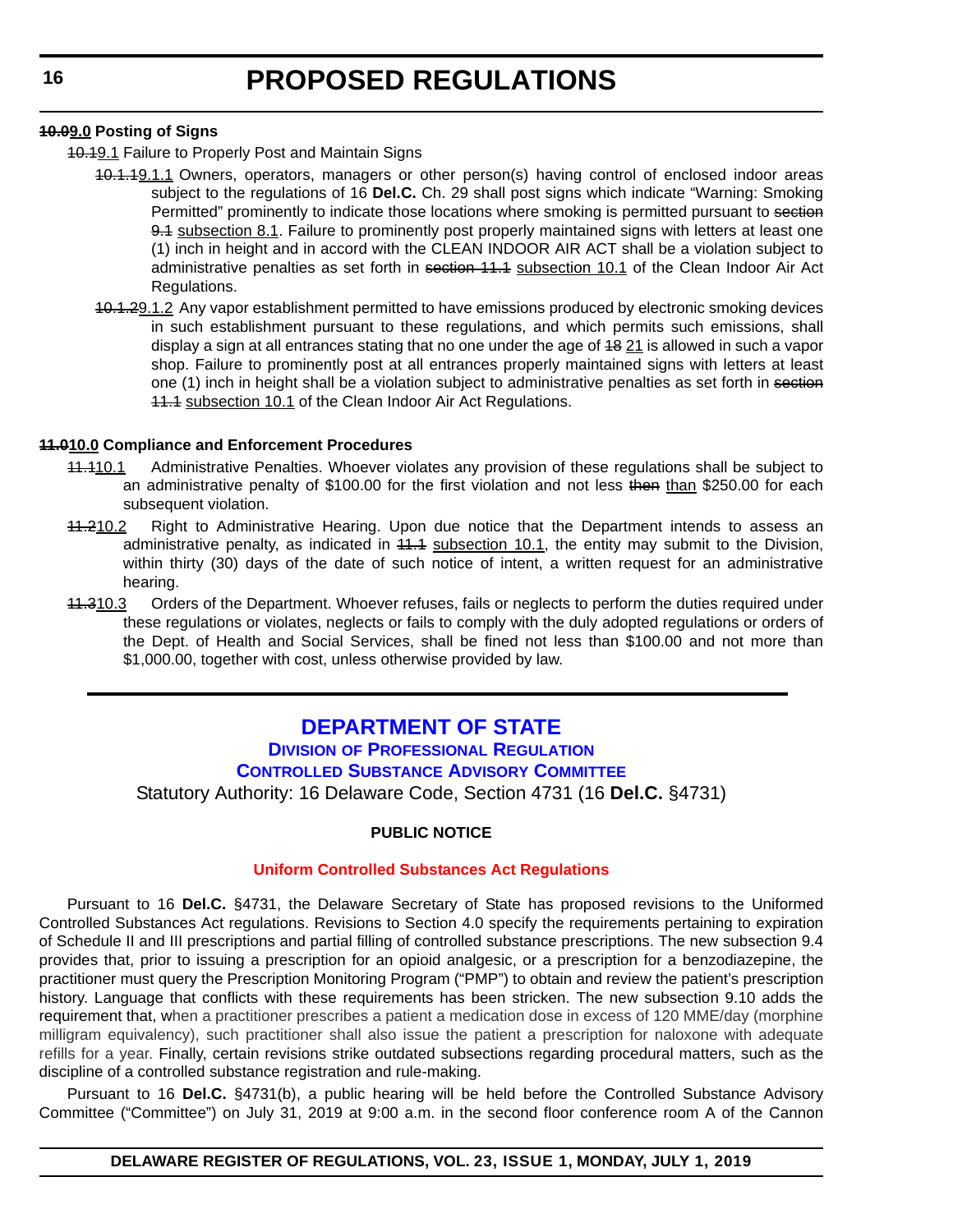<span id="page-16-0"></span>Building, 861 Silver Lake Boulevard, Dover, Delaware 19904. Anyone wishing to receive a copy of the proposed rules and regulations may obtain a copy from the Committee, 861 Silver Lake Boulevard, Dover, Delaware 19904. Written comments should be sent to Jessica Mason, administrative specialist for the Committee, at [jessica.mason@delaware.gov](mailto:jessica.mason@delaware.gov) or 861 Silver Lake Boulevard, Dover, Delaware 19904. In accordance with 29 **Del.C.** §10118(a), the final date to receive written comments will be August 15, 2019, which is 15 days following the public hearing. The Committee will deliberate on the proposed revisions at its next regularly scheduled meeting.

#### **\*Please Note:**

**(1) The Regulatory Flexibility Analysis and Impact Statement for this regulation, as required by 29 Del.C. Ch. 104, is available at:**

**<http://regulations.delaware.gov/register/july2019/proposed/23 DE Reg 16RFA 07-01-19.pdf>**

**(2) Due to the size of the proposed regulation, it is not being published here. A copy of the regulation is available at:**

**[Uniform Controlled Substances Act Regulations](http://regulations.delaware.gov/register/july2019/proposed/23 DE Reg 16 07-01-19.htm)**

#### **OFFICE OF [THE STATE BANK COMMISSIONER](https://banking.delaware.gov/)** Statutory Authority: 5 Delaware Code, Section 121(b) (5 **Del.C.** §121(b))

5 **DE Admin. Code** 701

#### **PUBLIC NOTICE**

#### **[701 Procedures for Applications to Form a Bank, Bank and Trust Company or Limited Purpose Trust](#page-3-0)  Company Pursuant to Chapter 7 of Title 5 of the Delaware Code**

#### **Summary**

The State Bank Commissioner proposes to amend Regulation 701 (Procedures for Applications to Form a Bank, Bank and Trust Company or Limited Purpose Trust Company Pursuant to Chapter 7 of Title 5 of the Delaware Code). The proposed amendment provides that no application to form a new limited purpose trust company will be approved, unless the new limited purpose trust company will be an affiliate, as defined in Section 773 of Title 5, of a bank, insured institution or bank holding company, as those terms are defined in the federal Bank Holding Company Act, 12 USC 1841, or of any other insured depository institution, as that term is defined in the Federal Deposit Insurance Act, 12 USC 1813, or of any national banking association, chartered in accordance with the National Bank Act and regulated by the Comptroller of the Currency, that is engaged primarily in trust and fiduciary activities. This proposed amendment is not substantially likely to impose additional costs or burdens upon individuals and/or small businesses. Other Regulations issued by the State Bank Commissioner are not affected by this proposal. The State Bank Commissioner is issuing this proposed amended Regulation in accordance with Section 121(b) of Title 5 of the Delaware Code. This Notice is issued pursuant to the requirements of Title 29 of the Delaware Code, Chapter 11, Subchapter III, Chapter 101, Subchapter II, and Chapter 104, Sections 10404A(b)(1) and 10404B(b)(1).

#### **Comments**

A copy of the proposed amended Regulation is being published in the July 1, 2019 edition of the Delaware *Register of Regulations*. A copy is also on file in the Office of the State Bank Commissioner, 43 South DuPont Highway, Edgehill Shopping Center, Dover, DE 19901, and is available for inspection during regular office hours. Copies are available upon request.

Interested parties may offer comments on the proposed amended Regulation or submit written suggestions, data, briefs or other materials to the Office of the State Bank Commissioner at the above address as to whether the proposed amended Regulation should be adopted, rejected or modified. Pursuant to 29 **Del.C.** §10118(a), public comments must be received on or before August 2, 2019. Written materials submitted will be available for inspection at the above address.

**DELAWARE REGISTER OF REGULATIONS, VOL. 23, ISSUE 1, MONDAY, JULY 1, 2019**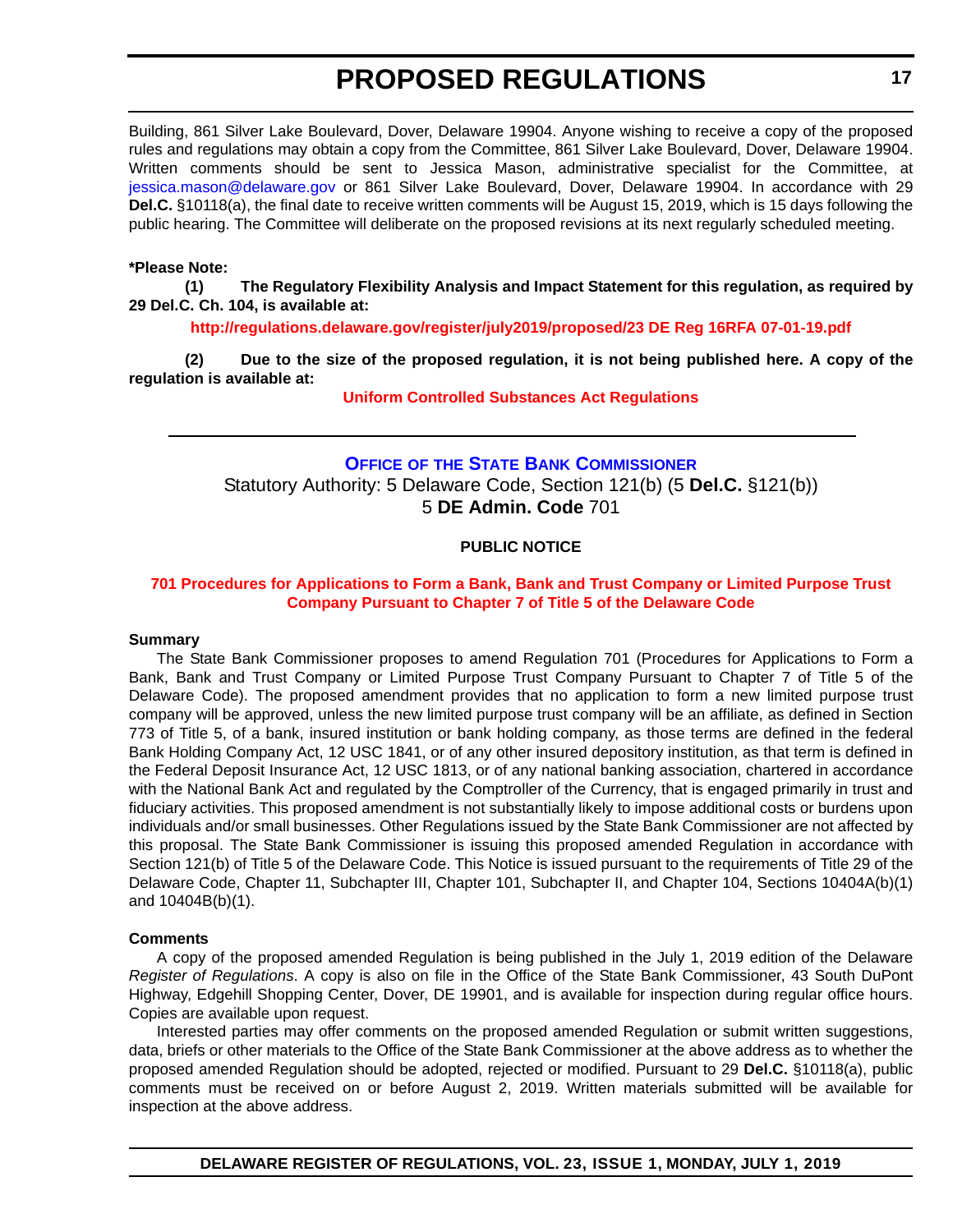#### **Adoption of Proposed Amended Regulation**

On or after August 2, 2019, following review of the public comment, the State Bank Commissioner will determine whether to adopt the proposed amended Regulation, or make additional changes because of the public comments received.

#### **\*Please Note: The Regulatory Flexibility Analysis and Impact Statement for this regulation, as required by 29 Del.C. Ch. 104, is available at:**

**<http://regulations.delaware.gov/register/july2019/proposed/23 DE Reg 17RFA 07-01-19.pdf>**

#### **701 Procedures for Applications to Form a Bank, Bank and Trust Company or Limited Purpose Trust Company Pursuant to Chapter 7 of Title 5 of the Delaware Code**

Formerly Regulation No.: 5.701/774.0001 Effective Date: December 11, 1998 XX/X/XXXX

#### **1.0 Scope**

- 1.1 This Regulation establishes procedures for filing an application to organize a bank or bank and trust company (hereinafter collectively referred to as a "Bank") or limited purpose trust company pursuant to Chapter 7 of Title 5 of the Delaware Code and the manner in which determinations will be made by the State Bank Commissioner (the "Commissioner") respecting such applications.
- 1.2 No application to form a new limited purpose trust company will be approved, unless the new limited purpose trust company will be an affiliate, as defined in Section 773 of Title 5 of the Delaware Code, of a bank, insured institution or bank holding company, as those terms are defined in the federal Bank Holding Company Act, 12 USC 1841, or of any other insured depository institution, as that term is defined in the Federal Deposit Insurance Act, 12 USC 1813, or of any national banking association, chartered in accordance with the National Bank Act and regulated by the Comptroller of the Currency, that is engaged primarily in trust and fiduciary activities.

#### **2.0 Notice of Intent**

- 2.1 Notice of the intention ("Notice of Intent") of the incorporators (the "Incorporators") to form a Bank or limited purpose trust company shall be filed with the Commissioner. All filings must be in duplicate.
- 2.2 A \$1,150 non-refundable investigation fee shall be submitted with the Notice of Intent, payable to "Office of the State Bank Commissioner."
- 2.3 The Notice of Intent shall specify: (i) the names of all Incorporators; (ii) the name of the proposed Bank or limited purpose trust company (note: the word "trust" may be used only if a limited purpose trust company or a bank with trust powers is being formed); (iii) the city or town in which the Bank or limited purpose trust company will be located; and (iv) the amount of capital stock of the proposed Bank or limited purpose trust company.
- 2.4 The Notice of Intent shall have attached as exhibits: (i) a copy of the application for a Certificate of Public Convenience and Advantage (the "Application") in the form the Incorporators intend to file pursuant to Section 4 of this Regulation; (ii) a copy of the proposed form of written agreement in which the subscribers thereto associate themselves with the intent of forming a Bank or limited purpose trust company (the "Articles of Association"); (iii) a proposed form of public notice as provided for in Section 3 of this Regulation (the "Public Notice"); and, (iv) where the Incorporators are acting on behalf of a corporate entity in the application process, a copy of the corporate resolution, sworn to and subscribed by a president or vice-president and certified by the secretary or an assistant secretary, authorizing the Incorporators to execute and file the Notice of Intent and Application on behalf of the corporation.

#### **3.0 Public Notice**

3.1 If the Notice of Intent and the attached exhibits filed with the Commissioner are in the form required by this Regulation, conform to applicable provisions of law and are approved by the Commissioner, the Commissioner shall schedule a formal, public evidentiary hearing to receive testimony and

#### **DELAWARE REGISTER OF REGULATIONS, VOL. 23, ISSUE 1, MONDAY, JULY 1, 2019**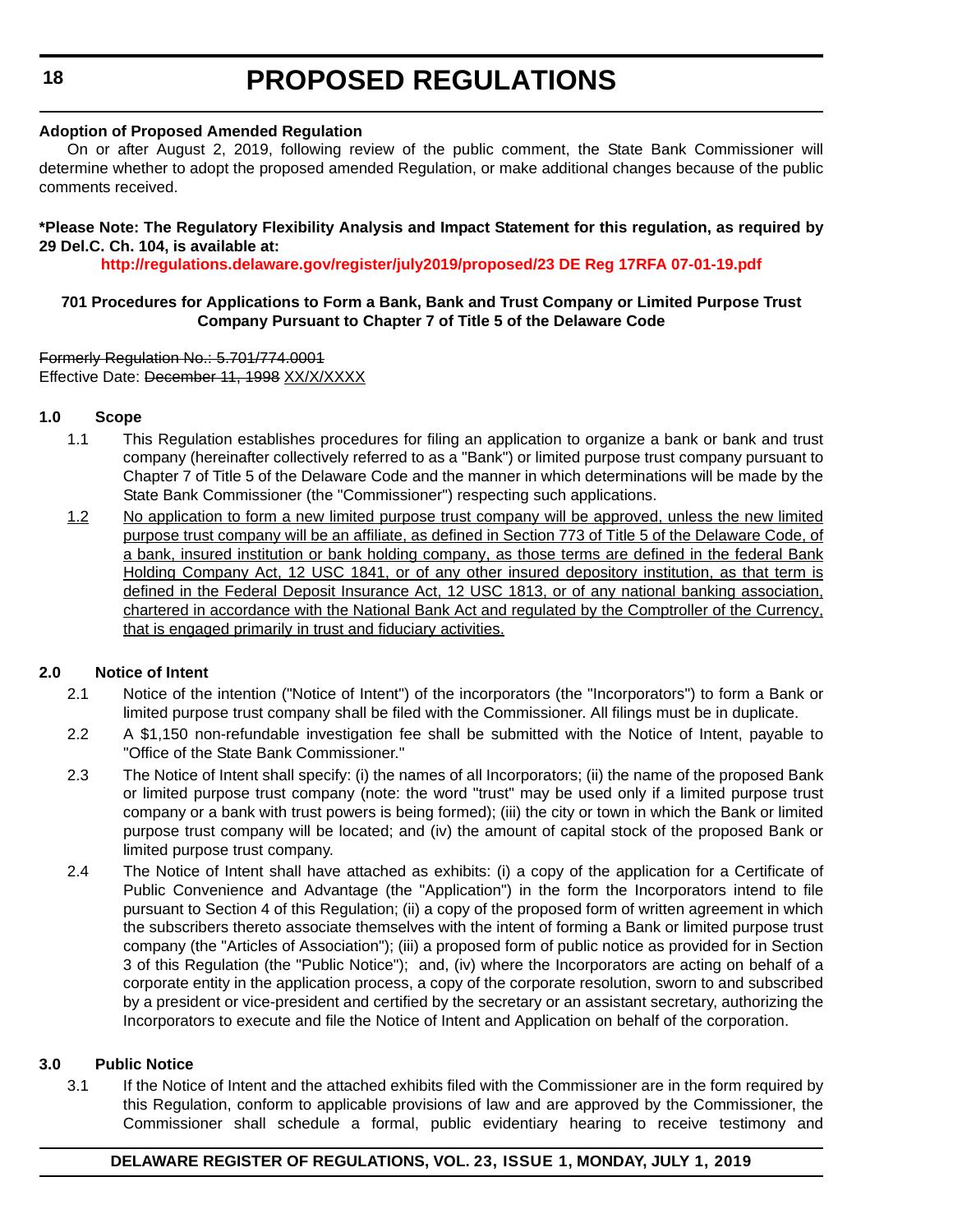documentary evidence relevant to determining whether the public convenience and advantage would be promoted by the establishment of the Bank or limited purpose trust company and whether the Articles of Association are in compliance with applicable provisions of law (such hearing to be held within 60 days following the second publication of Public Notice in accordance with Section 3.2 of this Regulation, but not prior to the expiration of twenty days following the date of the second publication).

- 3.2 The Incorporators shall cause a Public Notice in such form as the Commissioner shall have approved to be published at least once a week, for two successive weeks, in at least two Delaware newspapers of general circulation designated by the Commissioner, at least one of which newspapers shall be published in the county where it is proposed to establish the Bank.
- 3.3 The Public Notice shall (i) specify the names of all Incorporators; (ii) set forth the name of the proposed Bank or limited purpose trust company; (iii) identify the city or town where the Bank or limited purpose trust company is to be located; (iv) specify the amount of the Bank's capital stock; (v) describe the subject matter of the proceedings; (vi) give the date, time and place fixed for a hearing on the Application; (vii) cite the law (5 **Del.C.** §726 for a Bank, and 5 **Del.C.** §777 for a limited purpose trust company) and regulations (State Bank Commissioner Regulations 701 (formerly 5.701/774.0001) and 703 (formerly 5.725/726.0003.P/A) for a Bank, and 701 (formerly 5.701/774.0001) and 702 (formerly 5.777.0002) for a limited purpose trust company) giving the Commissioner authority to act; (vii) inform interested parties of their right to present evidence, to be represented by counsel and to appear personally or by other representatives; and (ix) state the Commissioner's obligation to reach his decision based upon the evidence received.

#### **4.0 Application For A Determination of Public Convenience and Advantage**

- 4.1 Within sixty days following the second publication of Public Notice, and prior to or on the date of the public hearing, but not prior to the expiration of twenty days following the date of the second publication, the Incorporators shall file the definitive fully executed Application in the form prescribed by the Commissioner. See Commissioner's Regulation No. 703 (formerly 5.725/726.0003.P/A) for a Bank, and 702 (formerly 5.777.0002) for a limited purpose trust company.
- 4.2 The Application shall include the information specifically requested in the form of application supplied by the Commissioner and any supplemental information requested by the Commissioner.

#### **5.0 Public Hearing**

- 5.1 The public hearing provided for in this Regulation may be conducted by the Commissioner or his designee. At such hearing, the Commissioner or his designee shall accept all relevant, non-cumulative evidence offered by or on behalf of the Incorporators or by any interested person. Interested parties may appear at the public hearing, in person or by counsel or by other representative. Anyone wishing to present testimony is requested to register with the Commissioner in advance of the hearing.
- 5.2 A record from which a verbatim transcript can be prepared shall be made. The Incorporators shall be responsible for arranging for a certified court reporter to be present at the public hearing and shall bear the expense of an original written transcript for the Commissioner's use (which shall be supplied to the Commissioner as promptly as practical following the public hearing). Additional transcripts provided to any interested person shall be at the expense of the person requesting the transcript.
- 5.3 The Commissioner or his designee may request the Incorporators or any other party or parties who appear at the public hearing to submit proposed findings of fact and conclusions of law.

#### **6.0 Record**

6.1 With respect to each Application, all notices, correspondence between the Commissioner and the Incorporators or other interested parties, all exhibits, documents and testimony admitted into evidence and all recommended orders, summaries of evidence and findings, and all interlocutory and final orders shall be included in the Commissioner's record of the matter and shall be retained for a period of at least five (5) years following final action on the Application.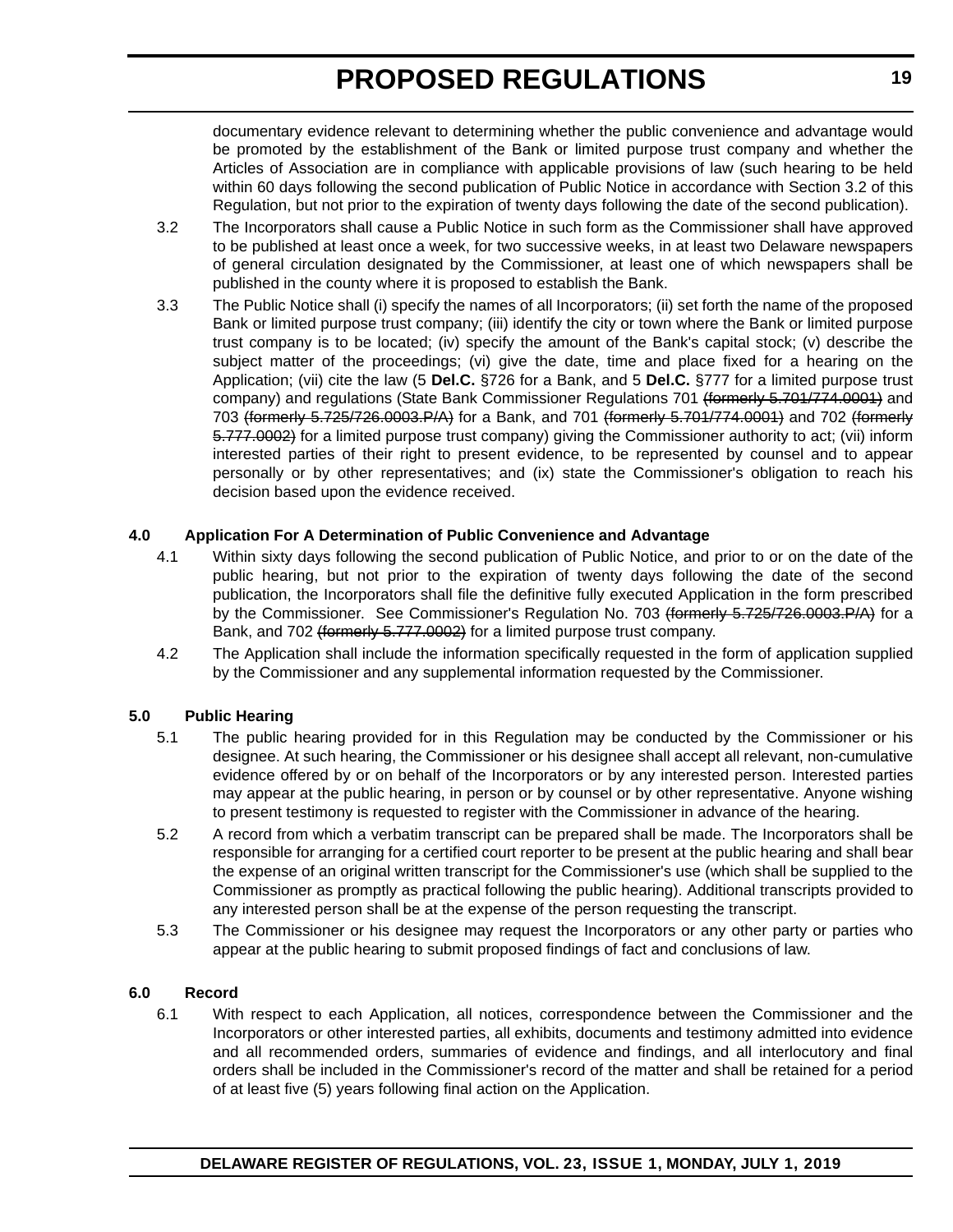- 6.2 A copy of the proposed order shall be mailed or hand delivered to the Incorporators (or their agent) and to each person who presented data, views or argument at the public hearing, each of whom shall thereafter have twenty (20) days to submit in writing to the Commissioner exceptions, comments and arguments respecting the proposed order.
- 6.3 If the decision on the Application is not adverse to the Incorporators, the Commissioner may waive the entry of a proposed order and may instead proceed directly to the entry of a final order under Section 7.0 of this Regulation.

#### **7.0 Decision and Final Order**

- 7.1 Every decision on an Application shall be incorporated in a final order which shall include: (i) a brief summary of the evidence; (ii) findings of fact based upon the evidence; (iii) conclusions of law; (iv) any other conclusions or findings required by law; and (v) a concise statement of the determination or action on the case.
- 7.2 Every final order shall be authenticated by the signature of the Commissioner and shall be mailed or delivered to (i) the Incorporators (or their agent); (ii) each person that presented data, views or argument at the hearing; and (iii) any other person requesting a copy of the final order.

#### **8.0 Organization Meeting of Incorporators**

- 8.1 The first meeting of the Incorporators shall be called by a notice signed by the Incorporator designated in the Articles of Association for that purpose or by a majority of Incorporators (see 5 **Del.C.** §727). The statutory purpose of the first meeting is to organize by: (i) choosing by ballot a temporary secretary; (ii) adopting bylaws; and (iii) electing in such manner as the bylaws may determine directors, a president, a secretary, and such other officers as the bylaws may prescribe. All of the officers elected shall be sworn to the faithful performance of their duties. Action permitted to be taken at the organization meeting may be taken without a meeting if each Incorporator signs a written consent in lieu of meeting which states the action so taken.
- 8.2 The President and a majority of directors elected at the organization meeting of the Incorporators shall make, sign and make oath to a certificate (hereinafter the "Articles of Organization") setting forth: (i) a true copy of the Articles of Association; (ii) the names of the subscribers thereto; (iii) the name, residence, and mailing address of each officer; and (iv) the date of the first meeting of the Incorporators (see 5 **Del.C.** §728).
- 8.3 The Articles of Organization and attachments shall be submitted to the Commissioner. The Commissioner may require such amendments or additional information as he may consider proper or necessary. The Commissioner shall endorse approval upon the Articles of Organization at such time as he has determined that the applicable provisions of law have been complied with (see 5 **Del.C.** §729).

#### **9.0 Incorporation and Commencement of Business**

- 9.1 The Articles of Organization shall be filed with the Secretary of State within 30 days after the date of the Commissioner's endorsement (see 5 **Del.C.** §730).
- 9.2 Upon issuance of a Certificate of Incorporation by the Secretary of State and compliance with all provisions of law, a certified copy of the Certificate of Incorporation together with the endorsed Articles of Organization shall be recorded in the Office of the Recorder of Deeds for the county in which the place of business of the Bank or limited purpose trust company is to be located (see 5 **Del.C.** §731).
- 9.3 A certified copy of the Bank's or limited purpose trust company's Certificate of Incorporation together with its bylaws and its Articles of Organization shall be filed with the Commissioner together with the \$5,750 fee for the certificate to transact business. No transaction of business can begin until authorized by the Commissioner by the issuance of a certificate to transact business (see 5 **Del.C.** §§733, 735, 902, 903).
- 9.4 An application for a certificate to transact business shall include a certification as to the issuance of the whole capital stock of the Bank or limited purpose trust company (unless the Articles of Organization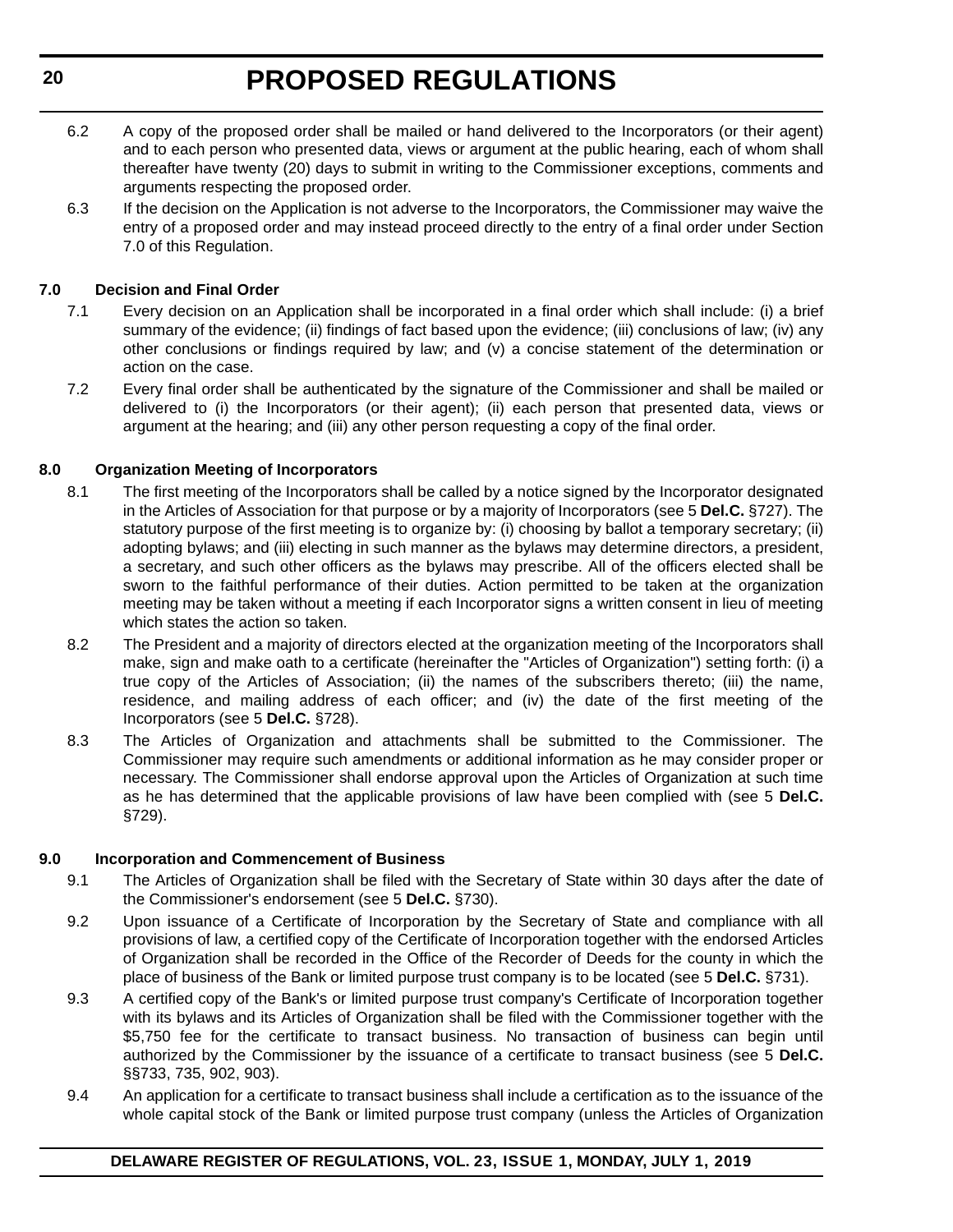<span id="page-20-0"></span>otherwise specifically provide) and receipt of payment therefor in cash; a list of stockholders (including the number of shares held by each and the residence and post office address of each stockholder), which list shall be certified by the president and the cashier or treasurer of the Bank; evidence of the deposit of the proceeds of the sale of capital stock in an account for the benefit of the Bank or limited purpose trust company; and, for a Bank, evidence satisfactory to the Commissioner demonstrating that FDIC deposit insurance for the Bank has been approved by the FDIC.

9.5 The Commissioner shall review the application and, in the case of a Bank, the status of the applicant's FDIC insurance. In the case of a limited purpose trust company, the Commissioner shall review the applicant's compliance with subsection 1.2 of this Regulation. If the above referenced \$5,750 fee has been paid and it appears that all requirements of this Regulation and applicable law have been complied with, the Commissioner shall issue a certificate authorizing the Bank or limited purpose trust company to transact business.

#### **OFFICE OF [THE STATE BANK COMMISSIONER](https://banking.delaware.gov/)**

Statutory Authority: 5 Delaware Code, Section 121(b) (5 **Del.C.** §121(b)) 5 **DE Admin. Code** 1103

#### **PUBLIC NOTICE**

#### **[1103 Instructions for Preparation of Franchise Tax](#page-3-0)**

#### **Summary**

The State Bank Commissioner proposes to amend bank franchise tax Regulations 1103 (Instructions for Preparation of Franchise Tax) and 1110 (Instructions for Preparation of Franchise Tax for Resulting Branches in this State of Out-of-State Banks). The proposed amendments clarify the definition of the term "Securities Business". Neither of these proposed amendments are substantially likely to impose additional costs or burdens upon individuals and/or small businesses. Other Regulations issued by the State Bank Commissioner are not affected by this proposal. The State Bank Commissioner is issuing these proposed amended Regulations in accordance with Section 121(b) of Title 5 of the Delaware Code. This Notice is issued pursuant to the requirements of Title 29 of the Delaware Code, Chapter 11, Subchapter III, Chapter 101, Subchapter II, and Chapter 104, Sections 10404A(b)(1) and 10404B(b)(1).

#### **Comments**

Copies of the proposed amended Regulations are being published in the July 1, 2019 edition of the Delaware *Register of Regulations*. Copies are also on file in the Office of the State Bank Commissioner, 43 South DuPont Highway, Edgehill Shopping Center, Dover, DE 19901, and are available for inspection during regular office hours. Copies are available upon request.

Interested parties may offer comments on the proposed amended Regulations or submit written suggestions, data, briefs or other materials to the Office of the State Bank Commissioner at the above address as to whether the proposed amended Regulations should be adopted, rejected or modified. Pursuant to 29 **Del.C.** §10118(a), public comments must be received on or before August 2, 2019. Written materials submitted will be available for inspection at the above address.

#### **Adoption of Proposed Amended Regulations**

On or after August 2, 2019, following review of the public comment, the State Bank Commissioner will determine whether to adopt the proposed amended Regulations, or make additional changes because of the public comments received.

#### **\*Please Note: The Regulatory Flexibility Analysis and Impact Statement for this regulation, as required by 29 Del.C. Ch. 104, is available at:**

**<http://regulations.delaware.gov/register/july2019/proposed/23 DE Reg 21RFA 07-01-19.pdf>**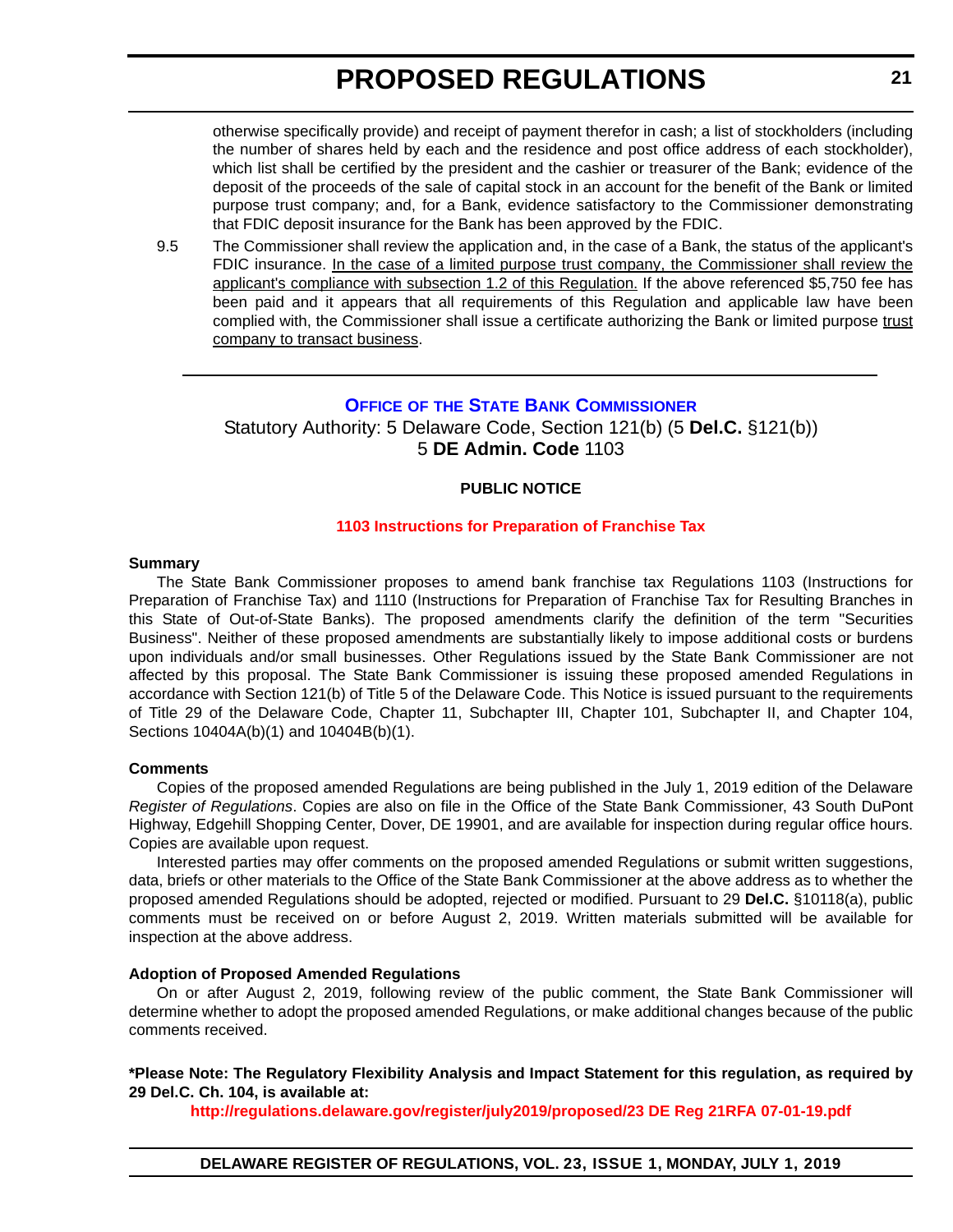#### **1103 Instructions for Preparation of Franchise Tax** 5 **Del.C**. Ch. 11

Effective Date: February 11, 2017 XX/XX/XXXX

**1.0** This regulation applies to banking organizations and trust companies, other than resulting branches in this State of out-of-state banks or federal savings banks not headquartered in this state but maintaining branches in this State. The estimated and final franchise tax reports that accompany this regulation are found in regulations 1104 and 1105, respectively. Regulations 1106, 1107 and 1108 are applicable to federal savings banks not headquartered in this State but maintaining branches in this State. Regulations 1110, 1111 and 1112 are applicable to resulting branches in this State of out-of-state banks.

#### **2.0 Definitions**

**"Bank"** means every bank and every corporation conducting a banking business of any kind or plan whose principal place of business is in this State, except a national bank.

#### **"Banking organization"** means:

- A bank or bank and trust company organized and existing under the laws of this State;
- A national bank, including a federal savings bank, with its principal office in this State;
- An Edge Act corporation organized pursuant to §25(a) of the Federal Reserve Act, 12 U.S.C. §611 et seq. (an "Edge Act Corporation"), or a state chartered corporation exercising the powers granted thereunto pursuant to an agreement with the Board of Governors of the Federal Reserve System (an "Agreement Corporation"), and maintaining an office in this State;
- A federal branch or agency licensed pursuant to §4 and §5 of the International Banking Act of 1978, 12 U.S.C. §3101 et seq., to maintain an office in this State;
- A foreign bank branch, foreign bank limited purpose branch or foreign bank agency organized pursuant to Chapter 14 of Title 5, or a resulting branch in this State of a foreign bank authorized pursuant to Chapter 14 of Title 5; or
- A resulting branch in this State of an out-of-state bank, or a branch office in this State of an outof-state bank.

**"International Banking Facility"** means a set of asset and liability accounts, segregated on the books of a banking organization, that includes only international banking facility deposits, borrowings and extensions of credit.

**"International Banking Transaction"** shall mean any of the following transactions, whether engaged in by a banking organization, any foreign branch thereof (established pursuant to 5 **Del.C**. §771 or federal law) or any subsidiary corporation directly or indirectly owned by any banking organization:

- The financing of the exportation from, or the importation into, the United States or between jurisdictions abroad of tangible property or services;
- The financing of the production, preparation, storage or transportation of tangible personal property or services which are identifiable as being directly and solely for export from, or import into, the United States or between jurisdictions abroad;
- The financing of contracts, projects or activities to be performed substantially abroad, except those transactions secured by a mortgage, deed of trust or other lien upon real property located in this State;
- The receipt of deposits or borrowings or the extensions of credit by an international banking facility, except the loan or deposit of funds secured by mortgage, deed of trust or other lien upon real property located in this State;
- The underwriting, distributing and dealing in debt and equity securities outside of the United States and the conduct of any activities permissible to and Edge Act Corporation or an Agreement Corporation described above, or any of its subsidiaries, in connection with the transaction of banking or other financial operations; or
- The entering into foreign exchange trading or hedging transactions in connection with the activities described in paragraphs (1) through (5) above.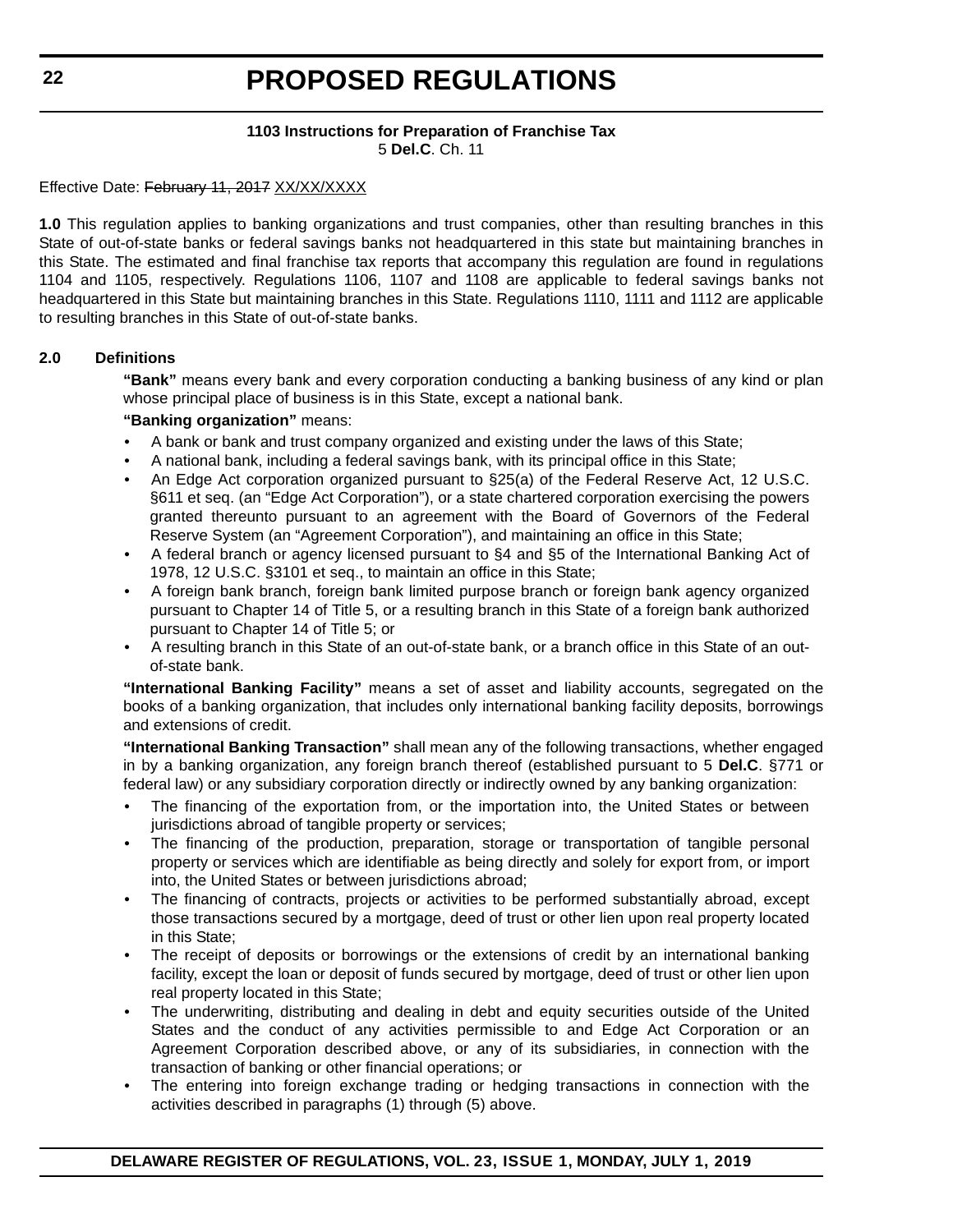**"National Bank"** means a banking association organized under the authority of the United States and having a principal place of business in this State.

**"Net Operating Income Before Taxes"** means the total net interest income plus total non-interest income, minus provision for loan and lease losses, provision for allocated transfer risk, and total noninterest expense, and adjustments made for securities gains or losses and other appropriate adjustments.

**"Out-of-State Bank"** has the same meaning as in §795 of Title 5 of the **Delaware Code**, which is (i) a State bank, as defined in the Federal Deposit Insurance Act, as amended, at 12 U.S.C. §1813(a), that is not chartered under Delaware law, or (ii) a national bank association created under the National Bank Act (12 U.S.C. §21 et seq.) whose organization certificate identifies an address outside Delaware as the place at which its discount and deposit operations are to be carried out.

**"Resulting Branch In This State Of An Out-of-State Bank"** has the same meaning as in §1101(a) of Title 5 of the **Delaware Code**, which is a branch office in this State of an out-of-state bank resulting from a merger as provided in Subchapter VII of Chapter 7 of Title 5 of the **Delaware Code**, and, in addition, a branch office in this State of an out-of-state bank.

**"Securities Business"** means to engage in the sale, distribution and underwriting of, and deal in, stocks, bonds, debentures, notes or other securities. For purposes of this regulation and Title 5, Section 1101(a)(1)b, a subsidiary that is a bank or insured institution, as those terms are defined in the federal Bank Holding Company Act, 12 USC 1841, is not considered to be "engaged in the sale, distribution or underwriting of, or dealing in, securities".

**"Trust Company"** means a trust company or corporation doing a trust company business which has a principal place of business in this State.

#### **3.0 Estimated Franchise Tax**

- 3.1 A banking organization or trust company whose franchise tax liability for the current year is estimated to exceed \$10,000 shall file an estimated franchise tax report with the State Bank Commissioner and pay estimated franchise tax.
- 3.2 Filing. The estimated franchise tax report shall be filed with the State Bank Commissioner on the first day of March of the current year.
- 3.3 Penalty for late filing. A late filing penalty shall be assessed against the taxpayer in the amount of \$25 for each day after the due date that the taxpayer fails to file the estimated franchise tax report required above in subsection 3.2, unless the State Bank Commissioner is satisfied that such failure was not willful.
- 3.4 Form. The estimated franchise tax report shall be in the form set out in Regulation 1104.
- 3.5 Calculation of estimated tax. The total estimated annual franchise tax shall be calculated as follows:
	- 3.5.1 The estimated net operating income before taxes, which includes the income of any corporation making an election as provided in Regulation No. 1101;
	- 3.5.2 Adjusted for any estimated income from an insurance division or subsidiary;
	- 3.5.3 Less any deductions set forth in 5 **Del.C.** §1101;
	- 3.5.4 Multiplied by .56 to arrive at estimated taxable income;
	- 3.5.5 The appropriate rate of taxation set forth in 5 **Del.C**. §1105 shall be applied;
	- 3.5.6 The subtotal estimated annual franchise tax shall be adjusted for tax credits applicable pursuant to 5 **Del.C**. §1105, which are calculated in accordance with Regulation No. 1109;
	- 3.5.7 The subtotal estimated annual franchise tax shall be adjusted for Travelink tax credits calculated in accordance with Department of Transportation Travelink tax credit reporting requirements;
	- 3.5.8 The subtotal estimated annual franchise tax shall be adjusted for Historic Preservation Tax Credits calculated in accordance with 30 **Del.C**. §§1811 et seq. and the regulations thereunder. Claimed credits must be accompanied by a Certificate of Completion issued by the Delaware State Historic Preservation Office certifying that the credits have been properly earned, in accordance with 5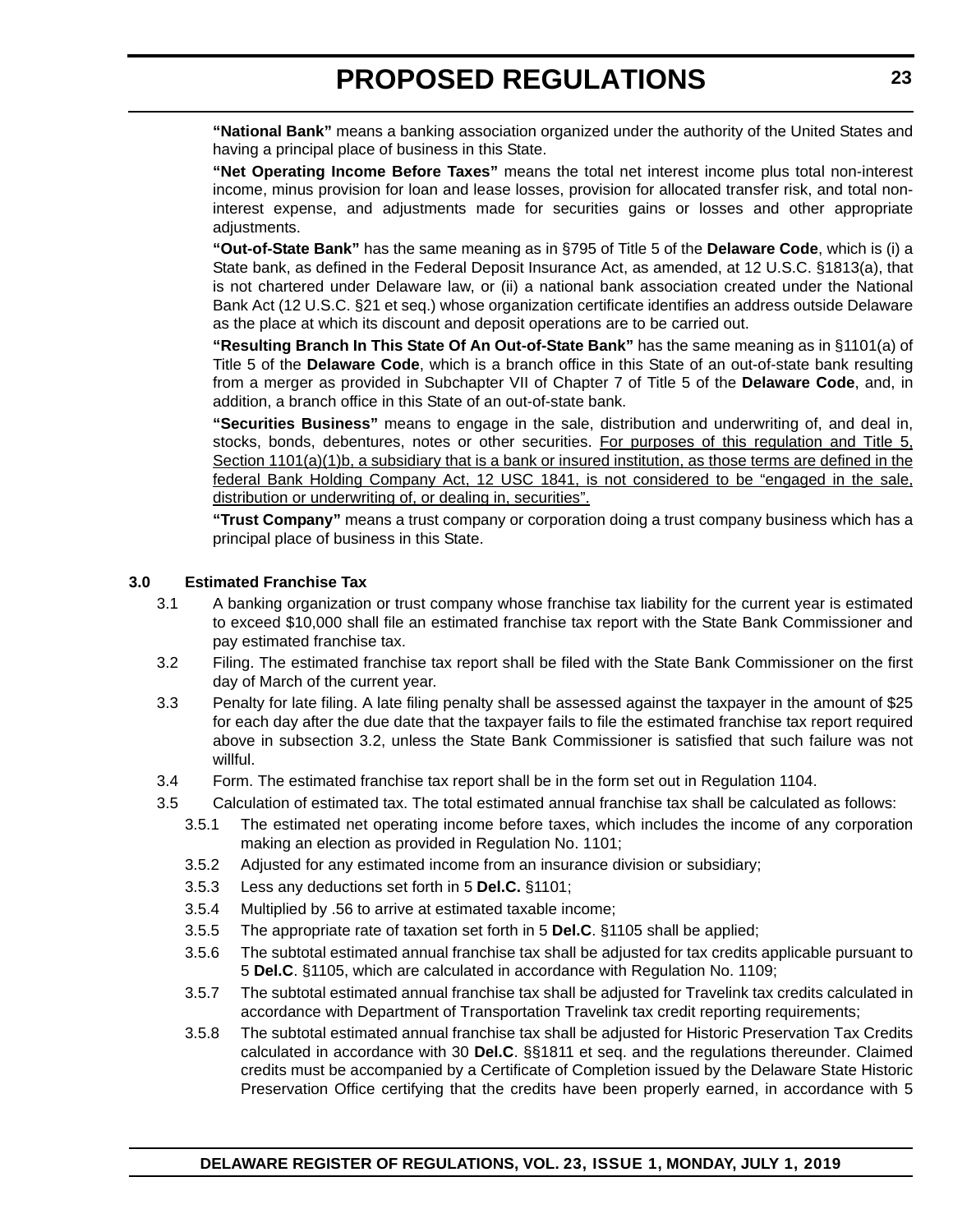**Del.C**. §1105(g). If the credits have been transferred, sold or assigned to the taxpayer by another person, a Certificate of Transfer must also be attached, in accordance with 30 **Del.C**. §1814(c);

- 3.5.9 The subtotal estimated annual franchise tax shall be adjusted for any other applicable tax credit(s) [attach supporting schedule identifying the tax credit(s)].
- 3.6 Payment of estimated tax. The estimated tax liability shall be due and payable as follows:
	- 3.6.1 40% due on or before June 1 of the current taxable year;
	- 3.6.2 20% due on or before September 1 of the current taxable year;
	- 3.6.3 20% due on or before December 1 of the current taxable year.

#### **4.0 Final Franchise Tax**

- 4.1 Filing. The December 31 call report, verified by oath, setting forth the net operating income of the banking organization and the final franchise tax report, setting forth the "taxable income" of the banking organization or trust company, shall be filed with the Office of the State Bank Commissioner on or before January 30 each year; provided, however, that a banking organization may file the December 31 call report and the final franchise tax report with the Office of the State Bank Commissioner on or before any later date allowed by the Federal Financial Institutions Examination Council guidelines for filing its Report of Condition and Income, except as otherwise required by 5 **Del.C**. §904.
- 4.2 Penalty for late filing. A late filing penalty shall be assessed against the taxpayer in the amount of \$25 for each day after the due date that the taxpayer fails to file the final franchise tax report required above in subsection 4.1, unless the State Bank Commissioner is satisfied that such failure was not willful.
- 4.3 Form. The final franchise tax report shall be in the form set out in Regulation No. 1105.
- 4.4 Calculation of final tax. The total final franchise tax shall be calculated as follows:
	- 4.4.1 The net operating income before taxes, which includes the income of any corporation making an election as provided in Regulation No. 1101;
	- 4.4.2 Adjusted for any income from an insurance division or subsidiary; (include a report of income showing the name and federal employer identification number of the division or subsidiary);
	- 4.4.3 Less any deduction set forth in 5 **Del.C.** §1101; (include a report of income showing the name and federal employer identification number of each subsidiary taken as a deduction);
	- 4.4.4 Multiplied by .56 to arrive at "taxable income";
	- 4.4.5 The appropriate rate of taxation set forth in 5 **Del.C**. §1105 shall be applied to the taxable income to arrive at subtotal annual franchise tax;
	- 4.4.6 The subtotal annual franchise tax shall be adjusted for tax credits applicable pursuant to 5 **Del.C.** §1105, which are calculated in accordance with Regulation No. 1109;
	- 4.4.7 The subtotal annual franchise tax shall be adjusted for Travelink tax credits calculated in accordance with Department of Transportation Travelink tax credit reporting requirements;
	- 4.4.8 The subtotal annual franchise tax shall be adjusted for Historic Preservation Tax Credits calculated in accordance with 30 **Del.C**. §§1811 et seq. and the regulations thereunder. Claimed credits must be accompanied by a Certificate of Completion issued by the Delaware State Historic Preservation Office certifying that the credits have been properly earned, in accordance with 5 **Del.C**. §1105(g). If the credits have been transferred, sold or assigned to the taxpayer by another person, a Certificate of Transfer must also be attached, in accordance with 30 **Del.C**. §1814(c);
	- 4.4.9 The subtotal annual franchise tax shall be adjusted for any other applicable tax credit(s) [attach supporting schedule identifying the tax credit(s)].

#### **5.0 Payment of Final Franchise Tax**

5.1 Taxes owed for the previous calendar year are due and payable on or before March 1 of the following year. Checks or other forms of payment should be made payable to the State of Delaware and directed to the Office of the State Bank Commissioner.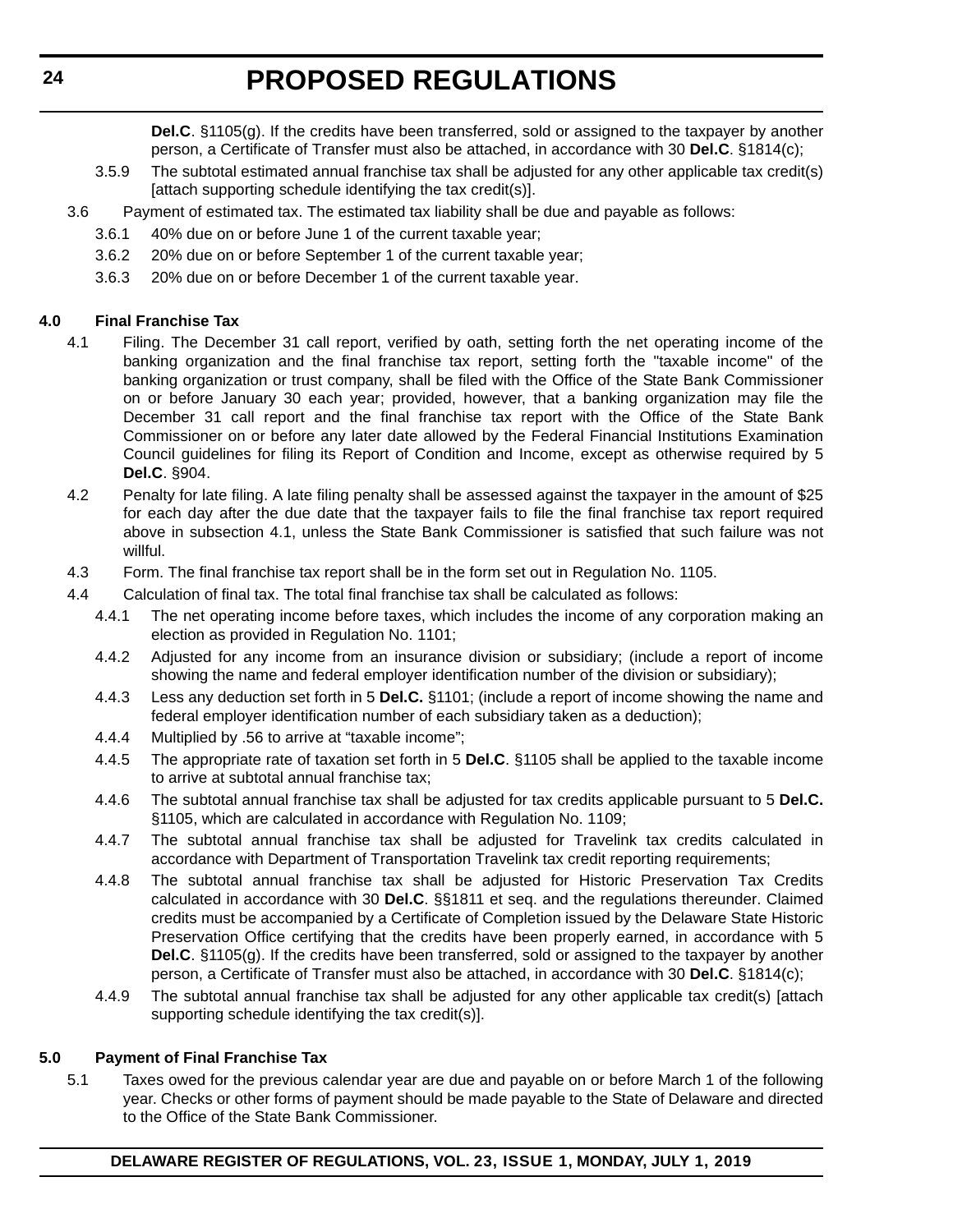5.2 The amount due and payable on or before March 1 for the previous calendar year shall be the final franchise tax, less any estimated tax payments made for the taxable year, plus any additional tax due to underpayment of estimated franchise tax or installment. If the final franchise tax is not paid by March 1, a penalty for late payment of the final franchise tax shall be assessed.

#### **6.0 Additional Tax Due to Underpayment of Estimated Franchise Tax or Installment**

- 6.1 In the case of any underpayment of estimated franchise tax or installment of estimated tax required by Chapter 11 of Title 5 of the **Delaware Code**, there shall be added to the tax for the taxable year an amount determined at the rate of 0.05 percent per day upon the amount of the underpayment for the period of the underpayment. The amount of the underpayment shall be the excess of:
	- 6.1.1 The amount of the estimated franchise tax or installment payment which would be required to be made if the estimated tax were equal to 80 percent of the tax shown on the final return for the taxable year, or if no return were filed, 80 percent of the tax for such year, over;
	- 6.1.2 The amount, if any, of the estimated tax or installment paid on or before the last date prescribed for payment.
- 6.2 The period of the underpayment shall run from the date the estimated franchise tax or installment was required to be paid to the earlier of the date when such estimated tax or installment is paid or the date of the final payment of tax for the year.
- 6.3 Notwithstanding the above, the addition to the tax with respect to any underpayment of estimated franchise tax or any installment shall not be imposed if the total amount of all payments of estimated tax made on or before the last date prescribed for the payment thereof equals or exceeds the amount which would have been required to be paid on or before such date if the estimated tax were the tax shown on the final return of the banking organization or trust company for the preceding taxable year.

#### **7.0 Penalty - Late Payment of Final Franchise Tax**

7.1 In the case of a late payment of final franchise tax as required by Chapter 11 of Title 5 of the **Delaware Code**, there shall be added to the tax a penalty in an amount determined at the rate of 0.05 percent per day until required payment is made.

#### **8.0 Election to be listed as a "Subsidiary Corporation"**

- 8.1 Any corporation which has elected to be treated as a "subsidiary corporation" of a banking organization or trust company pursuant to §1101(f) and filed with the State Bank Commissioner the required election form in accordance with Commissioner's Regulation No. 1101 shall provide (a) a tentative report of income for the electing corporation covering estimated bank franchise tax liability for the current income year to be submitted in conjunction with the estimated franchise tax report due March 1 for a banking organization or trust company whose franchise tax liability for the current year is estimated to exceed \$10,000, and (b) a report of income for the electing corporation as of December 31 of each year to be submitted in conjunction with the final franchise tax report due January 30 or any later date allowed as provided in subsection 4.1 above.
- 8.2 As long as the election remains in effect, the ownership and employment tests must be met. Therefore, the election form in Regulation No. 1101 must be completed each year for each Electing Corporation and submitted with the final franchise tax report.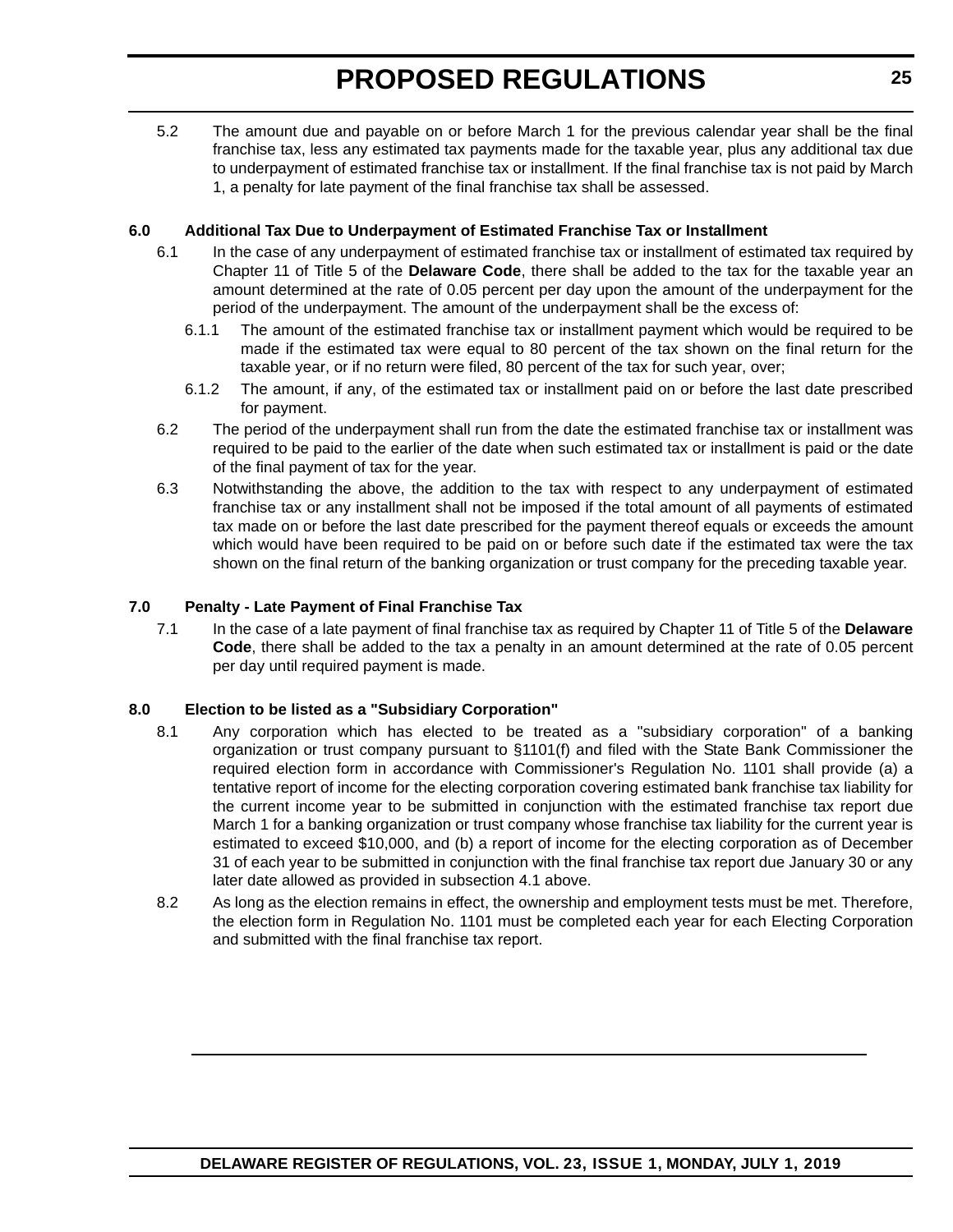#### <span id="page-25-0"></span>**OFFICE OF [THE STATE BANK COMMISSIONER](https://banking.delaware.gov/)** Statutory Authority: 5 Delaware Code, Section 121(b) (5 **Del.C.** §121(b)) 5 **DE Admin. Code** 1110

#### **PUBLIC NOTICE**

#### **[1110 Instructions for Preparation of Franchise Tax for Resulting Branches in this State of Out-of-State](#page-3-0)  Banks**

#### **Summary**

The State Bank Commissioner proposes to amend bank franchise tax Regulations 1103 (Instructions for Preparation of Franchise Tax) and 1110 (Instructions for Preparation of Franchise Tax for Resulting Branches in this State of Out-of-State Banks). The proposed amendments clarify the definition of the term "Securities Business". Neither of these proposed amendments are substantially likely to impose additional costs or burdens upon individuals and/or small businesses. Other Regulations issued by the State Bank Commissioner are not affected by this proposal. The State Bank Commissioner is issuing these proposed amended Regulations in accordance with Section 121(b) of Title 5 of the Delaware Code. This Notice is issued pursuant to the requirements of Title 29 of the Delaware Code, Chapter 11, Subchapter III, Chapter 101, Subchapter II, and Chapter 104, Sections 10404A(b)(1) and 10404B(b)(1).

#### **Comments**

Copies of the proposed amended Regulations are being published in the July 1, 2019 edition of the Delaware *Register of Regulations*. Copies are also on file in the Office of the State Bank Commissioner, 43 South DuPont Highway, Edgehill Shopping Center, Dover, DE 19901, and are available for inspection during regular office hours. Copies are available upon request.

Interested parties may offer comments on the proposed amended Regulations or submit written suggestions, data, briefs or other materials to the Office of the State Bank Commissioner at the above address as to whether the proposed amended Regulations should be adopted, rejected or modified. Pursuant to 29 **Del.C.** §10118(a), public comments must be received on or before August 2, 2019. Written materials submitted will be available for inspection at the above address.

#### **Adoption of Proposed Amended Regulations**

On or after August 2, 2019, following review of the public comment, the State Bank Commissioner will determine whether to adopt the proposed amended Regulations, or make additional changes because of the public comments received.

#### **\*Please Note: The Regulatory Flexibility Analysis and Impact Statement for this regulation, as required by 29 Del.C. Ch. 104, is available at:**

**<http://regulations.delaware.gov/register/july2019/proposed/23 DE Reg 26RFA 07-01-19.pdf>**

#### **1110 Instructions for Preparation of Franchise Tax for Resulting Branches in this State of Out-of-State Banks**

5 **Del.C**. Ch. 11

Effective Date: February 11, 2017 XX/X/XXXX

**1.0** This regulation applies only to resulting branches in this State of out-of-state banks. The estimated and final franchise tax reports that accompany this regulation are found in regulations 1111 and 1112, respectively.

#### **2.0 Definitions**

**"Bank"** means every bank and every corporation conducting a banking business of any kind or plan whose principal place of business is in this State, except a national bank.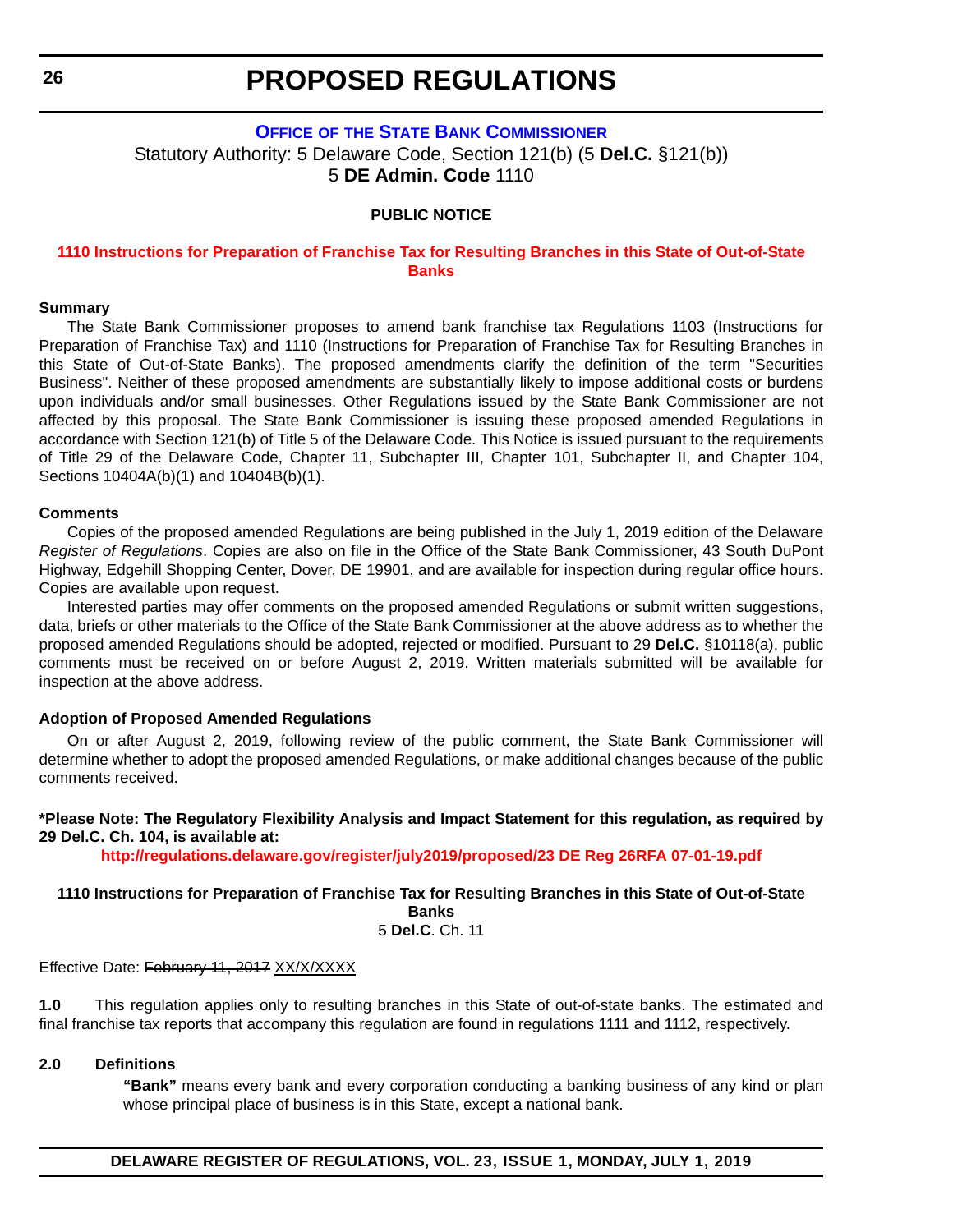#### **"Banking organization"** means:

A bank or bank and trust company organized and existing under the laws of this State;

A national bank, including a federal savings bank, with its principal office in this State;

An Edge Act corporation organized pursuant to §25(a) of the Federal Reserve Act, 12 U.S.C. §611 et seq. (an "Edge Act Corporation"), or a state chartered corporation exercising the powers granted thereunto pursuant to an agreement with the Board of Governors of the Federal Reserve System (an "Agreement Corporation"), and maintaining an office in this State;

A federal branch or agency licensed pursuant to §4 and §5 of the International Banking Act of 1978, 12 U.S.C. §3101 et seq., to maintain an office in this State;

A foreign bank branch, foreign bank limited purpose branch or foreign bank agency organized pursuant to Chapter 14 of Title 5, or a resulting branch in this State of a foreign bank authorized pursuant to Chapter 14 of Title 5; or

A resulting branch in this State of an out-of-state bank, or a branch office in this State of an out-ofstate bank.

**"International Banking Facility"** means a set of asset and liability accounts, segregated on the books of a banking organization, that includes only international banking facility deposits, borrowings and extensions of credit.

**"International Banking Transaction"** shall mean any of the following transactions, whether engaged in by a banking organization, any foreign branch thereof (established pursuant to 5 **Del.C.** §771 or federal law) or any subsidiary corporation directly or indirectly owned by any banking organization:

The financing of the exportation from, or the importation into, the United States or between jurisdictions abroad of tangible property or services;

The financing of the production, preparation, storage or transportation of tangible personal property or services which are identifiable as being directly and solely for export from, or import into, the United States or between jurisdictions abroad;

The financing of contracts, projects or activities to be performed substantially abroad, except those transactions secured by a mortgage, deed of trust or other lien upon real property located in this State;

The receipt of deposits or borrowings or the extensions of credit by an international banking facility, except the loan or deposit of funds secured by mortgage, deed of trust or other lien upon real property located in this State;

The underwriting, distributing and dealing in debt and equity securities outside of the United States and the conduct of any activities permissible to an Edge Act Corporation or an Agreement Corporation described above, or any of its subsidiaries, in connection with the transaction of banking or other financial operations; or

The entering into foreign exchange trading or hedging transactions in connection with the activities described in paragraphs (1) through (5) above.

**"National Bank"** means a banking association organized under the authority of the United States and having a principal place of business in this State.

**"Net Operating Income Before Taxes"** means the total net income calculated in accordance with Section 9.0 of this Regulation, with adjustments made for securities gains or losses and other appropriate adjustments.

**"Out-of-State Bank"** has the same meaning as in §795 of Title 5 of the **Delaware Code**, which is (i) a State bank, as defined in the Federal Deposit Insurance Act, as amended, at 12 U.S.C. §1813(a), that is not chartered under Delaware law, or (ii) a national bank association created under the National Bank Act (12 U.S.C. §21 et seq.) whose organization certificate identifies an address outside Delaware as the place at which its discount and deposit operations are to be carried out.

**"Resulting Branch In This State Of An Out-of-State Bank"** has the same meaning as in §1101(a) of Title 5 of the **Delaware Code**, which is a branch office in this State of an out-of-state bank resulting from a merger as provided in Subchapter VII of Chapter 7 of Title 5 of the **Delaware Code**, and, in addition, a branch office in this State of an out-of-state bank.

**DELAWARE REGISTER OF REGULATIONS, VOL. 23, ISSUE 1, MONDAY, JULY 1, 2019**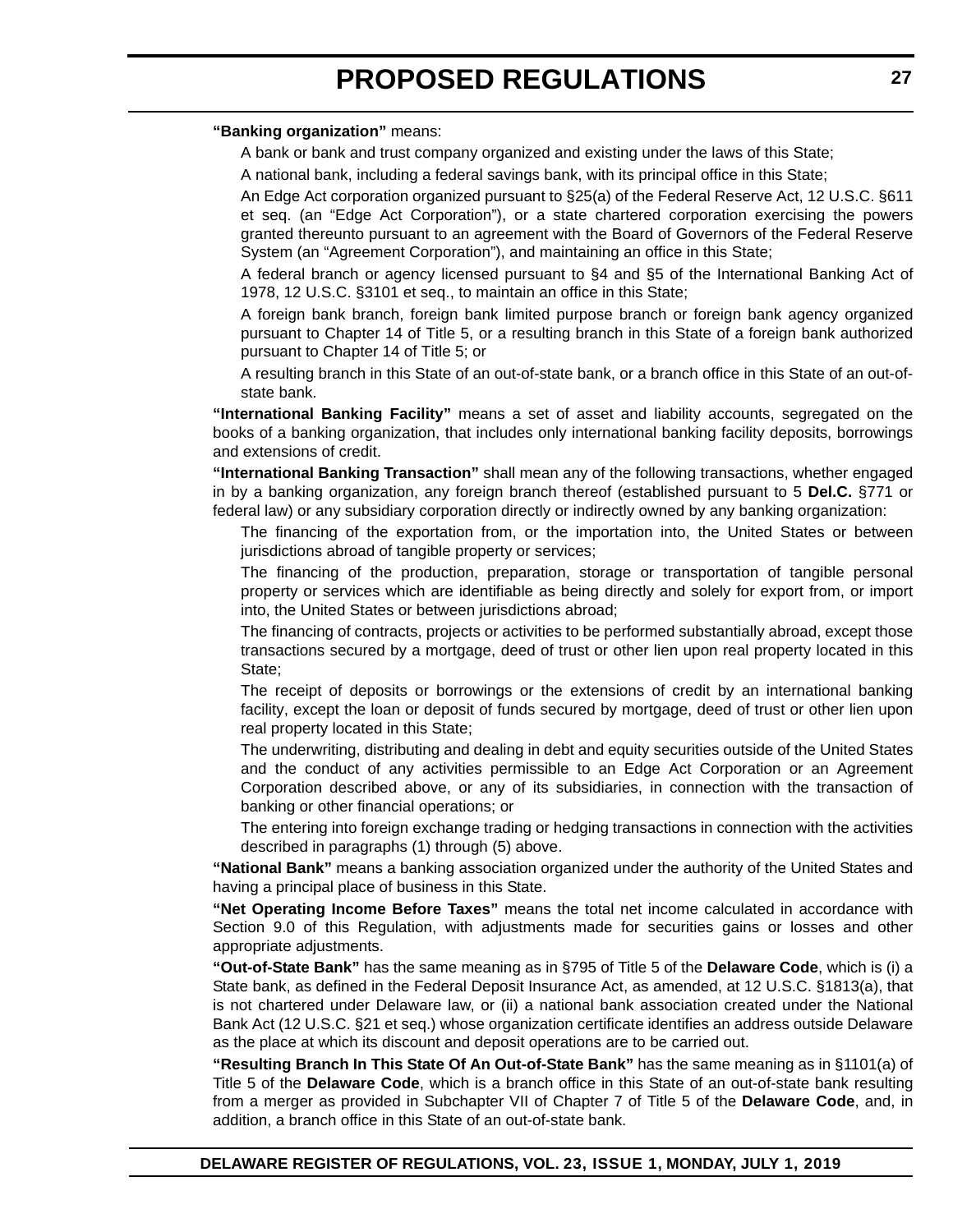**"Securities Business"** means to engage in the sale, distribution and underwriting of, and deal in, stocks, bonds, debentures, notes or other securities. For purposes of this regulation and Title 5, Section 1101(a)(1)b, a subsidiary that is a bank or insured institution, as those terms are defined in the federal Bank Holding Company Act, 12 USC 1841, is not considered to be "engaged in the sale, distribution or underwriting of, or dealing in, securities".

**"Trust Company"** means a trust company or corporation doing a trust company business which has a principal place of business in this State.

#### **3.0 Estimated Franchise Tax**

- 3.1 A resulting branch or branches in this State of an out-of-state bank whose franchise tax liability for the current year, on a consolidated basis, is estimated to exceed \$10,000 shall file an estimated franchise tax report with the State Bank Commissioner and pay estimated tax.
- 3.2 Filing. The estimated franchise tax report shall be filed with the State Bank Commissioner on the first day of March of the current year.
- 3.3 Penalty for late filing. A late filing penalty shall be assessed against the taxpayer in the amount of \$25 for each day after the due date that the taxpayer fails to file the estimated franchise tax report required above in subsection 3.2, unless the State Bank Commissioner is satisfied that such failure was not willful.
- 3.4 Form. The estimated franchise tax report shall be in the form set out in Regulation 1111.
- 3.5 Calculation of estimated tax. The total estimated annual franchise tax shall be calculated as follows:
	- 3.5.1 The estimated net operating income before taxes of the resulting branch or branches in this State of the out-of-state bank, which includes the income of any corporation making an election as provided in Regulation No. 1101;
	- 3.5.2 Adjusted for any estimated income from an insurance division or subsidiary;
	- 3.5.3 Less any deductions set forth in 5 **Del.C.** §1101;
	- 3.5.4 Multiplied by .56 to arrive at estimated taxable income;
	- 3.5.5 The appropriate rate of taxation set forth in 5 **Del.C**. §1105 shall be applied;
	- 3.5.6 The subtotal estimated annual franchise tax shall be adjusted for tax credits applicable pursuant 5 **Del.C**. §1105, which are calculated in accordance with Regulation No. 1109;
	- 3.5.7 The subtotal estimated annual franchise tax shall be adjusted for Travelink tax credits calculated in accordance with Department of Transportation Travelink tax credit reporting requirements;
	- 3.5.8 The subtotal estimated annual franchise tax shall be adjusted for Historic Preservation Tax Credits calculated in accordance with 30 **Del.C**. §§1811 et seq. and the regulations thereunder. Claimed credits must be accompanied by a Certificate of Completion issued by the Delaware State Historic Preservation Office certifying that the credits have been properly earned, in accordance with 5 **Del.C**. §1105(g). If the credits have been transferred, sold or assigned to the taxpayer by another person, a Certificate of Transfer must also be attached, in accordance with 30 **Del.C**. §1814(c);
	- 3.5.9 The subtotal estimated annual franchise tax shall be adjusted for any other applicable tax credit(s) [attach supporting schedule identifying the credit(s)].
- 3.6 Payment of estimated tax. The estimated tax liability shall be due and payable as follows:
	- 3.6.1 40% due on or before June 1 of the current taxable year;
	- 3.6.2 20% due on or before September 1 of the current taxable year;
	- 3.6.3 20% due on or before December 1 of the current taxable year.

#### **4.0 Final Franchise Tax**

4.1 Filing. The December 31 call report, verified by oath, setting forth the net operating income, on a consolidated basis, of the resulting branch or branches in this State of the out-of-state bank and the final franchise tax report, setting forth the "taxable income", on a consolidated basis, of the resulting branch or branches in this State of the out-of-state bank, shall be filed with the Office of the State Bank Commissioner on or before January 30 each year; provided, however, that a resulting branch of an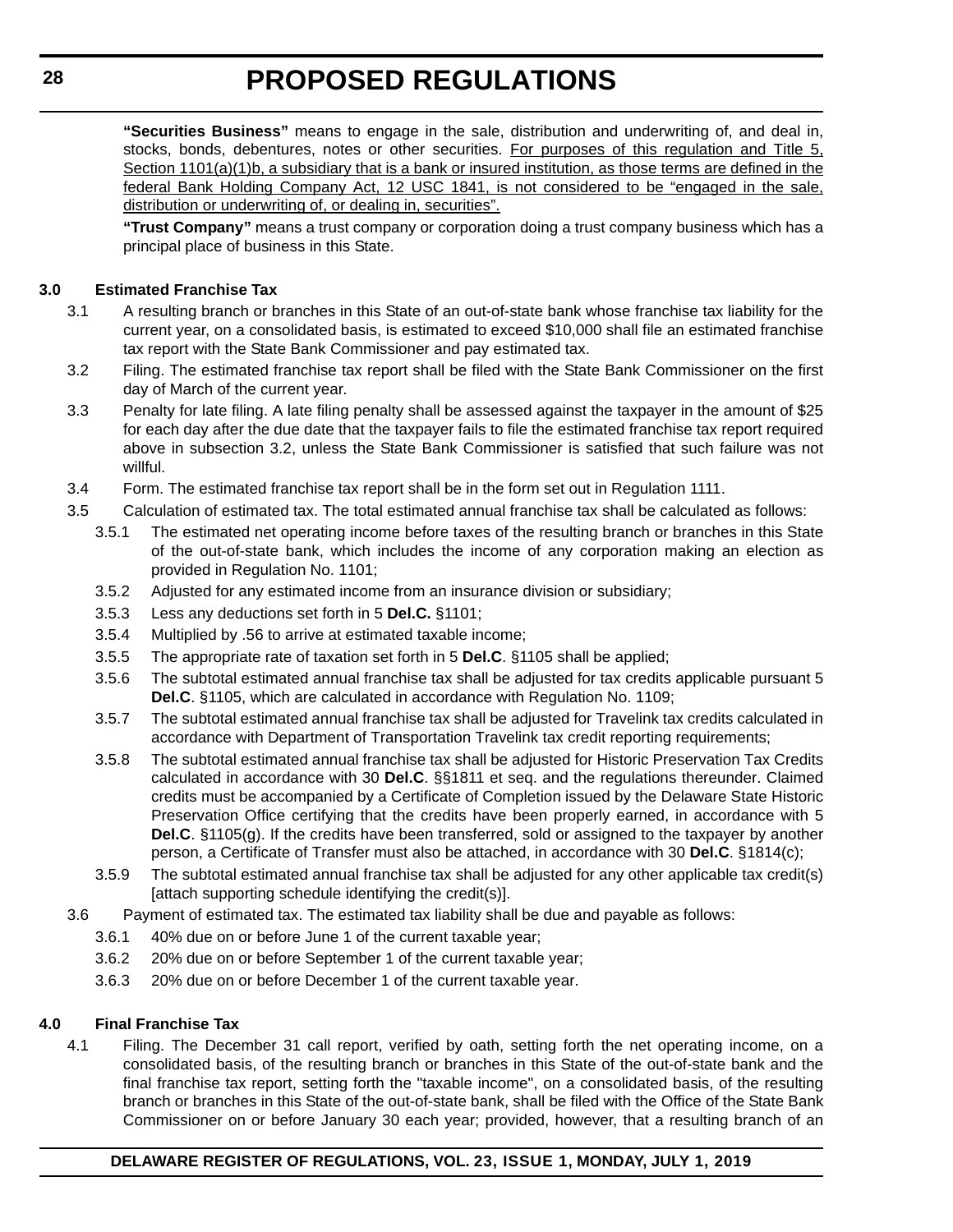out-of-state bank may file the December 31 call report and the final franchise tax report with the Office of the State Bank Commissioner on or before any later date allowed by the Federal Financial Institutions Examination Council guidelines for filing its Report of Condition and Income.

- 4.2 Penalty for late filing. A late filing penalty shall be assessed against the taxpayer in the amount of \$25 for each day after the due date that the taxpayer fails to file the final franchise tax report required above in subsection 4.1, unless the State Bank Commissioner is satisfied that such failure was not willful.
- 4.3 Form. The final franchise tax report shall be in the form set out in Regulation No. 1112.
- 4.4 Calculation of final tax. The total final franchise tax shall be calculated as follows:
	- 4.4.1 The net operating income before taxes of the resulting branch or branches in this State of the outof-state bank, which includes the income of any corporation making an election as provided in Regulation No.1101;
	- 4.4.2 Adjusted for any income from an insurance division or subsidiary; (include a report of income showing the name and federal employer identification number of the division or subsidiary);
	- 4.4.3 Less any deduction set forth in 5 **Del.C.** §1101; (include a report of income showing the name and federal employer identification number of each subsidiary taken as a deduction);
	- 4.4.4 Multiplied by .56 to arrive at "taxable income";
	- 4.4.5 The appropriate rate of taxation set forth in 5 **Del.C**. §1105 shall be applied to the taxable income to arrive at subtotal annual franchise tax;
	- 4.4.6 The subtotal annual franchise tax shall be adjusted for tax credits pursuant to 5 **Del.C**. §1105, which are calculated in accordance with Regulation No. 1109;
	- 4.4.7 The subtotal annual franchise tax shall be adjusted for Travelink tax credits calculated in accordance with Department of Transportation Travelink tax credit reporting requirements;
	- 4.4.8 The subtotal annual franchise tax shall be adjusted for Historic Preservation Tax Credits calculated in accordance with 30 **Del.C.** §§1811 et seq. and the regulations thereunder. Claimed credits must be accompanied by a Certificate of Completion issued by the Delaware State Historic Preservation Office certifying that the credits have been properly earned, in accordance with 5 **Del.C**. §1105(g). If the credits have been transferred, sold or assigned to the taxpayer by another person, a Certificate of Transfer must also be attached, in accordance with 30 **Del.C**. §1814(c).
	- 4.4.9 The subtotal annual franchise tax shall be adjusted for any other applicable tax credit(s) [attach supporting schedule identifying the credit(s)].

#### **5.0 Payment of Final Franchise Tax**

- 5.1 Taxes owed for the previous calendar year are due and payable on or before March 1 of the following year. Checks or other forms of payment should be made payable or directed to the State of Delaware.
- 5.2 The amount due and payable on or before March 1 for the previous calendar year shall be the final franchise tax, less any estimated tax payments made for the taxable year, plus any additional tax due to underpayment of estimated franchise tax or installment. If the final franchise tax is not paid by March 1, a penalty for late payment of the final franchise tax shall be assessed.

#### **6.0 Additional Tax Due to Underpayment of Estimated Franchise Tax or Installment**

- 6.1 In the case of any underpayment of estimated franchise tax or installment of estimated tax required by Chapter 11 of Title 5 of the **Delaware Code**, there shall be added to the tax for the taxable year an amount determined at the rate of 0.05 percent per day upon the amount of the underpayment for the period of the underpayment. The amount of the underpayment shall be the excess of:
	- 6.1.1 The amount of the estimated franchise tax or installment payment which would be required to be made if the estimated tax were equal to 80 percent of the tax shown on the final return for the taxable year, or if no return were filed, 80 percent of the tax for such year, over;
	- 6.1.2 The amount, if any, of the estimated tax or installment paid on or before the last date prescribed for payment.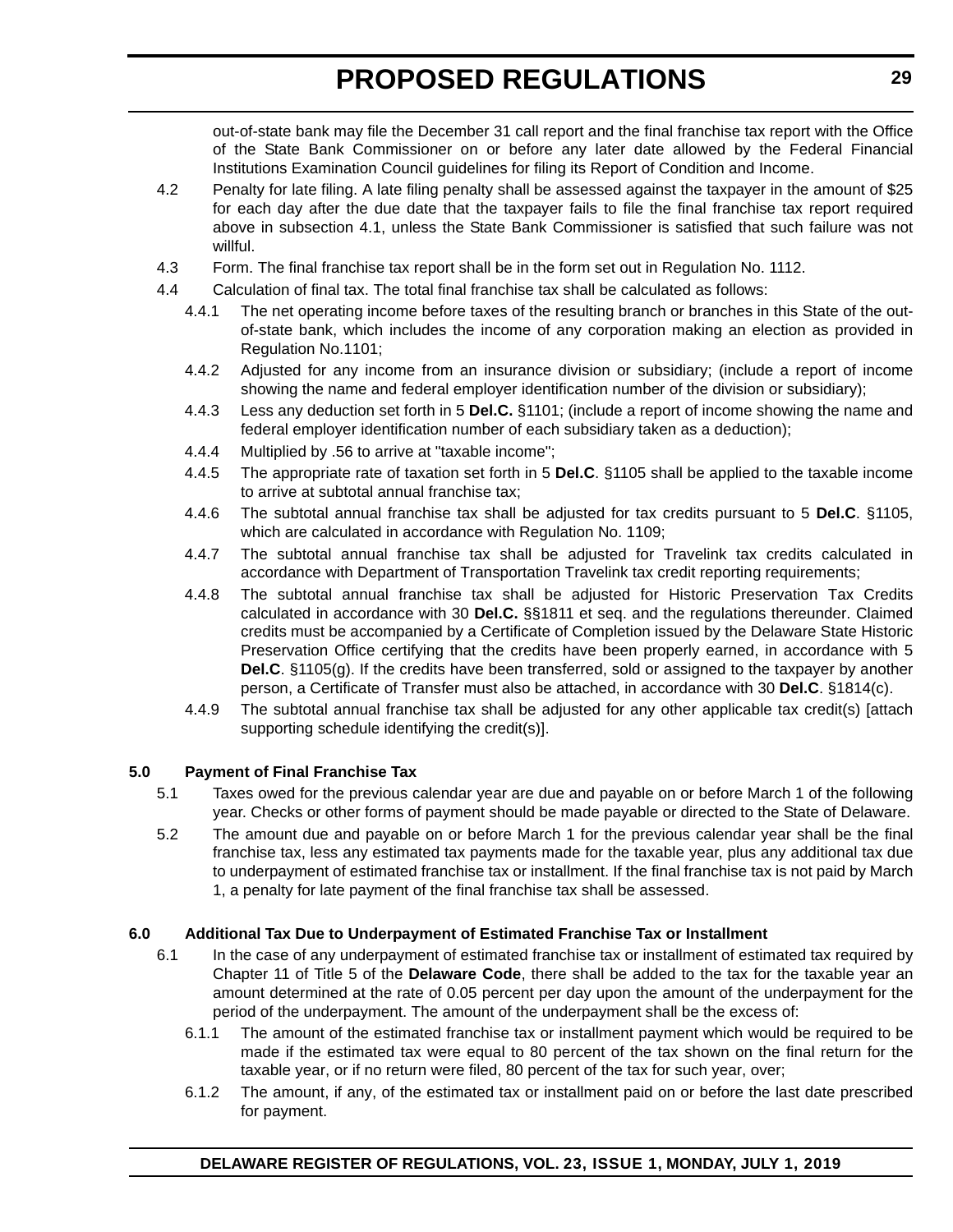- 6.2 The period of the underpayment shall run from the date the estimated franchise tax or installment was required to be paid to the earlier of the date when such estimated tax or installment is paid or the date of the final payment of tax for the year.
- 6.3 Notwithstanding the above, the addition to the tax with respect to any underpayment of estimated franchise tax or any installment shall not be imposed if the total amount of all payments of estimated tax made on or before the last date prescribed for the payment thereof equals or exceeds the amount which would have been required to be paid on or before such date if the estimated tax were the tax shown on the final return of the resulting branch(es) of the out-of-state bank for the preceding taxable year.

#### **7.0 Penalty - Late Payment of Final Franchise Tax**

7.1 In the case of a late payment of final franchise tax as required by Chapter 11 of Title 5 of the **Delaware Code**, there shall be added to the tax a penalty in an amount determined at the rate of 0.05 percent per day until required payment is made.

#### **8.0 Election to be listed as a "Subsidiary Corporation"**

- 8.1 Any corporation which has elected to be treated as a "subsidiary corporation" of the resulting branch(es) of the out-of-state bank pursuant to §1101(f) and filed with the State Bank Commissioner the required election form in accordance with Commissioner's Regulation No.1101 shall provide (a) a tentative report of income for the electing corporation covering estimated bank franchise tax liability for the current income year to be submitted in conjunction with the estimated franchise tax report due March 1 for the resulting branch(es) of the out-of-state bank whose franchise tax liability for the current year is estimated to exceed \$10,000, and (b) a report of income for the electing corporation as of December 31 of each year to be submitted in conjunction with the Final Franchise Tax Report due January 30 or any later date allowed as provided in subsection 4.1 above.
- 8.2 As long as the election remains in effect, the ownership and employment tests must be met. Therefore, the election form in Regulation 1101 must be completed each year for each Electing Corporation and submitted with the final franchise tax report.

#### **9.0 Separate Accounting by Resulting Branches**

- 9.1 Books and Records. Each resulting branch must keep a separate set of books and records as if it were an entity separate from the rest of the bank that operates such resulting branch. These books and records must reflect the following items attributable to the resulting branch:
	- 9.1.1 Assets and the credit equivalent amounts of offbalance sheet items used in computing the riskbased capital ratio under 12 C.F.R. part 325;
	- 9.1.2 Liabilities;
	- 9.1.3 Income and gain;
	- 9.1.4 Expense and loss.
- 9.2 Consolidation of Delaware Branches. If a bank operates more than one resulting branch, it may treat all resulting branches as a single separate entity for purposes of computing the assets, liabilities, income, gain, expense, and loss referred to above.
- 9.3 Determining Assets Attributable to a Resulting Branch
	- 9.3.1 General Principle of Asset Attribution. The general principle will be to attribute assets to a resulting branch if personnel at the resulting branch actively and materially participate in the solicitation, investigation, negotiation, approval, or administration of an asset.
	- 9.3.2 Loans and Finance Leases. These assets will be attributed to a resulting branch if personnel at the resulting branch actively and materially participated in the solicitation, investigation, negotiation, final approval, or administration of a loan or financing lease. Loans include all types of loans, including credit and travel card accounts receivable.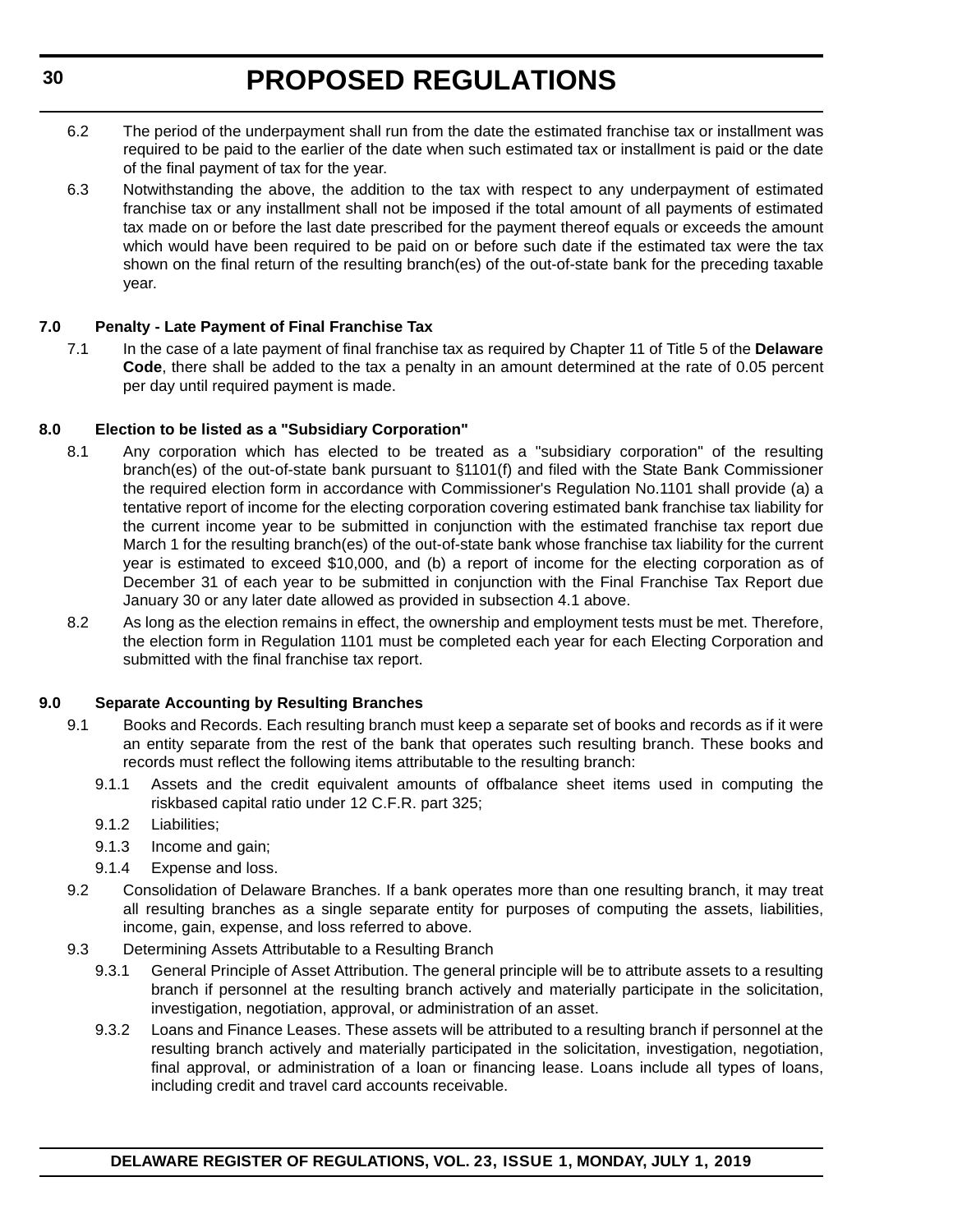- 9.3.3 Stocks and Debt Securities. These assets will be attributed to a resulting branch if personnel at the resulting branch actively and materially participated in the acquisition of such assets.
- 9.3.4 Foreign Exchange Contracts and Futures, Options, Swaps, and Similar Assets. These assets will be attributed to a resulting branch if personnel at the resulting branch actively and materially participated in the solicitation, investigation, negotiation, acquisition, or administration of such assets.
- 9.3.5 Patents, Copyrights, Trademarks, and Similar Intellectual Property. These assets will be attributed to a resulting branch if personnel at the resulting branch actively and materially participated in the licensing of such asset.
- 9.3.6 Currency. U.S. and foreign currency will be attributed to a resulting branch if physically stored at the resulting branch.
- 9.3.7 Tangible Personal and Real Property. These assets (including bullion and other precious metals) will be attributed to a resulting branch if they are located at or are part of the physical facility of a resulting branch.
- 9.3.8 Other Business Assets. Other business assets will be attributed to a resulting branch if personnel at the resulting branch actively and materially participated in the acquisition of such assets.
- 9.3.9 Credit Equivalent Amounts of Regulatory Off-Balance Sheet Items Taken Into Account in Determining Risk-Based Capital Ratio. These are the credit equivalent amounts of off-balance sheet items described in Appendix A to 12 C.F.R. part 325 (the "Appendix") not otherwise addressed above (e.g., guarantees, surety contracts, standby letters of credit, commercial letters of credit, risk participations, sale and repurchase agreements and asset sales with recourse if not already included on the balance sheet, forward agreements to purchase assets, securities lent (if the lending bank is exposed to risk of loss), bid and performance bonds, commitments, revolving underwriting facilities, note issuance facilities described in the Appendix). These assets will be attributed to a resulting branch if personnel at the resulting branch actively and materially participated in the solicitation, investigation, negotiation, acquisition, or administration of such assets.
- 9.4 Liabilities Attributable to a Resulting Branch. The liabilities attributable to a resulting branch shall be the deposits recorded on the books of the resulting branch plus any other legally enforceable obligations of the resulting branch recorded on the books of the resulting branch or its parent.
- 9.5 Income of a Resulting Branch.
	- 9.5.1 Income from Assets. Income and gain from assets (including fees from off-balance sheet items) attributed to a resulting branch in accordance with the rules in section 9.3 above will be attributed to the resulting branch.
	- 9.5.2 Income from Fees. Fee income not attributed to a resulting branch in accordance with paragraph 9.5.1. above will be attributed to the resulting branch depending on the type of fee income.
		- 9.5.2.1 Fee income from letters of credit, travelers checks, and money orders will be attributed to the resulting branch if the letters of credit, travelers checks, or money orders are issued by the resulting branch, except to the extent that paragraph 9.5.1 above requires.
		- 9.5.2.2 Fee income from services (e.g., trustee and custodian fees) will be attributed to the resulting branch if the services generating the fees are performed by personnel at the resulting branch. If services are performed both within and without Delaware, the fees from such services must be allocated between Delaware and other states based on the relative value of the services or upon the time spent in rendering the services or on some other reasonable basis. The basis for allocation must be disclosed and applied consistently from period to period.
- 9.6 Determining the Expenses of a Resulting Branch.
	- 9.6.1 Interest. The amount of interest expense of a resulting branch shall be the actual interest booked by the resulting branch, which should reflect market rates.
	- 9.6.2 Direct Expenses of a Resulting Branch. Expenses or other deductions that can be specifically identified with the gross income, gains, losses, deductions, assets, liabilities or other activities of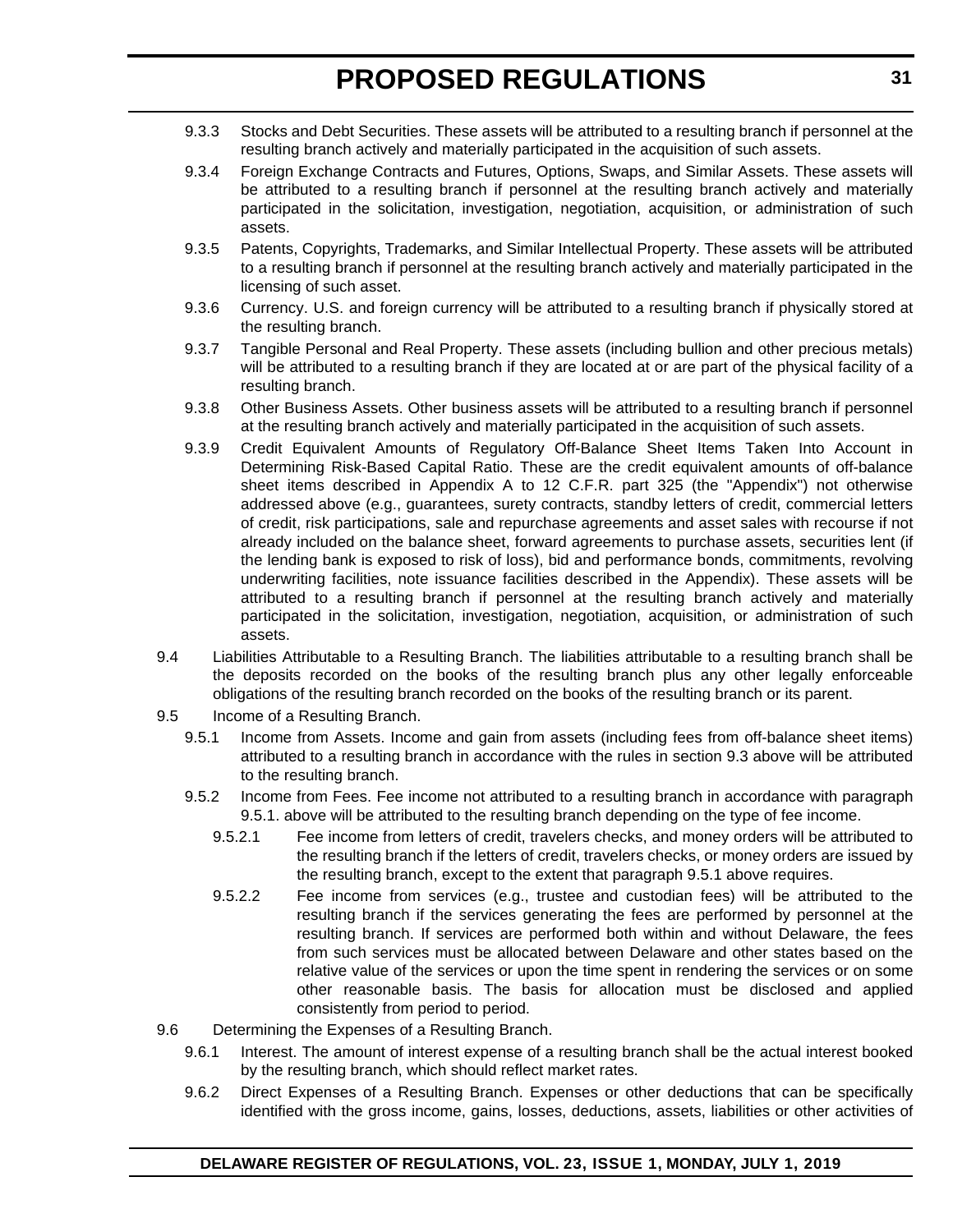the resulting branch are direct expenses of such resulting branch. Examples of such expenses are payroll, rent, depreciation and amortization of assets attributed to the resulting branch, some taxes, insurance, the cost of supplies and fees for services rendered to the resulting branch.

9.6.3 Indirect Expenses of a Resulting Branch. Expenses or other deductions that cannot be specifically identified with the gross income, gains, losses, deductions, assets, liabilities, or other activities of a resulting branch must be allocated between the resulting branch and the rest of the bank operating the resulting branch. If the bank makes such an allocation on any reasonable basis, and applies such basis consistently from period to period, the allocation likely will be respected. If the bank makes no such allocation, such expenses could be allocated on the basis of the ratio of assets of the resulting branch to the assets of the entire bank or based on the ratio of gross income of the resulting branch to gross income of the entire bank.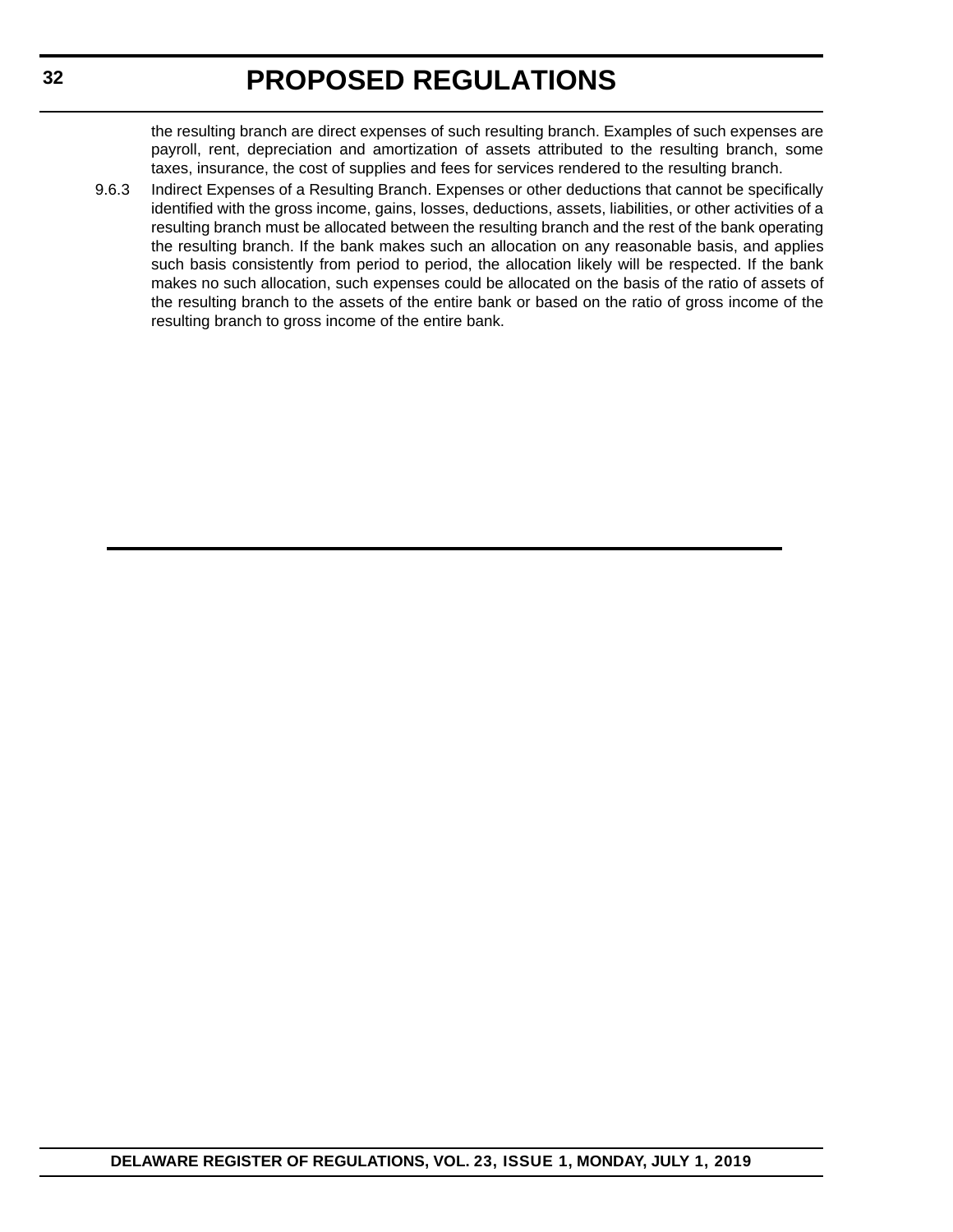### **FINAL REGULATIONS**

### **Symbol Key**

<span id="page-32-0"></span>Arial type indicates the text existing prior to the regulation being promulgated. Underlined text indicates new text added at the time of the proposed action. Language which is stricken through indicates text being deleted. **Bracketed Bold language]** indicates text added at the time the final order was issued. **Bracketed bold stricken through]** indicates language deleted at the time the final order was issued.

### **Final Regulations**

The opportunity for public comment shall be held open for a minimum of 30 days after the proposal is published in the *Register of Regulations*. At the conclusion of all hearings and after receipt within the time allowed of all written materials, upon all the testimonial and written evidence and information submitted, together with summaries of the evidence and information by subordinates, the agency shall determine whether a regulation should be adopted, amended or repealed and shall issue its conclusion in an order which shall include: (1) A brief summary of the evidence and information submitted; (2) A brief summary of its findings of fact with respect to the evidence and information, except where a rule of procedure is being adopted or amended; (3) A decision to adopt, amend or repeal a regulation or to take no action and the decision shall be supported by its findings on the evidence and information received; (4) The exact text and citation of such regulation adopted, amended or repealed; (5) The effective date of the order; (6) Any other findings or conclusions required by the law under which the agency has authority to act; and (7) The signature of at least a quorum of the agency members.

The effective date of an order which adopts, amends or repeals a regulation shall be not less than 10 days from the date the order adopting, amending or repealing a regulation has been published in its final form in the *Register of Regulations*, unless such adoption, amendment or repeal qualifies as an emergency under §10119.

### **[DEPARTMENT OF EDUCATION](https://www.doe.k12.de.us/)**

**OFFICE OF [THE SECRETARY](https://www.doe.k12.de.us/Page/11)**

Statutory Authority: 14 Delaware Code, Sections 122 and 202(c) (14 **Del.C.** §§122 & 202(c)) 14 **DE Admin. Code** 901

#### **REGULATORY IMPLEMENTING ORDER**

#### **[901 Education of Homeless Children and Youth](#page-3-0)**

#### **I. SUMMARY OF THE EVIDENCE AND INFORMATION SUBMITTED**

Pursuant to 14 **Del.C.** §202 (c) the Secretary of Education intends to amend 14 **DE Admin. Code** 901 Education of Homeless Children and Youth. This amendment changes the title of the regulation, provides clarification of the dispute resolution process, and amends the regulation to comply with changes made to the federal Every Student Succeeds Act (ESSA). One clarification was changing the definition of "homeless children and youths". Prior to ESSA, a student "awaiting foster care" was considered homeless and this is no longer the case. Delaware law was amended through Senate Bill 87 of the 149<sup>th</sup> General Assembly for compliance with the federal law.

Notice of the proposed regulation was published in the *News Journal* and *Delaware State News* on April 1, 2019, in the form hereto attached as *Exhibit "A"*. Comments were received from State Council for Persons with Disabilities (SCPD) and the Governor's Advisory Council for Exceptional Citizens (GACEC) requesting that: (1) the definition of "Best Interest Meeting" be removed as it is not used in the regulation; (2) the definition of "School of Origin" be amended to improve clarity by removing "before becoming homeless"; (3) the Department clarify where a homeless student should be enrolled in the event of a dispute; (4) the use of "Homeless Youth" be changed to "Unaccompanied Youth" for consistency throughout the regulation; (5) the word "Local" be included in front of "School District" in 4.4.1 and 4.4.3.1 for consistency throughout the regulation; and (6) that the Department should consider adding the phrase "or designee" following "Secretary" in 4.5.7.

The Department agrees that the definition of "Best Interest Meeting" should be removed as it is not used in the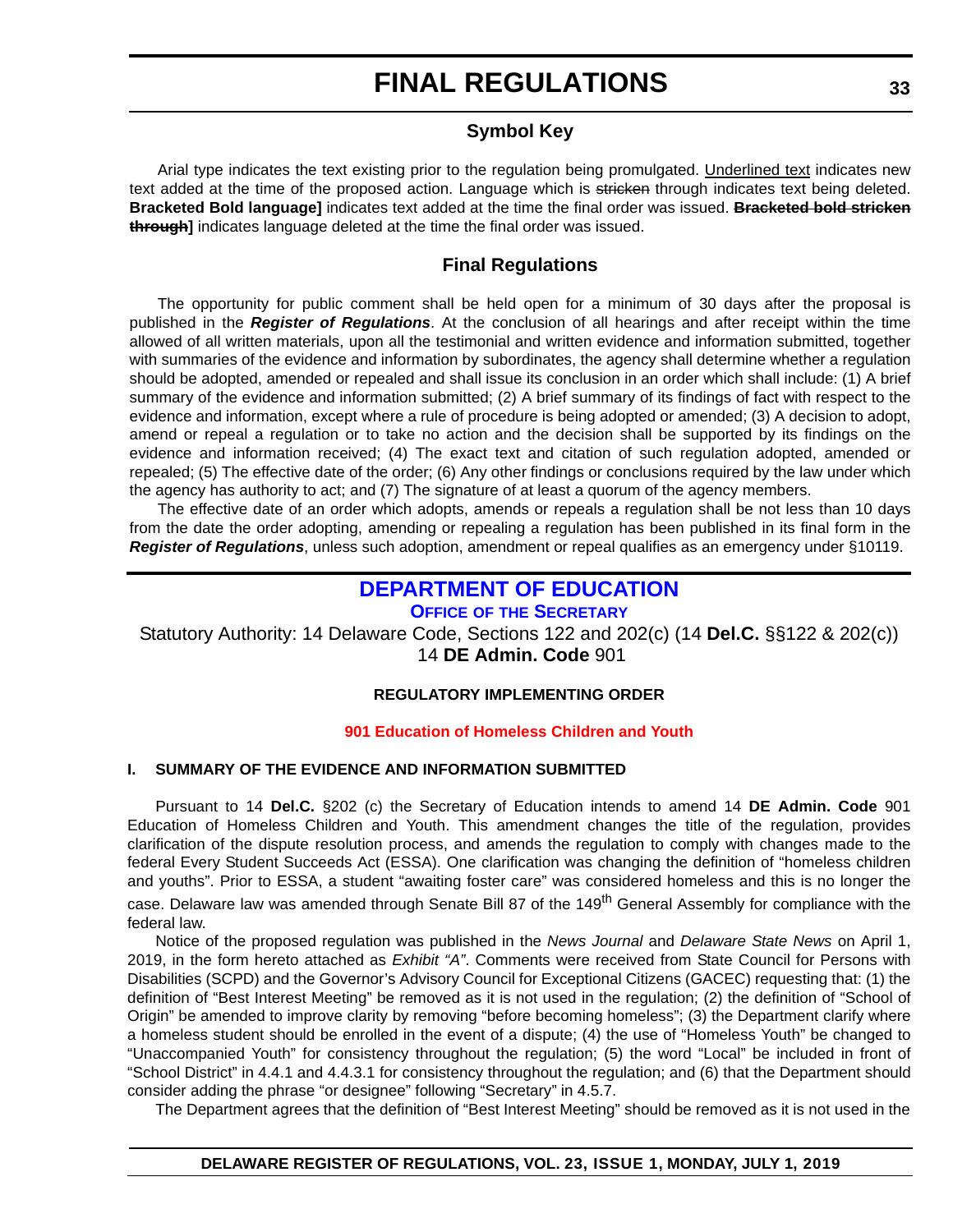#### **34**

### **FINAL REGULATIONS**

regulation, and has removed it. The Department believes that the definition of "School of Origin" needs to be clarified by adding the word "public" to clarify the type of school involved. It does not believe removing "before becoming homeless" is necessary to clarify the definition. The Department believes further clarification is needed on the wording regarding where a homeless student should be enrolled in the event of a dispute, and has clarified the regulation by adding "either the School of Origin or the School of Residence" in 4.2. The Department agrees that the term "Homeless Youth" in 4.5.1 should be changed to "Unaccompanied Youth", and has made that change in this regulation. Also the Department added "Local" before the term "School District" in 4.4.1 and 4.4.3.1 as suggested. Lastly, the Department agrees that for clarification "or designee" should be added after "Secretary" in 4.5.7 and made that change to the regulation.

#### **II. FINDINGS OF FACTS**

The Secretary finds that it is appropriate to amend 14 **DE Admin. Code** 901 Education of Homeless Children and Youth in order to change the title of the regulation, provide clarification of the dispute resolution process, and amend the regulation to comply with changes made to the federal Every Student Succeeds Act (ESSA).

#### **III. DECISION TO AMEND THE REGULATION**

For the foregoing reasons, the Secretary concludes that it is appropriate to amend 14 **DE Admin. Code** 901 Education of Homeless Children and Youth. Therefore, pursuant to 14 **Del.C.** §122, 14 **DE Admin. Code** 901 Education of Homeless Children and Youth attached hereto as *Exhibit "B"* is hereby amended. Pursuant to the provision of 14 **Del.C.** §122(e), 14 **DE Admin. Code** 901 Education of Homeless Children and Youth hereby amended shall be in effect for a period of five years from the effective date of this order as set forth in Section V. below.

#### **IV. TEXT AND CITATION**

The text of 14 **DE Admin. Code** 901 Education of Homeless Children and Youth amended hereby shall be in the form attached hereto as *Exhibit "B"*, and said regulation shall be cited as 14 **DE Admin. Code** 901 Education of Homeless Children and Youth in the *Administrative Code of Regulations* for the Department of Education.

#### **V. EFFECTIVE DATE OF ORDER**

The actions hereinabove referred to were taken by the Secretary pursuant to 14 **Del.C.** §122 on June 14, 2019. The effective date of this Order shall be ten (10) days from the date this Order is published in the *Delaware Register of Regulations.*

**IT IS SO ORDERED** the 14<sup>th</sup> day of June 2019.

#### **Department of Education**

Susan S. Bunting, Ed.D., Secretary of Education

Approved this 14<sup>th</sup> day of June 2019

#### **901 Education of Homeless Children and Youth Dispute Resolution Process for Educational Placement for Children and Youth Experiencing Homelessness**

#### **1.0 Purpose**

Consistent with the provisions of the McKinney-Vento Homeless Education Assistance Improvement Act, as amended by the No Child Left Behind Act of 2001 (42 U.S.C. §11431 et. seq.), the intent of this regulation is to ensure the educational rights and protections for children and youth experiencing homelessness. The intent of this regulation is to outline the dispute resolution process for children and youth experiencing homelessness.

#### **2.0 Definitions**

**DELAWARE REGISTER OF REGULATIONS, VOL. 23, ISSUE 1, MONDAY, JULY 1, 2019**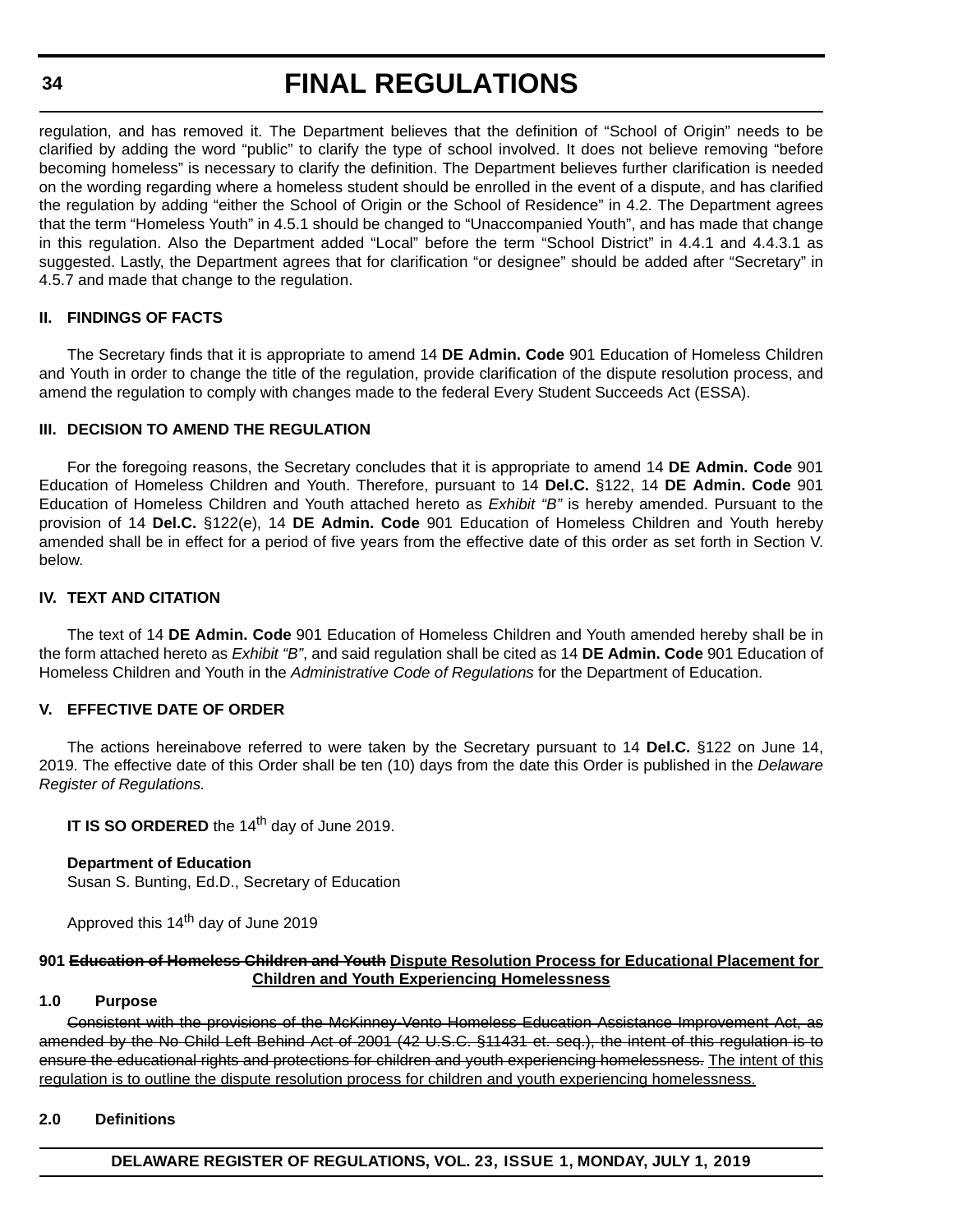The following words and terms, when used in this regulation, shall have the following meaning unless the context clearly states otherwise:

- **"Awaiting foster care placement"** as defined by the provisions of 14 **Del.C.** §202(c) includes all children in foster care.
- **["Best Interest Meeting" means the convening of certain individuals to determine if the student should remain in the School of Origin or enroll in the School of Residence.]**
- "**Charter School**" means a school established pursuant to Chapter 5 of Title 14 of the Delaware Code. "**Department**" means the Delaware Department of Education.
- "**Guardian**" means a non-parent legally appointed by the court with the powers, rights, and duties which are necessary to protect, manage, and care for a child.
- "**Homeless Children and Youths**" as defined by the provisions of the 42 U.S.C. §11434a(2), means individuals who lack a fixed, regular, and adequate nighttime residence (within the meaning of 42 U.S.C. §11302(a)(1)); and includes:
	- Children and youths who are sharing the housing of other persons due to loss of housing, economic <del>hardship</del> hardship, or similar reason; are living in motels, hotels, trailer parks, or camping grounds due to the lack of alternative adequate accommodations; or are living in emergency or transitional shelters; or are abandoned in hospitals; or are Awaiting foster care placement;
	- Children and youths who have a primary nighttime residence that is in a private or public place not designed for or ordinarily used as a regular sleeping accommodation for human beings (within the meaning of 42 U.S.C. §11302(a)(2)(C));
	- Children and youths who are living in cars, parks, public spaces, abandoned buildings, substandard housing, bus or train stations, or similar settings; and Migratory children (as such term is defined in section 20 U.S.C. §6399 of Title 20, the Elementary and Secondary Education Act of 1965, as amended) who qualify as homeless because the children are living in circumstances described above.

"**Inter-Local Education Agency**" or "**Inter-LEA**" means between Local Education Agencies.

- "**LEA Homeless Liaison**" means the Local Educational Liaison for Homeless Children and Youths designated under 42 U.S.C. §11432(g)(1)(J)(ii).
- "**Local Education Agency**" or "**LEA**" means a reorganized traditional school district, vocational/technical school district, or Charter School, legally constituted and established under Delaware law for either administrative control or direction of public elementary or secondary school(s).
- "**Local School District**" means a reorganized school district or vocational technical school district established pursuant to 14 **Del.C.**, Ch. 10.
- "**Relative Caregiver**" means an adult who by blood, marriage or adoption is the child's great grandparent, grandparent, step grandparent, great aunt, aunt, step aunt, great uncle, uncle, step uncle, stepparent, brother, sister, stepbrother, stepsister, half-brother, half-sister, niece, nephew, first cousin or first cousin once removed but who does not have legal custody or legal guardianship of the child.
- "**School of Origin**" means the specific public school building that the student attended when permanently housed, the **[public]** school in which the student was last enrolled before becoming homeless or the next receiving **[public]** school the student would attend for all feeder schools.
- "**School of Residence**" means the specific public school building that the student would attend based on where the student is currently residing.
- "**Secretary**" means the Secretary of Education.
- "**State Coordinator**" means the Delaware Coordinator for Education of Homeless Children and Youths designated under 42 U.S.C. §11432(d)(3).
- "**Unaccompanied Youth**" as defined by the provisions of 42 U.S.C. §11434a(6) includes means a homeless child or youth not in the company physical custody of a parent Parent or guardian Guardian.
- **3.0 Federal Regulations**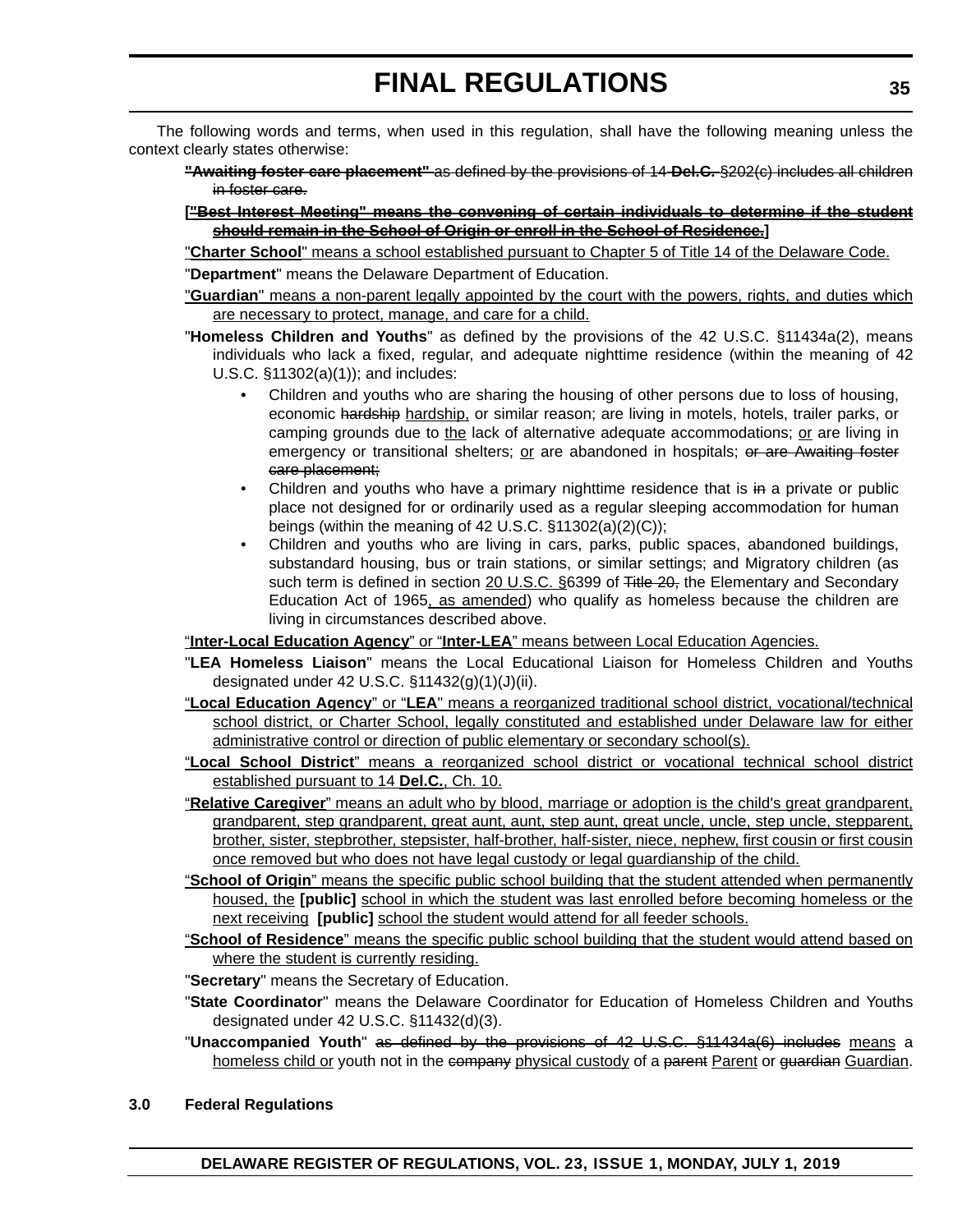# **FINAL REGULATIONS**

Local school districts shall comply with the provisions of the McKinney-Vento Homeless Education Assistance Improvement Act, as amended by the No Child Left Behind Act of 2001 (42 U.S.C. §11431 et. seq.) and any regulations issued pursuant thereto.

Local School Districts and Charter Schools shall comply with the provisions of the federal McKinney-Vento Homeless Education Assistance Improvement Act 42 U.S.C. §11431 et. seq and federal Elementary and Secondary Education Act of 1965 (ESEA), 20 U.S.C.§6301 et seq. and any regulations issued pursuant thereto.

#### **4.0 Procedures for the Resolution of Disputes Concerning the Educational Placement of Homeless Children and Youths**

- 4.1 If a dispute arises over school selection or enrollment, the local school district must immediately enroll the homeless student in either the school of origin (as defined in 42 U.S.C. 11432(g)(3)(G)) or the school that nonhomeless students who live in the attendance area in which the homeless student is actually living are eligible to attend, whichever is sought by the parent, guardian, Relative Caregiver or homeless youth, pending resolution of the dispute.
- 4.24.1 The local school shall provide the parent Parents, guardian Guardians, Relative Garegiver Caregivers or homeless youth Unaccompanied Youth with a written notice of the school's decision regarding school selection or enrollment. The notice shall include:
	- 4.2.14.1.1 A written explanation of the school's decision regarding school selection or enrollment;
	- 4.2.24.1.2 Contact information for the LEA Homeless Liaison Liaisons and State Coordinator, with a brief description of their roles;
	- 4.2.34.1.3 A simple, detachable form that parents Parents, guardians Guardians, Relative Garegiver Caregivers or homeless youth Unaccompanied Youth can complete and turn into in to the school to initiate the dispute resolution process;
	- 4.2.44.1.4 Instructions as to how to dispute the school's decision at the district Local School District or Charter School level;
	- 4.2.54.1.5 Notice of the right to enroll immediately in the school of choice pending resolution of the dispute;
	- 4.2.64.1.6 Notice that immediate enrollment includes full participation in all school activities for which the student is eligible;
	- 4.2.74.1.7 Notice of the right to appeal to the State if the district Local School District or Charter School level resolution is not satisfactory; and
	- 4.2.84.1.8 Time lines Timelines for resolving district Local School District or Charter School and State level appeals.
- 4.2 If a dispute arises over school selection or enrollment, the child or youth shall be immediately enrolled in **[the school either the School of Origin or the School of Residence]** in which enrollment is sought by the Parents, Guardians, Relative Caregivers, or Unaccompanied Youth, pending final resolution of the dispute, including all available appeals.
- 4.3 Local School District and Charter School Level Dispute Resolution Process
	- 4.3.1 Local school districts School Districts and Charter Schools shall develop a dispute resolution process at the district Local School District or Charter School level. The dispute resolution process shall be as informal and accessible as possible, but shall allow for impartial and complete review. Parents, guardians Guardians, Relative Caregivers and homeless youth Unaccompanied Youth shall be able to initiate the dispute resolution process directly at the school they choose or the school district Local School District or Charter School or LEA Homeless Liaison's office.
	- 4.3.2 Within ten (10) business days of the initiation of the district Local School District and Charter School level dispute resolution process; process, the school district Local School District or Charter School shall inform the parties in writing of its determination, along with notice of the right to appeal to the State if the district Local School District or Charter School level resolution is not satisfactory.
- 4.4 **Interdistrict Inter-LEA Resolution Process**

**DELAWARE REGISTER OF REGULATIONS, VOL. 23, ISSUE 1, MONDAY, JULY 1, 2019**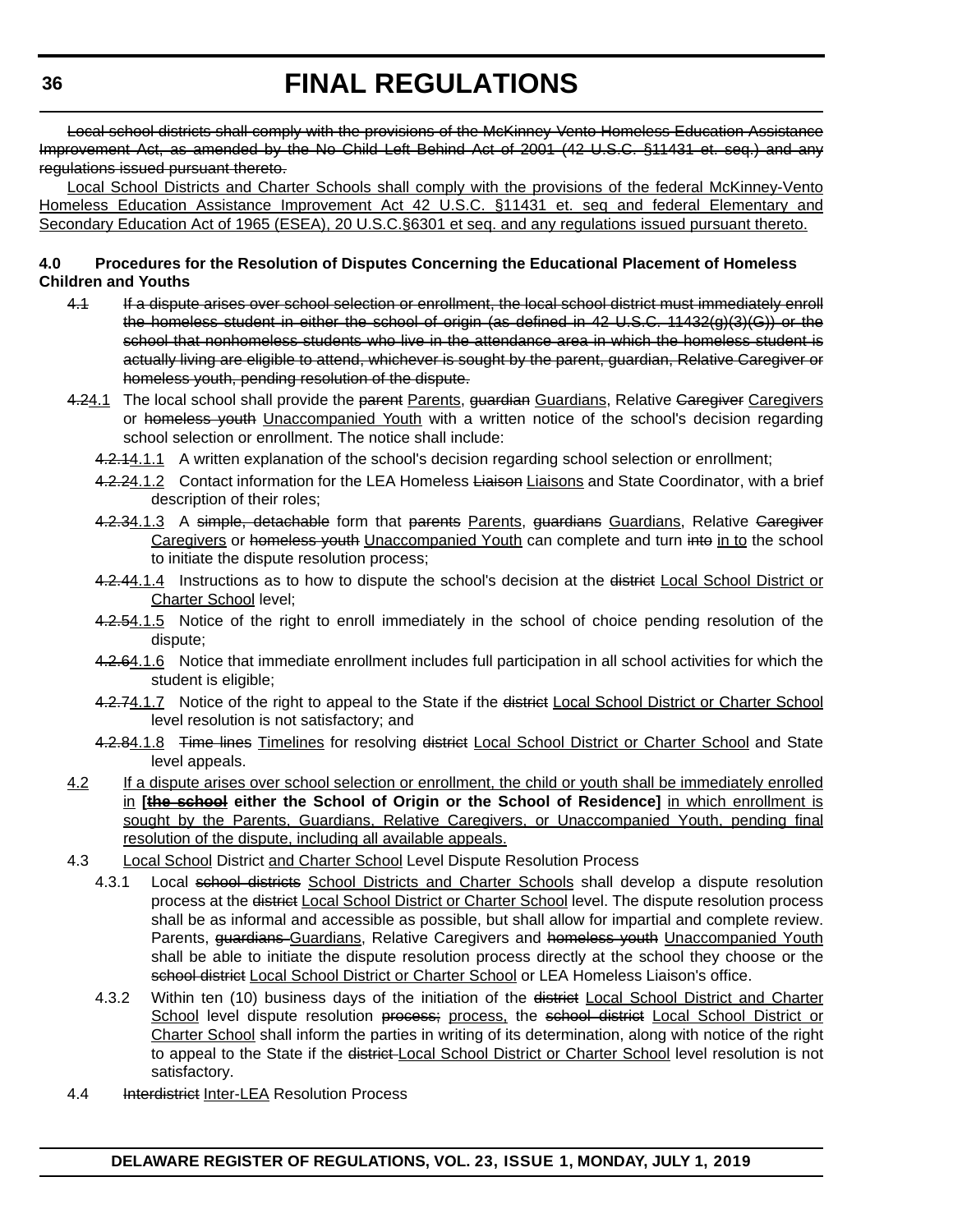- 4.4.1 When interdistrict Inter-LEA issues arise, including transportation, representatives from all involved school districts **[Local]** School Districts and Charter Schools, the State Coordinator, or his or her their designee, and the parent(s) Parents, guardian(s) Guardians, Relative Caregivers or unaccompanied youth Unaccompanied Youth shall meet within ten (10) business days of the initiation of the dispute process to attempt to resolve the dispute.
- 4.4.2 The State Coordinator's role is to facilitate the meeting.
- 4.4.3 If the parties are unable to resolve the interdistrict Inter-LEA dispute, it shall be referred to the Secretary or designee within ten (10) business days of the meeting. Subsection 4.5.4 through 4.5.9 4.5 shall govern the Secretary's or review official's designee's determination. The Secretary or review official designee shall consider the entire record of the dispute, including any written statements submitted and shall make a determination based on the child's or youth's best interest, as defined in 42 U.S.C. §11432(g)(3).
	- 4.4.3.1 Notwithstanding 4.4.3, where the interdistrict Inter-LEA dispute is limited solely to the issue of the apportionment of responsibility and costs for providing the child transportation to and from the school of origin, there shall be no referral to the Secretary. Pursuant to 42 USC 11432 (g)(1)(J)(iii)(II), if the school districts **[Local]** School Districts and Charter Schools are unable to agree upon such a method of appropriation, the responsibility for the costs for transportation shall be shared equally.
- 4.5 State Level Dispute Resolution Process
	- 4.5.1 The State level dispute resolution process is available for appeals from district-level Local School District and Charter School level decisions and interdistrict Inter-LEA disputes. Appeals may be filed by parents, guardians, homeless youths or school districts Parents, Guardians, **[Homeless Youth Unaccompanied Youth]**, Local School Districts or Charter Schools. Appeals filed by a local school board within a Local School District shall not be accepted.
	- 4.5.2 To initiate the State level dispute resolution process, the appellant must file a written notice of appeal with the Secretary no later than ten (10) business days after receiving written notification of the district Local School District or Charter School level or interdistrict Inter-LEA decision. The notice of appeal shall state with specificity the grounds of the appeal, and shall be signed by the appellant. Where the appeal is being initiated by a school district Local School District or Charter School, the superintendent of the district Local School District or Charter School head of school must sign the notice of appeal.
	- 4.5.3 A copy of the notice of appeal shall be delivered by hand or certified mail or electronically to all other parties to the proceeding at the time it is sent to the Secretary. A copy of any other paper or document filed with the Secretary or review official designee shall, at the time of filing, also be provided to all other parties to the proceeding.
	- 4.5.4 Upon receipt of a notice of appeal, the Secretary or his/her designee, shall within five (5) business days decide whether to hear the appeal or assign it to an independent and impartial review official and shall so advise the parties.
	- 4.5.5 The local district Local School District or Charter School shall file a certified record of the district Local School District or Charter School or inter-district Inter-LEA level dispute proceeding with the Secretary or review official designee within five (5) business days of the date the Secretary notifies the parties that an appeal has been filed. The record shall contain any written decision, any written minutes of the meeting(s) at which the disputed action was taken, all exhibits or documentation presented at the district LEA or interdistrict Inter-LEA level dispute proceeding, and any other evidence relied on by the District(s) Local School District or Charter School in making (their) its decision.
	- 4.5.6 Appeals are limited to the record. The parties may support their positions in written statements limited to matters in the existing record. In order to be considered, written statements must be filed with the Secretary or review official designee no later than twenty (20) fifteen (15) business days after the appeal is filed.
	- 4.5.7 The Secretary **[or designee]** or review official shall consider the entire record of the dispute, including any written statements submitted in reaching his or her a decision. The Secretary or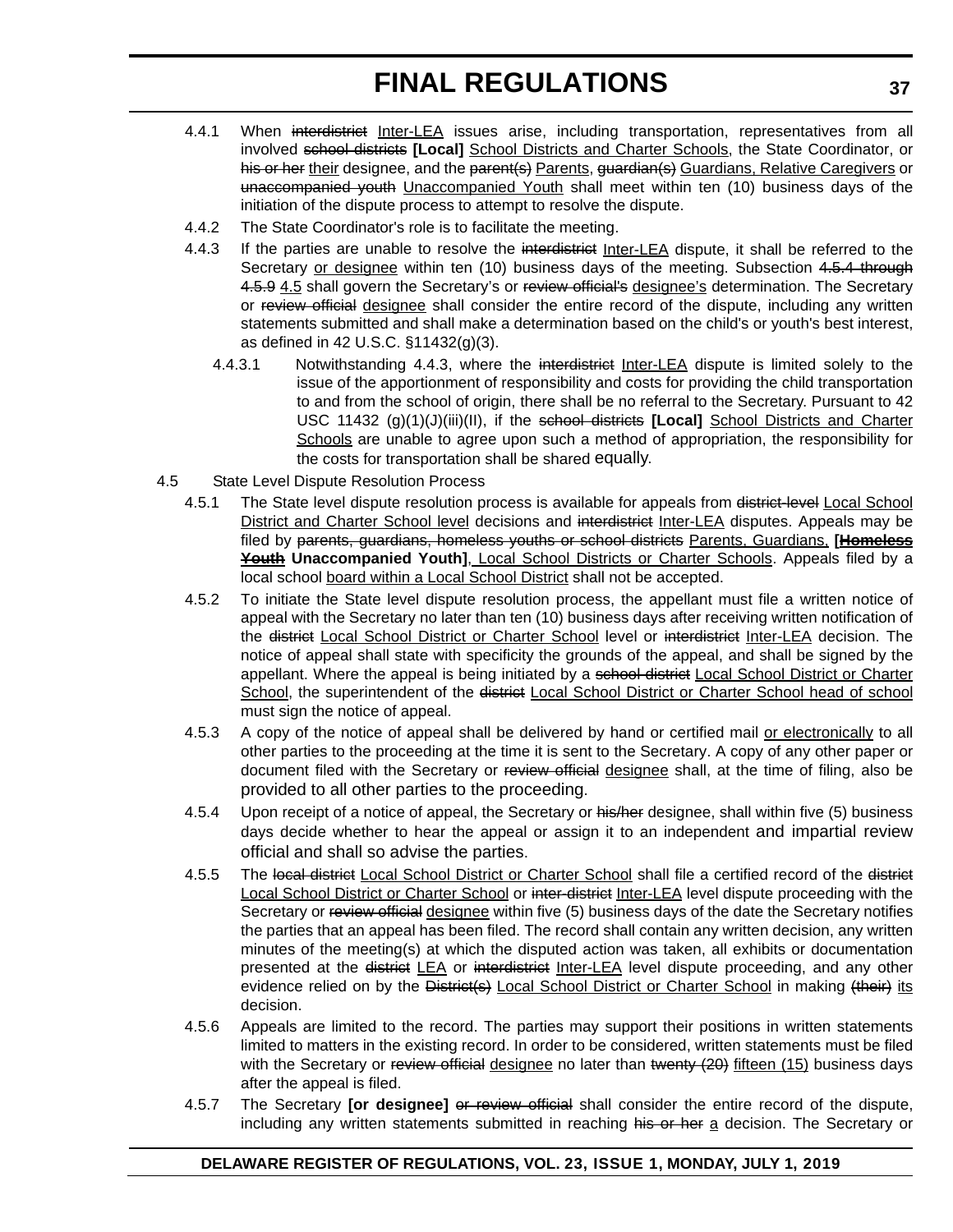review official designee shall overturn the district Local School District or Charter School or interdistrict Inter-LEA decision only if he or she decides it is decided that the district's Local School District or Charter School decision was not supported by substantial evidence or was arbitrary or capacious or is inconsistent with state and federal law or regulation.

- 4.5.8 Within thirty (30) business days of the receipt of the notice of appeal, the Secretary or review official designee shall inform the parties of his or her the appeal determination.
- 4.5.9 The determination of the Secretary or review official designee shall be final and is not subject to further appeal within the Department of Education.

## **[PROFESSIONAL STANDARDS BOARD](https://www.doe.k12.de.us/domain/172 )**

Statutory Authority: 14 Delaware Code, Sections 1203 and 1205(b) (14 **Del.C.** §§1203 & 1205(b))

# 14 **DE Admin. Code** 1510

## **REGULATORY IMPLEMENTING ORDER**

## **[1510 Issuance of Initial License](#page-3-0)**

### **I. SUMMARY OF THE EVIDENCE AND INFORMATION SUBMITTED**

The Professional Standards Board, acting in consultation and cooperation with the Delaware Department of Education ("Department"), developed amendments to 14 **DE Admin. Code** 1510 Issuance of Initial License. The regulation applies to the issuance of an initial license for educators pursuant to 14 **Del.C.** §1210. The proposed changes include revising the definition of the term "Performance Assessment" in Section 2.0; amending subsection 3.3, which concerns the requirements that must be met prior to the issuance of an initial license; and amending Section 16.0, which concerns Secretary of Education Review requests.

Notice of the proposed regulation was published in the *Register of Regulations* on May 1, 2019. The Professional Standards Board received one written submittal from Ann C. Fisher, the Chairperson of the Governor's Advisory Council for Exceptional Citizens ("GACEC").

GACEC commented that it "supports the proposed amendments." GACEC further commented that the proposed amendment to subsection 3.3 correctly removes the performance assessment provision from the requirements for the issuance of an initial license; the proposed amendment to subsection 7.2 incorrectly strikes the phrase "within the first two years;" and the proposed amendments to subsections 16.1.1 and 16.1.2 require certain school officials to approve requests for Secretary of Education review whereas the proposed amendments to 14 **DE Admin. Code** 1511 Issuance and Renewal of Continuing License require the school officials to submit such requests.

On June 6, 2019, the Professional Standards Board considered GACEC's written submittal. The Professional Standards Board found that an initial license is valid for four years pursuant to a statute (*i.e.*, 14 **Del.C.** §1210(a)) and that an educator is required to obtain a passing score on a performance assessment if the educator intends to apply for a continuing license. Thus, if an educator is required to obtain a passing score on a performance assessment within the first two years of his or her initial license, and the educator does not obtain a passing score within that timeframe, the educator would still hold an initial license for the remainder of the time his or her initial license is valid (at least two more years) without having another opportunity to attempt to obtain a passing score in order to meet the requirements for a continuing license. In addition, the Professional Standards Board found that the proposed amendments to subsections 16.1.1 and 16.1.2 are consistent with the Department's practice that requests for Secretary of Education Review be approved, not actually submitted, by the superintendent of a school district or the board of directors or head of a charter school.

On June 6, 2019, the Professional Standards Board found that further changes in response to the written submittal were not necessary and voted to propose 14 **DE Admin. Code** 1510 Issuance of Initial License, in the form that was published, for adoption by the Department subject to the State Board of Education's approval.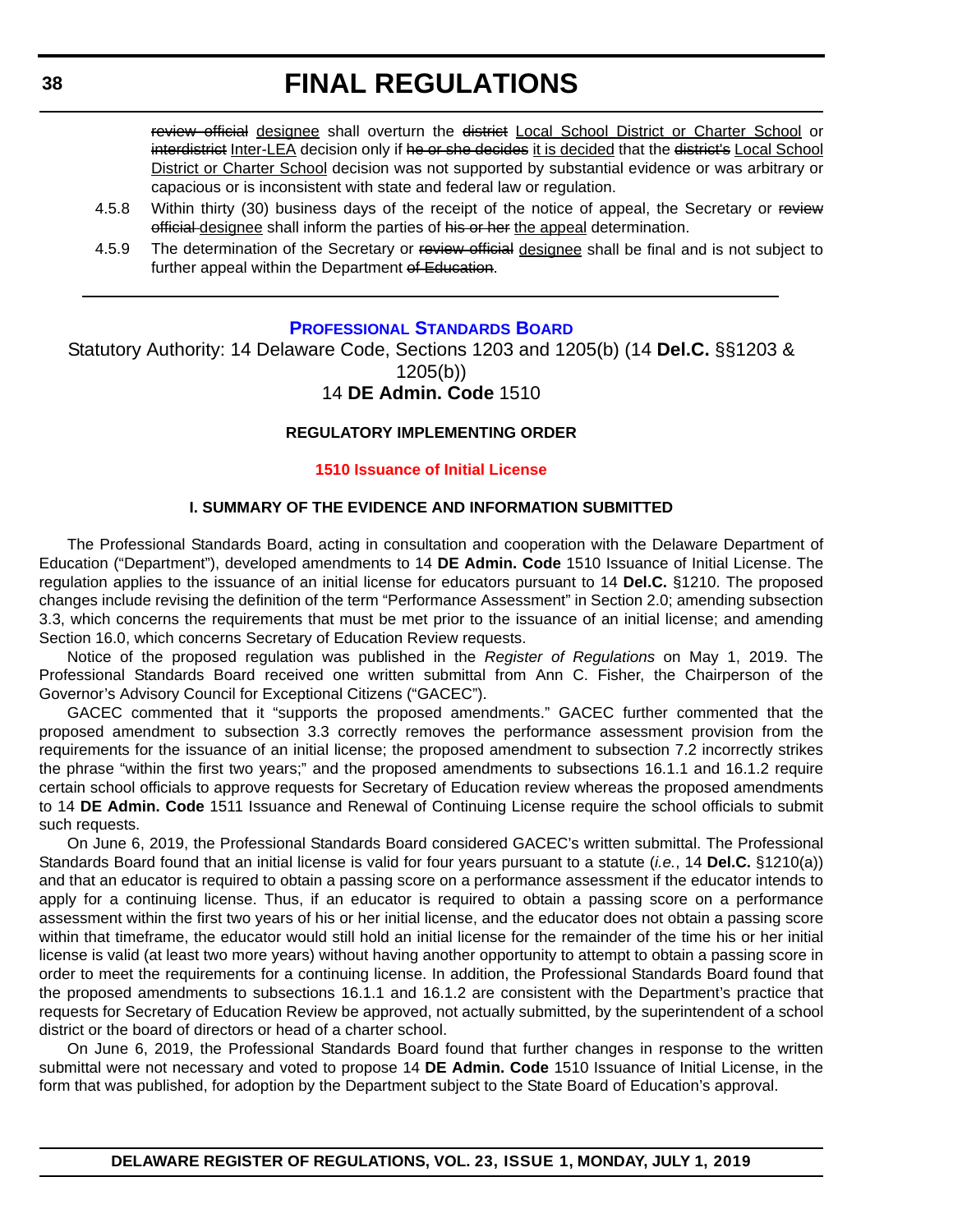### **II. FINDINGS OF FACTS**

The Department finds that if an educator is required to obtain a passing score on a performance assessment within the first two years of his or her initial license, and the educator does not obtain a passing score within that timeframe, the educator would still hold an initial license for the remainder of the time the educator's initial license is valid but the educator would not have another opportunity to attempt to obtain a passing score in order to meet the requirements for a continuing license. In addition, the Department finds that its current practice requires requests for Secretary of Education Review be approved by the superintendent of a school district or the board of directors or head of a charter school, so the proposed amendments to subsections 16.1.1 and 16.1.2 are consistent with that practice.

The Department finds that further changes in response to the written submittal are not necessary. Additionally, the Department finds that the proposed regulation is necessary to implement 14 **Del.C.** Ch. 12 and is designed to improve the quality of the Delaware educator workforce and to improve student performance. Accordingly, the Department finds that it is appropriate to amend 14 **DE Admin. Code** 1510 Issuance of Initial License.

#### **III. DECISION TO AMEND THE REGULATION**

For the foregoing reasons, the Department concludes that it is appropriate to amend 14 **DE Admin. Code** 1510 Issuance of Initial License subject to the State Board of Education's approval. Therefore, pursuant to 14 **Del.C.** §§1203 and 1205(b), 14 **DE Admin. Code** 1510 Issuance of Initial License attached hereto as Exhibit "A" is hereby amended.

#### **IV. TEXT AND CITATION**

The text of 14 **DE Admin. Code** 1510 Issuance of Initial License adopted hereby shall be in the form attached hereto as Exhibit "A," and said regulation shall be cited as 14 **DE Admin. Code** 1510 Issuance of Initial License in the Administrative Code of Regulations for the Department of Education.

#### **V. EFFECTIVE DATE OF ORDER**

The actions hereinabove referred to were taken by the Department pursuant to 14 **Del.C.** §§1203 and 1205(b) on June 20, 2019. The effective date of this Order shall be ten (10) days from the date this Order is published in the *Register of Regulations*.

**IT IS SO ORDERED** the 20<sup>th</sup> day of June, 2019.

#### **Department of Education**

Susan S. Bunting, Ed.D., Secretary of Education

Approved this 20<sup>th</sup> day of June, 2019.

## **State Board of Education**

Whitney Sweeney, President Vincent Lofink Audrey J. Noble, Ph.D., Vice President Provey Powell, Jr. Nina Lou Bunting Nina Lou Bunting Walles Allen Louis Mali W. Rushdan, II Candace Fifer

**\*Please note that no changes were made to the regulation as originally proposed and published in the May 2019 issue of the** *Register* **at page 899 (22 DE Reg. 899). Therefore, the final regulation is not being republished. A copy of the final regulation is available at:**

**[1510 Issuance of Initial License](http://regulations.delaware.gov/register/july2019/final/23 DE Reg 38 07-01-19.htm)**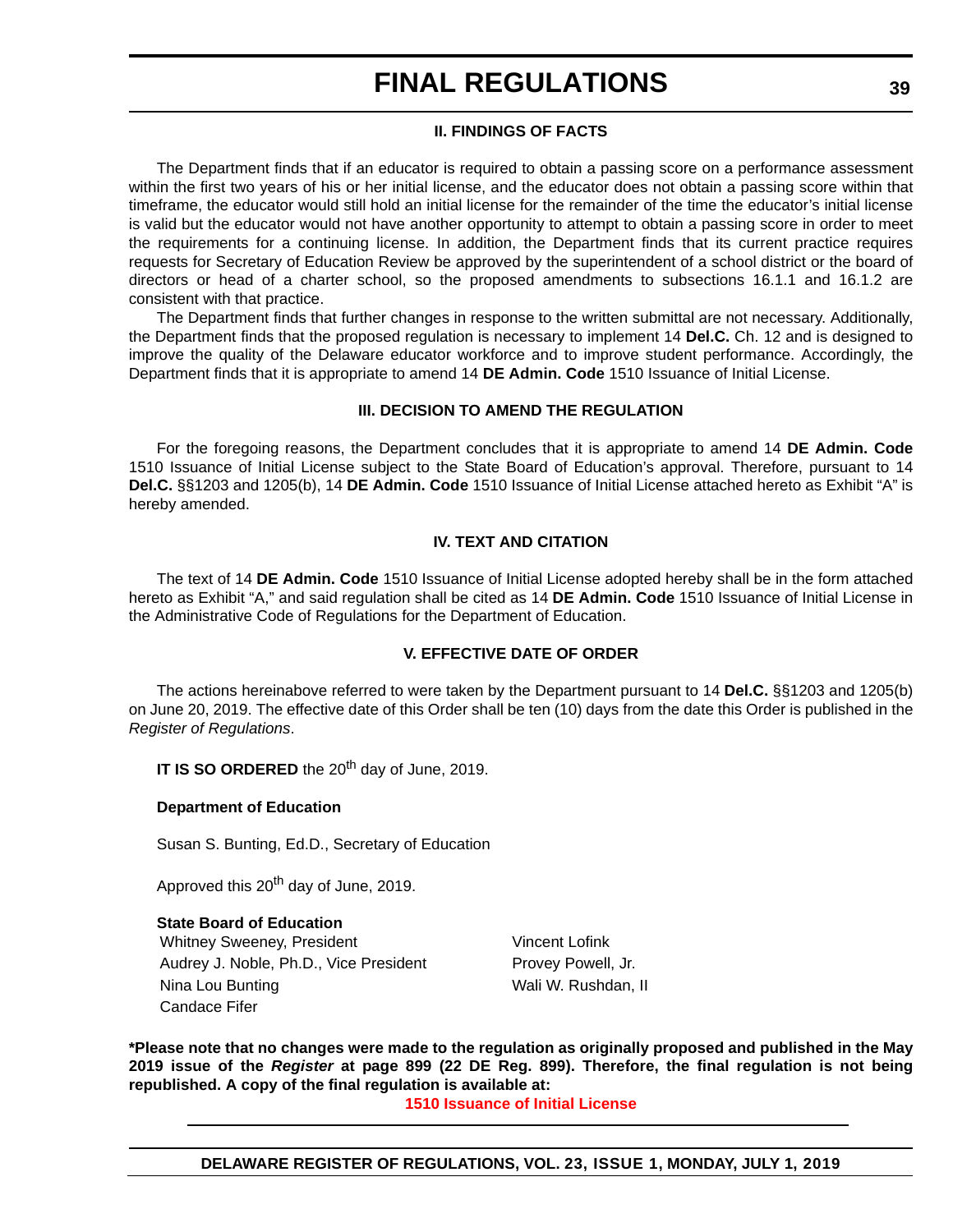#### **[PROFESSIONAL STANDARDS BOARD](https://www.doe.k12.de.us/domain/172 )**

Statutory Authority: 14 Delaware Code, Sections 1203 and 1205(b) (14 **Del.C.** §§1203 & 1205(b))

# 14 **DE Admin. Code** 1511

#### **REGULATORY IMPLEMENTING ORDER**

#### **[1511 Issuance and Renewal of Continuing License](#page-3-0)**

# **I. SUMMARY OF THE EVIDENCE AND INFORMATION SUBMITTED**

The Professional Standards Board, acting in consultation and cooperation with the Delaware Department of Education ("Department"), developed amendments to 14 **DE Admin. Code** 1511 Issuance and Renewal of Continuing License. The regulation applies to the issuance and renewal of a continuing license for educators pursuant to 14 **Del.C.** §§1211 and 1212. The proposed changes include revising the definition of the terms "Experience Educator" and "Performance Assessment" and adding a definition of the term "Micro-credential" in Section 2.0; amending Section 12.0, which concerns Secretary of Education Review requests; and amending Section 13.0, which concerns options for relicensure.

Notice of the proposed regulation was published in the *Register of Regulations* on May 1, 2019. The Professional Standards Board received one written submittal from Ann C. Fisher, the Chairperson of the Governor's Advisory Council for Exceptional Citizens ("GACEC").

GACEC commented that it "supports the proposed amendments." GACEC further commented that the proposed amendments to subsections 12.1.1 and 12.1.2 require certain school officials to submit requests for Secretary of Education review whereas the proposed amendments to 14 **DE Admin. Code** 1510 Issuance of Initial License require the school officials to approve such requests.

On June 6, 2019, the Professional Standards Board considered GACEC's written submittal. The Professional Standards Board found that the Department's practice requires Secretary of Education Review requests be approved, rather than submitted, by the superintendent of a school district or the board of directors or head of a charter school, and that "submitted" should be changed to "approved" in subsections 12.1.1 and 12.1.2. The Professional Standards Board's Chairperson determined that such change constituted a nonsubstantive change under 29 **Del.C.** §10118(c).

On June 6, 2019, the Professional Standards Board voted to propose 14 **DE Admin. Code** 1511 Issuance and Renewal of Continuing License, in the form attached hereto as Exhibit "A," for adoption by the Department subject to the State Board of Education's approval.

#### **II. FINDINGS OF FACTS**

The Department finds that its current practice requires requests for Secretary of Education Review be approved by the superintendent of a school district or the board of directors or head of a charter school, and the additional, nonsubstantive change of "submitted" to "approved" in subsections 12.1.1 and 12.1.2 is consistent with that practice.

The Department finds that the nonsubstantive change in response to the written submittal is necessary. Additionally, the Department finds that the proposed regulation is necessary to implement 14 **Del.C.** Ch. 12 and is designed to improve the quality of the Delaware educator workforce and to improve student performance. Accordingly, the Department finds that it is appropriate to amend 14 **DE Admin. Code** 1511 Issuance and Renewal of Continuing License.

#### **III. DECISION TO AMEND THE REGULATION**

For the foregoing reasons, the Department concludes that it is appropriate to amend 14 **DE Admin. Code** 1511 Issuance and Renewal of Continuing License subject to the State Board of Education's approval. Therefore, pursuant to 14 **Del.C.** §§1203 and 1205(b), 14 **DE Admin. Code** 1511 Issuance and Renewal of Continuing License attached hereto as Exhibit "A" is hereby amended.

**DELAWARE REGISTER OF REGULATIONS, VOL. 23, ISSUE 1, MONDAY, JULY 1, 2019**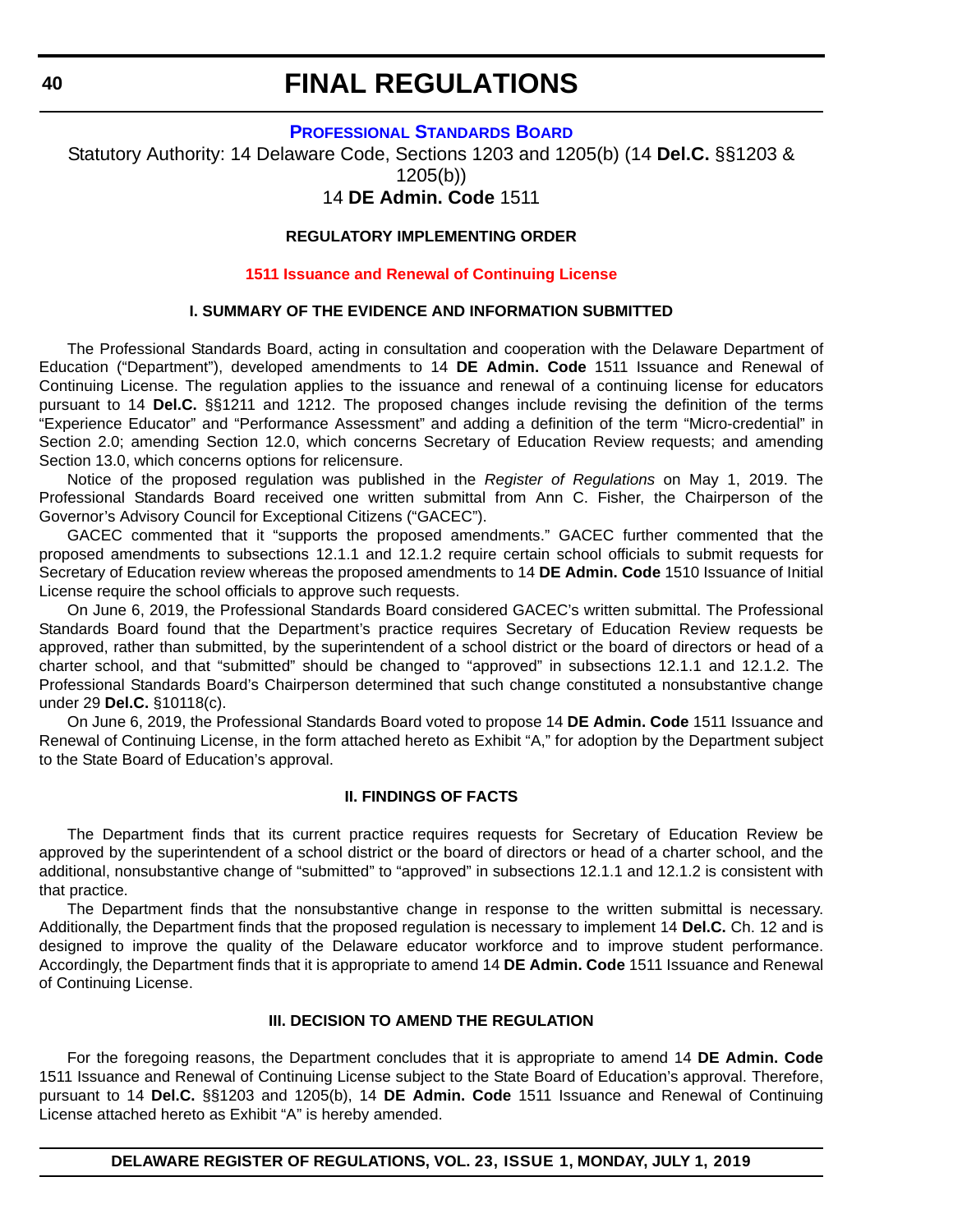## **IV. TEXT AND CITATION**

The text of 14 **DE Admin. Code** 1511 Issuance and Renewal of Continuing License adopted hereby shall be in the form attached hereto as Exhibit "A," and said regulation shall be cited as 14 **DE Admin. Code** 1511 Issuance and Renewal of Continuing License in the Administrative Code of Regulations for the Department of Education.

## **V. EFFECTIVE DATE OF ORDER**

The actions hereinabove referred to were taken by the Department pursuant to 14 **Del.C.** §§1203 and 1205(b) on June 20, 2019. The effective date of this Order shall be ten (10) days from the date this Order is published in the *Register of Regulations*.

**IT IS SO ORDERED** the 20<sup>th</sup> day of June, 2019.

#### **Department of Education**

Susan S. Bunting, Ed.D., Secretary of Education

Approved this 20<sup>th</sup> day of June, 2019.

**State Board of Education**

Whitney Sweeney, President Vincent Lofink Audrey J. Noble, Ph.D., Vice President Provey Powell, Jr. Nina Lou Bunting Nina Lou Bunting Walles Allen Louis Mali W. Rushdan, II Candace Fifer

## **1511 Issuance and Renewal of Continuing License** *(Break in Continuity of Sections)*

#### **12.0 Secretary of Education Review**

- 12.1 The Secretary of Education may, upon at the written request of the superintendent of a public school district or charter school administrator school, review licensure credentials on an individual basis and grant a Continuing License to an applicant who otherwise does not meet the requirements for a Continuing License, but whose effectiveness is documented by the public school district or charter school administrator.
	- 12.1.1 For school districts, requests shall be **[submitted approved]** by the superintendent of the school district.
	- 12.1.2 For charter schools, requests concerning the head of school of the charter school shall be **[submitted** approved] by the charter school's board of directors and requests concerning all other educators shall be **[submitted approved]** by the charter school's head of school.

**\*Please note that no additional changes were made to the regulation as originally proposed and published in the May 2019 issue of the** *Register* **at page 901 (22 DE Reg. 901). Therefore, the final regulation is not being republished here in its entirety. A copy of the final regulation is available at: [1511 Issuance and Renewal of Continuing License](http://regulations.delaware.gov/register/july2019/final/23 DE Reg 40 07-01-19.htm)**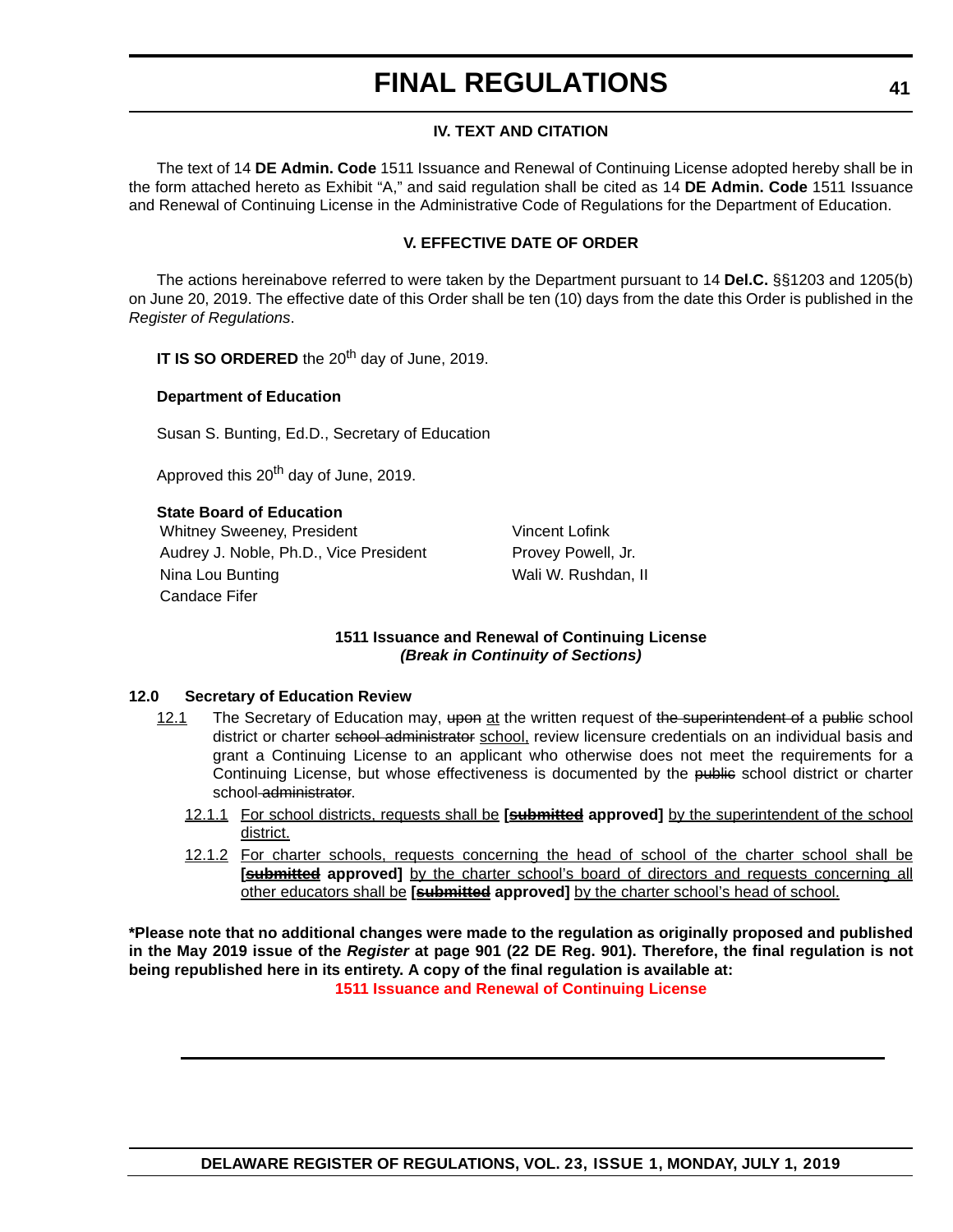# **[DEPARTMENT OF FINANCE](https://finance.delaware.gov/ ) OFFICE OF [THE STATE LOTTERY](https://www.delottery.com/ )**

Statutory Authority: 29 Delaware Code, Sections 4805(a)(16) and 4825(a) (29 **Del.C.** §§4805(a)(16) & 4825(a)) 10 **DE Admin. Code** 204

## **ORDER**

### **[204 Delaware Sports Lottery Rules and Regulations](#page-3-0)**

The Director of the Office of the State Lottery (Director) hereby gives notice of amendments to 10 **DE Admin. Code** §204, the Delaware Sports Lottery Rules and Regulations. These amendments are non-substantive and relate to the internal operations, practices, and procedures of the Office of the State Lottery. They should not pose additional burdens on licensees or consumers. Pursuant to 29 **Del.C.** §10113(b)(2), regulations describing an agency's rules of practice and procedure are exempted from the notice and public comment requirements of 29 **Del.C.** ch. 101. The Delaware Code authority for these revisions is 29 **Del.C**. §§4805(a)(16) and 4825(a).

The Office of the State Lottery does not plan to hold a public hearing on the proposed amendments to the existing regulations. The proposed revisions appear below. Members of the public may also request a copy of the revisions by visiting the Office of the State Lottery, 1575 McKee Road, Suite 102, Dover, Delaware 19904.

## **DECISION AND ORDER CONCERNING THE REGULATIONS**

NOW THEREFORE, under the statutory authority and for the reasons set forth above, the Director of the Office of the State Lottery does hereby ORDER that the regulations be amended as set forth below. The effective date of this order is ten days from the date of its publication in the Delaware *Register of Regulations*, in accordance with 29 **Del.C.** §10118(g).

Vernon A. Kirk, Director 6/4/2019 Office of the State Lottery **Date** 

## **204 Delaware Sports Lottery Rules and Regulations** *(Break in Continuity of Sections)*

#### **7.0 Sports lottery**

#### *(Break in Continuity Within Section)*

- 7.10 Liability for Malfunction. Unless the Director is satisfied that a mutilated lottery ticket is genuine, no credit or prize will be issued to the holder of said ticket. The Delaware Lottery is not responsible for wagers not placed due to a system or terminal malfunction or from human error or paying winning tickets resulting from any system or terminal malfunction or from human error. Tickets misprinted due to machine error or any malfunction or other type of error must be returned to the Delaware Lottery's office, and the Agent's account will be credited. If a ticket that has been sold to the public is determined by the Director to be misprinted due to machine error (as determined by the Delaware Lottery's internal procedures) or is determined to be erroneously issued due to a malfunction or other type of error, the Delaware Lottery shall reimburse the ticket holder for the cost of the ticket. Such tickets will not be eligible for any prize. The Director may require agents to comply with such directives as he deems necessary for erroneous, misprinted, or mutilated tickets received by an agent.
- 7.11 Each prize ticket winner must present a physical paper ticket to an agent or to the Delaware Lottery to claim a prize, and the physical paper ticket must have been printed on official or authorized Delaware Lottery ticket stock. In addition, a winner may be required to provide (i) a photo identification card that has the winner's name and current residential address and (ii) a Social Security card.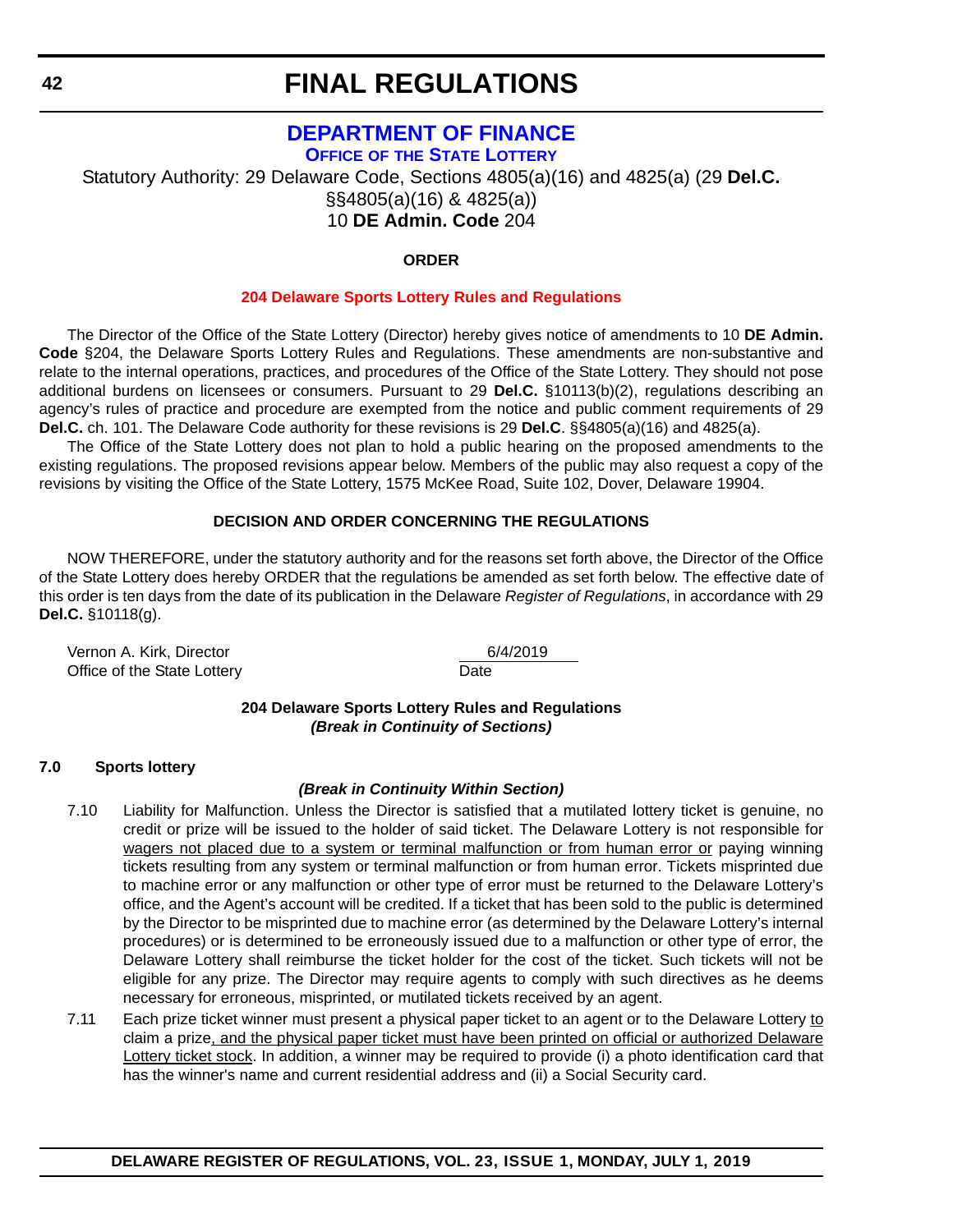**\*Please Note: As the rest of the sections were not amended, they are not being published. A copy of the regulation is available at:**

#### **[204 Delaware Sports Lottery Rules and Regulations](http://regulations.delaware.gov/register/july2019/final/23 DE Reg 42 07-01-19.htm)**

# **[DEPARTMENT OF HEALTH AND SOCIAL SERVICES](https://www.dhss.delaware.gov/dhss/index.html)**

**DIVISION [OF HEALTH CARE QUALITY](https://www.dhss.delaware.gov/dhss/dltcrp/)**

Statutory Authority: 16 Delaware Code, Section 1102(4)b.9. and 29 Delaware Code, Section 7971(d)(1) (16 **Del.C.** §1102(4)b.9. & 29 **Del.C.** §7971(d)(1)) 16 **DE Admin. Code** 3320

#### **ORDER**

#### **[3320 Intensive Behavioral Support and Educational Residence](#page-3-0)**

## **NATURE OF THE PROCEEDINGS:**

The Department of Health and Social Services ("Department") / Division of Health Care Quality (DHCQ) initiated proceedings to establish Regulation 3320 Intensive Behavioral Support and Educational Residence in the April 1, 2019 Delaware *Register of Regulations* on page 839 (22 **DE Reg.** 839 (04/01/19)).

The Department's proceedings to establish the regulation were initiated pursuant to 16 **Del.C.** §1102(4)b.9.

The Department published its notice of proposed regulation changes pursuant to 29 Delaware Code Section 7971(d) in the April 1, 2019 Delaware *Register of Regulations*, requiring written materials and suggestions from the public concerning the proposed regulations to be produced by May 1, 2019, at which time the Department would receive information, factual evidence and public comment to the said proposed regulations.

#### **Statutory Authority**

16 **Del.C.** §1102(4)b.9.

29 **Del.C.** §7971(d)(1) Subchapter VI "Department of Health And Social Services, Division of Health Care Quality."

#### **Background**

DHCQ is revising these regulations pursuant to 16 **Del.C.** §1102(4)b.9., 29 **Del.C.** §7971(d)(1). These regulations are being revised to be more concise, readable, and to assist with clarification in all sections.

#### **Summary of Evidence**

The proposal establishes regulations related to the IBSER regulations.

The following **comments and/or suggestions** were received by the Governor's Advisory Council for Exceptional Citizens (GACEC) and the State Council for Persons with Disabilities (SCPD). DHCQ responses are below with comments.

**Comment: 1**: Subsection 2.1.1.3.1 mentions "…substantial compliance…" Council queries the meaning of this term.

**Response 1:** The DHCQ disagrees. Substantial compliance is a term used consistently in the regulations of health care facilities. Substantial compliance is determined by the number and severity of deficient practices identified by the regulatory agency. Substantial compliance means a level of compliance with State law and regulatory requirements such that any identified deficiencies pose no greater risk to resident health or safety than the potential for causing minimal harm. Substantial compliance constitutes compliance with State law and regulatory requirements.

**Comment 2**: Subsection 2.1.2.2 regarding Suspension or Revocation of License, and subsection 2.1.3 Imposition of Disciplinary Action list two different timeframes for actions to be taken (10 days vs. 20 days). Council considers suspension or revocation of licenses to be disciplinary actions and questions the use of two different timeframes. Are there other disciplinary actions besides suspending or revoking licenses?

*Response 2:* The DHCQ disagrees. There are other disciplinary actions, including but not limited to: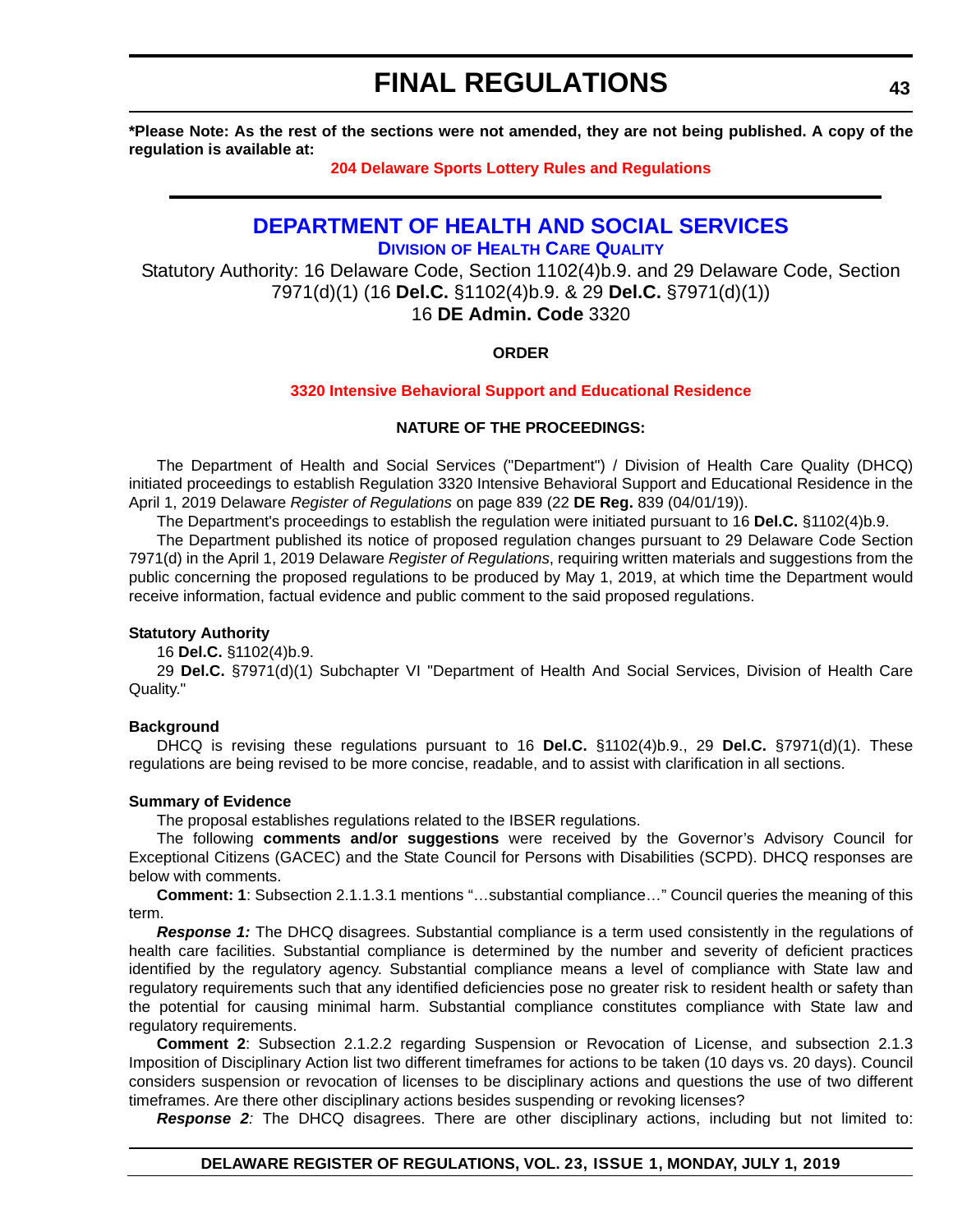requirement for a plan of correction, directed in-service and civil monetary penalties. Disciplinary actions are addressed in 16 **Del.C.** §§1109-1113.

**Comment 3**: Subsection 2.1.7, what is meant by the phrase "…readily available…"?

*Response 3:* The DHCQ is stating that the license must be kept on the premises for which it was issued and not in a corporate location.

**Comment 4:** In subsection 2.3.3, Council notes that the list of items to be submitted for an initial license does not include a listing of all owners, funding sources or proof of background checks. Can this information be found in a different location?

*Response 4:* The DHCQ disagrees. Background checks are as required by statute, not by regulation. Financial requirements are included in the financial capability regulations. Application requirements are addressed in 16 **Del.C.** §1104 License and renewal application.

**Comment 5:** In subsection 3.2.10, Council would suggest a definition for "funds" as the proposed wording might be too broad. It is not clear on the types of funds (cash on hand, bank accounts, etc.) or if there are any limits.

*Response 5:* The DHCQ disagrees. Rather than listing all types of funds; funds would include all funds, thus the reason for the generalization.

**Comment 6:** Subsections 4.5.4 and 4.7 discuss plumbing and electrical code requirements. Plumbing has to meet the requirements of municipal or county codes, unless there are no local codes, then it must meet the state Sanitary Plumbing Code (subsection 4.5.4) but electric has to meet all municipal, county and State requirements. Council would suggest adding State in the plumbing requirements for consistency.

**Response 6:** The DHCQ disagrees. Subsection 4.3 requires that the IBSER shall comply with all local and state building codes and ordinances as pertain to this occupancy.

**Comment 7:** Subsection 4.10.8 states that bedrooms must have "…adequate electrical outlets which are conveniently located." The number of outlets is dictated by Electrical Code and should be the standard.

*Response 7:* DHCQ agrees and subsection 4.3 would require that.

**Comment 8:** In subsection 5.8, Council suggests adding "…or discovery" after "…occurrence…"

**Response 8:** The DHCQ disagrees. This language is consistent with federal requirements.

**Comment 9:** Council questions who performs the physical examination in subsection 8.6.9.11.

*Response 9:* The DHCQ clarifies that this would be included by any staff in attendance. Physical examinations would be performed by a licensed independent medical practitioner. See subsection 8.6.4.2.1.

**Comment 10:** In subsection 8.8, no description is provided on the membership of the Behavior Management Committee (BMC) unlike the list of participants on the Human Rights Committee (HRC) in subsection 8.7. Council would suggest more information on the BMC for consistency.

*Response 10:* DHCQ disagrees. As established by definition, "Behavior Management Committee" or "BMC" means the group that establishes and reviews each resident's Specialized Behavior Support Plan (SBS Plan). Also subsection 8.8.1 establishes that the BMC is also known as the professional interdisciplinary treatment team.

**Comment 11**: Finally, in subsection 9.5 the proposed regulations increase the minimum number of hours of orientation training for new hires and volunteers from 15 hours found in subsection 14.1 in existing regulations to 40 hours. This makes sense given the challenges presented in the provision of individualized services in this type of setting. The proposed regulation also sets a uniform requirement for 40 hours of additional training annually regardless of an employee's position, whereas currently there are different requirements for staff based on how many hours they are working per week. While generally more training for staff is a positive, it is possible that parttime staff could find these training requirements burdensome, and staff retention is always a major concern.

*Response 11:* The DHCQ disagrees. While we understand that staff retention is always a major concern; knowledge of behavior issues with these type of residents, the care and safety of our residents, is not only of major concern, but also primary concern.

#### **Decision to Adopt the Regulation**

The Division's proposed regulatory amendments, as initially published in the April 1, 2019 Delaware *Register of Regulations*, are adequately supported, are not arbitrary or capricious, and are consistent with the applicable laws and regulations. Consequently, they should be approved as final regulatory amendments, which shall go into effect on July 11, 2019 after publication in the July 1, 2019 issue of the Delaware *Register of Regulations*; and

The Division shall submit the proposed amendments to Regulation 3320 Intensive Behavioral Support and Educational Residence Amendments as final, pursuant to 16 **Del.C.** §1102(4)b.9. and 29 **Del.C.** §7971(d)(1)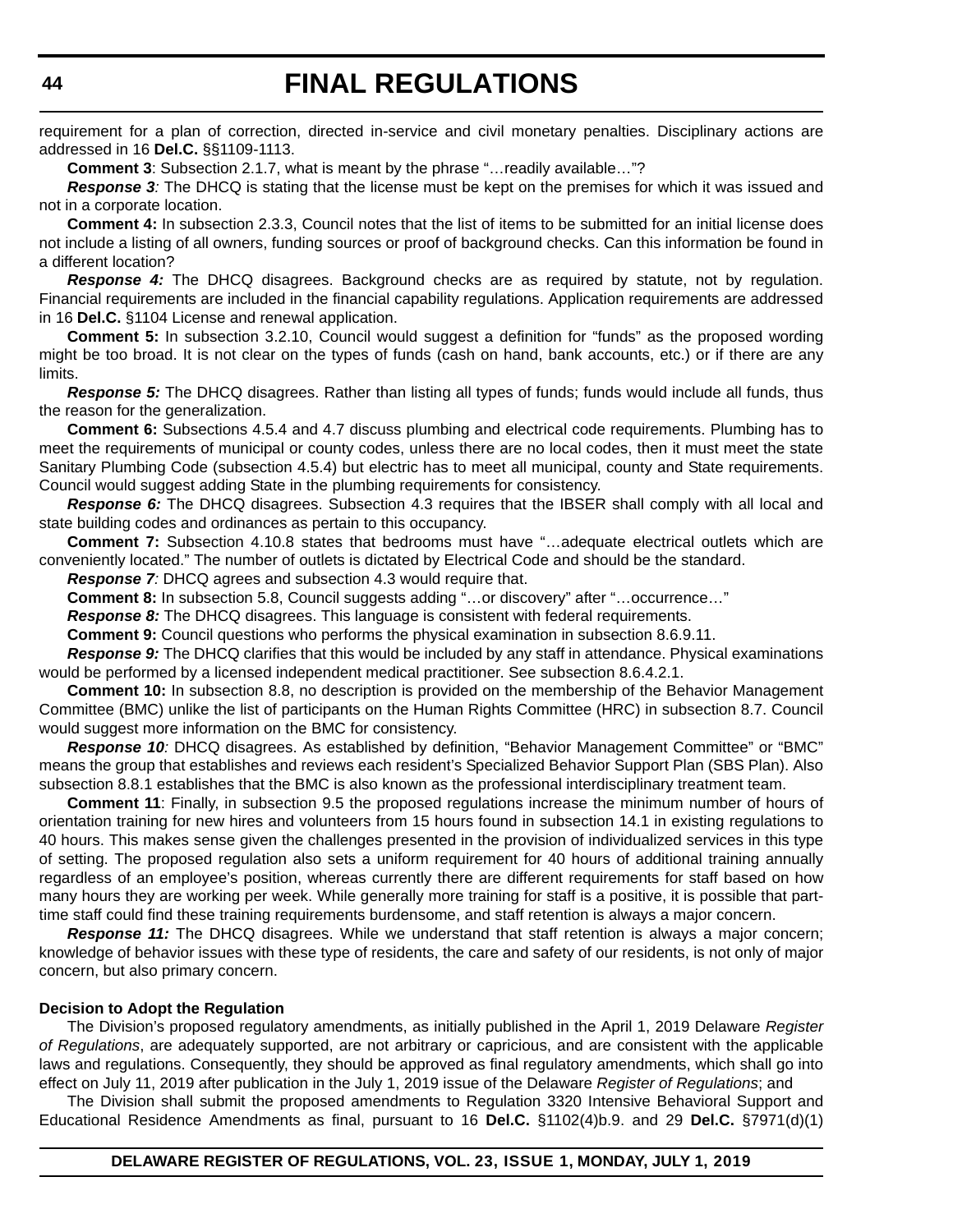Subchapter VI "Department of Health And Social Services, Division of Health Care Quality." to the Delaware Registrar of Regulations for publication in the July 1, 2019 issue, and provide such other notice as the law and regulation require and the Department determines is appropriate.

#### **Finding of Facts:**

Based on the research by the Division's experts and the comments received, I find that the proposed regulatory amendments to Regulation 3320 Intensive Behavioral Support and Educational Residence, are wellsupported. Therefore, the proposed Amendments shall be promulgated as final. I further find that the Division's experts fully support adoption of these Amendments.

#### In conclusion, the Division:

Has the statutory basis and legal authority to act with regard to the proposed Amendments pursuant to 16 **Del.C.** §1102(4)b.9.; 29 **Del.C.** §7971(d)(1) Subchapter VI "Department of Health And Social Services, Division of Health Care Quality."

The Division provided adequate public notice of the initial proposed Amendments and all proceedings in a manner required by the law and regulations, provided the public with an adequate opportunity to comment on the proposed Amendments, including at the time of the public comment held on April 1, 2019, and during the 30 days subsequent to the comments ending on May 1, 2019 before making any final decision.

Promulgation of the proposed Amendments to Regulation 3320 Intensive Behavioral Support and Educational Residence, pursuant to 16 **Del.C.** §1102(4)b.9. and 29 **Del.C.** §7971(d)(1) Subchapter VI "Department of Health And Social Services, Division of Health Care Quality," will enable the Division to further regulate this entity in a more clear and concise manner.

# **THIS ORDER IS EFFECTIVE this 11th day of July, 2019.**

Kara Odom Walker, MD, MPH, MSHS 6/13/19 Secretary, DHSS

**\*Please note that no changes were made to the regulation as originally proposed and published in the April 2019 issue of the** *Register* **at page 839 (22 DE Reg. 839). Therefore, the final regulation is not being republished. A copy of the final regulation is available at:**

**[3320 Intensive Behavioral Support and Educational Residence](http://regulations.delaware.gov/register/july2019/final/23 DE Reg 43 07-01-19.htm)**

# **DIVISION [OF HEALTH CARE QUALITY](https://www.dhss.delaware.gov/dhss/dltcrp/)**

Statutory Authority: 29 Delaware Code, Section 7903(9) (29 **Del.C.** §7903(9)) 16 **DE Admin. Code** 3325

## **ORDER**

## **[3325 Financial Capability Reporting](#page-3-0)**

## **NATURE OF THE PROCEEDINGS:**

The Department of Health and Social Services ("Department") / Division of Health Care Quality (DHCQ) initiated proceedings to establish Regulation 3325 Financial Capability Reporting.

The Department's proceedings to establish the regulation was initiated pursuant to 29 **Del.C.** §7903(9) and its authority as prescribed by 29 **Del.C.** §7971.

The Department published its notice of proposed regulation changes pursuant to 29 Delaware Code Section 7971(d) in the March 2019 Delaware *Register of Regulations*, requiring written materials and suggestions from the public concerning the proposed regulations to be produced by April 1, 2019, at which time the Department would receive information, factual evidence and public comment to the said proposed regulations.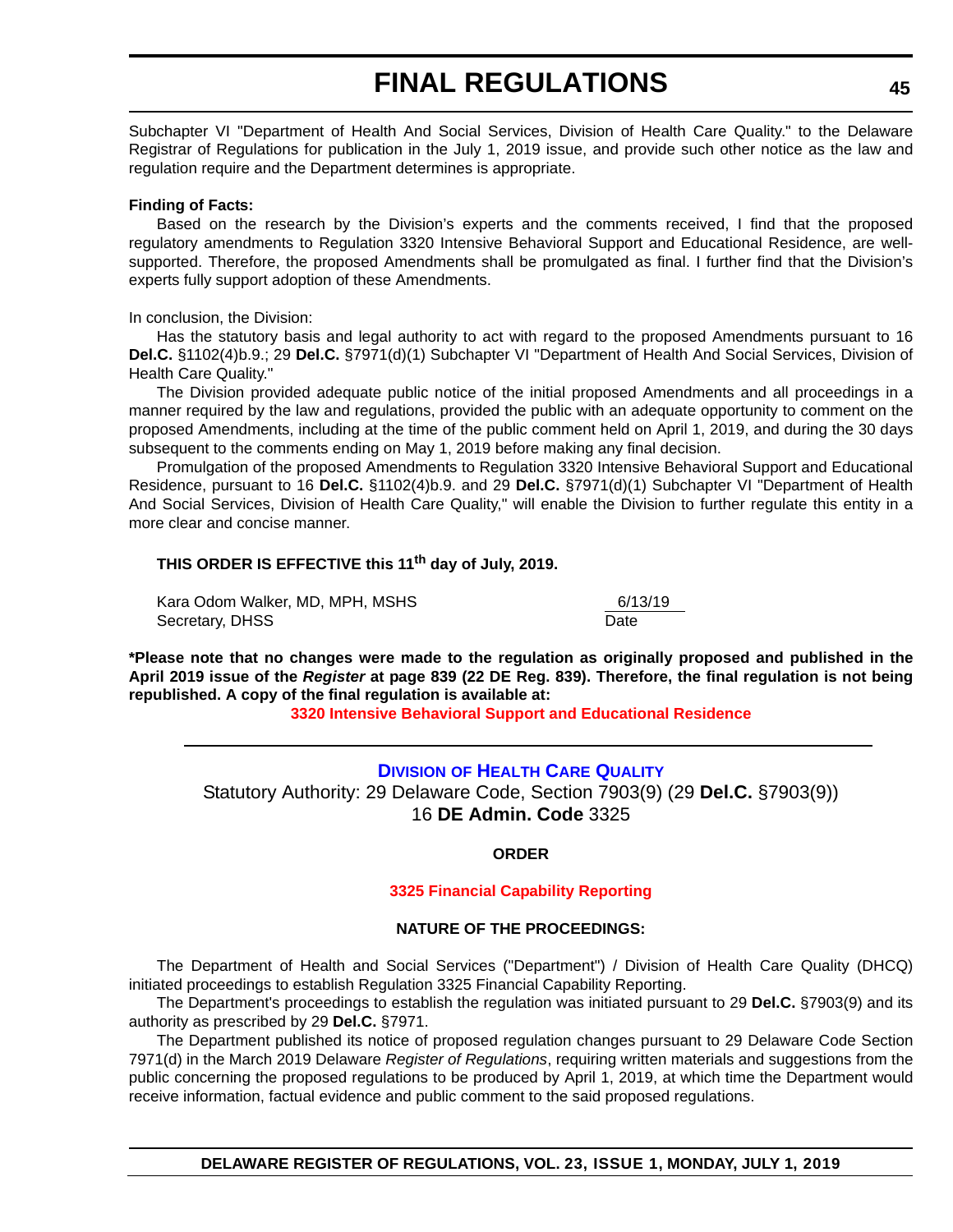#### **SUMMARY OF PROPOSAL**

Effective July 1, 2019, the Department/DHCQ is publishing the final regulations governing Financial Capability Reporting.

#### **Statutory Authority**

29 **Del.C.** §7903(9)

29 **Del.C.** §7971(d)(1) Subchapter VI "Department of Health And Social Services, Division of Health Care Quality."

#### **Background**

DHCQ is revising these regulations pursuant to 29 **Del.C.** §7903(9), 29 **Del.C.** §7971(d)(1).

#### **Summary of Final Amendment**

The purpose of the proposed regulation amends DHCQ Regulation 3326, Financial Capability Reporting to establish a process to assess the financial capability of Family Care Home providers and revise the process for establishing capital availability for newly established facilities or facilities with a parent organization.

#### **Findings of Fact**

No comments were received during the public comment period.

The Department finds that the proposed changes as set forth in the March 2019 *Register of Regulations* should be adopted.

# **THIS ORDER IS EFFECTIVE this 11th day of July, 2019.**

 6/11/19 Date of Signature

> Kara Odom Walker, MD, MPH, MSHS Secretary, DHSS

**\*Please note that no changes were made to the regulation as originally proposed and published in the March 2019 issue of the** *Register* **at page 723 (22 DE Reg. 723). Therefore, the final regulation is not being republished. A copy of the final regulation is available at:**

**[3325 Financial Capability Reporting](http://regulations.delaware.gov/register/july2019/final/23 DE Reg 45 07-01-19.htm)**

# **DIVISION OF MEDICAID [AND MEDICAL ASSISTANCE](https://www.dhss.delaware.gov/dhss/dmma/)** Statutory Authority: 31 Delaware Code, Section 512 (31 **Del.C.** §512)

**ORDER**

# **[PRTFs – Provision of EPSDT Services](#page-3-0)**

#### **NATURE OF THE PROCEEDINGS:**

Delaware Health and Social Services ("Department") / Division of Medicaid and Medical Assistance initiated proceedings to amend Title XIX Medicaid State Plan regarding Psychiatric Residential Treatment Facilities (PRTFs), specifically, *to ensure individuals under 21 in qualified inpatient psychiatric hospitals and facilities are guaranteed access to necessary services.* The Department's proceedings to amend its regulations were initiated pursuant to 29 Delaware Code Section 10114 and its authority as prescribed by 31 Delaware Code Section 512.

The Department published its notice of proposed regulation changes pursuant to 29 Delaware Code Section 10115 in the March 2019 Delaware *Register of Regulations*, requiring written materials and suggestions from the public concerning the proposed regulations to be produced by April 1, 2019 at which time the Department would receive information, factual evidence and public comment to the said proposed changes to the regulations.

**DELAWARE REGISTER OF REGULATIONS, VOL. 23, ISSUE 1, MONDAY, JULY 1, 2019**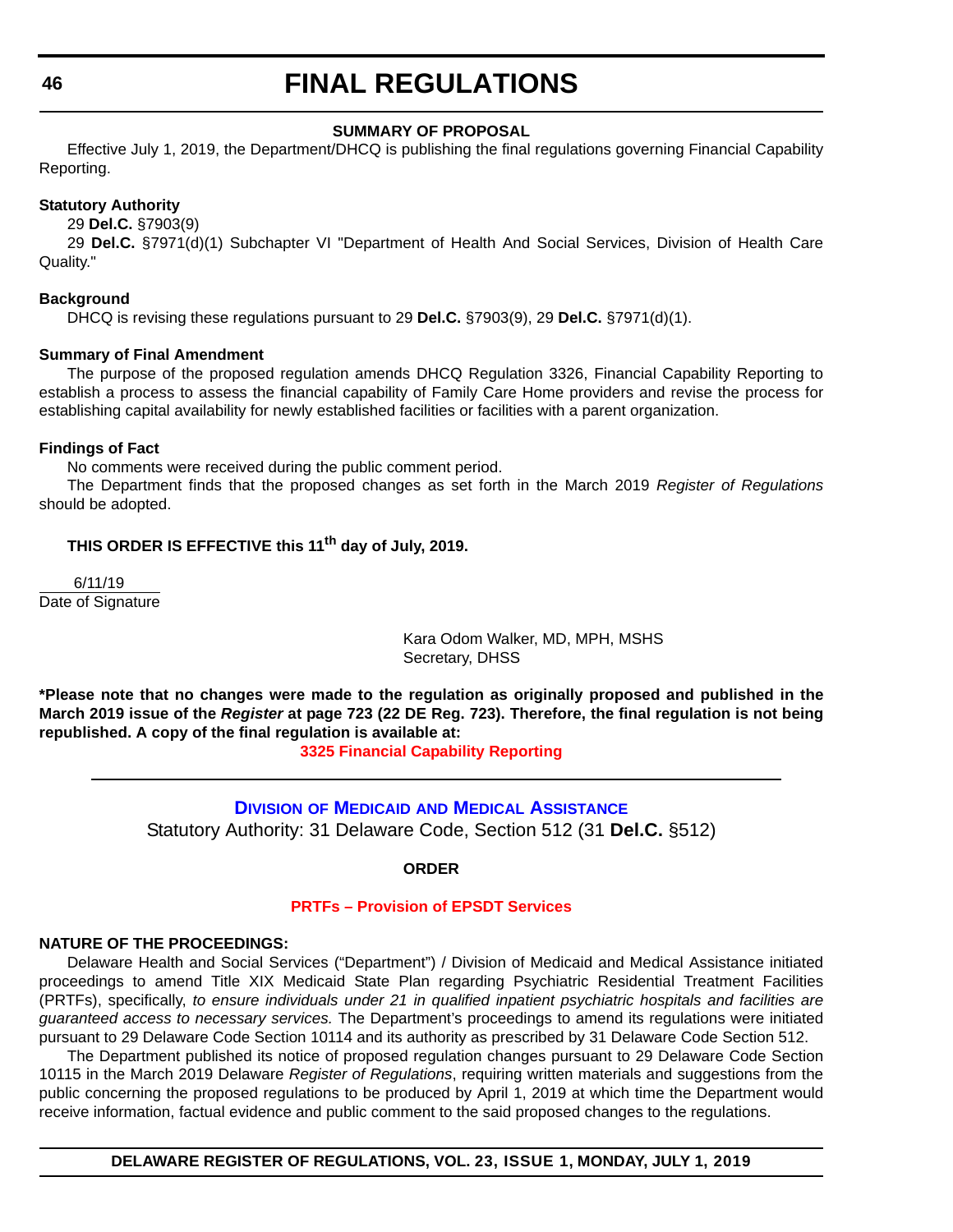#### **SUMMARY OF PROPOSAL**

Effective for services provided on and after July 1, 2019 Delaware Health and Social Services/ Division of Medicaid and Medical Assistance proposes to amend Title XIX Medicaid State Plan regarding Psychiatric Residential Treatment Facilities (PRTFs), specifically, *to ensure individuals under 21 in qualified inpatient psychiatric hospitals and facilities are guaranteed access to necessary services.*

### **Background**

The Medicaid program's benefit for enrolled children and adolescents is known as the Early and Periodic Screening, Diagnostic, and Treatment (EPSDT) benefit. EPSDT provides a comprehensive array of prevention, diagnostic, and treatment services for low-income individuals under age 21 as specified in section 1905(r) of the Act.

Previously, covered services not provided by or in the psych under 21 hospital or facility could be reimbursed when they were 1) provided to a child residing in an inpatient psychiatric hospital or facility, 2) authorized under the child's plan of care, and 3) provided by individual practitioners or suppliers under an arrangement with the hospital or facility. The Section 12005 of the Cures Act requires that individuals under 21 in qualified inpatient psychiatric hospitals and facilities are guaranteed access to the full range of EPSDT services. A plan of care is not necessary to authorize any other medically necessary services and Medicaid services may be provided by community practitioners not affiliated with the facility.

## **Statutory Authority**

Section 12005(a) of the 21<sup>st</sup> Century Cures Act

#### **Purpose**

*Public Notice*

In accordance with the *federal* public notice requirements established at Section 1902(a)(13)(A) of the Social Security Act and 42 CFR 447.205 and the *state* public notice requirements of Title 29, Chapter 101 of the Delaware Code, Delaware Health and Social Services (DHSS)/Division of Medicaid and Medical Assistance (DMMA) gives public notice and provides an open comment period for thirty (30) days to allow all stakeholders an opportunity to provide input on the proposed regulation. Comments were to have been received by 4:30 p.m. on April 1, 2019.

#### *Centers for Medicare and Medicaid Services Review and Approval*

The provisions of this state plan amendment (SPA) are subject to approval by the Centers for Medicare and Medicaid Services (CMS). The draft SPA page(s) may undergo further revisions before and after submittal to CMS based upon public comment and/or CMS feedback. The final version may be subject to significant change.

#### *Provider Manuals and Communications Update*

Also, there may be additional provider manuals that may require updates as a result of these changes. The applicable Delaware Medical Assistance Program (DMAP) Provider Policy Specific Manuals and/or Delaware Medical Assistance Portal will be updated. Manual updates, revised pages or additions to the provider manual are issued, as required, for new policy, policy clarification, and/or revisions to the DMAP program. Provider billing guidelines or instructions to incorporate any new requirement may also be issued. A newsletter system is utilized to distribute new or revised manual material and to provide any other pertinent information regarding DMAP updates. DMAP updates are available on the Delaware Medical Assistance Portal website: [https://](https://medicaid.dhss.delaware.gov/provider) [medicaid.dhss.delaware.gov/provider](https://medicaid.dhss.delaware.gov/provider)

#### **Fiscal Impact Statement**

There is no fiscal impact associated with this policy.

#### **Summary of Comments Received with Agency Response and Explanation of Changes**

The following summarized comments were received:

**Comment:** Two commenters endorsed the proposed changes to the Medicaid State Plan to insure individuals under 21 in qualified inpatient psychiatric hospitals and facilities are guaranteed access to necessary services. *Agency Response*: DMMA appreciates the endorsement.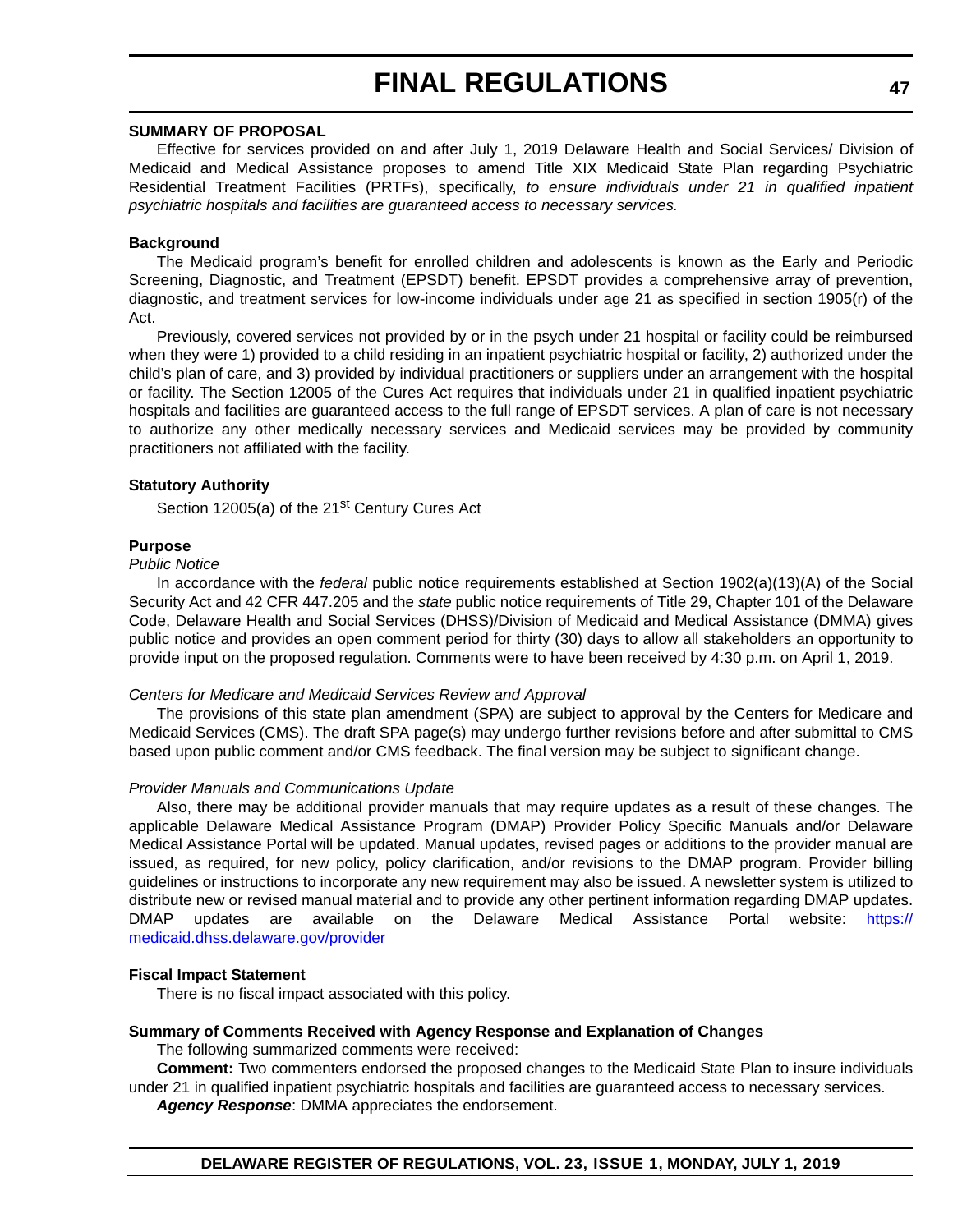DMMA is pleased to provide the opportunity to receive public comments and greatly appreciates the thoughtful input given by:

- Governor's Advisory Council for Exceptional Citizens; and
- State Council for Persons with Disabilities.

# **FINDINGS OF FACT:**

The Department finds that the proposed changes as set forth in the March 2019 *Register of Regulations* should be adopted.

THEREFORE, IT IS ORDERED, that the proposed regulation to amend Title XIX Medicaid State Plan regarding Psychiatric Residential Treatment Facilities (PRTFs), specifically, *to ensure individuals under 21 in qualified inpatient psychiatric hospitals and facilities are guaranteed access to necessary services,* is adopted and shall be final effective July 11, 2019.

 6/10/19 Date of Signature

> Kara Odom Walker, MD, MPH, MSHS, Secretary, **DHSS**

FINAL

ATTACHMENT 4.19-A.3

# STATE PLAN UNDER TITLE XIX OF THE SOCIAL SECURITY ACT State: **DELAWARE**

# METHODS AND STANDARDS FOR ESTABLISHING PAYMENT RATES INPATIENT PSYCHIATRIC HOSPITAL SERVICES FOR UNDER AGE 21

# 1. Psychiatric Residential Treatment Facility (PRTF) Reimbursement

Reimbursement for services are based upon a Medicaid fee schedule established by the State of Delaware. Psychiatric residential treatment facilities will be reimbursed the lesser of:

- The Delaware Medicaid per diem reimbursement rate for activities in the per diem plus additional fee-for-service reimbursement using the Delaware Medicaid fee schedule for activities on the plan of eare any other medical services under 1905(a) of the Social Security Act that children under age 21 who are residing in a PRTF are determined to need in order to correct or ameliorate health conditions, regardless of whether such services are identified in the child's plan of care, but not in the per diem PRTF reimbursement rate;
- The facility's usual and customary charge to privately insured or private-pay beneficiaries; or
- If an out of state facility, the lesser of a negotiated per diem reimbursement rate, the facility's usual and customary charge, or the Delaware Medicaid per diem rate. For plan of care activities not included in the per diem any other medical services under 1905(a) of the Social Security Act that children under age 21 who are residing in a PRTF are determined to need in order to correct or ameliorate health conditions, regardless of whether such services are identified in the child's plan of care, that are not included in the per diem PRTF reimbursement rate, additional fee-for-service reimbursement using the Delaware Medicaid fee schedule is available.

Except as otherwise noted in the State Plan, the State-developed fee schedule is the same for both governmental and private individual providers and the fee schedule and any annual/periodic adjustments to the fee schedule are published in the Delaware *Register of Regulations*. The Agency's fee schedule rate was set as of July 1, 2016 and is effective for services provided on or after that date. All rates are published on the Delaware Medical Assistance Program (DMAP) website at

<http://www.dmap.state.de.us/downloads/feeschedules.html>

<https://medicaidpublications.dhss.delaware.gov/dotnetnuke/search?EntryId=17>

**DELAWARE REGISTER OF REGULATIONS, VOL. 23, ISSUE 1, MONDAY, JULY 1, 2019**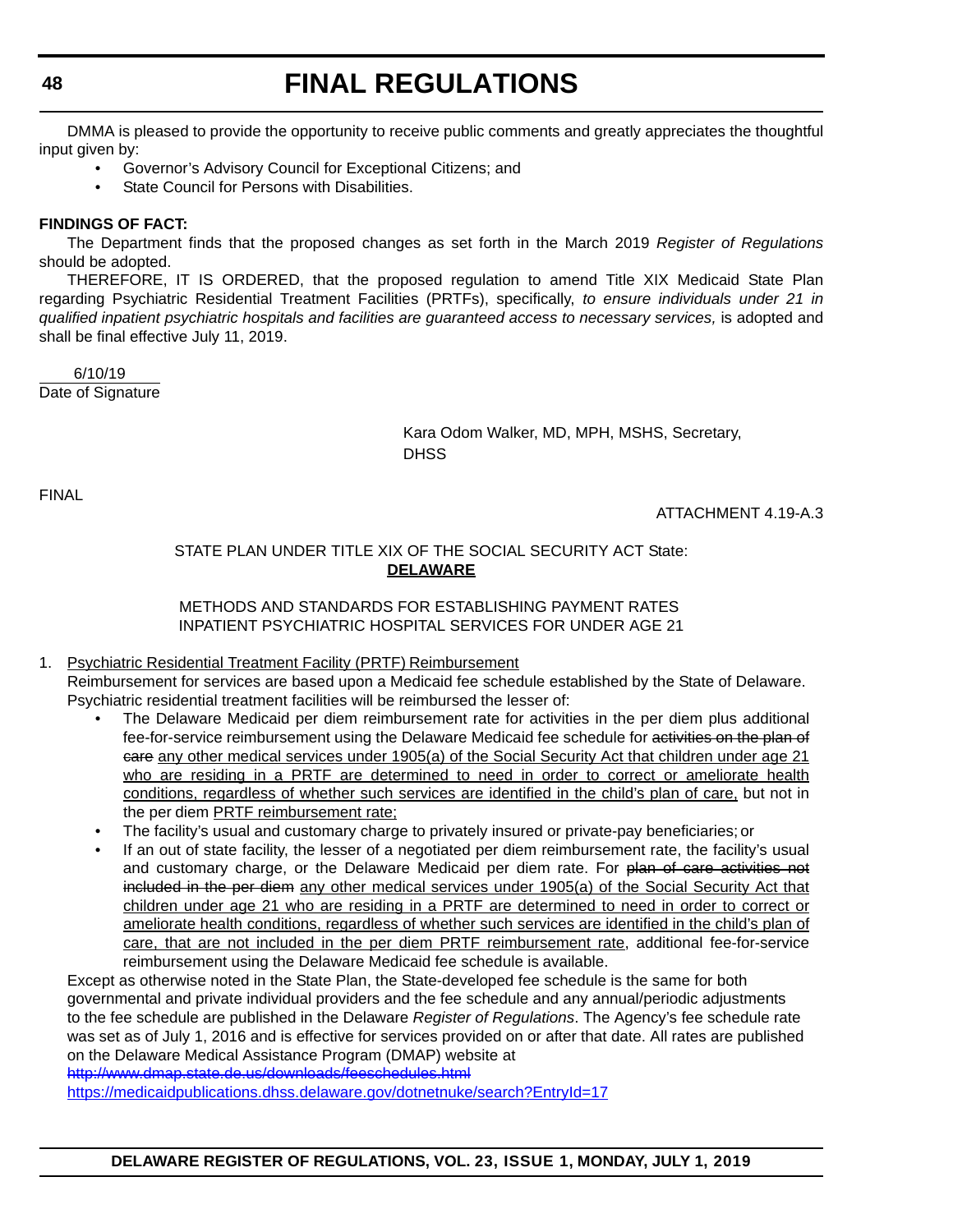- A. Community-Based Delaware Medicaid per diem PRTF reimbursement rate includes the following covered inpatient psychiatric residential treatment facility (PRTF) activities for individuals under twenty-one years of age when included on the patient's inpatient psychiatric active treatment plan of care:
	- a. Behavioral Health care by staff who are not physicians
	- b. Occupational Therapy / Physical Therapy / Speech Therapy
	- c. Laboratory
	- d. Transportation
	- e. Dental
	- f. Vision
	- g. Diagnostics/radiology (x-ray)

Starting on 1/1/2019, dental, vision, laboratory, and diagnostics/radiology are excluded from this rate and paid through EPSDT under authority of the 21st Century Cures Act.

| $\parallel$ No. SPA#<br>TN Supersedes | Approval Date         |
|---------------------------------------|-----------------------|
| <b>I</b> TN No. SPA# 17-012           | <b>Effective Date</b> |

FINAL

ATTACHMENT 4.19-A.3.1

# STATE PLAN UNDER TITLE XIX OF THE SOCIAL SECURITY ACT

# STATE: DELAWARE

#### METHODS AND STANDARDS FOR ESTABLISHING PAYMENT RATES – INPATIENT PSYCHIATRIC CARE FOR UNDER AGE 21 CONTINUED

- 1. Psychiatric Residential Treatment Facility (PRTF) Reimbursement (continued)
	- B. Hospital-Based Delaware Medicaid per diem PRTF reimbursement rate includes the following covered inpatient psychiatric residential treatment facility (PRTF) activities for individuals under twenty-one years of age when included on the patient's inpatient psychiatric active treatment plan of care:
		- a. Behavioral Health care by staff who are not physicians
		- b. Occupational Therapy / Physical Therapy / Speech Therapy
		- c. Laboratory
		- d. Transportation
		- e. Dental
		- f. Vision
		- g. Diagnostics/radiology (x-ray)
	- C. Pharmaceuticals and physician activities provided to the youth in a PRTF, when on the active treatment plan of care, are components of the Medicaid covered PRTF service. These activities will be paid directly to the treating pharmacy or physician, using Medicaid pharmacy and physician fee schedule rates excluded from the psychiatric residential treatment facility (PRTF) State of Delaware Medicaid per diem reimbursement rates.
	- D. Medical services under 1905(a) of the Social Security Act that are listed on the inpatient psychiatric active treatment plan and Any other medical services under 1905(a) of the Social Security Act that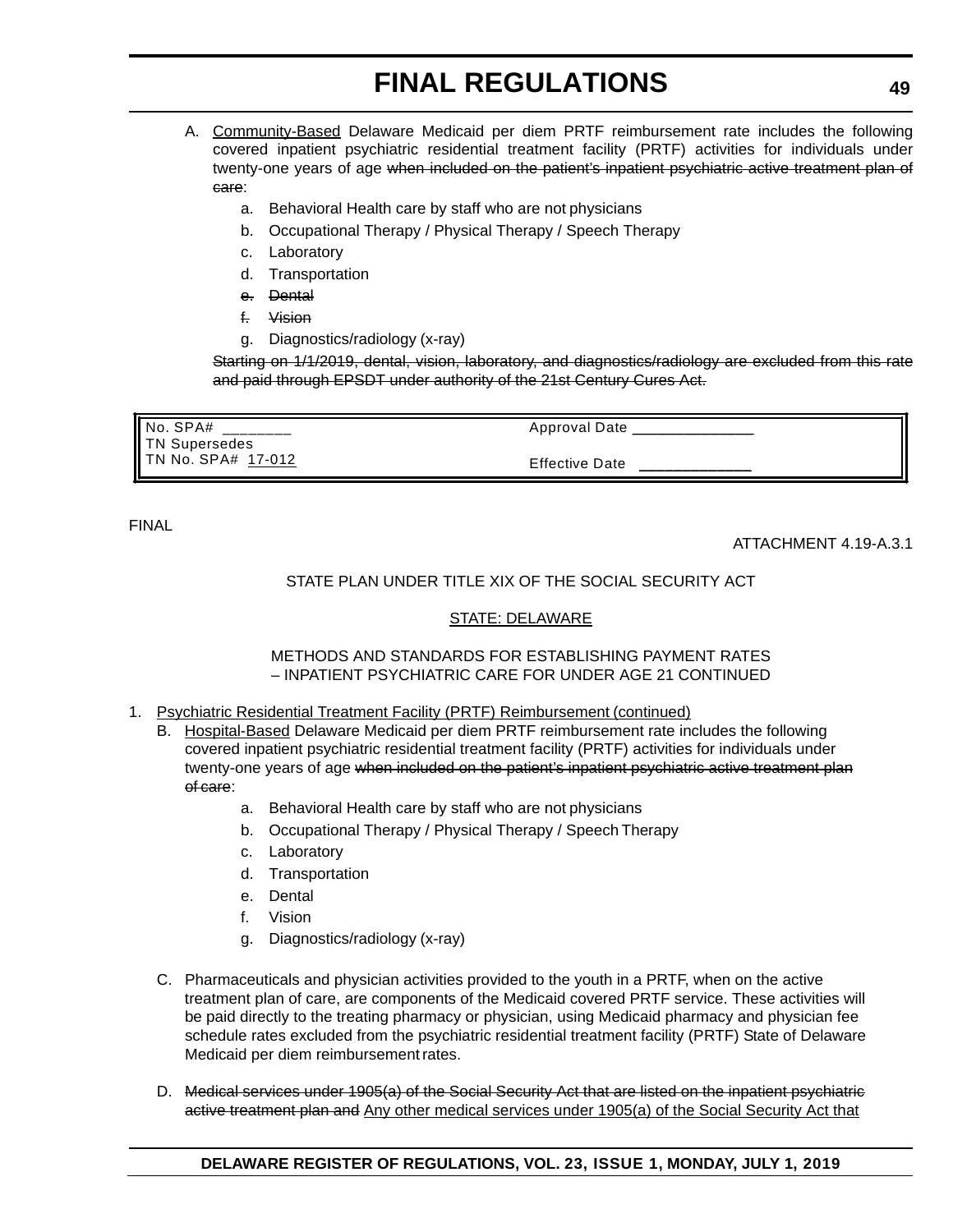children under age 21 who are residing in a PRTF are determined to need in order to correct or ameliorate health conditions, regardless of whether such services are identified in the child's plan of care, that are excluded in A, B, or C above, shall be paid directly to the treating provider, using Medicaid fee schedule rates. Such services are excluded from the psychiatric residential treatment facility (PRTF) State of Delaware Medicaid per diem reimbursement rates.

- E. The Medicaid PRTF per diem reimbursement rates shall also exclude such costs, other than pharmaceutical, physician, and other medical services that could be covered under 1905(a) of the Social Security Act on the inpatient psychiatric active treatment plan any additional costs that are unrelated to providing inpatient psychiatric care for individual less than twenty-one (21) years of age including, but not limited to the following:
	- 1) Group education, including elementary and secondary education.
	- 2) Medical services that are not listed in Items  $A$ ,  $B$ , and  $C$  A or B above.
	- 3) Activities not on the inpatient psychiatric active treatment plan.
- 2. Psychiatric Residential Treatment Facility (PRTF) Reimbursement Rate Methodology
	- A. Medicaid certified providers will be reimbursed for covered PRTF services using a Medicaid per diem reimbursement rate consistent with the principles in section 1 above. The Medicaid per diem reimbursement rate paid to the provider will be determined by the following service criteria:
		- 1) PRTF specializing in sexually-based treatment programs.
		- 2) PRTF specializing in substance use disorder treatment programs.
		- 3) PRTF treating children with mental health diagnoses.

| No. SPA# ____<br>TN Supersedes | Approval Date         |
|--------------------------------|-----------------------|
| TN No. SPA# 17-012             | <b>Effective Date</b> |

#### AMENDED

ATTACHMENT 4.19-A.3.2

# STATE PLAN UNDER TITLE XIX OF THE SOCIAL SECURITY ACT

## STATE: DELAWARE

#### METHODS AND STANDARDS FOR ESTABLISHING PAYMENT RATES – INPATIENT PSYCHIATRIC CARE FOR UNDER AGE 21 CONTINUED

- 2. Psychiatric Residential Treatment Facility (PRTF) Reimbursement Rate Methodology (continued)
	- A. Medicaid certified providers will be reimbursed for covered PRTF services using a Medicaid per diem reimbursement rate consistent with the principles in section 1 above. The Medicaid per diem reimbursement rate paid to the provider will be determined by the following service criteria:
		- 1) PRTF specializing in sexually-based treatment programs.
		- 2) PRTF specializing in substance use disorder treatment programs.
		- 3) PRTF treating children with mental health diagnoses.

The Delaware Medicaid PRTF fee development methodology will build fees considering each component of provider costs as outlined below. These reimbursement methodologies will produce rates sufficient to enlist enough providers so that services under the State Plan are available to beneficiaries at least to the extent that these services are available to the general population, as

# **DELAWARE REGISTER OF REGULATIONS, VOL. 23, ISSUE 1, MONDAY, JULY 1, 2019**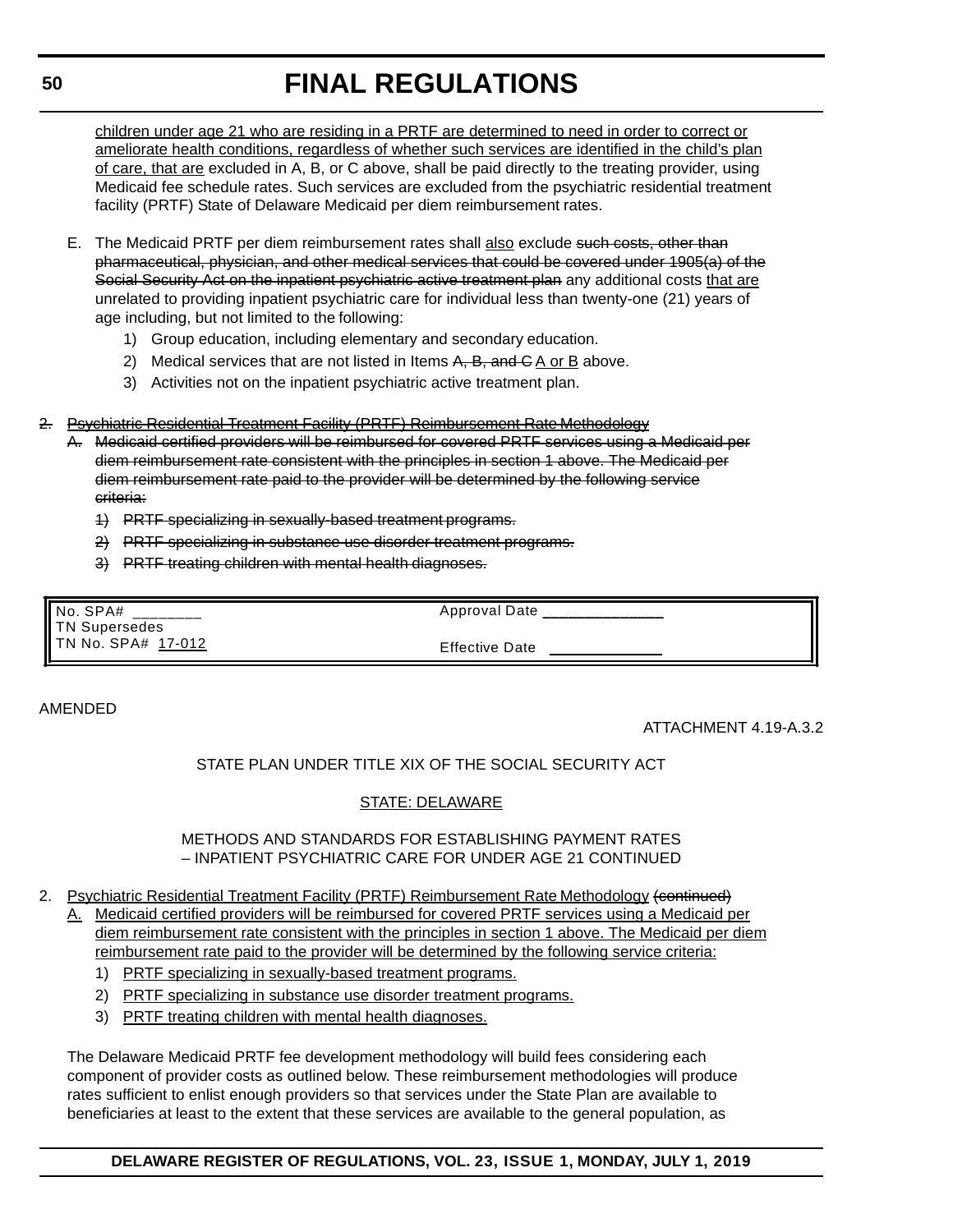required by 42 CFR 447.204. These rates comply with the requirements of Section 1902(a)(3) of the Social Security Act and 42 CFR 447.200, regarding payments and are consistent with economy, efficiency, and quality of care. Provider enrollment and retention will be reviewed periodically to ensure that access to care and adequacy of payments are maintained.

| No. SPA#           | Approval Date         |
|--------------------|-----------------------|
| TN Supersedes      |                       |
| TN No. SPA# 17-012 | <b>Effective Date</b> |

# **DIVISION OF MEDICAID AND MEDICAL A[SSISTANCE](https://dhss.delaware.gov/dhss/dmma/)**

Statutory Authority: 31 Delaware Code, Section 512 (31 **Del.C.** §512)

#### **ORDER**

#### **Title XXI [Delaware Healthy Children](#page-3-0) Program State Plan - Children's Health Insurance Program (CHIP)**

#### **NATURE OF THE PROCEEDINGS:**

Delaware Health and Social Services ("Department") / Division of Medicaid and Medical Assistance initiated proceedings to amend XXI Delaware Healthy Children Program State Plan to demonstrate compliance with the Medicaid Managed Care final rule as it relates to the Children's Health Insurance Program (CHIP). The Department's proceedings to amend its regulations were initiated pursuant to 29 Delaware Code Section 10114 and its authority as prescribed by 31 Delaware Code Section 512.

The following regulatory action is exempt from the Administrative Procedures Act in accordance with 29 Delaware Code, Ch 101, §10113(b)(4)(5), which exempts from the procedural requirements of the Administrative Procedures Act (APA) regulations for existing regulations to make them consistent with changes in basic law but which do not otherwise alter the substance of the regulations and codifications of existing agency or judicial principles of decision derived from previous decisions and rulings.

#### **SUMMARY OF PROPOSAL**

Effective for services provided on and after July 1, 2019 Delaware Health and Social Services/Division of Medicaid and Medical Assistance (DHSS/DMMA) proposes to amend XXI Delaware Healthy Children Program State Plan to demonstrate compliance with the Medicaid Managed Care final rule as it relates to the Children's Health Insurance Program (CHIP).

#### **Background**

In May 2016, the Centers for Medicare & Medicaid Services (CMS) published the Medicaid and CHIP final managed care rule. The rule aligns key rules with those of other health insurance coverage programs, modernizing how states purchase managed care for beneficiaries, and strengthens the consumer experience and key consumer protections.

#### **Statutory Authority**

81 FR 27497 - Medicaid and CHIP Managed Care Final Rule

#### **Citation**

29 **Del.C.** §10113, Adoption of Regulations; Exemptions

#### **Fiscal Impact Statement**

There is no anticipated fiscal impact to the agency.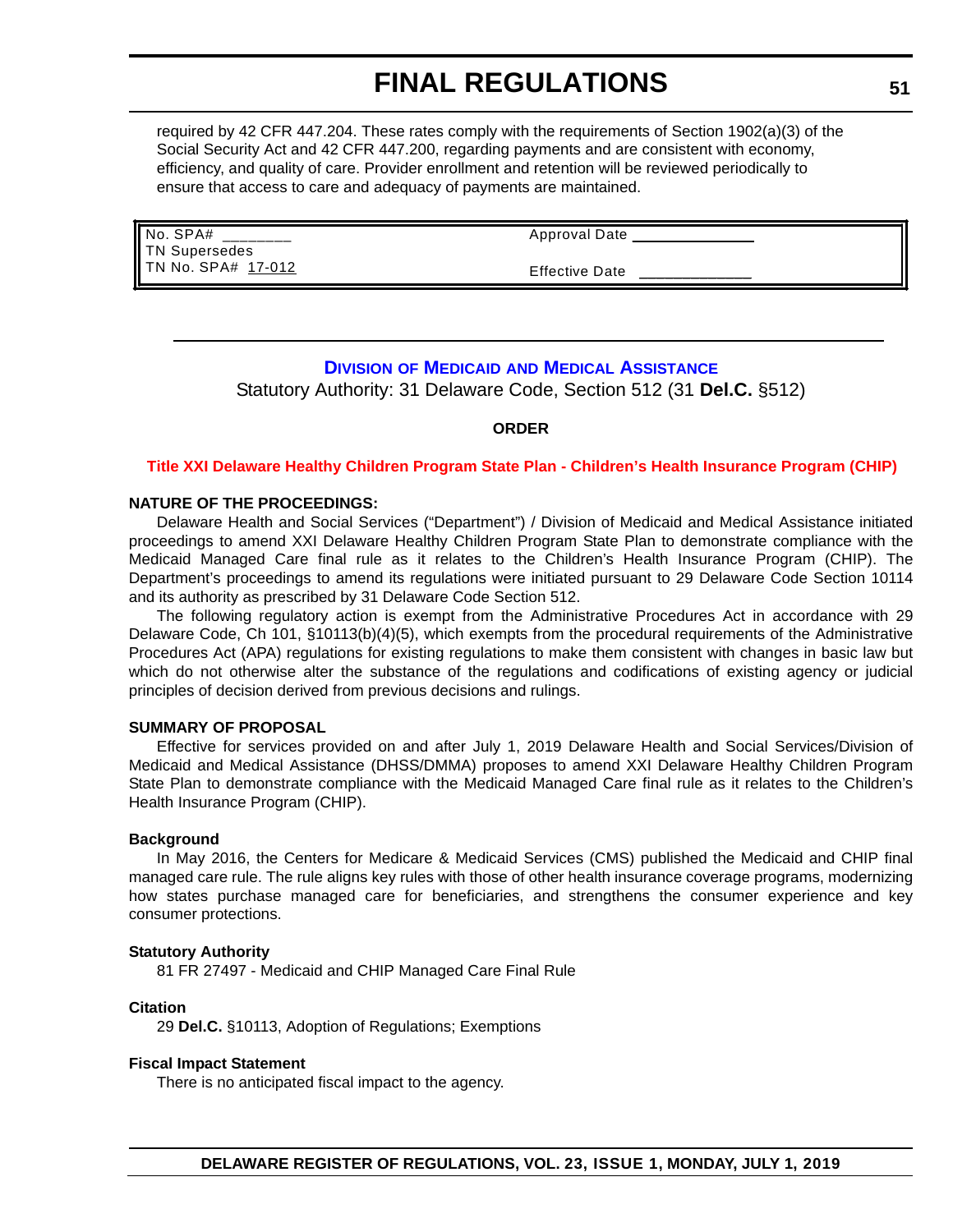#### **FINDINGS OF FACT:**

The Department finds that the proposed changes as set forth in the July 2019 *Register of Regulations* should be adopted.

THEREFORE, IT IS ORDERED, that the proposed regulation to amend XXI Delaware Healthy Children Program State Plan to demonstrate compliance with the Medicaid Managed Care final rule as it relates to the Children's Health Insurance Program (CHIP), is adopted and shall be final effective July 11, 2019.

 6/13/19 Date of Signature

Kara Odom Walker, MD, MPH, MSHS, Secretary, DHSS

**\*Please Note: A copy of the text of the final amendment is available at:**

**[Section 3 - Methods of Delivery and Utilization Controls.pdf](http://regulations.delaware.gov/register/july2019/final/Section 3 - Methods of Delivery and Utilization Controls.pdf)**

## **DIVISION [OF PUBLIC HEALTH](https://www.dhss.delaware.gov/dhss/dph/index.html)**

Statutory Authority: 16 Delaware Code, Section 122(3)u.1 (16 **Del.C.** §122(3)u.1) 16 **DE Admin. Code** 4458A

#### **ORDER**

#### **[4458A Cottage Food Regulations](#page-3-0)**

#### **NATURE OF THE PROCEEDINGS:**

Delaware Health and Social Services ("DHSS") initiated proceedings to adopt the State of Delaware Regulations Governing Cottage Food Regulations. The DHSS proceedings to adopt regulations were initiated pursuant to 29 Delaware Code Chapter 101 and authority as prescribed by 16 Delaware Code, subsections 122(3)(u)(1).

On April 1, 2019 (Volume 22, Issue 10), DHSS published in the Delaware *Register of Regulations* its notice of proposed regulations, pursuant to 29 **Del.C.** §10115. It requested that written materials and suggestions from the public concerning the proposed regulations be delivered to DHSS by May 1, 2019, after which time DHSS would review information, factual evidence and public comment to the said proposed regulations.

Written comments were received during the public comment period and evaluated. The results of that evaluation are summarized in the accompanying "Summary of Evidence."

#### **SUMMARY OF EVIDENCE**

In accordance with Delaware Law, public notices regarding proposed Department of Health and Social Services (DHSS) Regulations Governing Cottage Food Regulations were published in the Delaware *Register of Regulations*. Written comments were received on the proposed regulations during the public comment period (April 1, 2019 through May 1, 2019).

Entities offering written comments include:

• Ms. Lauren Smyrski, Lauren's Perfectly Crafted Sweets

#### **Comments from Ms. Lauren Smyrski**

#### **Addition of a new term and definition, "Major Food Allergen."**

While I do include a generic allergen statement on my packaging since I am not a nut free facility, how much can one actually fit on labels with the 10 point font requirement and the third proposed added changes? I've attached a sample of my label, which (by some miracle) does meet the requirements. Current regulations makes individually packaged and labeled products nearly impossible to label without creating something that is double sided/trifold or larger than the product itself.

Response: Thank you for your comment. The Division feels the current labeling requirements are both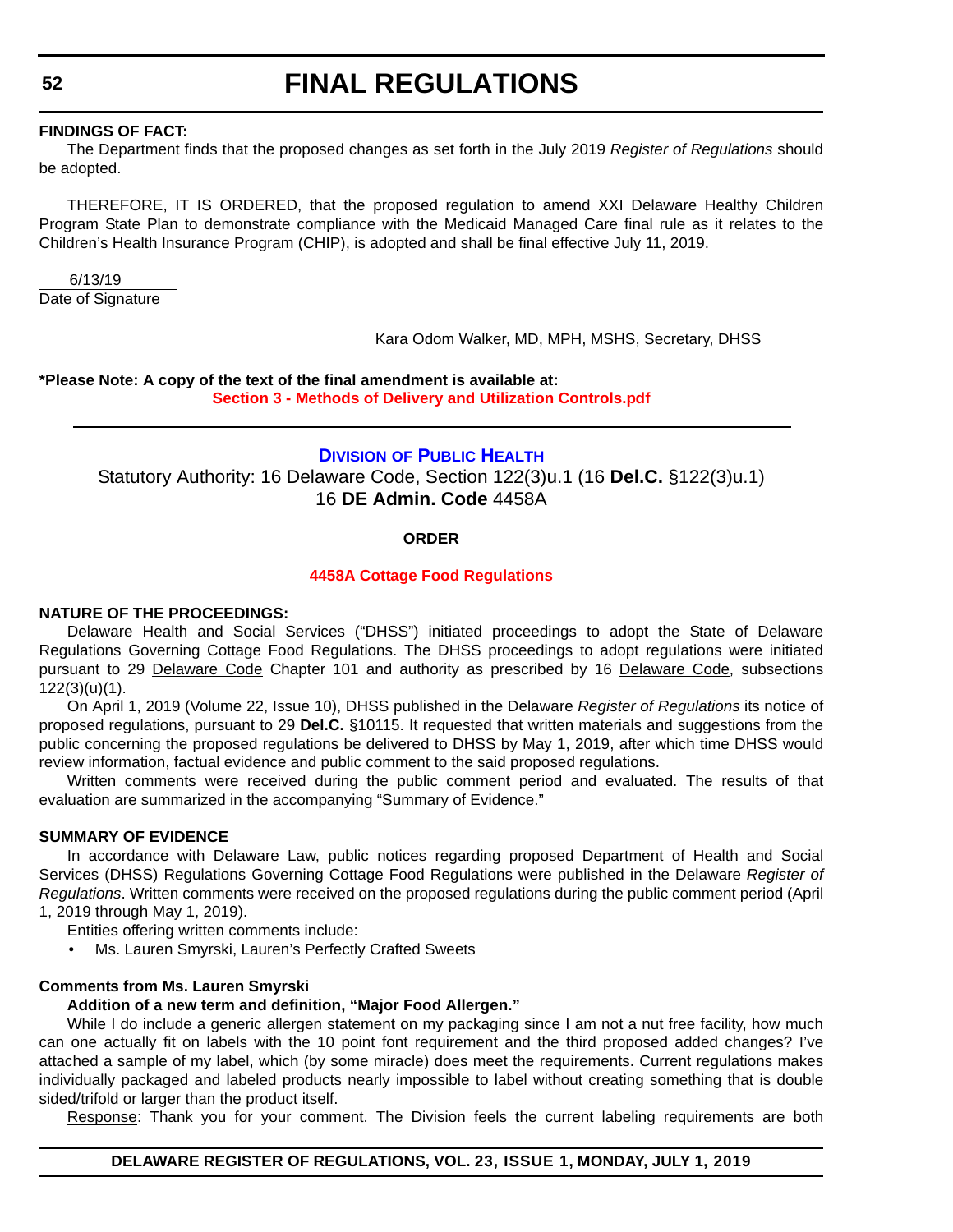reasonable and appropriate. Labels are reviewed on a case-by-case basis and individual questions and concerns can be addressed during those reviews.

**Addition of set time frame for effective dates and expiration dates of registration. Section 3.1.2 states, "Registrations shall remain effective only during a year beginning April 1 and ending March 31 or any remaining portion of the year beginning on the date the registration is issued and ending March 31."**

This proposal does not have my support. My concern is that the state of Delaware does not have adequate staffing to handle everyone applying for renewals around the same time. I applied for my initial CF permit back in early January and have yet to receive my kitchen inspection. I cannot imagine the backlog of paperwork with everyone looking to renew applications around the same time due to set application timeframe. Additional staffing is already needed with the current set up. If this is passed, I would highly encourage additional staffing, even if temporarily, to assist with the paperwork during the beginning of the year to help expedite the process.

Response: Thank you for your comment. The Office of Food Protection is confident that future applications will be reviewed in reasonable timeframes.

**Addition of a new labeling requirement. Section 8.2.3 states, "Labels shall include the name of the food source for each major food allergen contained in the food unless the food source is already part of the common or usual name of the respective ingredient."** 

Again, the labeling requirements already set by the state of Delaware does make the requirement of including additional information an even tighter fit. Could highlighting allergen related food be an acceptable compromise?

Response: Thank you for your comment. The Division feels the current labeling requirements are both reasonable and appropriate. Labels are reviewed on a case-by-case basis and individual questions and concerns can be addressed during those reviews.

#### **FINDINGS OF FACT:**

No changes were made to the regulations since publication as proposed. The Department finds that the proposed regulations, as set forth in the attached copy should be adopted in the best interest of the general public of the State of Delaware.

THEREFORE, IT IS ORDERED, that the proposed State of Delaware Regulations Governing Cottage Food Regulations is adopted and shall become effective July 11, 2019 (ten days), after publication of the final regulation in the Delaware *Register of Regulations*.

6/10/19

Date

Dr. Kara Odom Walker **Secretary** 

**\*Please note that no changes were made to the regulation as originally proposed and published in the April 2019 issue of the** *Register* **at page 840 (22 DE Reg. 840). Therefore, the final regulation is not being republished. A copy of the final regulation is available at:**

**[4458A Cottage Food Regulations](http://regulations.delaware.gov/register/july2019/final/23 DE Reg 52 07-01-19.htm)**

**DIVISION [OF SOCIAL SERVICES](https://www.dhss.delaware.gov/dhss/dss/)** Statutory Authority: 31 Delaware Code, Section 512 (31 **Del.C.** §512) 16 **DE Admin. Code** 2000

## **ORDER**

#### **[DSS Application Process](#page-4-0)**

#### **NATURE OF THE PROCEEDINGS:**

Delaware Health and Social Services ("Department") / Division of Social Services initiated proceedings to amend Division of Social Services Manual (DSSM) regarding DSS Application Process, specifically, to update

**DELAWARE REGISTER OF REGULATIONS, VOL. 23, ISSUE 1, MONDAY, JULY 1, 2019**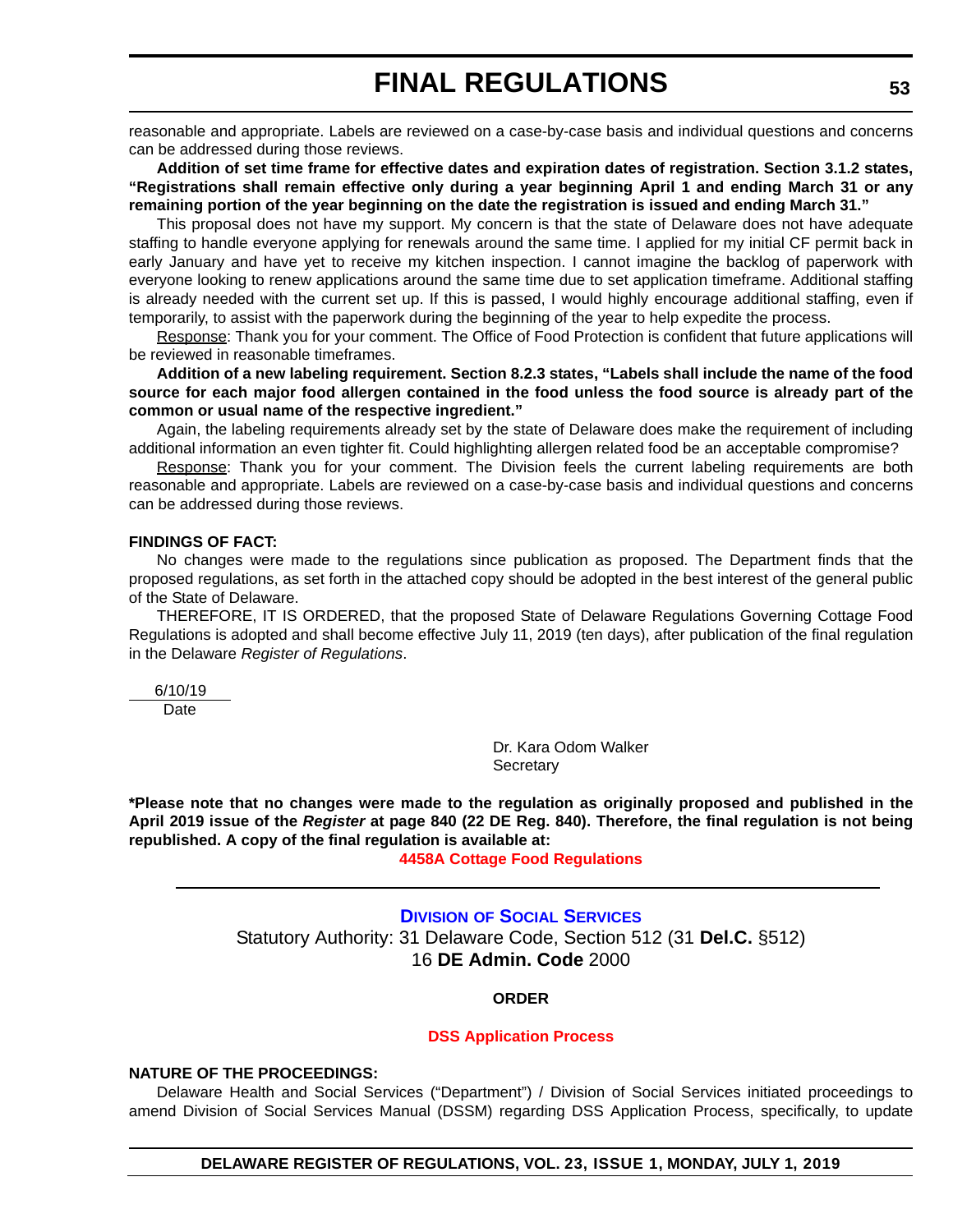formatting and clarify the application process for DSS benefit programs. The Department's proceedings to amend its regulations were initiated pursuant to 29 Delaware Code Section 10114 and its authority as prescribed by 31 Delaware Code Section 512.

The Department published its notice of proposed regulation changes pursuant to 29 Delaware Code Section 10115 in the February 2019 Delaware *Register of Regulations*, requiring written materials and suggestions from the public concerning the proposed regulations to be produced by March 4, 2019 at which time the Department would receive information, factual evidence and public comment to the said proposed changes to the regulations.

#### **SUMMARY OF PROPOSAL**

Effective for services provided on and after July 11, 2019 Delaware Health and Social Services/Division of Social Services proposes to amend sections 2000, 2000.1, 2000.2, 2000.3, and 2000.4 of the Division of Social Service Manual specifically, to update formatting and clarify the application process for DSS benefit programs.

#### **Statutory Authority**

- 7 CFR 273.2
- 45 CFR 206.10

#### **Background**

The policies have been amended to explain the application process for DSS benefit programs in a text that is more concise and understandable. Also, language that referred to the prior DSS eligibility system was removed and references to "food stamps" were updated to "food benefits".

#### **Purpose**

The current policies have been amended to update formatting and to clarify the application process for DSS benefit programs.

#### *Public Notice*

In accordance with the *federal* public notice requirements established at Section 1902(a)(13)(A) of the Social Security Act and 42 CFR 447.205 and the *state* public notice requirements of Title 29, Chapter 101 of the Delaware Code, Delaware Health and Social Services (DHSS)/Division of Social Services (DSS) gives public notice and provides an open comment period for thirty (30) days to allow all stakeholders an opportunity to provide input on the proposed regulation. Comments were to have been received by 4:30 p.m. on March 4, 2019.

#### **Fiscal Impact Statement**

These policies are currently in place and there are no new financial responsibilities.

#### **Summary of Comments Received with Agency Response and Explanation of Changes**

The following summarized comments were received:

**Comment:** Several comments suggested that the proposed Subsection 20001.1(1)(E), "Submitting Applications," does not adequately address situations in which DSS should help an applicant with the application process. One of the statements received indicated that, "The proposed language, however, only states that applicants "[w]ill be assisted by DSS in completing the application process if hospitalized or ill." This policy is too narrow and should be expanded to require DSS to also assist persons who may be elderly, have a disability, be homeless, speak limited English, or otherwise have good cause for assistance."

*Agency Response*: DSS concurs with the request and amended policy subsection 2000.1 (1)(E) to state the following regarding applicants applying for benefits:

"Will be assisted by DSS in completing the application process if the applicant requires a reasonable accommodation."

In current practice, DSS makes several accommodations to help all clients who require assistance, including, but not limited to, accepting mail for clients who experience homelessness and using interpretation and translation services for clients who so request. DSS has also created the Community Partner Support Unit to help increase access to services by placing social workers in community hubs and providing ongoing, personalized support to organizations that serve those in need. The current policy of assisting clients who are hospitalized or ill has not dissuaded DSS from providing other supportive assistance to clients.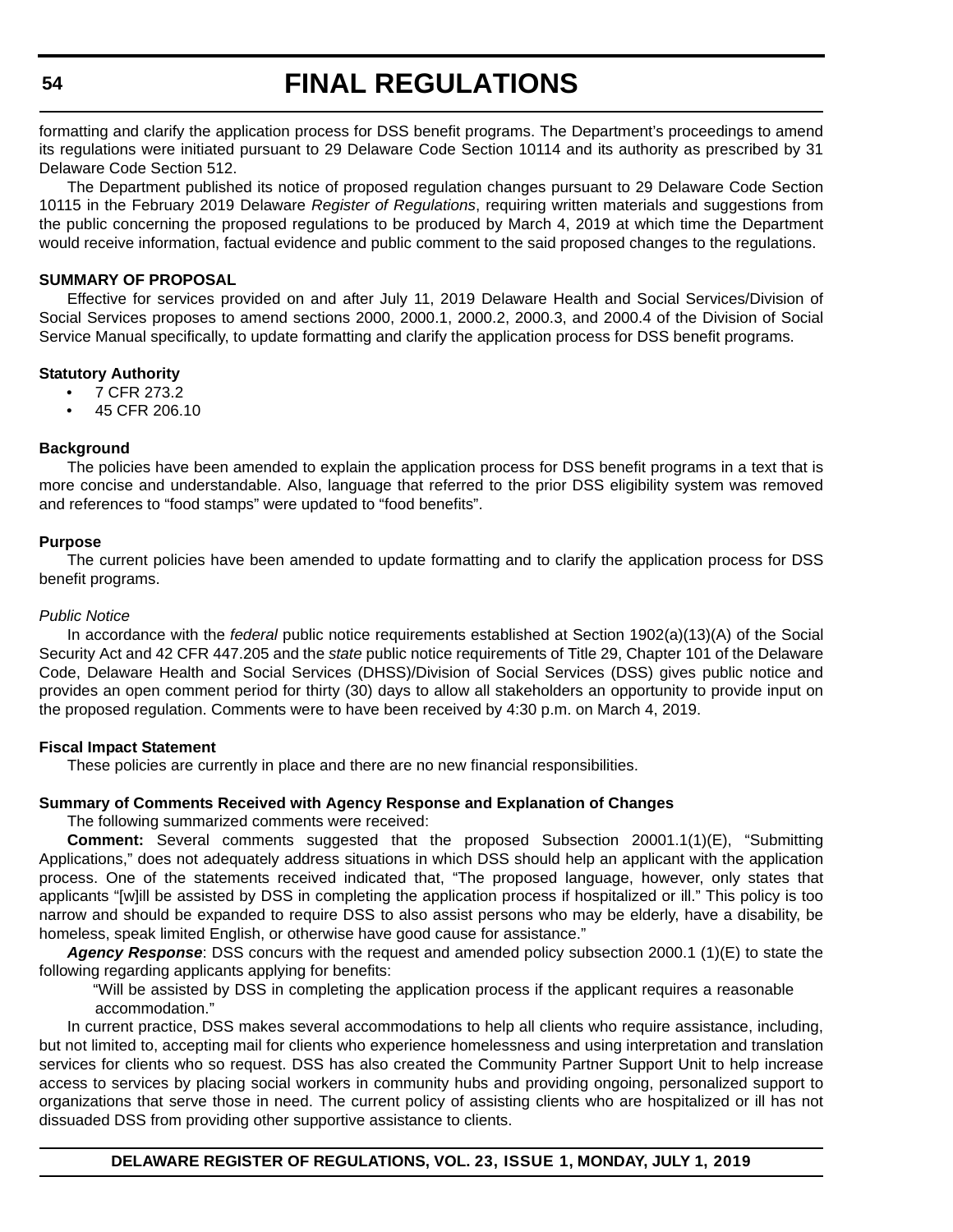**Comment:** Comments were received suggesting that the proposed language regarding DSS-provided interpreters is inadequate.

*Agency Response*: DSS concurs and has amended policy subsection 2000.2 (1)(B) to state the following: "DSS will offer interpretation services to applicants with limited English proficiency and will provide an interpreter through the Division's contracted language service upon request or when deemed necessary. The person who serves as the interpreter:

- i. Must be age 18 or older,
- ii. Must sign the signature page of the application, and
- iii. Is preferably an interpreter available through the Division's contracted language service."

DSS' practice is neither to discourage self-identification as LEP, nor to discourage clients from using whatever language aids with which they feel most comfortable.

**Comment:** Comments were received which stated that the, "updated version of Subsection 2000(C)(ii) states that DSS will inform applicants of their (1) potential eligibility for assistance; (2) right to an eligibility decision within a reasonable time; and (3) right to appeal any DSS eligibility decision. SCPD recommends that DSS remove the policy of notifying applicants about 'potential eligibility for assistance.'

*Agency Response*: DSS does not ever wish to dissuade anyone from applying for benefits. DSS staff inform clients of potential eligibility for services during the application process so that clients will be encouraged to apply for additional benefits. DSS sees this as an agency training matter.

**Comment:** Comments were received suggesting that policy related to applicants with limited English proficiency could be improved.

*Agency Response*: DSS' practice is to provide certified, trained interpreters for applicants with limited English proficiency. DSS uses certified, trained interpreters who operate under the terms of a statewide procurement contract for those services. DSS takes measures to ensure that interpreter services are readily accessible to all clients who request language interpretation. DSS' practice is neither to discourage self-identification as LEP, nor to discourage clients from using whatever language aids with which they feel most comfortable. DSS never requires applicants to provide their own interpreters or to use family or friends who accompanying them during the application process to interpret.

DSS is pleased to provide the opportunity to receive public comments and greatly appreciates the thoughtful input given by:

- Governor's Advisory Council for Exceptional Citizens;
- Community Legal Aid Society, Inc.; and
- State Council for Persons with Disabilities.

#### **FINDINGS OF FACT:**

The Department finds the proposed changes as set forth in the February 2019 *Register of Regulations* should be adopted with additions. The Department finds that the proposed does not require further public notice or comment under the APA because the amendments are non-substantive pursuant to 29 **Del.C.** §10118(c).

THEREFORE, IT IS ORDERED, that the proposed regulation to amend the Division of Social Services Manual (DSSM) regarding DSS Application Process, specifically, to update formatting and clarify the application process for DSS benefit programs is adopted and shall be final effective July 11, 2019.

 6/10/19 Date of Signature

> Kara Odom Walker, MD, MPH, MSHS, Secretary, **DHSS**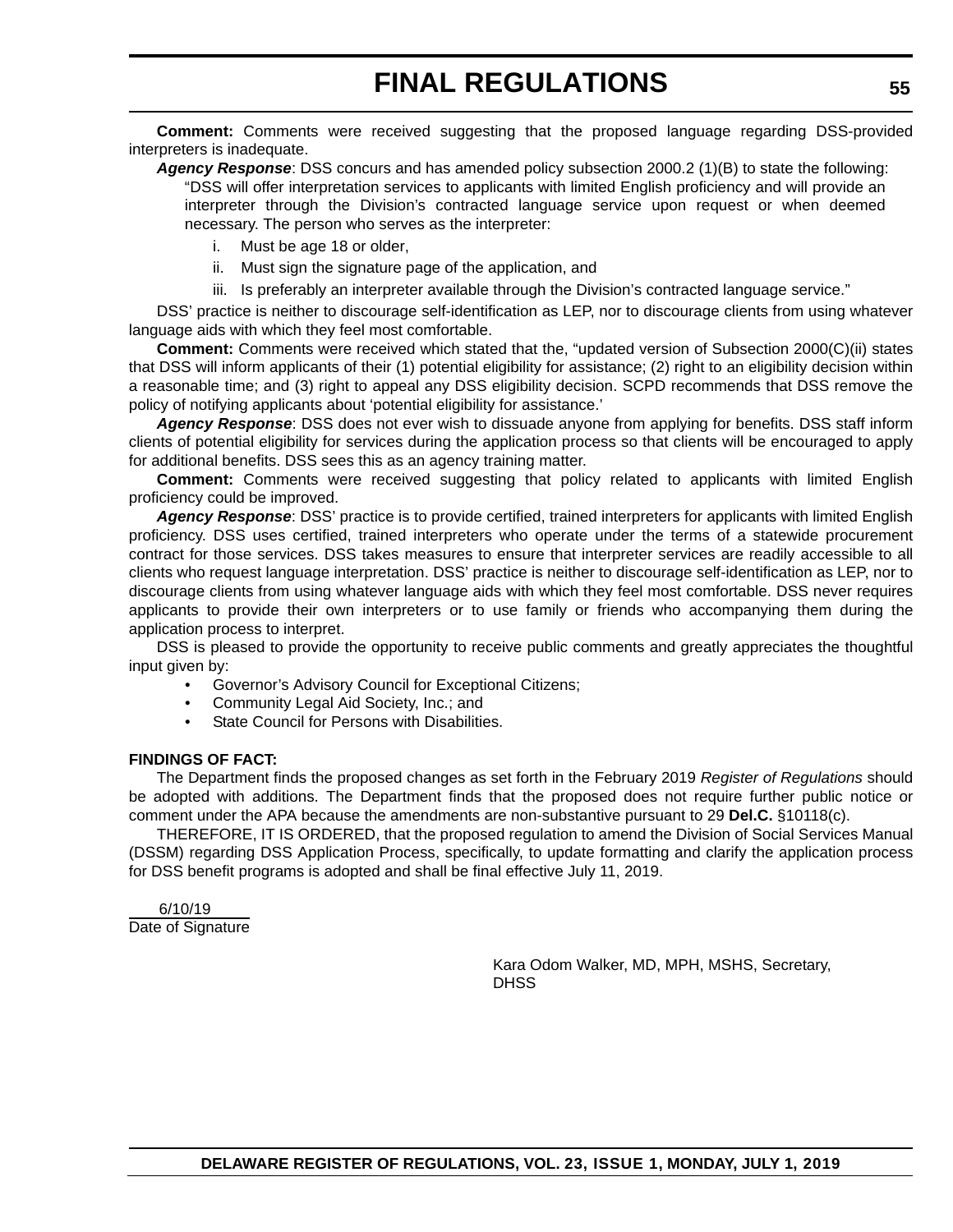FINAL

# **POLICY – AMENDMENT**

 Delaware Department of Health and Social Services Division of Social Services Policy and Program Development Unit

# **2000 Applications Applying for Assistance**

An application is a request for assistance made by an individual, agency, institution, guardian, or other individual acting for the applicant with his knowledge and consent. An application must be formalized in writing and applicants must be interviewed by an application worker before an eligibility decision can be made.

Any person interested in applying for benefits will receive a DSS application form. These forms are available at all DSS locations. A daily log to record the names of individuals who request application forms will be maintained at each DSS location. Applications for benefits cannot be processed until applicants submit a completed application and complete the filing procedures as specified in DSSM 2001.1.

The primary responsibility for establishing eligibility resides with the client, however, the Division will take necessary action to assist the applicant to establish his eligibility for assistance.

Each applicant will be informed of the programs for which he may be eligible, of his right to a decision on eligibility within a reasonable period of time, and will be informed of his right to appeal any Division decision on eligibility.

Each applicant will have his need for assistance determined in accordance with Division standards. The income of an applicant will be considered in relation to his needs during the calendar month in which the individual applies for assistance. Only such resources as an applicant has currently available will be used in determining eligibility

Policies specific to Medical Assistance applications and processing timelines are found in DSSM policy section 14100.

# 7 CFR 273.2, 45 CFR 206.10, 45 CFR 98.1 (b)(1)

An application for assistance allows DSS to determine an applicant's eligibility for benefits.

- **1. Any individual interested in applying for benefits may receive, complete, and submit a DSS application for assistance.**
	- A. Applications are available at all DSS locations and online.
	- B. The applicant or an agency, institution, guardian, or other person acting for the applicant (with the applicant's knowledge and consent) may submit an application in writing or electronically.
	- C. DSS will:
		- i. Maintain a daily log at each location to record the names of individuals who request an application.
		- ii. Inform applicants of their:
			- Potential eligibility for assistance,
				- Right to an eligibility decision within a reasonable period of time, and
				- Right to appeal any DSS eligibility decision.
- **2. The applicant has primary responsibility for providing verification of eligibility; however, DSS will assist the applicant when necessary.**
- **3. DSS will compare the applicant's income and need for the calendar month in which assistance is requested. DSS will use the applicant's available resources at the time of application in determining eligibility.**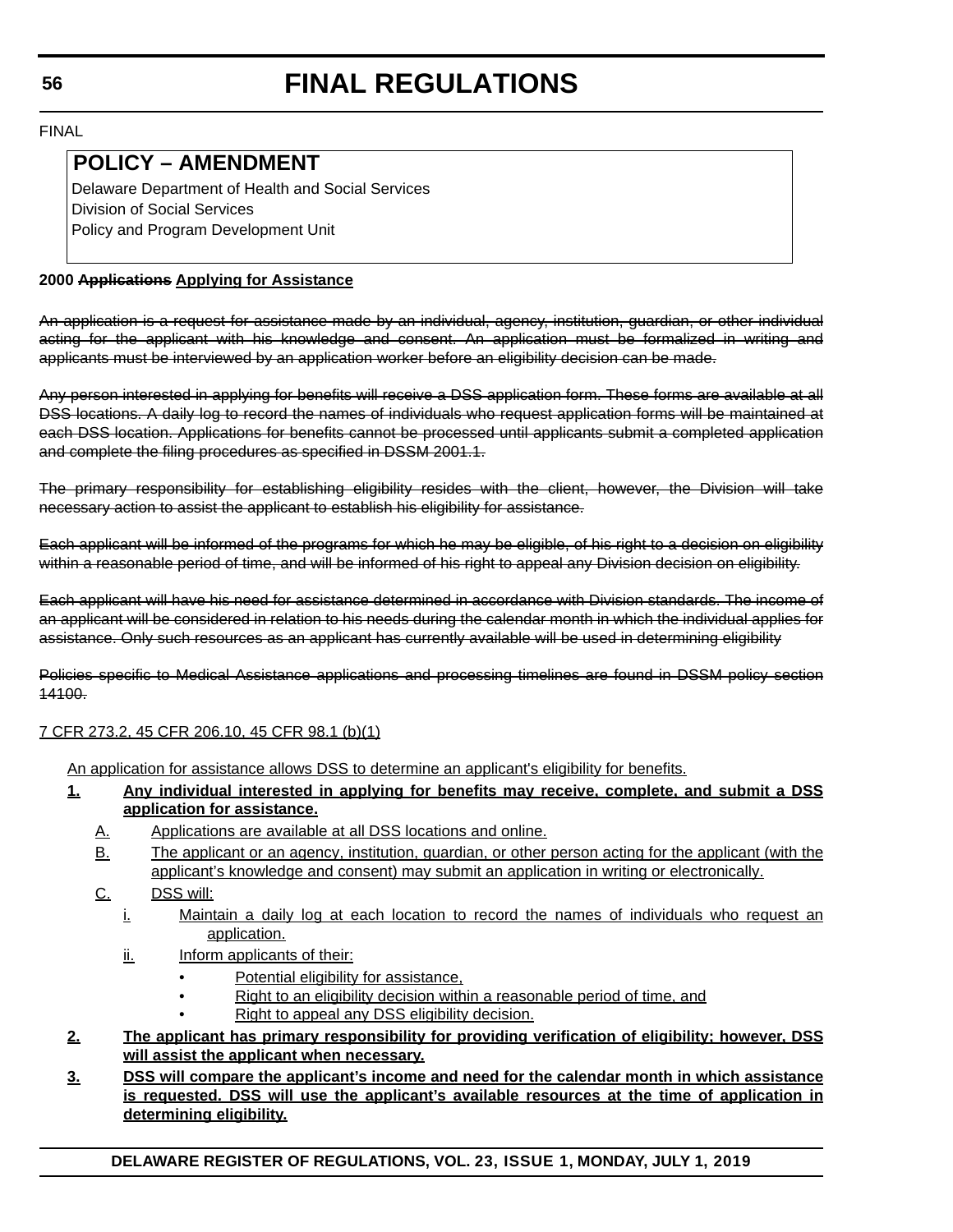# **4. DSS will process applications in accordance with Division standards when a completed and signed application is submitted to DSS and the applicant completes an interview with a DSS case worker.**

Note: Policies specific to Medical Assistance applications and processing timelines are found in DSSM 14100.

FINAL

# **POLICY – AMENDMENT**

 Delaware Department of Health and Social Services Division of Social Services Policy and Program Development Unit

# **2000.1 Filing Submitting Applications**

To receive assistance benefits, applicants must file an application by submitting a completed application form (Form 100) to DSS. Application forms are available and can be filed at all DSS locations each business day from 8:00 a.m. to 4:30 p.m. Applicants have the right to file an application the same day they contact DSS to request assistance and will be referred to the correct DSS location to apply. If an applicant is hospitalized or is ill, provisions for completing the application process at the hospital or in the client's home will be made by the local intake office.

Upon request for assistance, applicants will:

- Complete a Request for Assistance,
- Complete a DSS application form (Form 100). The completed form is date stamped and must be processed as specified in DSSM 2000.5. An applicant, who will not be interviewed on the same day he/ she applies, may file an application by completing page one of the Form 100. These applicants will be instructed to complete the remainder of the form and bring it to the application interview. (online or hard copy Form 100)

Applicants are screened through DCIS for prior case activity and MCI numbers will be assigned as needed.

Applicants must submit a completed and signed application or Request for Assistance to DSS to begin the process for determining eligibility for benefits.

# **1. Applicants applying for benefits:**

- A. May obtain and submit an application at a DSS location or online.
- B. May submit an application on the same day as they make initial contact with DSS.
- C. May submit a Request for Assistance by completing and signing page one of the application.
- D. May be assisted by an individual (age 18 or older) of the applicant's choice in the application

process.

E. Will be assisted by DSS in completing the application process if **[hospitalized or ill the**

# **applicant requires a reasonable accommodation]**.

F. Will be offered a copy of the DHSS Program Information and Rights and Responsibilities.

# **2. DSS date stamps, screens, and processes submitted applications according to Division standards.**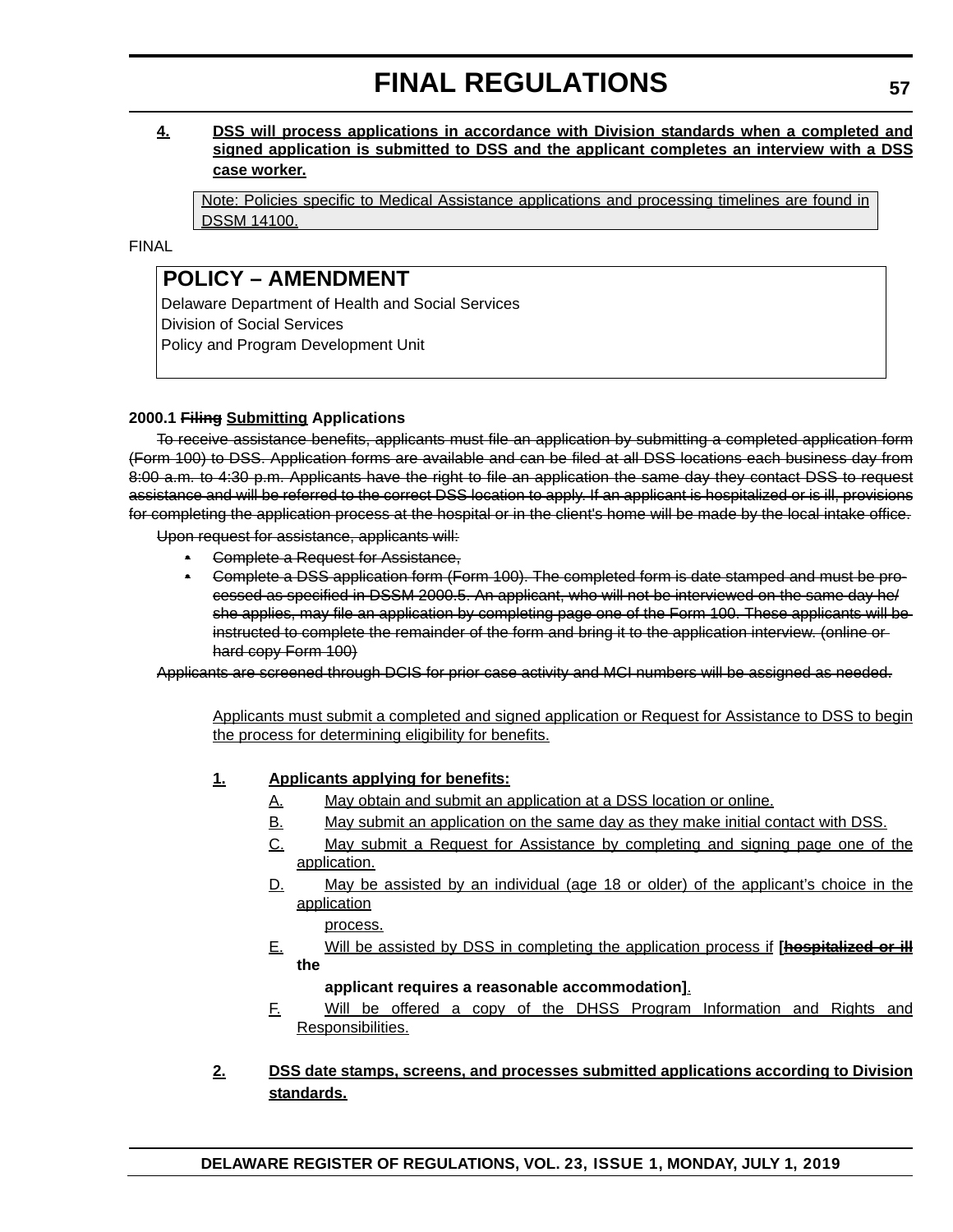- A. The screening process includes a search for prior DSS case activity, assignment of a **Master** 
	- Client Index (MCI) number, and an eligibility check for expedited food benefit services.
- B. DSS will interview the applicant (in person or via telephone) the same day the completed

application is submitted. If the interview cannot be conducted on the same day, DSS will

schedule an interview with the applicant for a later date.

C. DSS will instruct applicants who submit a Request for Assistance to complete the remainder of

the application and bring it to their scheduled intake interviews.

Related policies: DSSM 2000.5

FINAL

# **POLICY – AMENDMENT**

 Delaware Department of Health and Social Services Division of Social Services Policy and Program Development Unit

# **2000.2 Conducting Interviews**

All applicants for assistance benefits must be interviewed by an application worker before eligibility for benefits can be determined. If a person cannot speak English, state on the signature page of the application whether translation services were offered or a family member or other person was present to translate. Interviews will be arranged as promptly as possible to ensure that applications are processed as specified in DSSM 2000.5.

The unit supervisor in each DSS location is responsible for determining the number of applicants that can be interviewed each day. If an applicant will not be interviewed on the same day that he/she files an application, the supervisor or his designee will screen the application for expedited service eligibility. All applicants who appear to qualify for expedited Food Stamp service must be scheduled for an application interview early enough to assure that benefits can be issued within expedited processing deadlines. (See DSSM 9041).

DSS must interview individuals applying for assistance before eligibility for benefits can be determined.

#### **1. DSS will conduct applicant interviews promptly to ensure that applications are processed according to Division standards.**

- A. DSS will conduct applicant interviews either in person or by telephone (as indicated by the program).
- B. DSS will offer **[translation interpretation]** services to applicants **[who cannot speak English with limited English proficiency and will provide an interpreter through the Division's contracted language service upon request or when deemed necessary]**. The person who serves as the **[translator interpreter]**:
	- i. Must be age 18 or older,

# **DELAWARE REGISTER OF REGULATIONS, VOL. 23, ISSUE 1, MONDAY, JULY 1, 2019**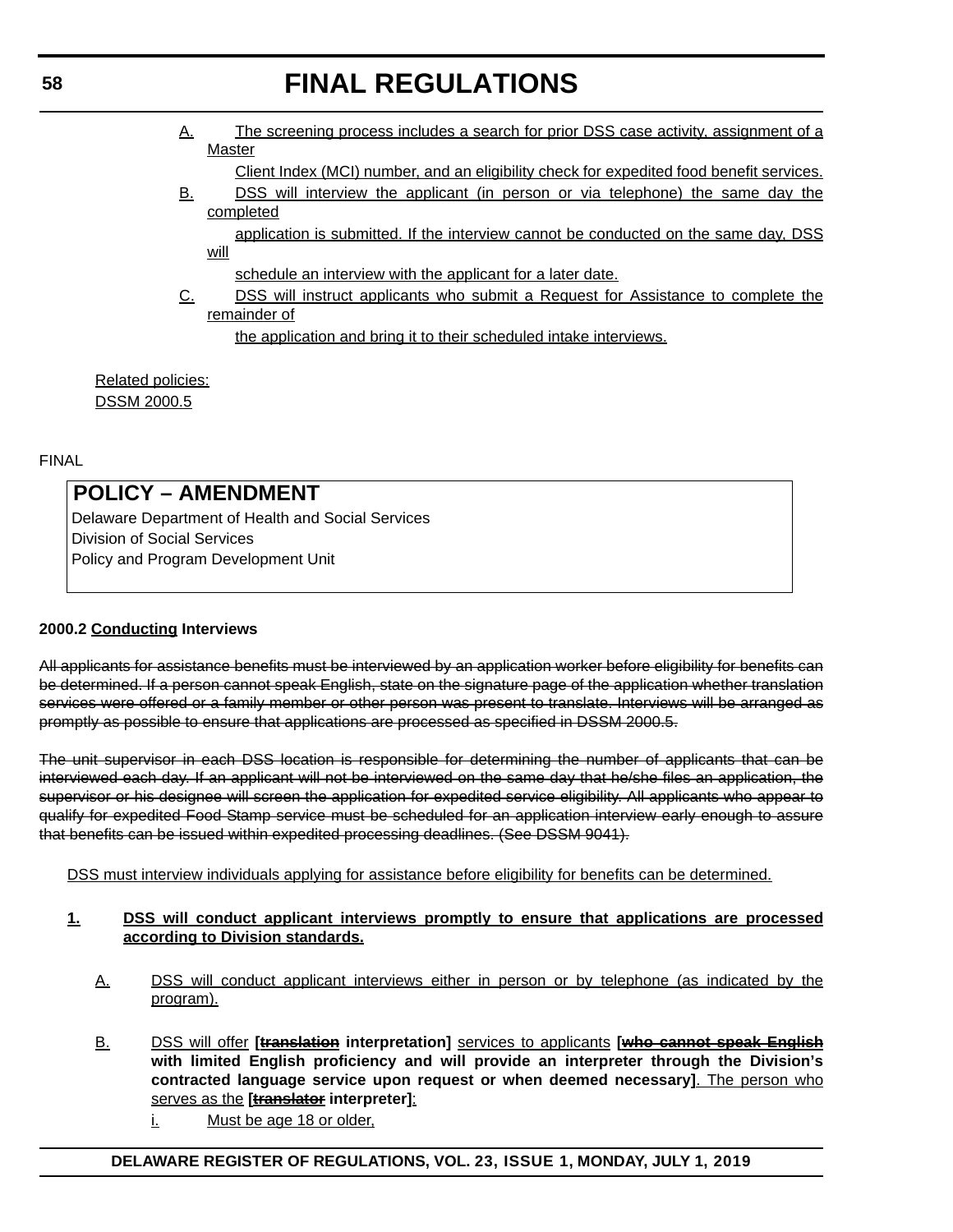- ii. Must sign the signature page of the application, and
- iii. Is preferably **[a translator** an interpreter] **available through the Division's contracted** language service.
- C. DSS will schedule an interview and will give Form 105 "Appointment and Request for Verification" to all applicants who are unable to be interviewed on the same day that they submit an application.
- D. DSS must schedule timely interviews with applicants who qualify for expedited food benefits to ensure that benefits can be issued within the expedited processing deadlines.
- E. DSS offices will maintain a daily log of all applications received, interviews scheduled, and cases processed.

Related policies: DSSM 2000.5, 9041, 14100.3

# **POLICY – AMENDMENT**

 Delaware Department of Health and Social Services Division of Social Services Policy and Program Development Unit

# **2000.3 Record of Recording Applications**

Local offices are required to record the date that each application for benefits is filed. The application is recorded by data entering application information into the DCIS system. Applications are pended in the DCIS system.

Each DSS office must maintain a daily log to record when applications are received.

## **1. DSS offices will:**

- Date stamp each application.
- Record the date and location that each application for assistance is received, and
- Process each application in the DSS eligibility system.

#### FINAL

# **POLICY – AMENDMENT**

 Delaware Department of Health and Social Services Division of Social Services Policy and Program Development Unit

#### **2000.4 Disposition of Applications and Notice Requirements Determining Application Status**

All applications for benefits filed with DSS must be disposed of, and notice of the disposition must be sent promptly to the applicant.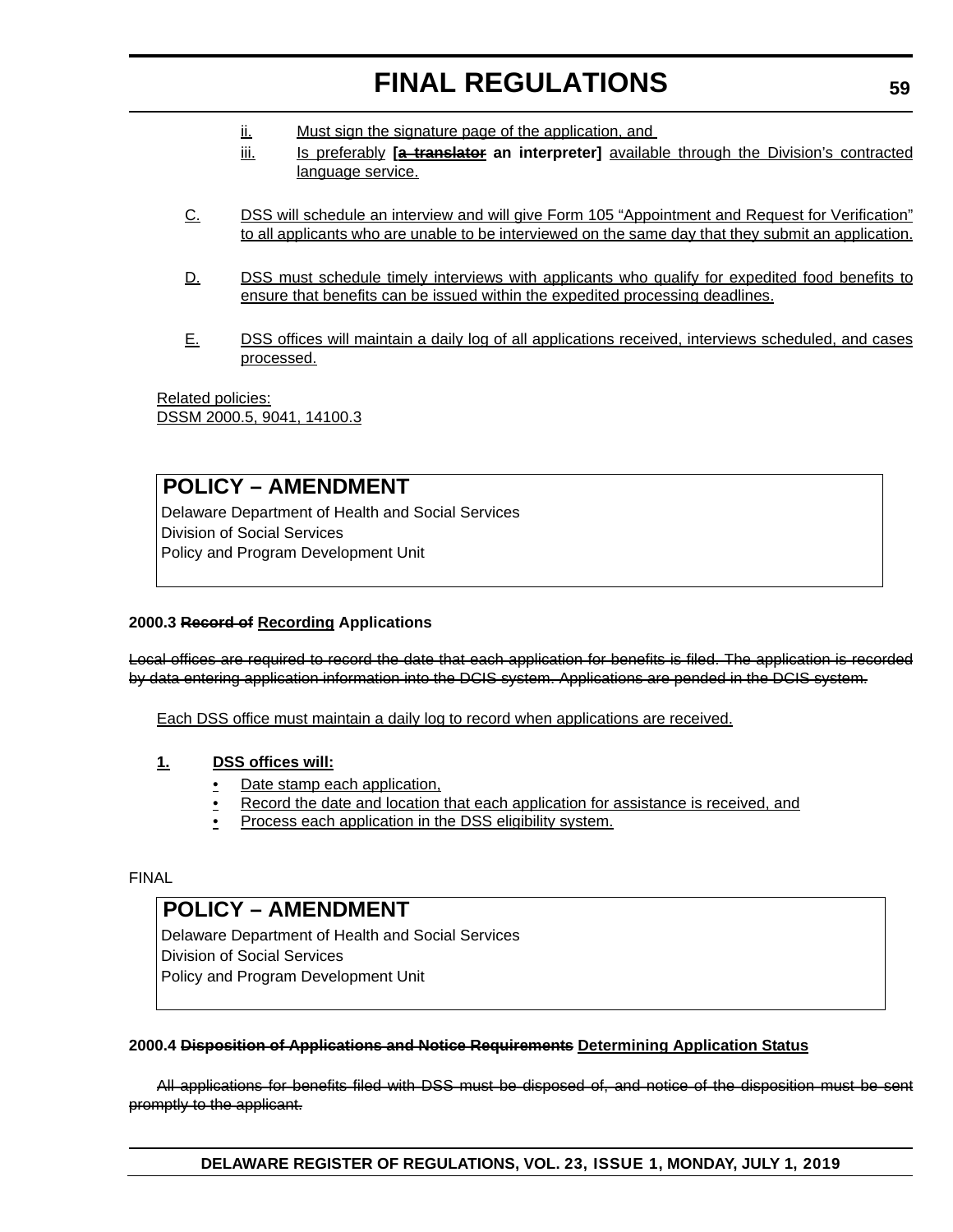Applications are disposed of as follows:

- 1. Accepted benefits can begin because the applicant is found eligible for assistance; or
- 2. Withdrawn the applicant chooses to terminate the application process; or
- 3. Denied benefits will not begin because the applicant does not meet eligibility requirements.

Note: For cash assistance, benefits begin from the date all required verification is received. For Food Stamps, benefits begin from the application filing date, after all required verification is received.

DSS will process all filed applications for benefits and will promptly send a notice of the determination to the applicant.

### **1. DSS determines applications as follows:**

- Approved The applicant is found eligible for assistance and benefits can begin,
- Withdrawn The applicant chose to terminate the application process, or
- Denied The applicant does not meet eligibility requirements and benefits will not begin.

# **DIVISION [OF SOCIAL SERVICES](https://www.dhss.delaware.gov/dhss/dss/)**

Statutory Authority: 31 Delaware Code, Section 512 (31 **Del.C.** §512) 16 **DE Admin. Code** 11003

#### **ORDER**

#### **[Income Reporting Requirements for Child Care](#page-4-0)**

#### **NATURE OF THE PROCEEDINGS:**

Delaware Health and Social Services ("Department") / Division of Social Services initiated proceedings to amend Division of Social Services Manual (DSSM) regarding Child Care, specifically, to update the income reporting requirements for the Purchase of Care subsidy program. The Department's proceedings to amend its regulations were initiated pursuant to 29 Delaware Code Section 10114 and its authority as prescribed by 31 Delaware Code Section 512.

The Department published its notice of proposed regulation changes pursuant to 29 Delaware Code Section 10115 in the February 2019 Delaware *Register of Regulations*, requiring written materials and suggestions from the public concerning the proposed regulations to be produced by March 4, 2019 at which time the Department would receive information, factual evidence and public comment to the said proposed changes to the regulations.

#### **SUMMARY OF PROPOSAL**

Effective for services provided on and after July 11, 2019 Delaware Health and Social Services/Division of Social Services proposes to amend section 11003.10 of the Division of Social Service Manual specifically, to update the income reporting requirements for the Purchase of Care subsidy program.

#### **Statutory Authority**

45 CFR 98.21 (e)(1)(i,ii)

#### **Background**

In 2014, the Child Care Development Block Grant Act was reauthorized with the focus on safety and continuity of care for children receiving child care subsidy funds. Households receiving subsidy funds are now only required to report limited changes in their circumstances. States have the discretion to establish policies requiring households to report changes addressing the limited reporting requirements. Households will be required to report income that exceeds 85% of the state median income (SMI) level for their household size. Households reporting changes resulting in a non-temporary change in their need for care will receive 90 consecutive days of child care before their child care is closed.

This policy establishes the new requirement that parents and caretakers are to report certain changes that may

#### **DELAWARE REGISTER OF REGULATIONS, VOL. 23, ISSUE 1, MONDAY, JULY 1, 2019**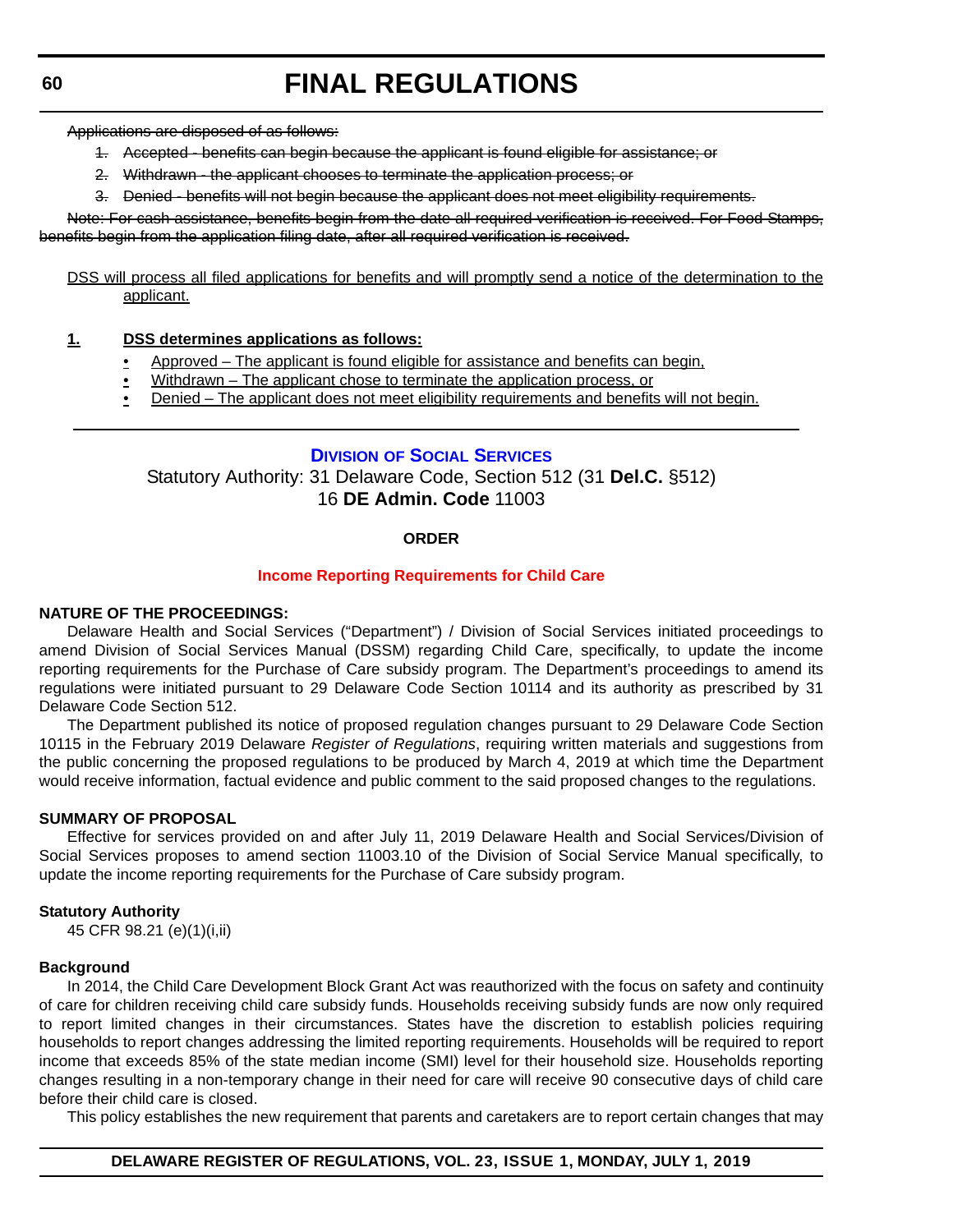affect their eligibility. The revised policy addresses the changes to be reported, the timeframe in which parents and caretakers are to report the changes, and the 90 consecutive days of child care they will receive prior to the case closing.

#### *Public Notice*

In accordance with the *federal* public notice requirements established at Section 1902(a)(13)(A) of the Social Security Act and 42 CFR 447.205 and the *state* public notice requirements of Title 29, Chapter 101 of the Delaware Code, Delaware Health and Social Services (DHSS)/Division of Social Services (DSS) gives public notice and provides an open comment period for thirty (30) days to allow all stakeholders an opportunity to provide input on the proposed regulation. Comments were to have been received by 4:30 p.m. on March 4, 2019.

#### **Fiscal Impact Statement**

The policy amendment will have no fiscal impact since the purpose is to revise the requirements of the program. The policy amendment does not require any additional staff, system changes, agency costs, etc.

#### **Summary of Comments Received with Agency Response and Explanation of Changes**

The following summarized comments were received:

**Comment:** One commenter raised concern regarding the proposed fiscal impact; suggesting the change would result in higher subsidies and extended assistance periods.

*Agency Response*: Under new federal requirements, the law establishes 12-month eligibility redetermination periods for families receiving child care subsidy, regardless of changes in their income (as long as the income is below 85% of the state median income) or temporary changes in participation in work, training, or education. The State has lowered the eligibility income limit for families applying for the program to 185% of the federal poverty level.

**Comment:** One commenter suggested the amendment would create a higher threshold for households to report income changes greater than \$75/month.

*Agency Response*: The federal law specifies how states must address reporting guidelines as follows:

- Under the law, states may not terminate Child Care and Development Fund assistance during the 12 month eligibility period if a family has an increase in income that exceeds the state's income eligibility threshold, but not the federal threshold of 85% of the state median come.
- Under the law, states may not terminate assistance prior to the end of the 12-month eligibility period if a family experiences a temporary job loss or a temporary change in participation in a training or education activity. In addition to temporary job loss, other examples of temporary changes include, but are not limited to: absence from employment due to extended medical leave, changes in a seasonal work schedule, and temporarily not attending class between semesters if a parent is enrolled in a training or educational program.

**Comment:** One commenter quested the increased cost of the change to the state.

*Agency Response*: The reauthorization of the Child Care and Development Block Grant created many new mandates to ensure continuity of care for the children in the child care subsidy program and to emphasize the importance of providing high-quality early education.

**Comment:** Two commenters suggest, "DSS explain how it will ensure that reporting requirements do not place an undue burden on eligible families and accommodate the needs of working parents".

*Agency Response*: A section was added to DSSM 11003.10 Reporting Changes in Need and Income for Child Care listing the various ways that a family can report the required changes.

**Comment:** Two commenters expressed concern that, "the DSS Manual lacks adequate explanation as to how DSS will prevent fluctuations in income resulting in the closure of a child care case."

*Agency Response*: A new policy will be developed addressing the new DSS copayment model and income guidelines.

**Comment:** Two commenters expressed concern regarding the clarity of the proposed language about reporting a change in monthly income.

*Agency Response*: DSSM 11003.10 (1) will be updated to, "A family must only report a change in income that results in the family's monthly income exceeding 85% of the state median income (SMI) guideline for the household size."

**Comment:** Two commenters suggested that, "DSS should consider extending the 90-day time period for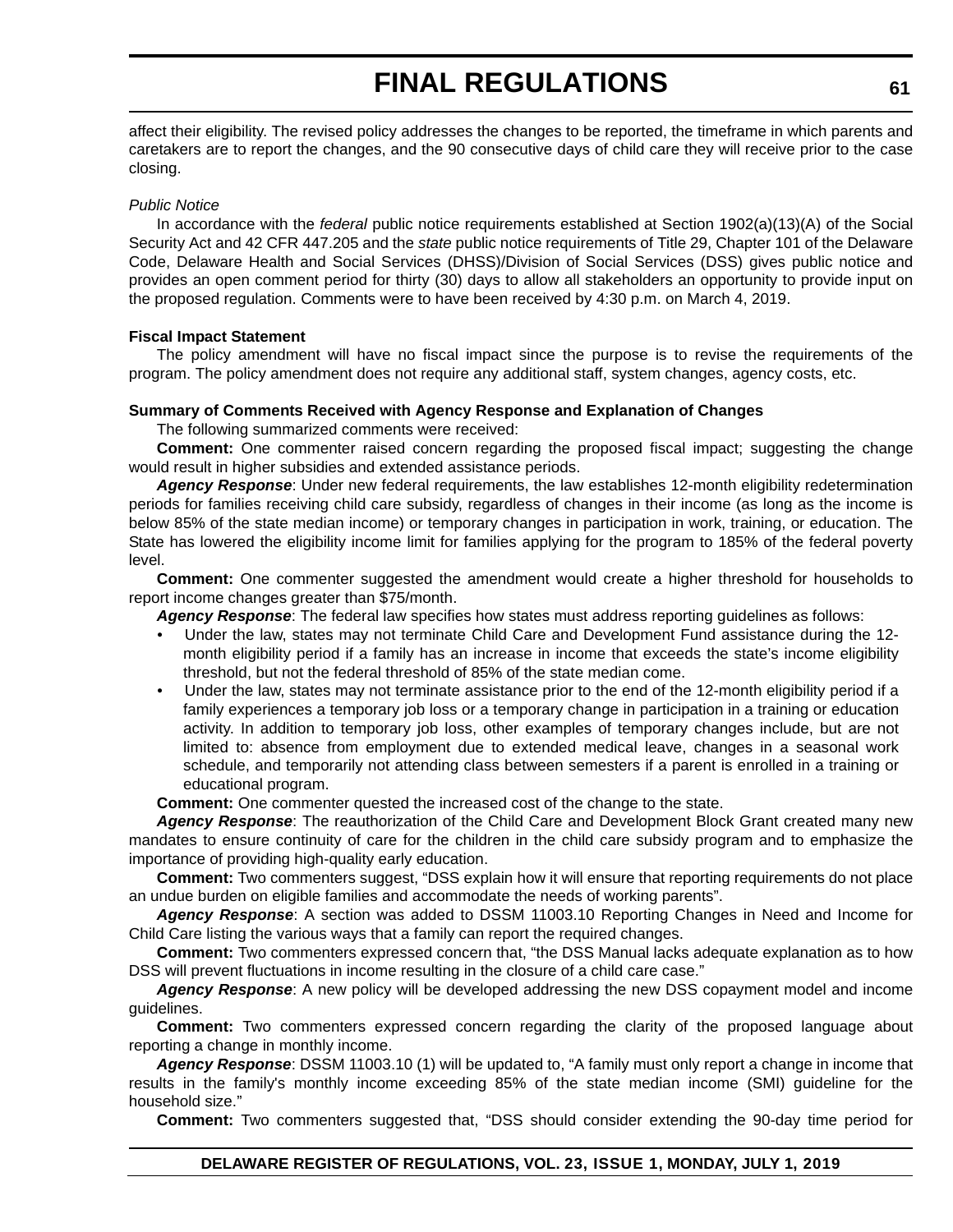continued authorizations, or at least allow for extensions for reasons such as disability or other good cause."

*Agency Response*: DSS has policies in place that address families who may have barriers. DSS offers programs that will assist these families and child care will be provided while the parent is participating.

**Comment:** Two commenters suggested that DSS, "include a policy explaining how DSS will evaluate whether a family has regained eligibility for benefits before closing a child care case after 90 days of continued authorization."

*Agency Response*: DSS will consider your suggestion in regards to approving benefits for an additional 12 month eligibility period instead of only approving benefits until the next redetermination.

DSS is pleased to provide the opportunity to receive public comments and greatly appreciates the thoughtful input given by:

- Mr. James Roberts
- Governor's Advisory Council for Exceptional Citizens
- State Council for Persons with Disabilities

#### **FINDINGS OF FACT:**

The Department finds the proposed changes as set forth in the February 2019 *Register of Regulations* should be adopted with additions. The Department finds that the proposed does not require further public notice or comment under the APA because the amendments are non-substantive pursuant to 29 **Del.C.** §10118(c).

THEREFORE, IT IS ORDERED, that the proposed regulation to amend Division of Social Services Manual (DSSM) regarding Child Care, specifically, to update the income reporting requirements for the Purchase of Care subsidy program is adopted and shall be final effective July 11, 2019.

 6/14/19 Date of Signature

> Kara Odom Walker, MD, MPH, MSHS, Secretary, **DHSS**

# **POLICY – AMENDMENT**

 Delaware Department of Health and Social Services Division of Social Services Policy and Program Development Unit

## **11003.10 Reporting Changes in Need or and Income for Child Care**

Parents/caretakers are required to report changes that affect either their need for child care or their income. Parents/caretakers are to report these changes to their Case Manager within 10 days. The types of changes that parents/caretakers are to report are:

- A. loss of job;
- B. new employment;

C. any increase or decrease in wages or income resulting in a change to income of \$75 or more per month;

D. any change in education/training or other status which would impact the parents/ caretakers need for care.

#### 45 CFR 98.21 (e)(1)(i,ii)

Parents and caretakers are required to report a change in household income and need for child care to DSS within 10 days of the change.

**DELAWARE REGISTER OF REGULATIONS, VOL. 23, ISSUE 1, MONDAY, JULY 1, 2019**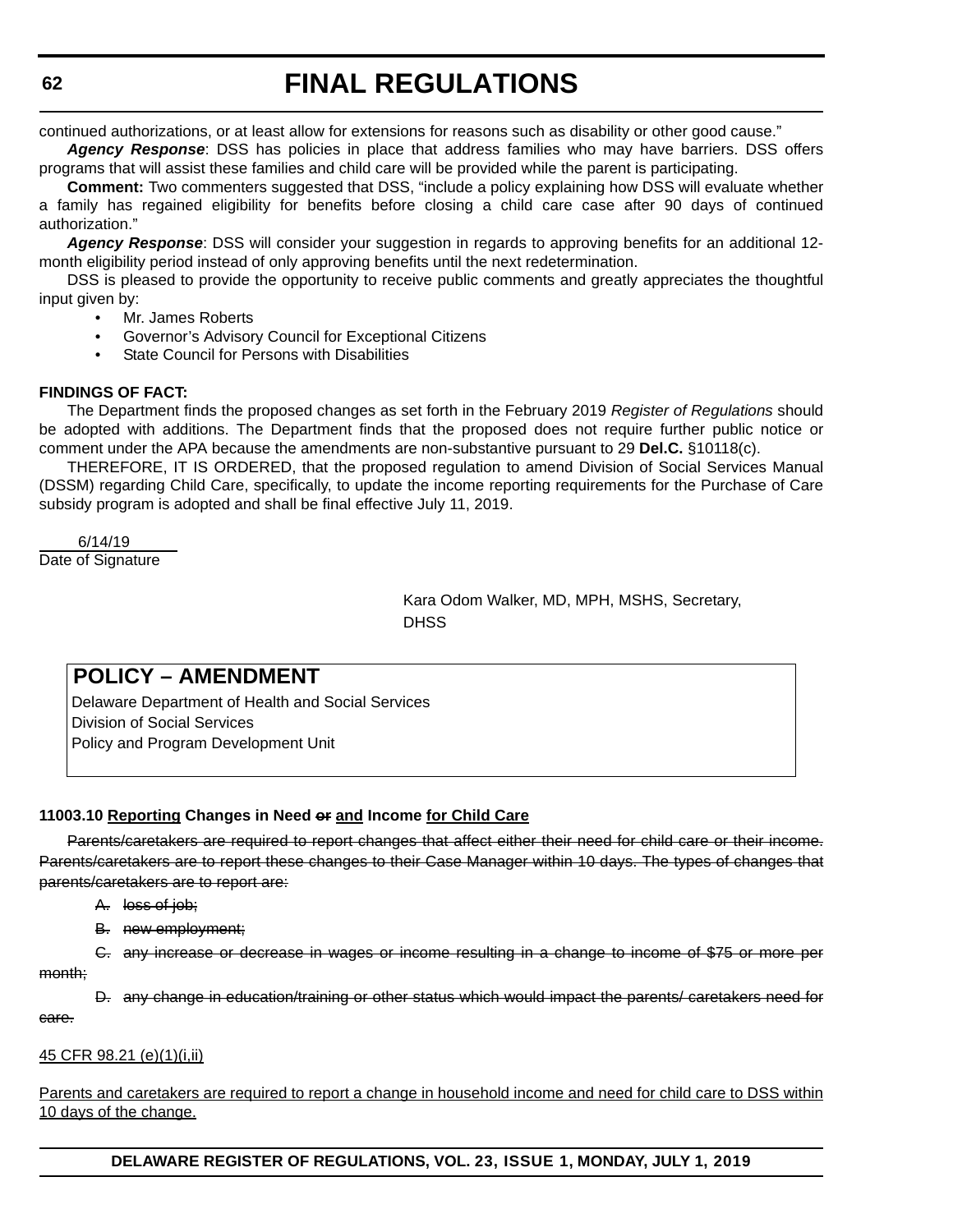**1. A family must only report a change in [monthly] income that [exceeds results in the family's monthly income exceeding] 85% of the state median income (SMI) guideline for the household size.**

### **2. A family must report a non-temporary change that occurs in their household circumstance, including:**

- The loss of employment;
- The completion of an education or training program; and
- A permanent change in state residency.
- **[3. A family may report changes by:**
	- **Calling the local DSS office or the Change Report Center;**
	- **Emailing th local DSS office or the designated resource mailbox; or**
	- **Visiting the local DSS office.**
- **3.4.] When a family reports a non-temporary change that ends their need for child care, DSS will authorize 90 consecutive days of child care before the family's child care case is closed.**
- **[4.5.] DSS must verify a change reported by a third party agency or person with the family.**

# **DIVISION [OF SOCIAL SERVICES](https://www.dhss.delaware.gov/dhss/dss/)**

Statutory Authority: 31 Delaware Code, Section 512 (31 **Del.C.** §512) 16 **DE Admin. Code** 3000

# **ORDER**

## **[Temporary Assistance for Needy Families \(TANF\) - CMR](#page-4-0)**

# **NATURE OF THE PROCEEDINGS:**

Delaware Health and Social Services ("Department") / Division of Social Services initiated proceedings to amend Division of Social Services Manual (DSSM) regarding Temporary Assistance for Needy Families (TANF), specifically, to update the Contract of Mutual Responsibility (CMR). The Department's proceedings to amend its regulations were initiated pursuant to 29 Delaware Code Section 10114 and its authority as prescribed by 31 Delaware Code Section 512.

The Department published its notice of proposed regulation changes pursuant to 29 Delaware Code Section 10115 in the March 2019 Delaware *Register of Regulations*, requiring written materials and suggestions from the public concerning the proposed regulations to be produced by April 4, 2019 at which time the Department would receive information, factual evidence and public comment to the said proposed changes to the regulations.

#### **SUMMARY OF PROPOSAL**

Effective for services provided on and after July 11, 2019 Delaware Health and Social Services/Division of Social Services proposes to amend sections 3009.1, 3009.3, 3010, 3010.1, 3017.1, 3017.1.1, and 3017.1.2 of the Division of Social Service Manual regarding Temporary Assistance for Needy Families (TANF), specifically, to update the Contract of Mutual Responsibility (CMR).

#### **Statutory Authority**

31 **Del.C.** § 524 - Eligibility for Temporary Assistance for Needy Families

# **Background**

The caretaker of children in the TANF program enters into a Contract of Mutual Responsibility (CMR) with the Division of Social Services (DSS) of the Department of Health and Social Services (DHSS). Applicants and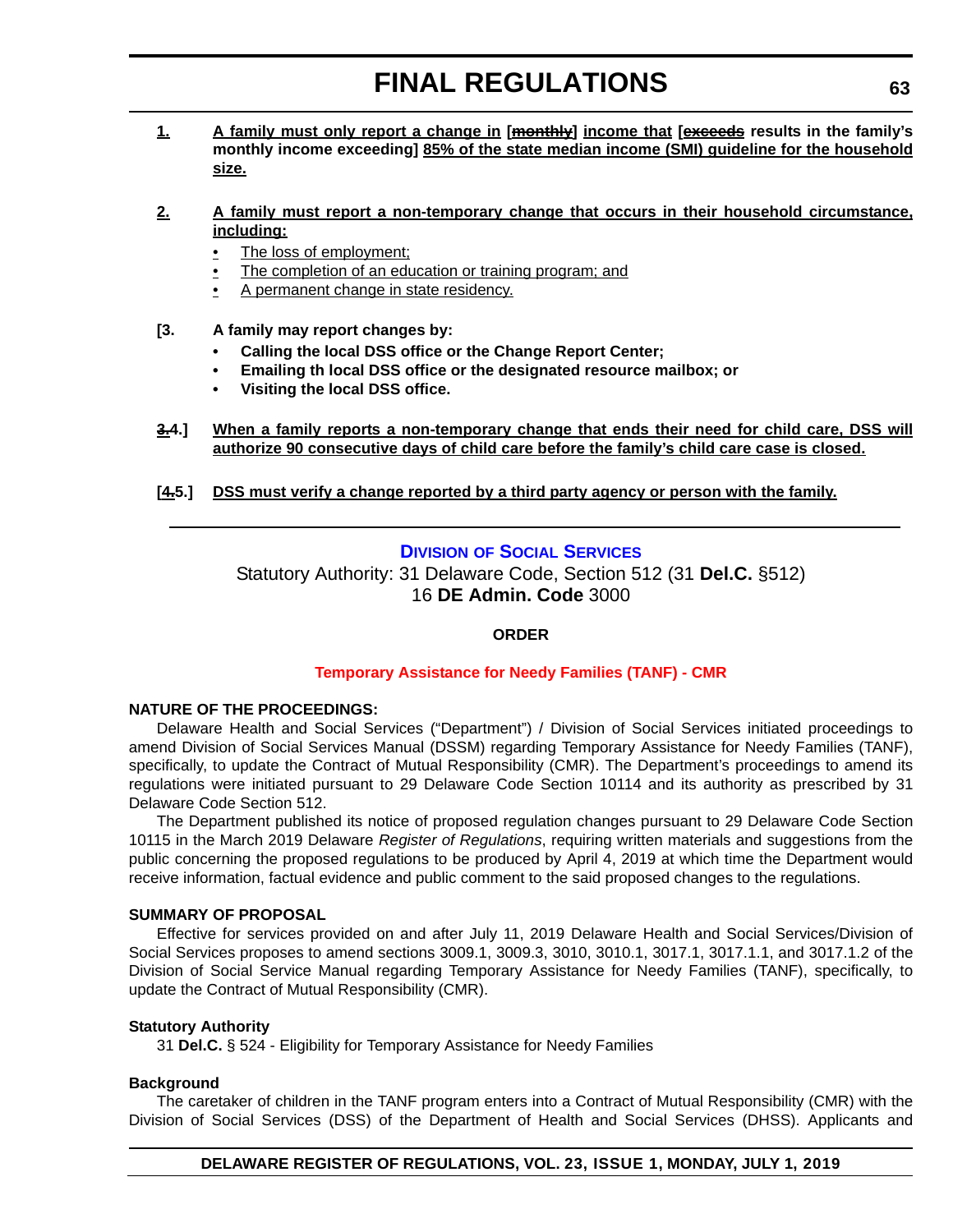recipients have a face-to-face interview. During this interview, the DSS worker explains to the recipient the CMR and those elements specific to the client. The CMR is an agreement between the TANF client and the Division of Social Services which sets obligations and expectations for helping the client achieve self-sufficiency.

DSS is amending policies to more concisely define the TANF CMR and to update the required elements of the contract. The formatting of the policies has been revised for better readability.

#### *Public Notice*

In accordance with the *federal* public notice requirements established at Section 1902(a)(13)(A) of the Social Security Act and 42 CFR 447.205 and the *state* public notice requirements of Title 29, Chapter 101 of the Delaware Code, Delaware Health and Social Services (DHSS)/Division of Social Services (DSS) gives public notice and provides an open comment period for thirty (30) days to allow all stakeholders an opportunity to provide input on the proposed regulation. Comments were to have been received by 4:30 p.m. on April 4, 2019.

#### **Fiscal Impact Statement**

DSS is amending the policies to outline the requirements of the CMR and clarify the text and formatting of the existing TANF CMR policies. The policies are currently in place and there are no new financial responsibilities.

#### **Summary of Comments Received with Agency Response and Explanation of Changes**

The following summarized comments were received:

**Comment:** Two comments were received suggesting people with disabilities have equal access to the TANF program and are not subject to disability-based discrimination. "The proposed regulation could be strengthened in various ways and must ensure that DSS is fulfilling its obligations under the ADA and Section 504…"

*Agency Response*: The goal of the revision is to give DSS staff clear guidance on CMR procedures. DSS must comply with the Americans with Disabilities Act (ADA) and will continue to ensure program access and consider good cause for all clients with compliance barriers. DSS will continue to make accommodations for any client with barriers to complying with the CMR components. DSS does not limit the scope of good cause due to each family's unique circumstances. DSS will continue to explore issues with families to determine when barriers exist that prevent compliance.

**Comment:** Two comments were received regarding section 3010 indicating that it "does not explain in adequate detail how DSS will accommodate individuals with disabilities in developing the CMR….Families particularly those experiencing hardships like homelessness, disability, or medical emergencies that lead to noncompliance - often have great difficulty getting in touch with their case workers to report obstacles to complying with TANF requirements."

*Agency Response*: Clients with medical exemptions can be referred to the Transitional Work Program (TWP) under the Division of Vocational Rehabilitation. TWP staff use the information from the DSS Health Assessment Form combined with a TWP client assessment to create an individualized plan with the client for participation in the program.

DSS case workers explain the CMR to clients and address any questions or concerns during client intake and at redetermination. In addition, the client can request a copy of the CMR and time to review the CMR before signing it. A final copy of the CMR is provided to the client once it is signed.

Responsibilities for the client and the State, rights to an appeal and a fair hearing, good cause, and penalties for noncompliance are addressed in other sections of DSS policy.

**Comment:** Two commenters suggested that the, "updated version of DSSM 3009.1 explains that DSS will impose sanctions when clients fail to comply with their CMR requirements, but will not sanction a TANF case if DSS 'determines a client has good cause for non-compliance with the CMR' and that "DSS case workers must verify that clients are compliant....before sanctions can end."

*Agency Response*: DSS will continue to make accommodations for any client with barriers to complying with the CMR components. DSS does not limit the scope of good cause due to each family's unique circumstances. During the interview process, DSS case workers will continue to explore issues with families to determine when barriers exist that prevent compliance.

The burden of verifying compliance barriers is not solely on the client. The CMR is reviewed during intake and the redetermination process. The DSS case worker will interview the client and explore compliance barriers before a sanction is applied. DSS offers case management and interventions to all clients that have barriers. DSS has created the Transitional Work Program, the Bridge Program, the Community Partner Support Unit, and the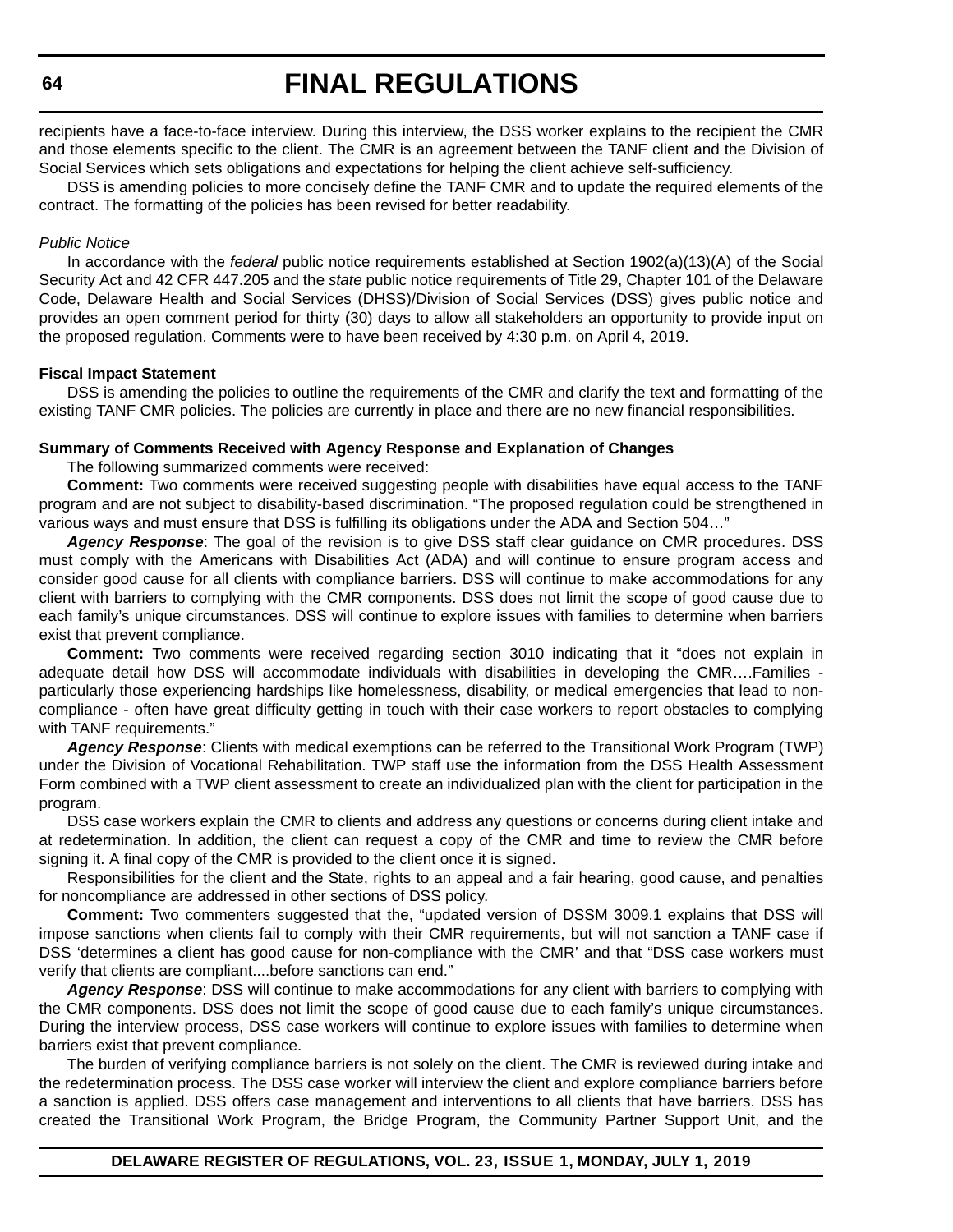Housing Stabilization Unit to address client barriers. All DSS clients are eligible for these services and are referred if barriers are suspected.

**Comment:** One commenter suggested that, "instead of simply relying on TANF recipients to request the opportunity to review the CMR outside of the office, DSS should require case workers to inform all recipients of this opportunity so that they are aware of this option and can choose to exercise it. DSS should also ensure that the CMR uses plain language that the recipient can understand, as well as offer translated copies to persons with limited English proficiency."

*Agency Response*: DSS case workers explain the CMR to clients and address any questions or concerns during client intake and at redetermination. In addition, the client can request a copy of the CMR and time to review the CMR before signing it. A final copy of the CMR is provided to the client once it is signed.

DSS ensures that written information given to clients is in plain language. DSS ensures that agency documents are translated for persons with limited English proficiency. DSS also provides interpretation services to explain information to persons with limited English proficiency.

**Comment:** Two commenters indicated that in section 3010(2)(F), "although clients may object to certain elements of the CMR, DSS has the final authority to determine what elements are included. How will DSS ensure that client objections are taken into account? Will DSS record these objections in the case record? What standards will DSS use in arriving at their final determinations of what elements are required in the CMR? DSS should clarify how it will ensure that case workers are not making these decisions unilaterally."

*Agency Response*: DSS explores options for clients with objections to their CMR requirements by taking into account each client's individual circumstances. DSS grants good cause and exemptions from CMR requirements. Client objections are thoroughly reviewed on a case-by-case basis. DSS documents all client interactions in our eligibility system.

**Comment:** Two commenters indicated that 3010(3) states that failure to comply (without good cause) in developing the CMR will result in a sanction. They questioned if DSS should require case workers to take affirmative steps to verify the reason for non-compliance and whether good cause exists.

*Agency Response*: DSS grants clients additional time to review the CMR due to extenuating circumstances.

**Comment:** Two commenters indicated that, "section 3017.1 describes the Transitional Work Program (TWP) for clients who have been determined unable to work in an unsubsidized employment setting by a health professional, emphasizes that failure to comply (without good cause) with the TWP Employability Plan will result in sanctions."

*Agency Response*: The burden of verifying compliance barriers is not solely on the client. The CMR is reviewed during intake and the redetermination process. The DSS case worker will interview the client and explore compliance barriers before a sanction is applied. DSS offers case management and interventions to all clients that have barriers. DSS has created the Transitional Work Program, the Bridge Program, the Community Partner Support Unit, and the Housing Stabilization Unit to address client barriers. All DSS clients are eligible for these services and are referred if barriers are suspected.

DSS is pleased to provide the opportunity to receive public comments and greatly appreciates the thoughtful input given by:

- Governor's Advisory Council for Exceptional Citizens
- State Council for Persons with Disabilities

#### **FINDINGS OF FACT:**

The Department finds that the proposed changes as set forth in the March 2019 *Register of Regulations* should be adopted.

THEREFORE, IT IS ORDERED, that the proposed regulation to amend the Division of Social Services Manual (DSSM) regarding Temporary Assistance for Needy Families (TANF), specifically, to update the Contract of Mutual Responsibility (CMR)*,* is adopted and shall be final effective July 11, 2019.

 6/10/19 Date of Signature

> Kara Odom Walker, MD, MPH, MSHS, Secretary, **DHSS**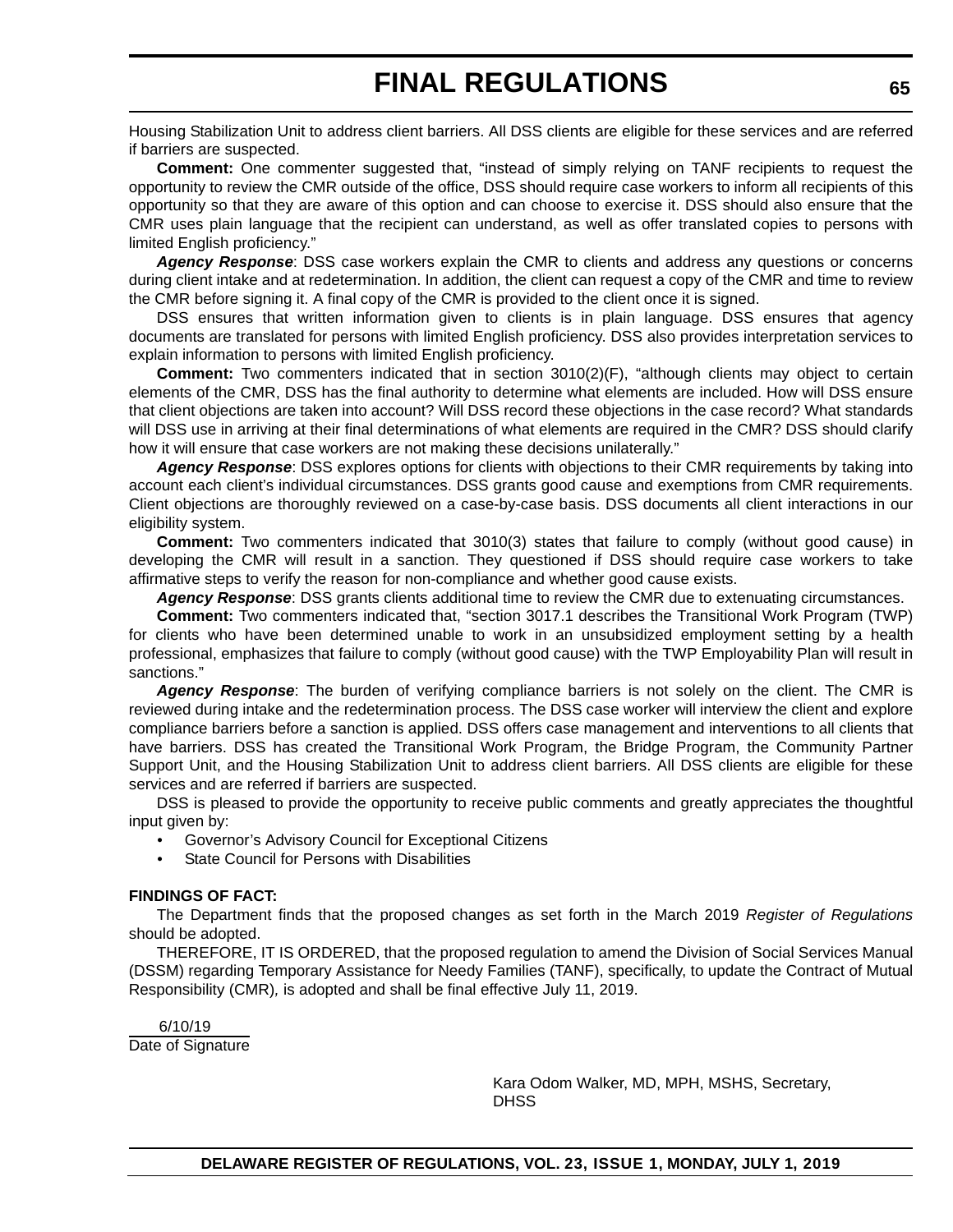FINAL

# **POLICY – AMENDMENT**

Delaware Department of Health and Social Services Division of Social Services Policy and Program Development Unit

## **3009.1 Failure to Comply With CMR and Imposition of Sanctions Imposing Sanctions for Non-Compliance with CMR Requirements**

The Contract of Mutual Responsibility encompasses three broad categories of requirements: 1) enhanced family functioning, 2) self-sufficiency and 3) teen responsibility requirements.

1) Enhanced family functioning requirements of the Contract of Mutual Responsibility include, but are not limited to, attending family planning and parenting education sessions, ensuring that children are immunized, and participating in substance abuse assessment and treatment. Sanctions for non-compliance with these requirements start at \$50.

2) Self-sufficiency requirements of the Contract of Mutual Responsibility are employment and training responsibilities. Sanctions for non-compliance with these requirements result in the closure of the TANF case.

3) Teen responsibility requirements include maintaining satisfactory school attendance. Teens under the age of 16 must maintain satisfactory school attendance. The parent must work with the child and school to ensure satisfactory attendance. If the teen does not maintain satisfactory attendance at school and the parent fails to work with the school or appropriate agency to ensure school attendance, the case will be sanctioned. This sanction is an initial reduction of \$50. This reduction will increase by \$50 every month until there is compliance with the requirement. If the parent complies and works with the school the TANF benefit will be restored, even if the child does not return to school.

4) Teen responsibility requirements include maintaining satisfactory school attendance, or ensuring satisfactory attendance, for dependent children 16 years of age and older or participating in employment and training activities. The sanction for non-compliance with these requirements is the removal of the teen from the assistance grant. The teen can not be added back into the case until verification of school attendance is received or verification of four consecutive weeks of participation and one month of being removed from the grant.

5) The severity of the sanctions differs depending upon the type of violations. Individual penalties and the cure for each are noted in the policy sections which follow. However, when imposing sanctions, these are the rules in which sanctions are applied:

1. The penalty for failure to comply with self-sufficiency requirements of the Contract of Mutual Responsibility (employment and training responsibilities) is the closure of the TANF case.

2. The penalty for failure to comply with teen responsibility requirements for a child under 16 years of age is a \$50 reduction in the grant, if the teen does not comply. If the caretaker does not work with the appropriate agencies to remedy the situation, an additional \$50 penalty continues each month until the caretaker works with the appropriate agency, the child returns to school or the grant reduces to zero. The only way to cure the sanction is for the caretaker to work with the appropriate agency and/or the child returns to school. If the child does not return to school but the caretaker has been working with he appropriate agency then the sanction can be lifted.

3. The sanction for teens 16 years or older who do not attend school and/or employment and training activity for the required hours is the removal of that teen from the TANF grant and a reduction in the house hold size. The sanction can only be cured when the teen is removed from the grant for one month and participation in employment and training for four consecutive weeks is verified or satisfactory school attendance is verified.

4. The penalty for failure to comply with enhanced family functioning requirements of the Contract of Mutual Responsibility is an initial \$50 reduction of the TANF benefit. This reduction will increase by \$50 every month until there is compliance with the requirement. The initial \$50 reduction will be imposed whether the family fails to comply with one, or more than one, family functioning requirement. Clients will have to comply with all requirements before the sanction can end.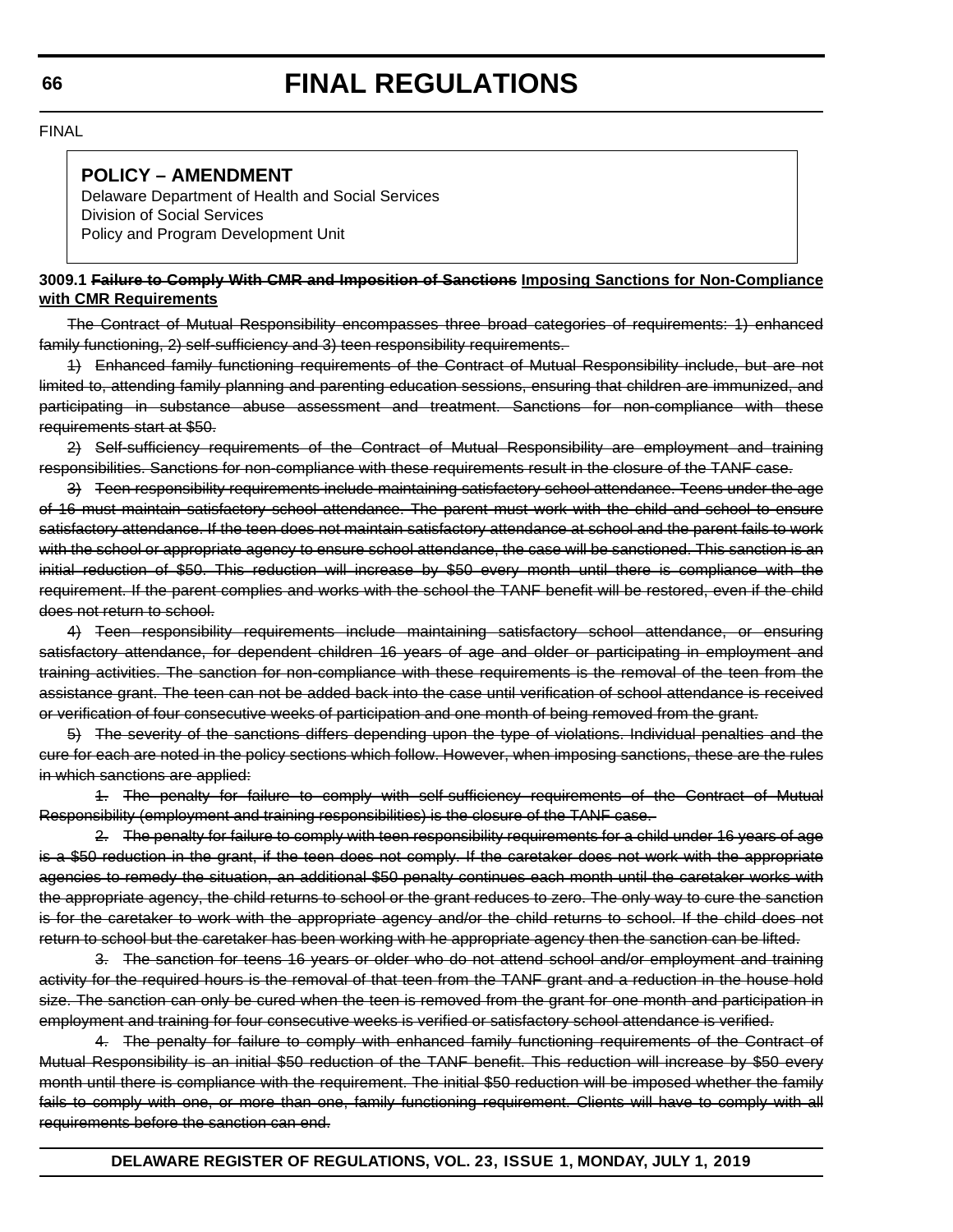5. Failing to comply with both enhanced family functioning and self-sufficiency requirements of the Contract of Mutual Responsibility will result in combined penalties for each. For example, impose the \$50 reduction and then close the case.

6) When there are multiple sanctions always impose the monetary sanctions first; enhanced family functioning and teen under 16. The removal of a teen from the case is second, and the self-sufficiency which results in a case closure is last. All sanctions need to be imposed.

DSS imposes sanctions on TANF cases when clients fail to comply with their CMR requirements. If DSS determines a client has good cause for non-compliance with the CMR, DSS will not sanction the TANF case.

**1. DSS applies sanctions to a TANF case based on a penalty hierarchy for the three broad categories of CMR requirements: self-sufficiency, enhanced family functioning, and teen responsibility.**

### **2. DSS case workers must follow the CMR sanctions penalty hierarchy as outlined in this policy. Case workers must apply sanctions that reduce benefits before applying sanctions that close the TANF case. Case workers must impose all CMR sanctions.**

- A. DSS applies teen responsibility sanctions first. The teen responsibility sanction removes a teen, age 16 and older, from the TANF case when the teen does not maintain satisfactory school or employment and training attendance.
- B. DSS applies family functioning sanctions second. The family functioning sanction reduces the TANF benefit amount by \$50 initially, with an additional reduction of \$50 in the benefit amount each month the client is non-compliant with the CMR requirements for:
	- CMR development,
	- Satisfactory school attendance for children under 16 years old,
	- Immunizations,
	- Family planning information,
	- Parenting education,
	- Bridge Program participation,
	- Transitional Work Program (TWP) participation,
	- Financial coaching orientation, and
	- Other requirements specified in the CMR.
- C. DSS applies self-sufficiency sanctions last. The self-sufficiency sanction closes the TANF case when the client is non-compliant with the CMR requirements for:
	- **Employment and training (E&T) participation, and**
	- Cooperation with the Division of Child Support Services (DCSS).

## **3. DSS removes sanctions from TANF cases when clients comply with their CMR requirements.**

- A. DSS case workers must verify that clients are compliant with their CMR requirements before the sanctions can end.
- B. A sanction is removed from the TANF case on the date proof of compliance is provided to DSS.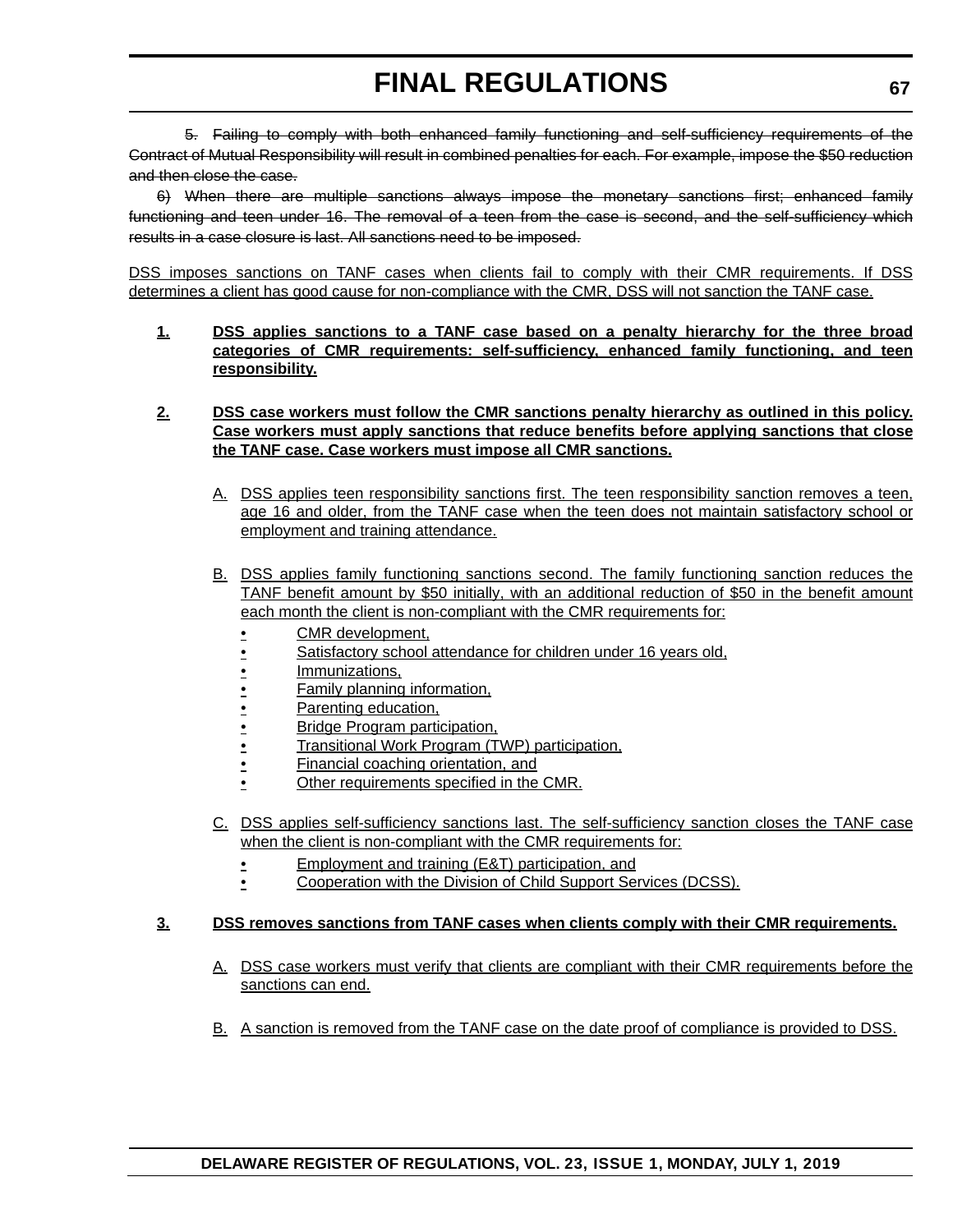FINAL

# **POLICY – AMENDMENT**

Delaware Department of Health and Social Services Division of Social Services Policy and Program Development Unit

# **3009.3 Benefit Reduction for Multiple Sanction Types**

The sanctions for failure to meet Contract requirements allow for the possibility of multiple penalties to be imposed at the same time. The hierarchy is as follows:

1. The sanction for teens 16 and over who fail to meet school attendance requirements is the removal of the teen from the grant first, if applicable.

2. The \$50 sanction for failure to meet enhanced family functioning requirements (CMR) and the teen under 16 years of age sanction is imposed next.

3. The self sufficiency sanction, failure to meet participation requirements is a full TANF sanction resulting in a case closure. This is imposed last.

The order in which sanctions are imposed is important because we can not sanction a closed case. If a client has both an enhanced family function and a self-sufficiency sanction for the same period it is important to make sure the enhanced family sanction that reduces the TANF grant is imposed prior to the self sufficiency sanction that closes the case.

FINAL

# **POLICY – AMENDMENT**

Delaware Department of Health and Social Services Division of Social Services Policy and Program Development Unit

# **3010 Requiring Participation and Cooperation in Developing the CMR**

It is mandatory that the caretaker enter into a Contract of Mutual Responsibility. The Contract applies to those families in the Time Limited Program and Children's Program, as well as to teen parents. Other family members within the assistance unit may be subject to compliance with provisions of the Contract, even if the caretaker is a non-needy caretaker payee.

If the caretaker is a non-needy caretaker, the individual would not be required to participate in employmentrelated activities, but may be required to participate in other Contract activities.

The caretaker may object to certain aspects of the Contract. The caretaker needs to present any objections up front, at the time of the initial Contract or upon Contract revision. DSS retains the ultimate decision making authority as to what elements are put into the Contract of Mutual Responsibility.

DSS expects clients to cooperate in the development of the Contract of Mutual Responsibility. Certain aspects of the Contract, such as, but not limited, to participation in employment-related activities, meeting school attendance requirements and immunization, cannot be amended. However, even though certain aspects cannot be amended, this does not imply that caretakers cannot discuss and/or negotiate Contract requirements. Further, this is not to imply that such discussion and/or negotiation is non-cooperation. To the extent possible, each caretaker should be able to mutually develop her/his Contract. DSS is to give caretakers the opportunity to understand the Contract and its requirements, as well as to discuss the Contract with persons outside the DSS office. Reasons for requesting such an outside review of the Contract include, but are not limited to, language barriers, developmental disabilities, or to seek legal or other counsel. Caretakers therefore, should be granted their requests to remove proposed Contracts from the DSS office in order to review it with another person. This should not be considered non-cooperation.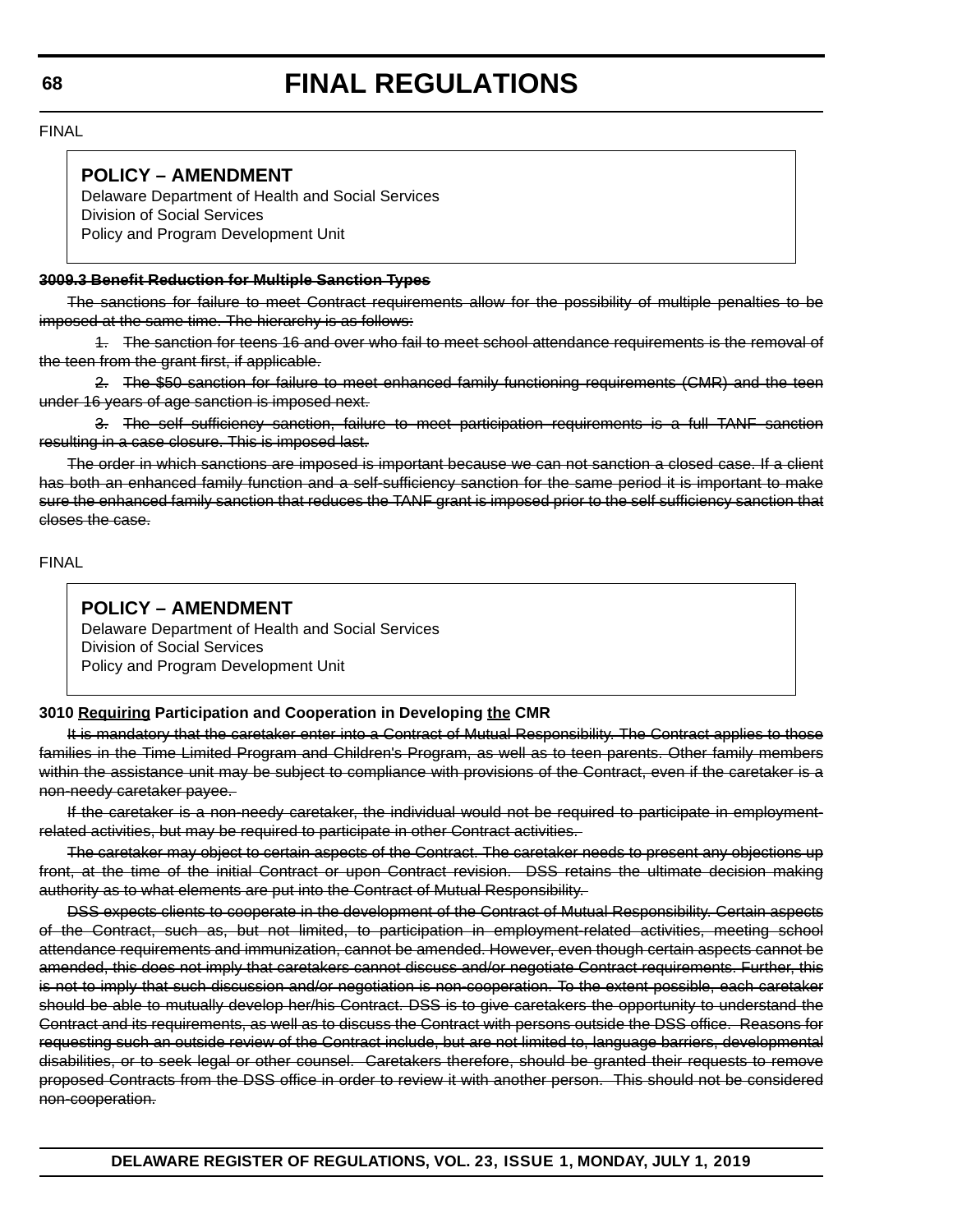Negotiating elements of the CMR can mean that aspects of the CMR are waived. On a case by case basis, elements of the CMR can be waived if good cause exists. If the particular circumstances of a family warrant waiving elements of the CMR it is to be justified and properly documented in the case record.

### See Administrative Notice A-10-99 DFS/DSS Procedures.

For example: a parent's only child is terminally ill. It is reasonable to determine that a parent would want to spend as much time with the child as possible. Therefore, waiving school attendance requirements and parenting education requirements are reasonable. Document the child's illness and the reason for the waiving of the CMR requirements in the case record.

Participating and cooperating with DSS in developing the CMR is a required CMR element for all TANF clients.

### **1. TANF clients are required to develop a CMR in collaboration with their DSS case workers. Compliance with developing the CMR applies to all TANF cases.**

### **2. DSS case workers will discuss the CMR elements with clients and assist clients in developing and customizing the CMR.**

- A. DSS will give clients the opportunity to mutually develop their CMRs.
- B. CMRs will include requirements for self-sufficiency, enhanced family planning, and teen responsibility.
- C. Prior to signing the CMR, DSS will give clients the opportunity to understand the CMR and its requirements. Upon request, DSS will give clients a copy of the proposed CMR to review outside of the DSS office; this should not be considered non-cooperation.
- D. Clients may object to certain elements of the CMR. Clients are to present any objections at the time of the initial CMR development or CMR revision.
- E. On a case by case basis, DSS may waive elements of the CMR if good cause exists. If the particular circumstances of a family warrant waiving an element of the CMR, the case worker must justify and properly document the waiver in the client's case record.
- F. DSS has the final determination of what elements are required in each client's CMR.

## **3. Failure to comply (without good cause) in developing the CMR will result in a sanction to the TANF case.**

- A. The sanction will be an initial \$50.00 reduction in the household's TANF benefit amount.
	- i. If the client is actively negotiating the terms of the CMR or reviewing the CMR outside of the DSS office, DSS will not impose the \$50.00 penalty. DSS must allow clients up to 10 days to reach a resolution or to complete contract review.
	- ii. DSS will consider clients who have not returned their CMRs within 10 days as noncompliant and subject to the \$50.00 penalty.
- B. This reduction increases each month by \$50.00 until there is compliance or the TANF case is closed.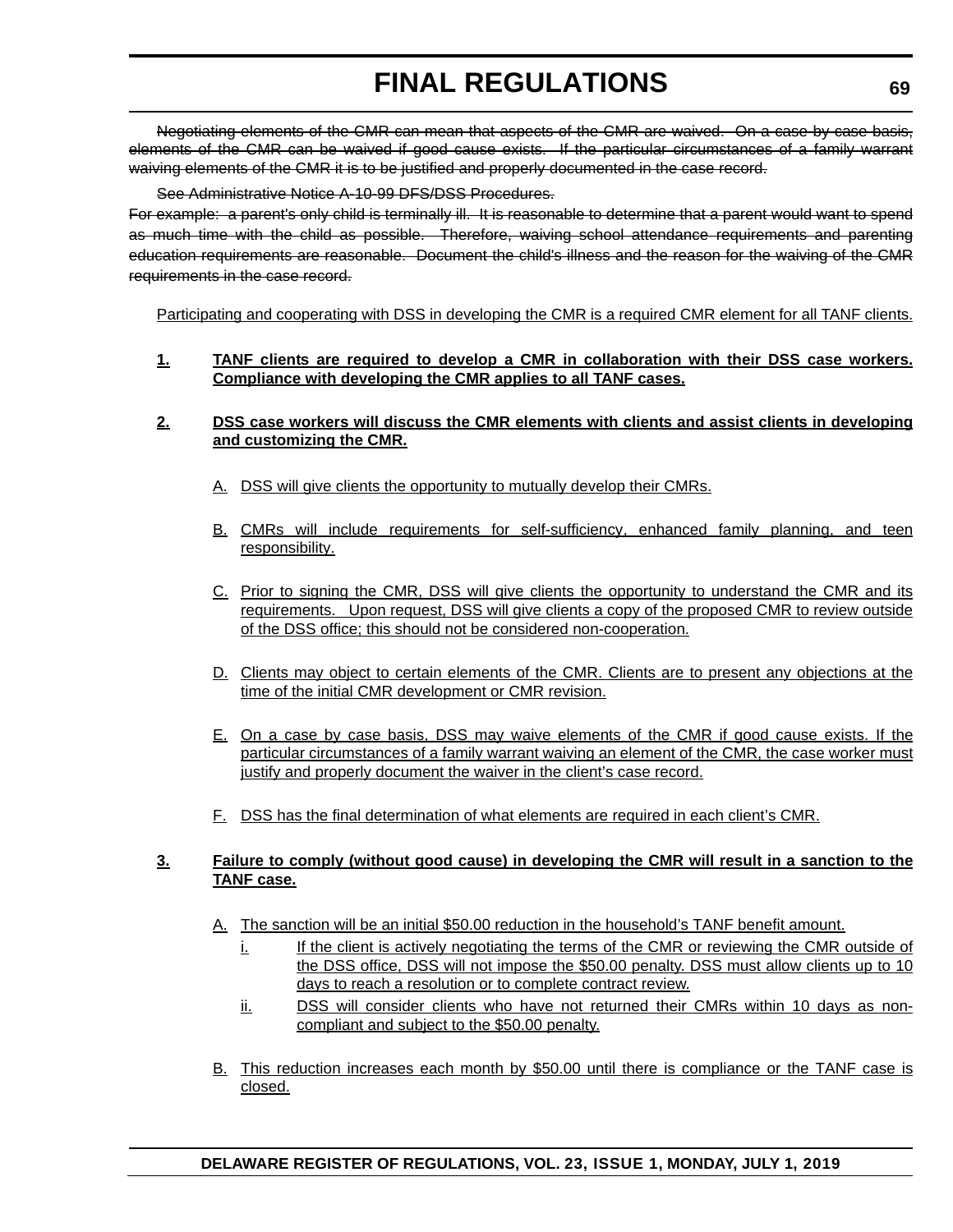- C. The client will receive written notification of compliance requirements.
- D. The sanction will end when DSS receives proof that the client completed the development of the CMR.

#### FINAL

# **POLICY – AMENDMENT**

Delaware Department of Health and Social Services Division of Social Services Policy and Program Development Unit

#### **3010.1 Penalties for Not Cooperating in Development of CMR**

The fiscal sanction for not cooperating, without good cause, in the development of the Contract will be an initial \$50.00 reduction in TANF benefits. This reduction will increase each month by \$50.00, either until there is compliance or the case is closed.

If caretakers are actively negotiating the terms of their Contracts, DSS will not impose the \$50.00 penalty. DSS will provide caretakers up to 10 days to reach a resolution. After this time, DSS will consider caretakers as not cooperating if they refuse to participate in the further development of their Contracts.

DSS will also give those caretakers, who choose to do so, the opportunity to discuss their Contracts with persons outside of the DSS office. DSS will allow caretakers up to 10 days to take Contracts outside of the office, during which DSS will not impose the \$50.00 penalty. DSS will consider caretakers who have not returned Contracts after that time as not cooperating and subject to the \$50.00 penalty.

FINAL

# **POLICY – AMENDMENT**

Delaware Department of Health and Social Services Division of Social Services Policy and Program Development Unit

#### **3017.1 Transitional Work Program (TWP) Requirements Participating in the Transitional Work Program**

The Transitional Work Program (TWP) is designed to help TANF parents and caretakers who as a result of physical and/or mental disability have been determined to be unable to work in an unsubsidized employment setting. The program will assist clients through assessment, case planning, and case management. Services will be provided in a manner that accommodates the individual needs of clients including in-home services when necessary. Clients will not be expected to participate beyond the maximum limits established by health care professionals. All parents and caretakers receiving a TANF grant in the Non-Time Limited program are eligible for referral to the TWP.

The goal of the TWP program is to support clients in achieving the highest level of self-sufficiency possible given their individual circumstances. This goal will be reached by:

- Promoting wellness activities and health maintenance planning for clients with disabilities that are expected to be of limited duration.
- Identifying and accessing accommodations, educational programs, and appropriate work settings for clients with disabilities amenable to those interventions.
- Identifying and assisting clients who are likely eligible for federal disability programs gain entry into those programs.

The TWP Employability Plan is a tool used to assist clients in reaching TWP program and client identified goals. The Employability Plan will detail the activities clients will need to engage in to reach the goals. The TWP program will collaborate with each client to develop their TWP Employability Plan. Goals and activities will include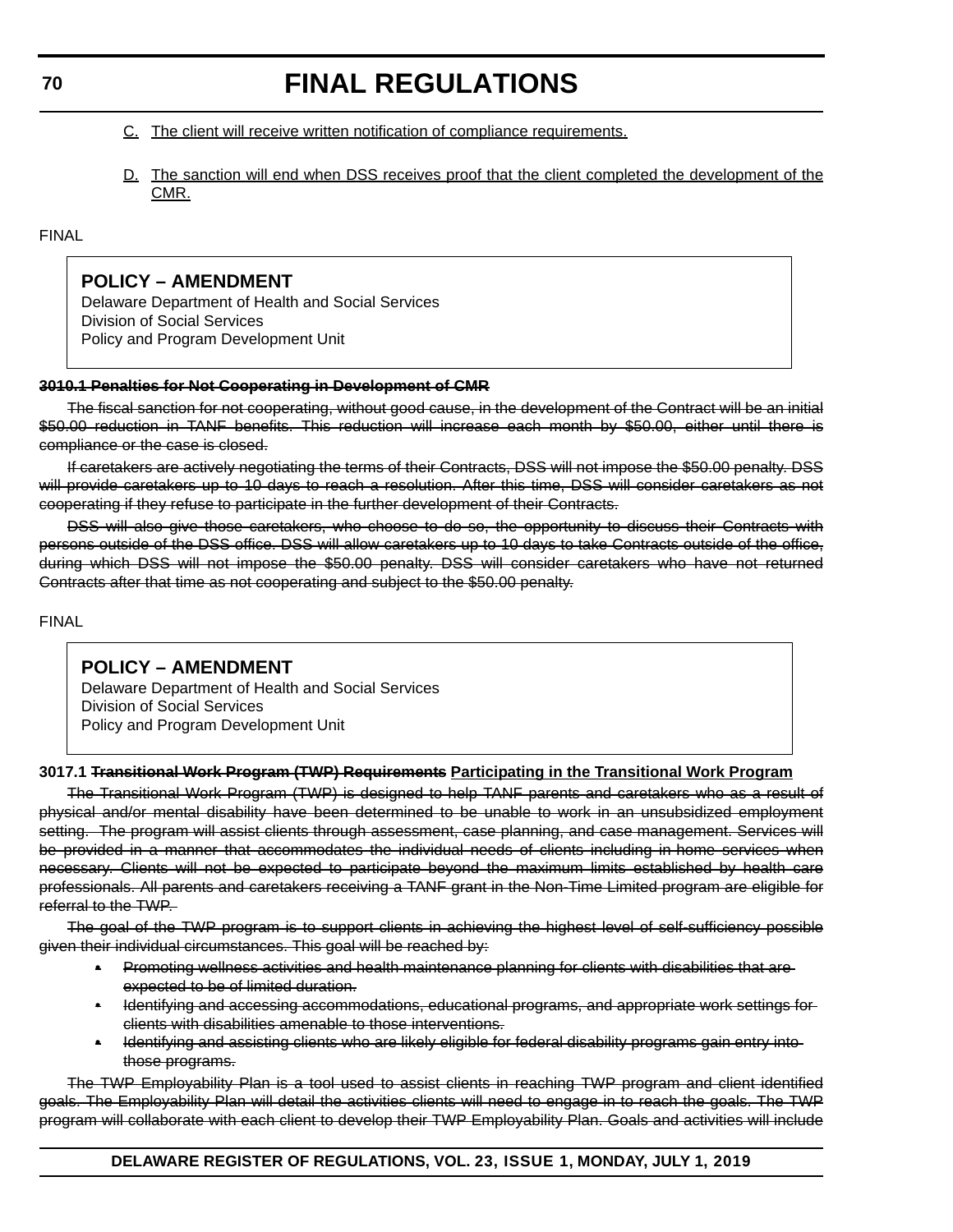but are not limited to; completion of assessments and healthcare appointments, enrollment/completion of training activities, completion of activities aimed at improving or maintaining wellbeing and the completion of activities necessary for application for federally funded disability programs.

The CMR and the TWP Employability Plan will establish time limits for the completion of TWP activities or goals.

All TANF E&T exempt clients are eligible for referral to the Transitional Work Program (TWP). Participating in TWP

is a required CMR element for all clients who are referred to the program.

- **1. TWP provides assessment and case management services to TANF E&T exempt clients who have been determined unable to work in an unsubsidized employment setting by a health professional.**
- **2. TWP offers services to:**
	- Develop an Employability Plan with identified activities and goals that promote selfsufficiency. The Employability Plan is developed in collaboration with the client and is tailored to the client's individual circumstances.
	- **Promote wellness activities and health maintenance planning for clients with short-term** disabilities.
	- Identify and access accommodations, educational programs, and appropriate work settings for clients with disabilities amenable to those interventions.
	- Identify and assess clients who are potentially eligible for federal disability programs and assist clients in applying for those programs.
	- Provide in-home services, when necessary.
- **3. All clients who are referred to TWP are required to participate in the program. Clients are not expected to participate beyond the maximum limits established by a health professional.**
- **4. The CMR and the TWP Employability Plan establish time limits for the completion of TWP activities and goals.**
- **5. Failure to comply (without good cause) with the TWP element in the CMR will result in a sanction to the TANF case.**
	- A. The sanction will be an initial \$50.00 reduction in the household's TANF benefit amount.
	- B. This reduction increases each month by \$50.00 until there is compliance or the TANF case is closed.
	- C. The client will receive written notification of compliance requirements.
	- D. The sanction will end when DSS receives proof that the TANF client is actively participating with TWP.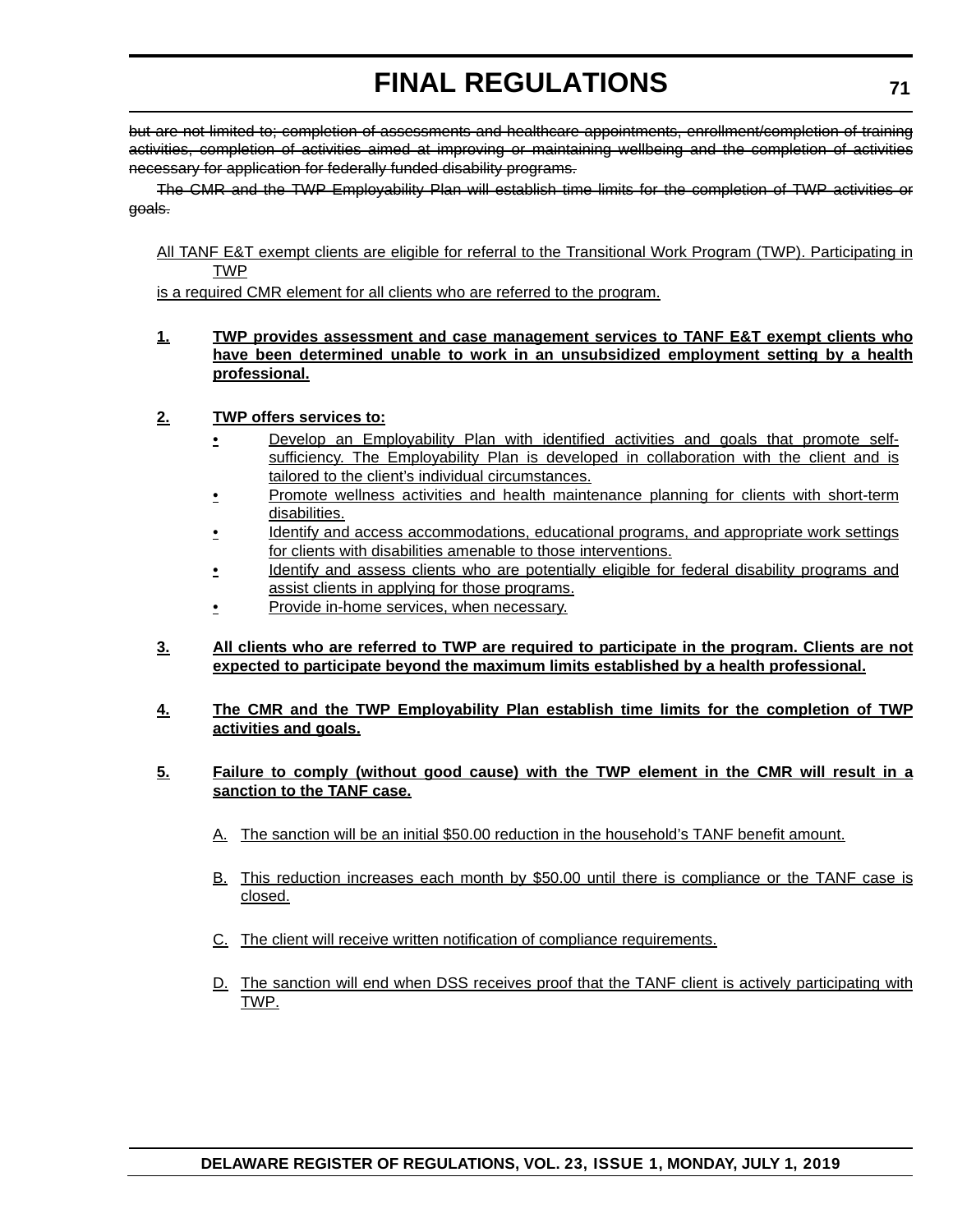FINAL

# **POLICY – AMENDMENT**

Delaware Department of Health and Social Services Division of Social Services Policy and Program Development Unit

### **3017.1.1 Sanctions for Not Meeting the TWP Requirements**

The sanction for failure, without good cause, to meet the time limits established in the CMR and the TWP Employability Plan will be an initial \$50.00 reduction in TANF benefits. This reduction will increase each month by \$50.00, either until all activities which exceed the time limits established in the CMR and TWP employability plan are completed or the case is closed.

FINAL

# **POLICY – AMENDMENT**

Delaware Department of Health and Social Services Division of Social Services Policy and Program Development Unit

#### **3017.1.2 Curing TWP Sanctions**

The sanction will end when all activities which exceed the time limits established in the CMR and TWP Employability Plan are completed.

# **[DEPARTMENT OF SAFETY AND HOMELAND SECURITY](https://dshs.delaware.gov/) DIVISION [OF STATE POLICE](https://dsp.delaware.gov/) [5500 BAIL ENFORCEMENT AGENTS](https://dpr.delaware.gov/)**

Statutory Authority: 24 Delaware Code, Section 5503(d)(2) (24 **Del.C.** §5503(d)(2)) 24 **DE Admin. Code** 5500

## **ORDER**

## **[5500 Bail Enforcement Agents](#page-4-0)**

Pursuant to the Guidelines in 29 **Del.C.** §10118(b)(1)-(7), the Board of Examiners of Bail Enforcement Agents ("Board") hereby issues this Order. The proposed change was published in the Delaware *Register of Regulations* on December 1, 2018 (Vol. 22, Issue 6). Following notice and a public hearing on the proposed adoption of amendments to Rule *2.0 – Badges, Patches, and Advertisements*, the Board makes the following Findings and Conclusions:

## **Summary of Evidence and Information Submitted**

1. The Board did not receive written evidence or information pertaining to the proposed adoption.

2. The Board expressed its desire to adopt the amendment to *enable Bail Enforcement Agents to forgo Board approval of badges, patches, and advertisements; providing that those items meet with the criteria in place in the Rule*.

## **DELAWARE REGISTER OF REGULATIONS, VOL. 23, ISSUE 1, MONDAY, JULY 1, 2019**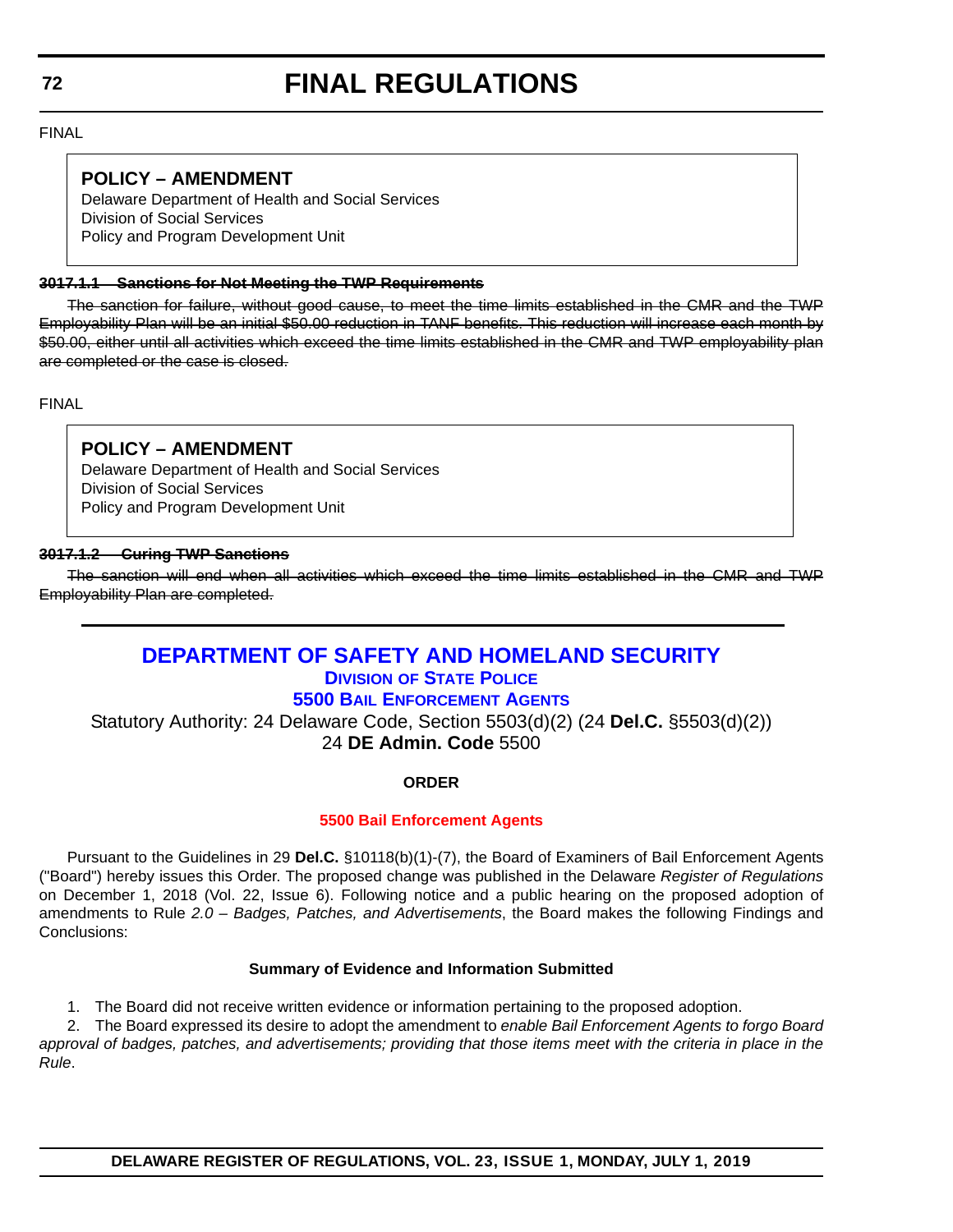# **FINAL REGULATIONS**

#### **Findings of Fact**

3. The public was given notice and the opportunity to provide the Board with comments, in writing and by oral testimony, on proposed amendments. The written comments and oral testimony received are described in paragraph 1.

4. The Board finds that the adoption of this rule will *enable Bail Enforcement Agents to forgo Board approval of badges, patches, and advertisements; providing that those items meet with the criteria in place in the Rule*.

5. The Board finds that the adoption will have no adverse impact on the public.

6. The Board finds that the amendment is well written and describes its intent to adopt the rule to *enable Bail Enforcement Agents to forgo Board approval of badges, patches, and advertisements; providing that those items meet with the criteria in place in the Rule.*

#### **Conclusion**

7. The proposed rule adoption was published by the Board in accord with the statutory duties and authority as set forth in 24 **Del.C.** §5503 et seq. and, in particular, 24 **Del.C.** §5503(d)(2).

8. The Board deems this adoption necessary and expedient to the full and official performance of its duties under 24 **Del.C.** §5503 et. seq.

9. The Board concludes that the adoption of this rule will be in the best interests of the citizens of the State of Delaware.

10. The Board therefore adopts the amendment pursuant to 24 **Del.C.** §5503(d)(2) and guidelines of 29 **Del.C.** §10118 of the Administrative Procedures Act. See, Strauss v. Silverman, Del. Supr., 399 A.2d 192 (1979).

11. This adopted rule replaces in its entirety any former rule or regulation heretofore promulgated by the Board.

12. The effective date of this Order shall be *July 11, 2019*.

13. Attached hereto and incorporated herein this order is the amended rule marked as exhibit A and executed simultaneously on the *23rd day of May, 2019*.

#### **Board of Examiners of Bail Enforcement Agents**

| Major Melissa A. Zebley, Chairman<br>- Proxy - Major Robert A. Hudson | Mr. Michael J. Dellose      |
|-----------------------------------------------------------------------|-----------------------------|
| Director John Yeomans<br>- Proxy - Chief Robert Kracyla               | Mr. Kevin C. Hamilton       |
| Ms. Robin David                                                       | Mr. Brandon Habron (absent) |

**\*Please note that no changes were made to the regulation as originally proposed and published in the December 2018 issue of the** *Register* **at page 455 (22 DE Reg. 455). Therefore, the final regulation is not being republished. A copy of the final regulation is available at:**

**[5500 Bail Enforcement Agents](http://regulations.delaware.gov/register/july2019/final/23 DE Reg 72 07-01-19.htm)**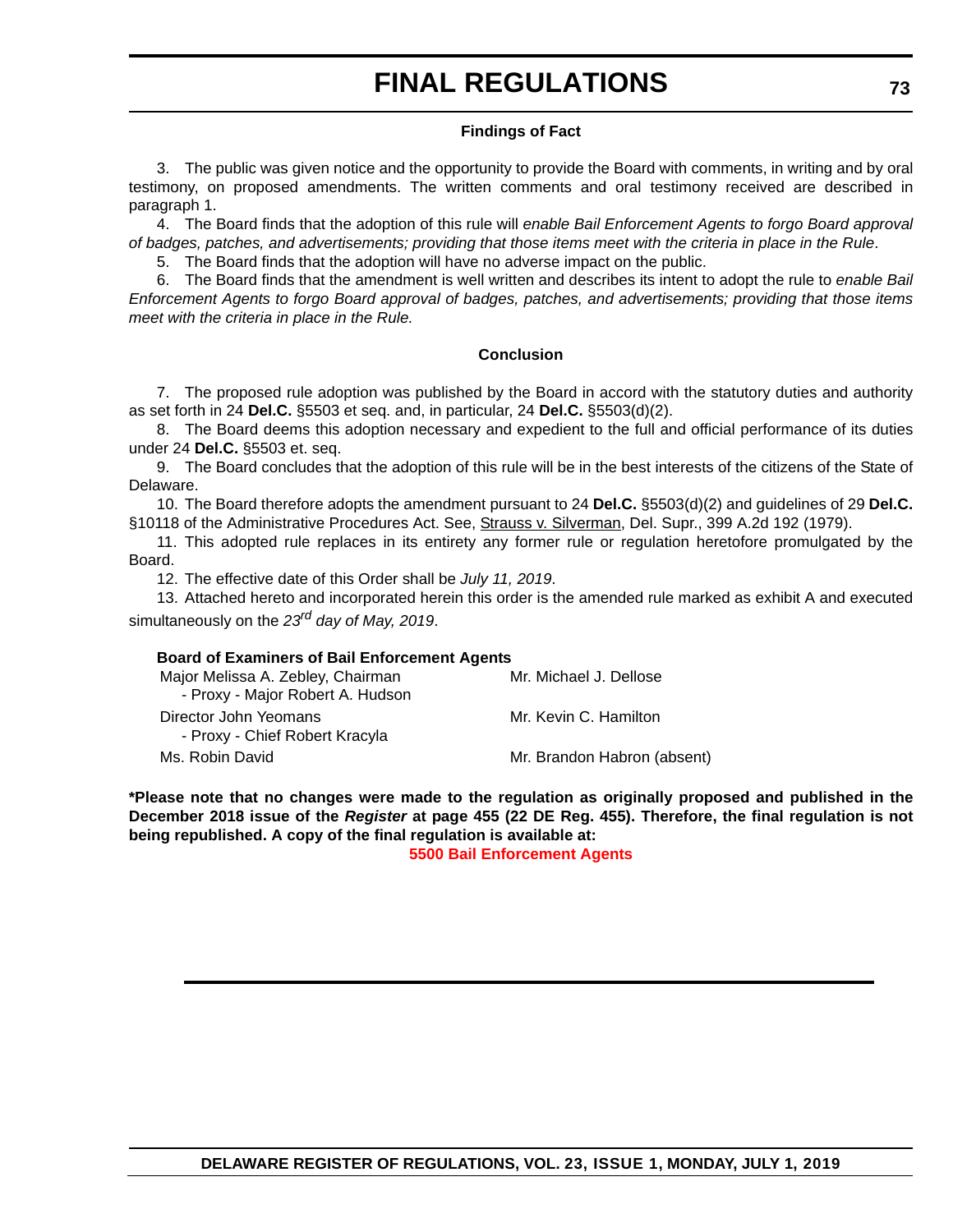### **CALENDAR OF EVENTS/HEARING NOTICES**

### **[DEPARTMENT OF EDUCATION](https://www.doe.k12.de.us/) [PUBLIC NOTICE](#page-4-0)**

The State Board of Education will hold its monthly meeting on Thursday, July 18, 2019 at 5:00pm in the Townsend Building, Dover, DE.

#### **[DEPARTMENT OF HEALTH AND SOCIAL SERVICES](https://www.dhss.delaware.gov/dhss/index.html) DIVISION [OF HEALTH CARE QUALITY](https://www.dhss.delaware.gov/dhss/dltcrp/) [PUBLIC NOTICE](#page-4-0) 4404 Free Standing Emergency Centers**

In compliance with the State's Administrative Procedures Act (APA - Title 29, Chapter 101 of the Delaware Code) and under the authority of Title 16 of the Delaware Code, Chapter 1, Section 122(3)(p), Delaware Health and Social Services (DHSS) / Division of Health Care Quality (DHCQ) is proposing regulations governing Free Standing Emergency Departments.

Any person who wishes to make written suggestions, compilations of data, testimony, briefs or other written materials concerning the proposed regulatory amendments must submit same to, the Office of Health Facilities Licensing and Certification, Division of Health Care Quality, 261 Chapman Road, Suite 200, Newark, Delaware 19702, by email to [Corinna.Getchell@Delaware.gov](mailto:Corinna.Getchell@Delaware.gov) or by fax to 302-292-3931 by 4:30 p.m. on July 31, 2019. Please identify in the subject line: Regulations Governing Free Standing Emergency Departments.

The action concerning the determination of whether to adopt the proposed regulations will be based upon the results of Department and Division staff analysis and the consideration of the comments and written materials filed by other interested persons.

#### **DIVISION OF MEDICAID [AND MEDICAL ASSISTANCE](https://www.dhss.delaware.gov/dhss/dmma/) [PUBLIC NOTICE](#page-4-0)**

#### **Over-the-Counter Drugs Without A Prescription**

In compliance with the State's Administrative Procedures Act (APA - Title 29, Chapter 101 of the Delaware Code), 42 CFR §447.205, and under the authority of Title 31 of the Delaware Code, Chapter 5, Section 512, Delaware Health and Social Services (DHSS) / Division of Medicaid and Medical Assistance (DMMA) is proposing to amend Title XIX Medicaid State Plan regarding Over-the-Counter Drugs, specifically, to ensure members may request coverage of over-the-counter FDA-approved medications without a prescription.

Any person who wishes to make written suggestions, compilations of data, testimony, briefs or other written materials concerning the proposed new regulations must submit same to, Planning, Policy and Quality Unit, Division of Medicaid and Medical Assistance, 1901 North DuPont Highway, P.O. Box 906, New Castle, Delaware 19720-0906, by email to [Nicole.M.Cunningham@delaware.gov,](mailto:Nicole.M.Cunningham@delaware.gov) or by fax to 302-255-4413 by 4:30 p.m. on July 31, 2019. Please identify in the subject line: Over-the-Counter Drugs Without a Prescription.

The action concerning the determination of whether to adopt the proposed regulation will be based upon the results of Department and Division staff analysis and the consideration of the comments and written materials filed by other interested persons.

#### **DIVISION [OF PUBLIC HEALTH](https://www.dhss.delaware.gov/dhss/dph/index.html) [PUBLIC NOTICE](#page-4-0) 4452 Clean Indoor Air Act**

Pursuant to 16 **Del.C.** §2906(b), Health Systems Protection, Division of Public Health, Department of Health and Social Services, is proposing revisions to the regulations governing the Clean Indoor Air Act. On July 1, 2019, the Division of Public Health plans to publish as "proposed" revisions to the Clean Indoor Air Act regulations. The revisions include increasing the minimum age to enter vapor establishments from 18 to 21 years old to conform to

**DELAWARE REGISTER OF REGULATIONS, VOL. 23, ISSUE 1, MONDAY, JULY 1, 2019**

**74**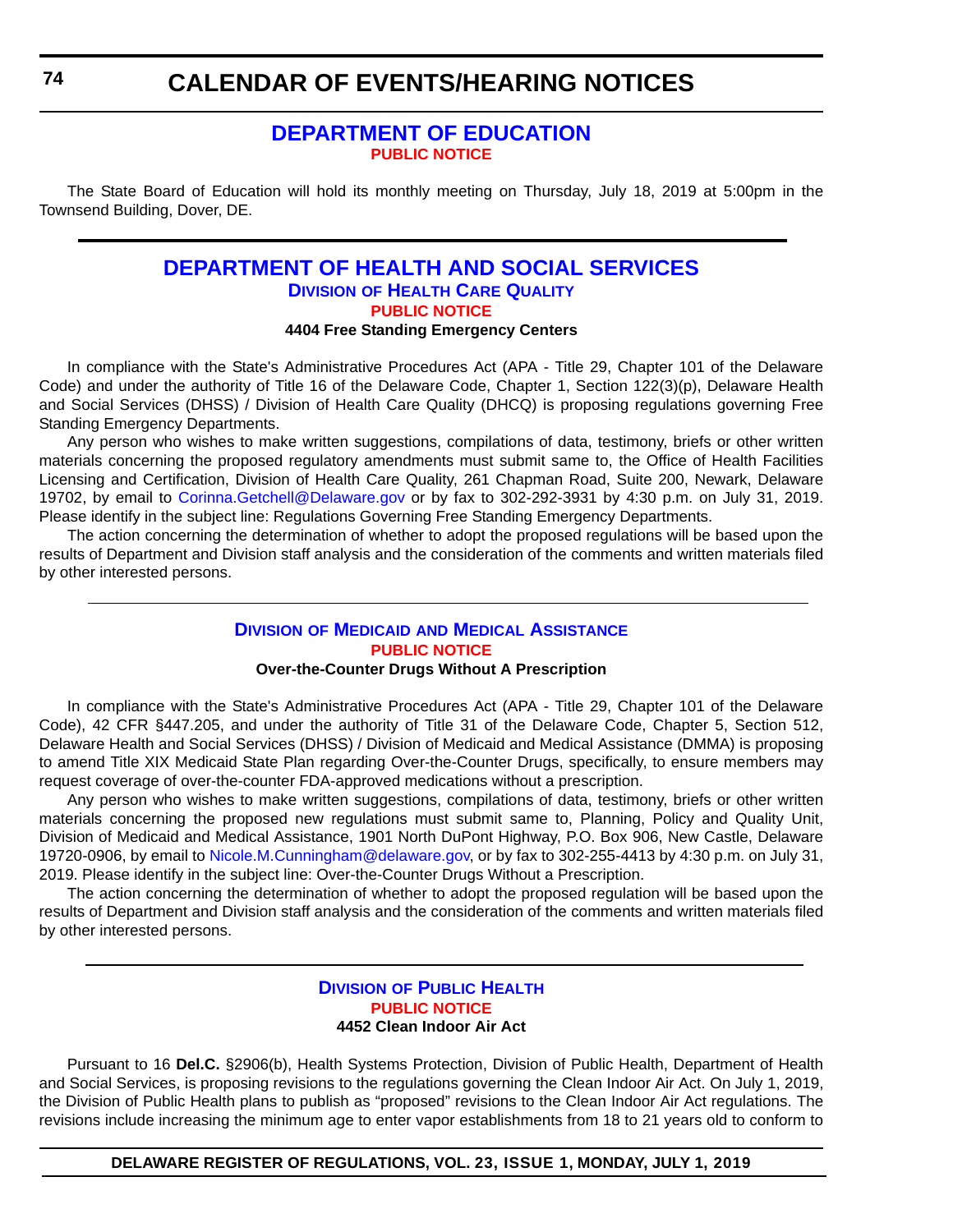## **CALENDAR OF EVENTS/HEARING NOTICES**

recent legislative changes (SS 1 to SB 25 from the 150<sup>th</sup> General Assembly).

Copies of the proposed regulations are available for review in the July 1, 2019 edition of the Delaware *Register of Regulations*, accessible online at: <http://regulations.delaware.gov> or by calling the Division of Public Health at (302) 744-4951.

Any person who wishes to make written suggestions, testimony, briefs or other written materials concerning the proposed regulations must submit them to Alanna Mozeik by Thursday, August 1, 2019, at:

Alanna Mozeik Division of Public Health 417 Federal Street Dover, DE 19901 Email: [Alanna.Mozeik@delaware.gov](mailto:Alanna.Mozeik@delaware.gov) Phone: (302) 744-4951

### **[DEPARTMENT OF STATE](https://sos.delaware.gov/) DIVISION [OF PROFESSIONAL REGULATION](https://dpr.delaware.gov/) [CONTROLLED SUBSTANCE ADVISORY COMMITTEE](https://dpr.delaware.gov/boards/controlledsubstances/) [PUBLIC NOTICE](#page-4-0)**

**Uniform Controlled Substances Act Regulations**

Pursuant to 16 **Del.C.** §4731, the Delaware Secretary of State has proposed revisions to the Uniformed Controlled Substances Act regulations. Revisions to Section 4.0 specify the requirements pertaining to expiration of Schedule II and III prescriptions and partial filling of controlled substance prescriptions. The new subsection 9.4 provides that, prior to issuing a prescription for an opioid analgesic, or a prescription for a benzodiazepine, the practitioner must query the Prescription Monitoring Program ("PMP") to obtain and review the patient's prescription history. Language that conflicts with these requirements has been stricken. The new subsection 9.10 adds the requirement that, when a practitioner prescribes a patient a medication dose in excess of 120 MME/day (morphine milligram equivalency), such practitioner shall also issue the patient a prescription for naloxone with adequate refills for a year. Finally, certain revisions strike outdated subsections regarding procedural matters, such as the discipline of a controlled substance registration and rule-making.

Pursuant to 16 **Del.C.** §4731(b), a public hearing will be held before the Controlled Substance Advisory Committee ("Committee") on July 31, 2019 at 9:00 a.m. in the second floor conference room A of the Cannon Building, 861 Silver Lake Boulevard, Dover, Delaware 19904. Anyone wishing to receive a copy of the proposed rules and regulations may obtain a copy from the Committee, 861 Silver Lake Boulevard, Dover, Delaware 19904. Written comments should be sent to Jessica Mason, administrative specialist for the Committee, at [jessica.mason@delaware.gov](mailto:jessica.mason@delaware.gov) or 861 Silver Lake Boulevard, Dover, Delaware 19904. In accordance with 29 **Del.C.** §10118(a), the final date to receive written comments will be August 15, 2019, which is 15 days following the public hearing. The Committee will deliberate on the proposed revisions at its next regularly scheduled meeting.

#### **OFFICE OF [THE STATE BANK COMMISSIONER](https://banking.delaware.gov/) [PUBLIC NOTICE](#page-4-0)**

#### **701 Procedures for Applications to Form a Bank, Bank and Trust Company or Limited Purpose Trust Company Pursuant to Chapter 7 of Title 5 of the Delaware Code**

The State Bank Commissioner proposes to amend Regulation 701 (Procedures for Applications to Form a Bank, Bank and Trust Company or Limited Purpose Trust Company Pursuant to Chapter 7 of Title 5 of the Delaware Code). The proposed amendment provides that no application to form a new limited purpose trust company will be approved, unless the new limited purpose trust company will be an affiliate, as defined in Section 773 of Title 5, of a bank, insured institution or bank holding company, as those terms are defined in the federal Bank Holding Company Act, 12 USC 1841, or of any other insured depository institution, as that term is defined in the Federal Deposit Insurance Act, 12 USC 1813, or of any national banking association, chartered in accordance

#### **DELAWARE REGISTER OF REGULATIONS, VOL. 23, ISSUE 1, MONDAY, JULY 1, 2019**